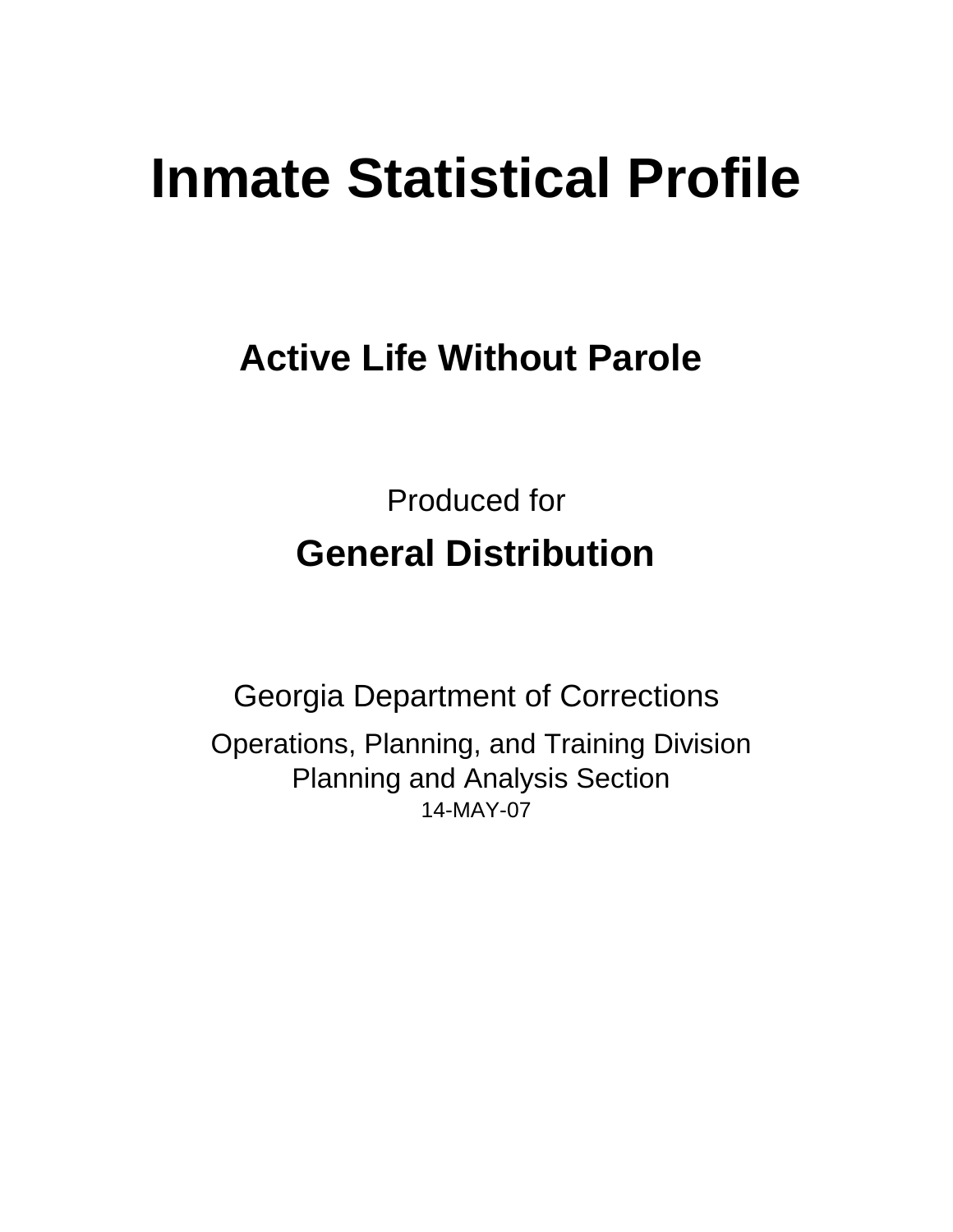**Contents** 

**Active Life Without Parole** 

Produced for **General Distribution**

## Table of Contents

| <b>Demographic information</b>                                       |
|----------------------------------------------------------------------|
| 5 Current age, broken out in ten year age groups                     |
| 6 Race group                                                         |
| 7 Hispanic Origin                                                    |
| 8 Marital status, self-reported at entry to prison                   |
| 9 Number of children, self-reported at entry to prison               |
| 10 Religious affiliation, self-reported at entry to prison           |
| 11 Home county - self-reported at entry to prison                    |
| 14 Socioeconomic class, self-reported at entry to prison             |
| 15 Environment to age 16, self-reported at entry to prison           |
| 16 Guardian status to age 16, self-reported at entry to prison       |
| 17 Employment status before prison, self-reported at entry to prison |
| 18 Age at admission                                                  |
| 20 Age at release                                                    |
| 21 Height, measured at entry to prison                               |
| 22 Weight, measured at entry to prison                               |
| 23 Military service                                                  |
| <b>Correctional information</b>                                      |
| 24 Type of admission to prison                                       |
| 25 Current / last security status                                    |
| 26 Current / last institution type                                   |
| 27 Institution type - transitional centers                           |
| 28 Institution type - mental hospitals                               |
| 29 Institution type - county prisons                                 |
| 30 Institution type - state prisons                                  |
| 31 Institution type - private prisons                                |
| 32 Institution type - prison annexes                                 |
| 33 Institution type - pre-release centers                            |
| 34 Institution type - inmate boot camp                               |
| 35 Number of disciplinary reports                                    |
| 36 Number of transfers                                               |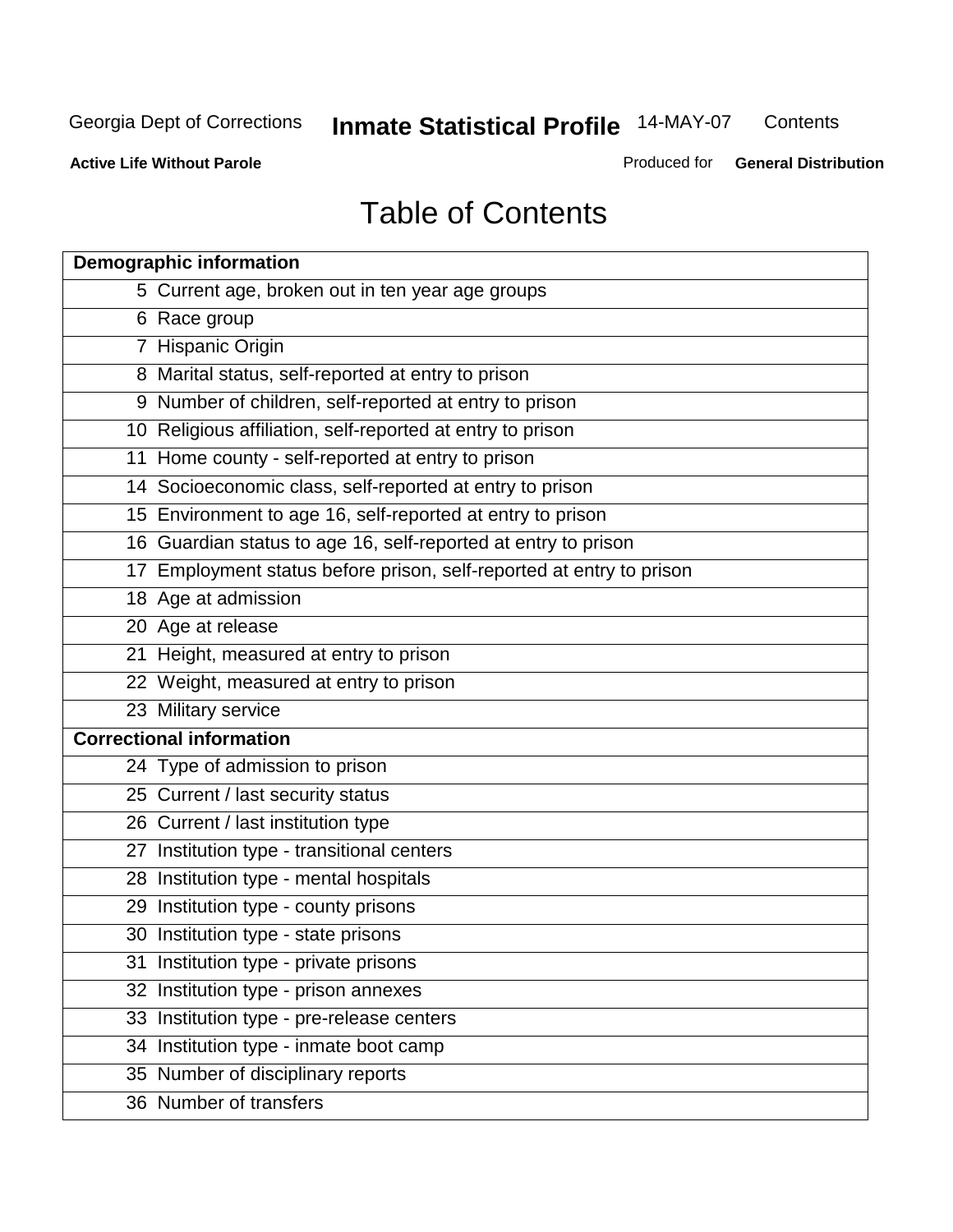**Contents** 

**Active Life Without Parole** 

Produced for **General Distribution**

## Table of Contents

| <b>Correctional information</b>                                  |
|------------------------------------------------------------------|
| 37 Number of escapes                                             |
| 38 Probable future release type                                  |
| 39 Actual release type                                           |
| 40 Time served in current (or last) institution                  |
| Educational, psychological and physical information              |
| 41 Highest grade level attained                                  |
| 42 Culture fair IQ scores                                        |
| 43 Wide Range Achievement Test (WRAT) reading score              |
| 44 Wide Range Achievement Test (WRAT) math score                 |
| 45 Wide Range Achievement Test (WRAT) spelling score             |
| 46 Scope of substance abuse - summary                            |
| 47 Scope of substance abuse - detail                             |
| 48 Current / last mental health treatment level                  |
| 49 PULHESDWIT medical scale - 'P' overall condition ('P'hysical) |
| 50 PULHESDWIT medical scale - 'U' upper body                     |
| 51 PULHESDWIT medical scale - 'L' lower body                     |
| 52 PULHESDWIT medical scale - 'H' hearing                        |
| 53 PULHESDWIT medical scale - 'E' vision                         |
| 54 PULHESDWIT medical scale -'S' psychiatric                     |
| 55 PULHESDWIT medical scale - 'D' dental                         |
| 56 PULHESDWIT medical scale - 'W' work ability                   |
| 57 PULHESDWIT medical scale - 'I' impairment                     |
| 58 PULHESDWIT medical scale - 'T' transportability               |
| 59 Criminality in family, self-reported                          |
| 60 Alcoholism in family, self-reported                           |
| Drug abuse in family, self-reported<br>61                        |
| 62 Subjected to frequent beatings, self-reported                 |
| 63 Father absent during inmate's childhood                       |
| 64 Mother absent during inmate's childhood                       |
| <b>Crimes and criminal history information</b>                   |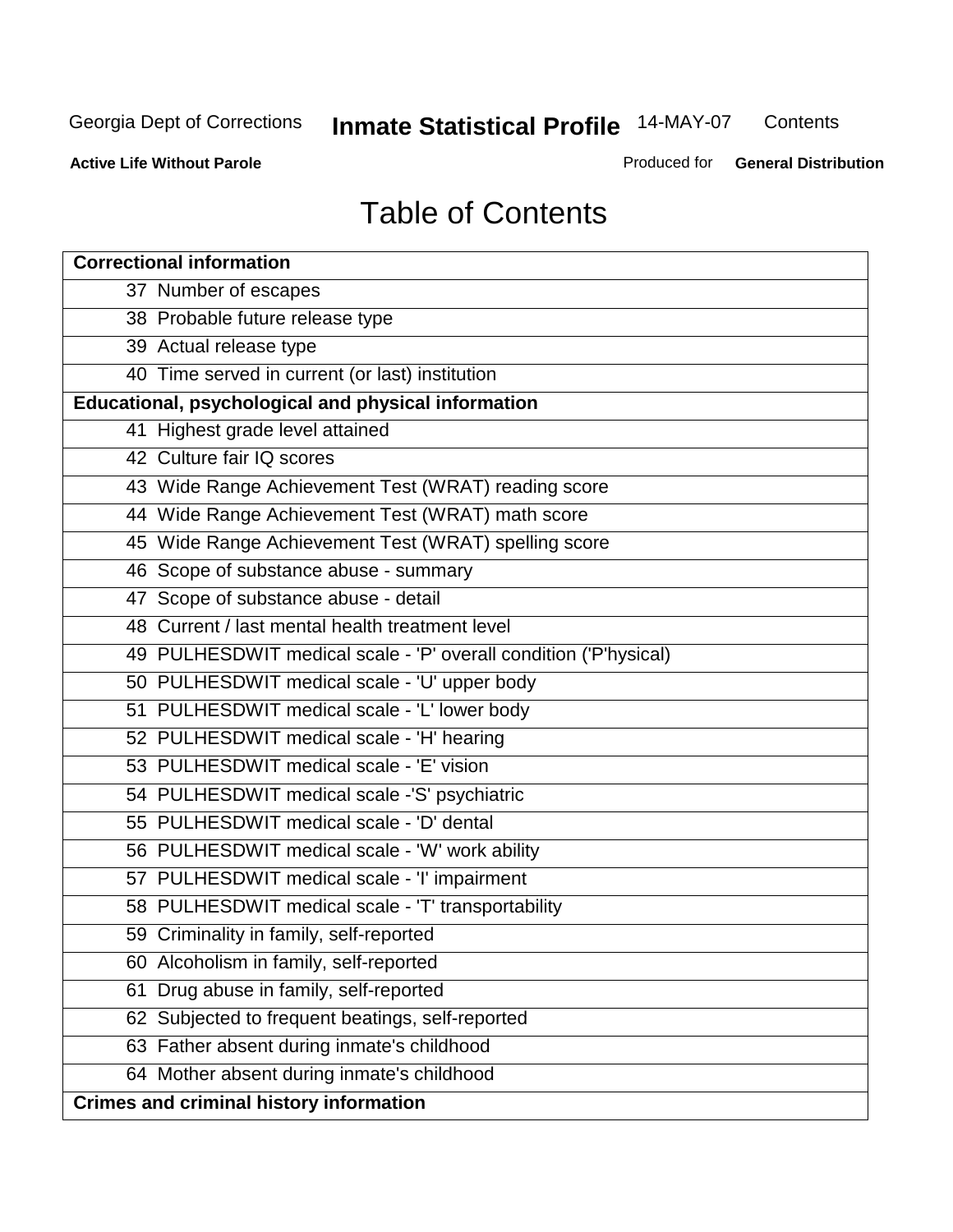**Contents** 

**Active Life Without Parole** 

Produced for **General Distribution**

## Table of Contents

| <b>Crimes and criminal history information</b>                 |
|----------------------------------------------------------------|
| 65 Number of prior Georgia incarcerations                      |
| 66 Prison sentence in years                                    |
| 67 Primary offense, broken out into felonies vs misdemeanors   |
| 68 Primary offense, broken out into six broad crime categories |
| 69 Primary offense, detailed offense code                      |
| 70 County of conviction of primary offense                     |
| 73 Circuit of conviction of primary offense                    |
| 75 Years served (jail + prison) in this incarceration          |
| <b>Medical information</b>                                     |
|                                                                |
| 76 Results of most recent HIV test                             |
| 77 Results of most recent tuberculosis test                    |
| 78 Results of most recent syphilis test                        |
| 79 Results of most recent Hepatitis-C test                     |
| 80 Results of most recent pregnancy test                       |
| 81 Results of most recent diabetes test                        |
| 82 Results of most recent hypertension test                    |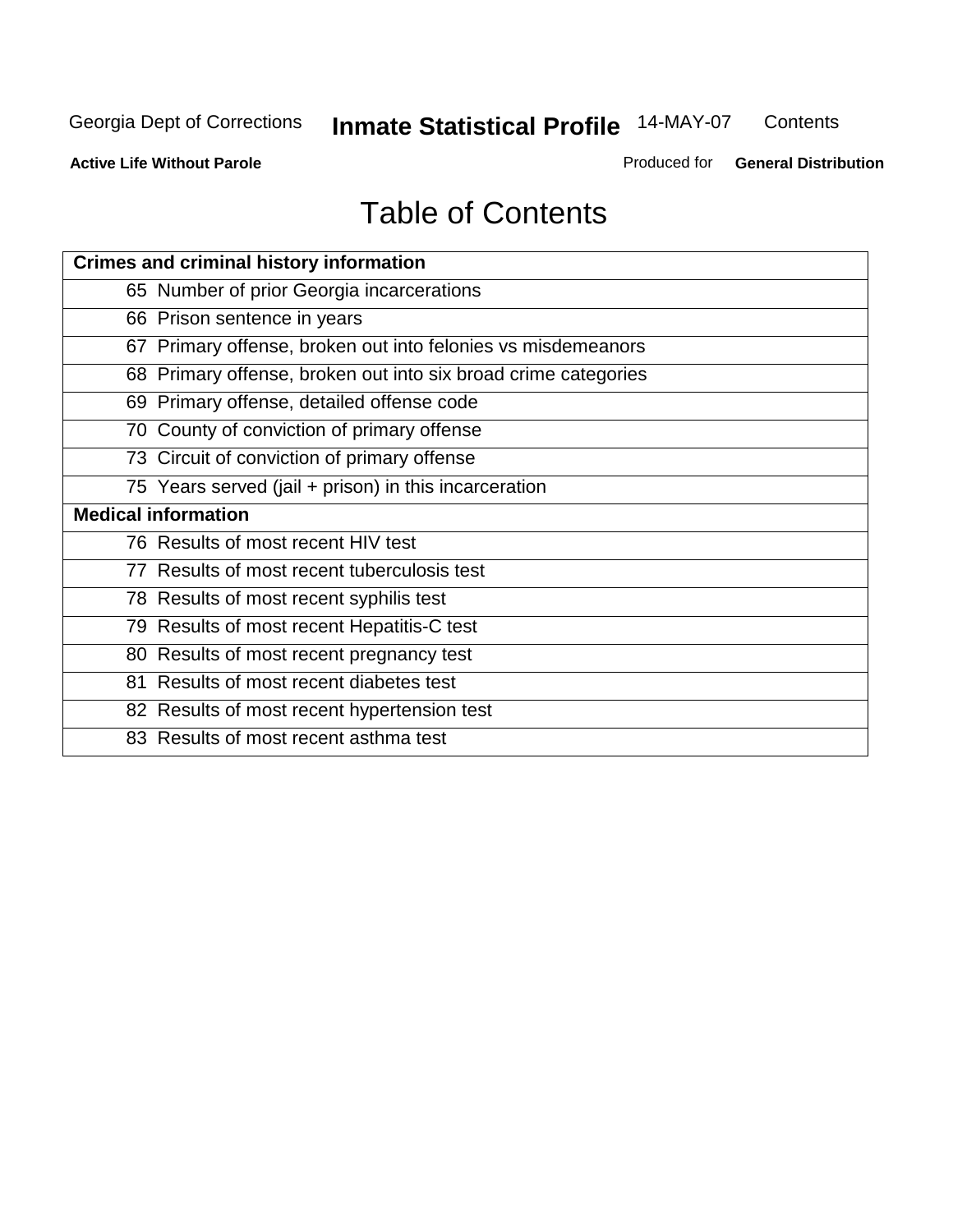#### **Active Life Without Parole**

#### Produced for **General Distribution**

#### Current age, broken out in ten-year age groups

|                       |              | <b>Male</b> |         |              | <b>Female</b> |       |                 | <b>Total</b> |
|-----------------------|--------------|-------------|---------|--------------|---------------|-------|-----------------|--------------|
| <b>Current Age</b>    | <b>Count</b> | Col %       | Row %   | <b>Count</b> | Col %         | Row % | <b>Total</b>    | Col %        |
| <b>Twenties</b>       | 70           | 15.45%      | 98.59%  |              | 16.67%        | 1.41% | 71              | 15.47%       |
| <b>Thirties</b>       | 167          | 36.87%      | 99.40%  |              | 16.67%        | 0.60% |                 | 168 36.60%   |
| <b>Forties</b>        | 139          | 30.68%      | 97.89%  | 3            | 50.00%        | 2.11% |                 | 142 30.94%   |
| <b>Fifties</b>        | 57           | 12.58%      | 98.28%  |              | 16.67%        | 1.72% |                 | 58 12.64%    |
| <b>Sixties</b>        | 15           | $3.31\%$    | 100.00% |              |               |       | 15 <sup>1</sup> | 3.27%        |
| Seventy +             | 5            | 1.10%       | 100.00% |              |               |       | 5               | 1.09%        |
| <b>Total Reported</b> | 453          | 100%        | 98.69%  | 6            | 100%          | 1.31% | 459             | 100.0%       |

| <b>Not Reported</b> |                          |          |
|---------------------|--------------------------|----------|
| <b>Grand Total</b>  | $\overline{\phantom{a}}$ | .<br>403 |

| <b>Mean</b><br>(average)       | 41.23 | 40.5 | 41.22 |
|--------------------------------|-------|------|-------|
| <b>Median (middle)</b>         | 40    | 43.5 | 40    |
| <b>Mode</b><br>(most frequent) | 46    |      | 46    |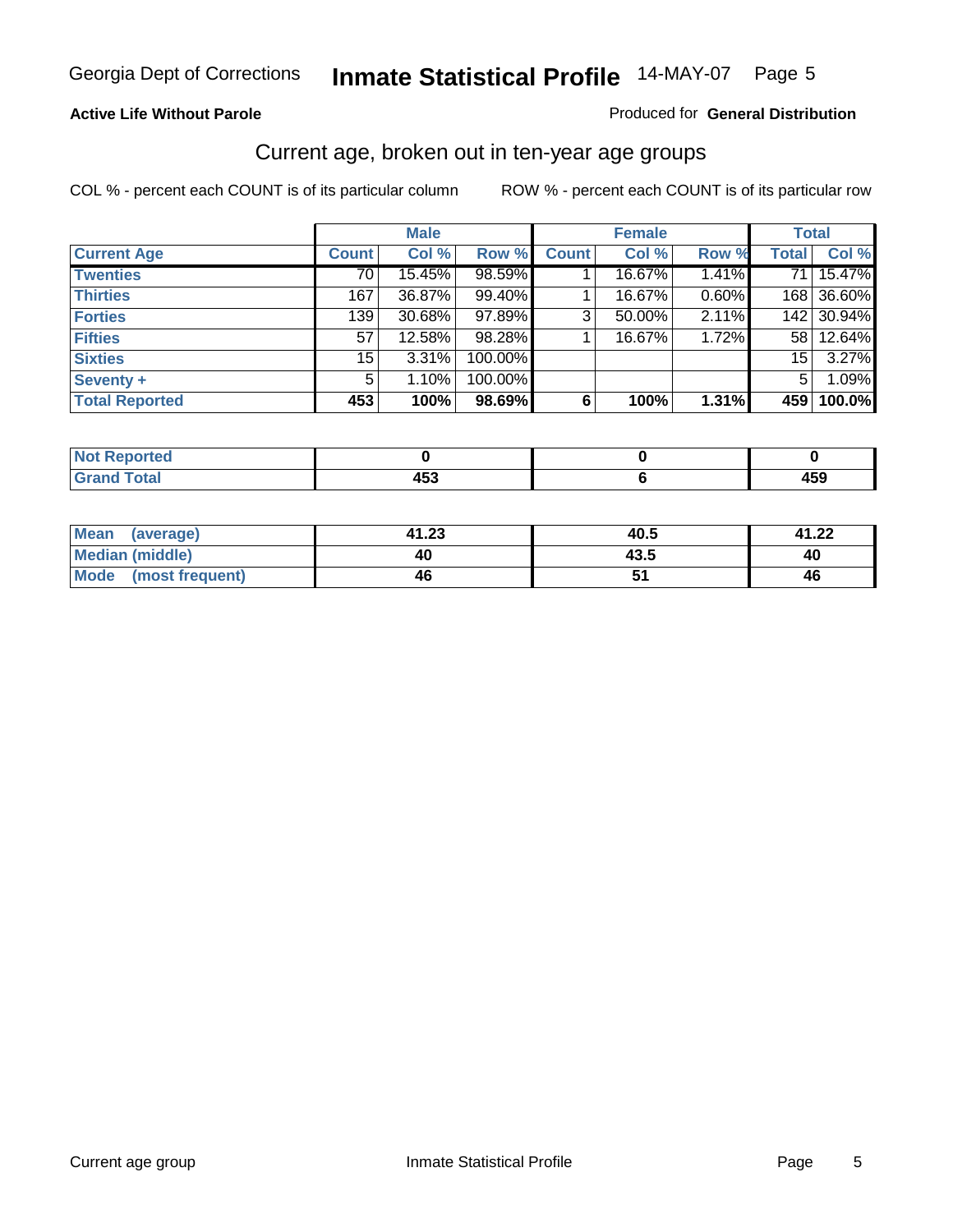**Active Life Without Parole** 

Produced for **General Distribution**

#### Race group

|                       |                  | <b>Male</b> |                    |   | <b>Female</b> |          |       | <b>Total</b> |
|-----------------------|------------------|-------------|--------------------|---|---------------|----------|-------|--------------|
| <b>Race Group</b>     | <b>Count</b>     | Col %       | <b>Row % Count</b> |   | Col %         | Row %    | Total | Col %        |
| <b>White</b>          | 120              | 26.49%      | 96.77%             | 4 | 66.67%        | $3.23\%$ | 124   | 27.02%       |
| <b>Black</b>          | 333 <sub>1</sub> | 73.51%      | 99.40%             |   | 33.33%        | $.60\%$  | 335   | 72.98%       |
| <b>Total Reported</b> | 453              | 100%        | 98.69%             |   | 100%          | 1.31%    | 459   | 100%         |

| <b>Reported</b><br>NI.<br>. |     |              |
|-----------------------------|-----|--------------|
| <b>Cotal</b><br>_____       | 453 | 1 F.O<br>403 |

| <b>Mode (most frequent)</b> | Black | White | Black |
|-----------------------------|-------|-------|-------|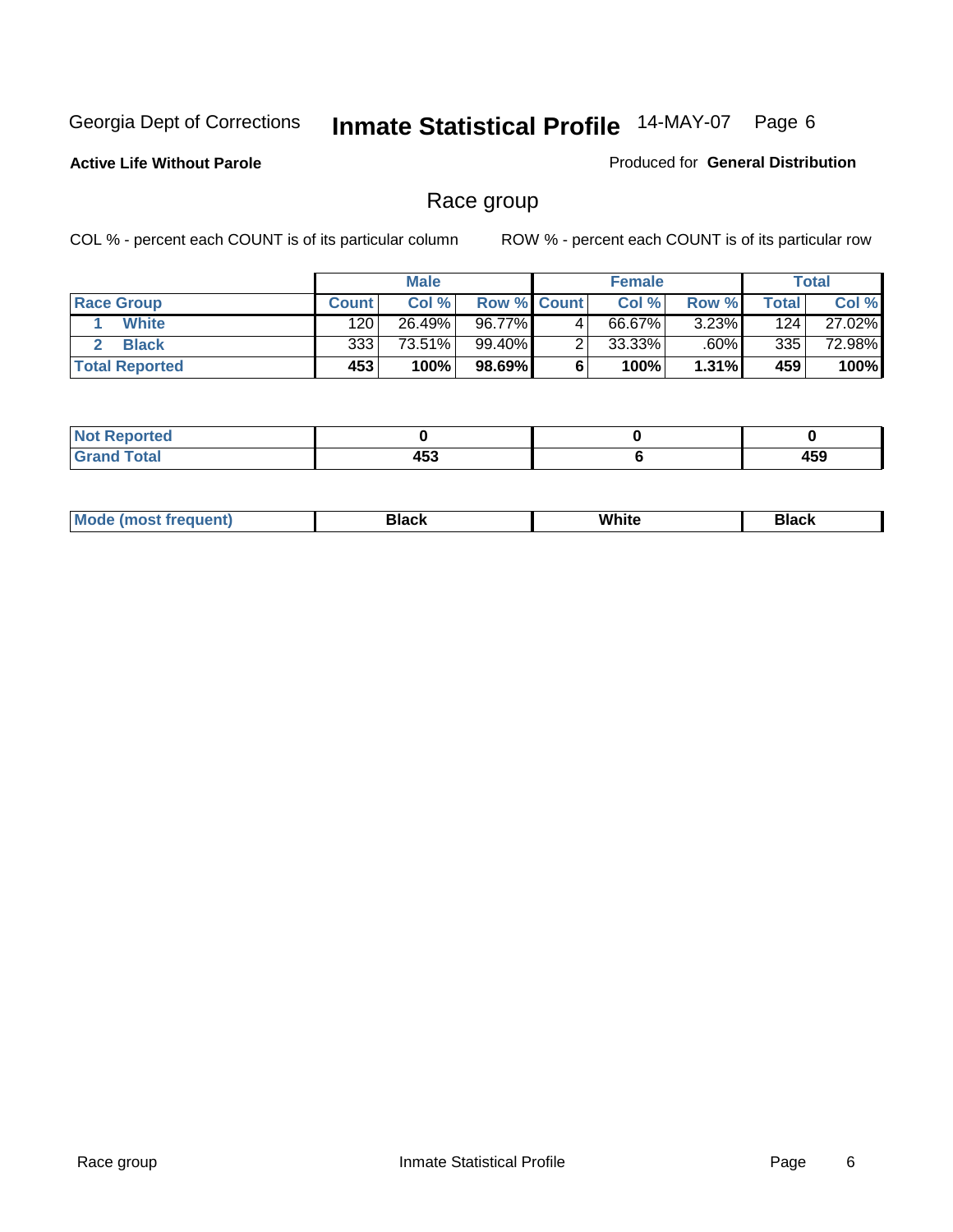**Active Life Without Parole** 

Produced for **General Distribution**

#### Hispanic Origin

COL % - percent each COUNT is of its particular column ROW % - percent each COUNT is of its particular row

|                        |              | <b>Male</b> |             |   | <b>Female</b> |          |       | <b>Total</b> |
|------------------------|--------------|-------------|-------------|---|---------------|----------|-------|--------------|
| <b>Hispanic Origin</b> | <b>Count</b> | Col %       | Row % Count |   | Col %         | Row %    | Total | Col %        |
| <b>Non Hispanic</b>    | 445          | 98.23%      | 98.67%      | 6 | 100.00%       | $1.33\%$ | 451   | 98.26%       |
| <b>Hispanic</b>        |              | $1.77\%$    | 100.00%     |   |               |          |       | 1.74%        |
| <b>Total Reported</b>  | 453'         | 100%        | 98.69%      |   | 100%          | 1.31%    | 459   | 100%         |

**An inmate is counted as Hispanic if** 

**(a) he self-reported as Hispanic during the diagnostic process, or** 

**(b) his primary language is Spanish, or** 

**(c) he claimed birth or citizenship in Spain or a Latin American country, or** 

**(d) he had a common Spanish surname such as Lopez or Garcia**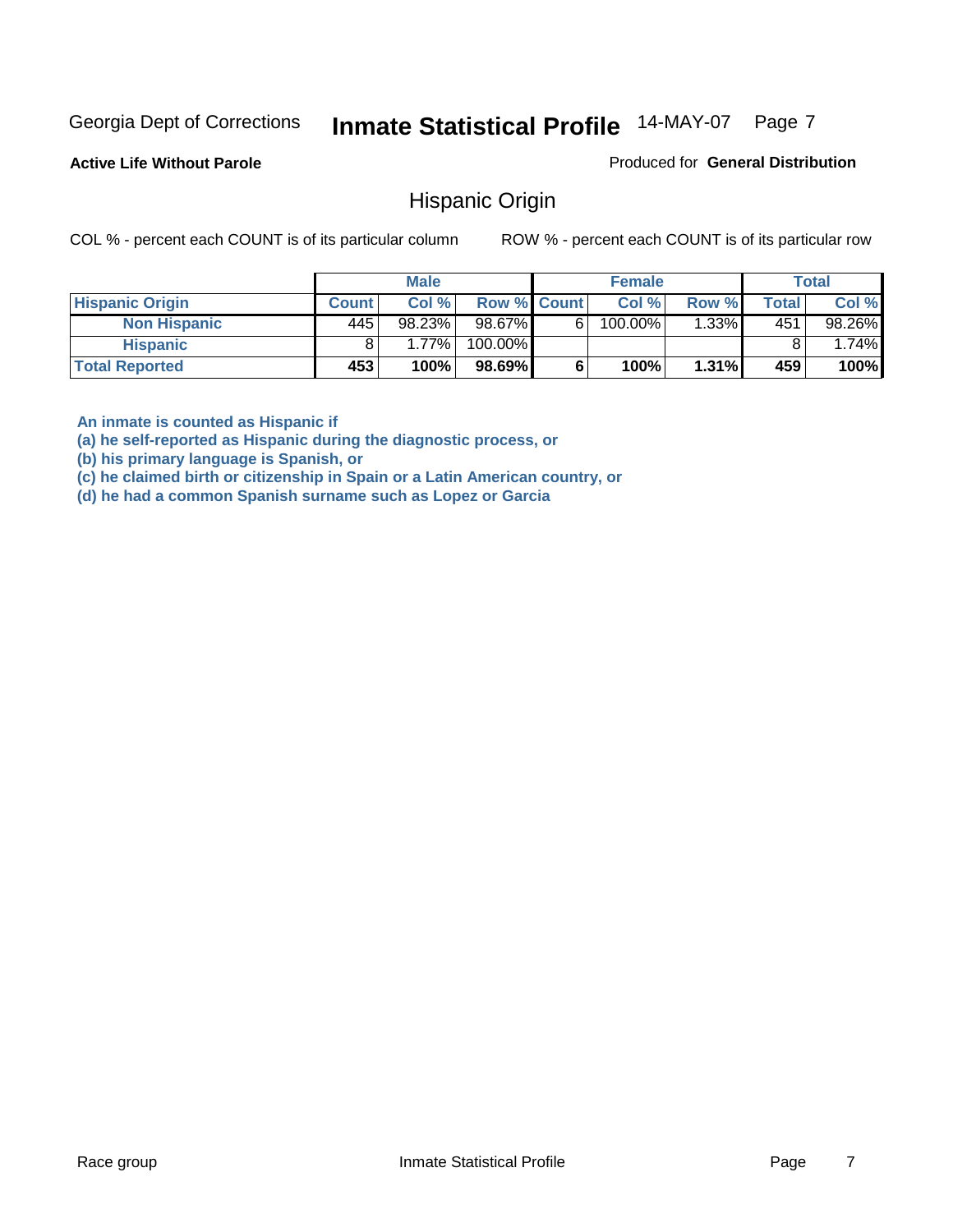**Active Life Without Parole** 

#### Produced for **General Distribution**

#### Marital status, self-reported at entry to prison

|                                |              | <b>Male</b> |         |              | <b>Female</b> |       |              | <b>Total</b> |  |
|--------------------------------|--------------|-------------|---------|--------------|---------------|-------|--------------|--------------|--|
| <b>Marital Status</b>          | <b>Count</b> | Col %       | Row %   | <b>Count</b> | Col %         | Row % | <b>Total</b> | Col %        |  |
| <b>Single</b>                  | 252          | 56.76%      | 98.44%  | 4            | 66.67%        | 1.56% | 256          | 56.89%       |  |
| <b>Married</b><br>$\mathbf{2}$ | 59           | 13.29%      | 100.00% |              |               |       | 59           | 13.11%       |  |
| <b>Separated</b><br>3          | 19           | 4.28%       | 100.00% |              |               |       | 19           | 4.22%        |  |
| <b>Divorced</b><br>4           | 57           | 12.84%      | 98.28%  |              | 16.67%        | 1.72% | 58           | 12.89%       |  |
| <b>Widowed</b><br>5            | 16           | $3.60\%$    | 94.12%  |              | 16.67%        | 5.88% | 17           | 3.78%        |  |
| <b>Common Law</b><br>6         | 41           | 9.23%       | 100.00% |              |               |       | 41           | 9.11%        |  |
| <b>Total Reported</b>          | 444          | 100%        | 98.67%  | 6            | 100%          | 1.33% | 450          | 100%         |  |

| - - -<br>т.<br>__ | .<br>. . |
|-------------------|----------|

| <b>Mode (most frequent)</b><br>Sinale<br>≒ınale |
|-------------------------------------------------|
|-------------------------------------------------|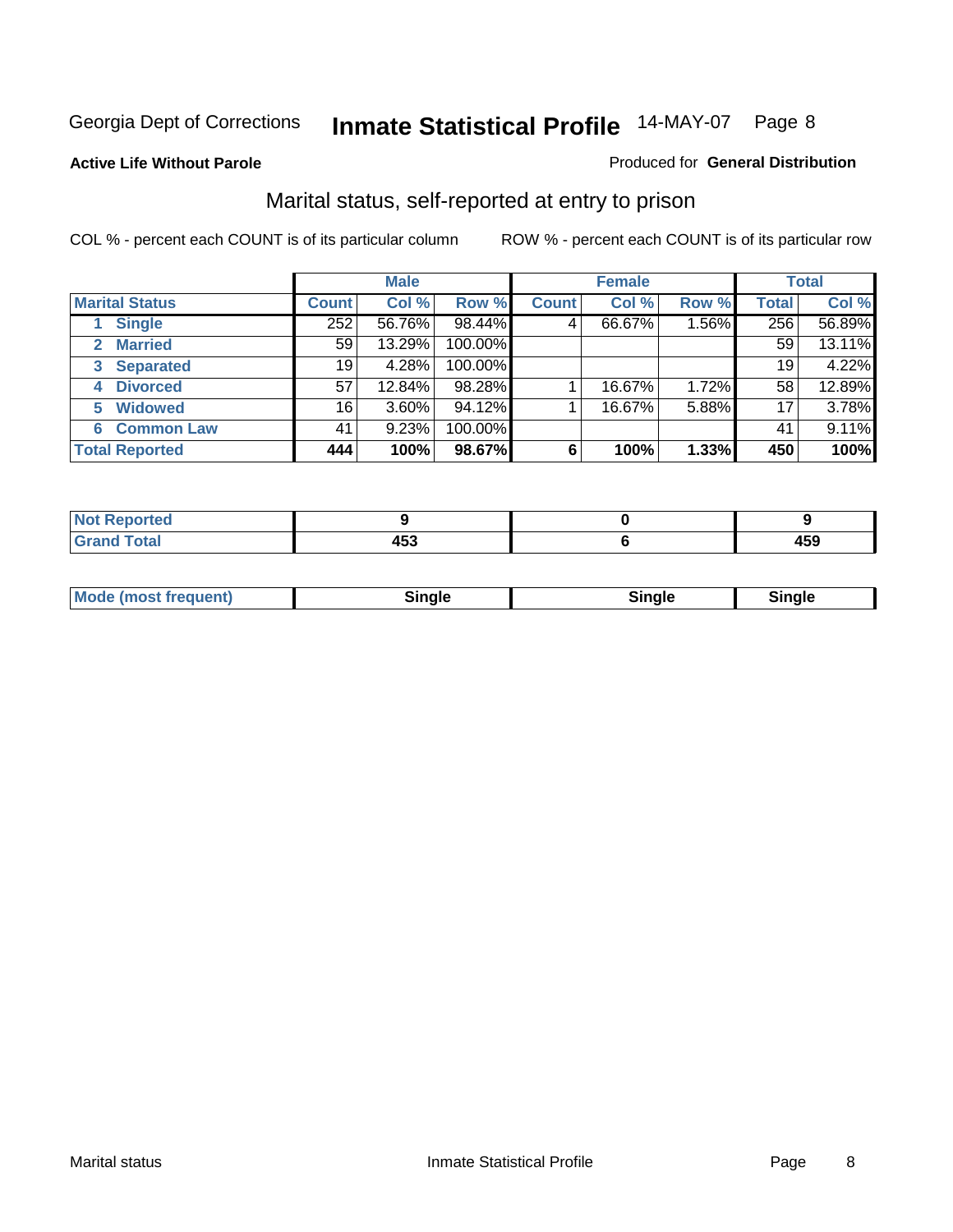#### **Active Life Without Parole**

#### Produced for **General Distribution**

## Number of children, self reported at entry to prison

|                           |              | <b>Male</b> |         |              | <b>Female</b> |       | <b>Total</b>   |        |
|---------------------------|--------------|-------------|---------|--------------|---------------|-------|----------------|--------|
| <b>Number of Children</b> | <b>Count</b> | Col %       | Row %   | <b>Count</b> | Col %         | Row % | <b>Total</b>   | Col %  |
| $\bf{0}$                  | 162          | 35.92%      | 99.39%  |              | 16.67%        | 0.61% | 163            | 35.67% |
|                           | 121          | 26.83%      | 96.80%  | 4            | 66.67%        | 3.20% | 125            | 27.35% |
| $\overline{2}$            | 78           | 17.29%      | 98.73%  |              | 16.67%        | 1.27% | 79             | 17.29% |
| 3                         | 47           | 10.42%      | 100.00% |              |               |       | 47             | 10.28% |
| 4                         | 22           | 4.88%       | 100.00% |              |               |       | 22             | 4.81%  |
| 5                         | 12.          | 2.66%       | 100.00% |              |               |       | 12             | 2.63%  |
| 6                         | 2            | 0.44%       | 100.00% |              |               |       | 2              | 0.44%  |
|                           |              | 0.22%       | 100.00% |              |               |       |                | 0.22%  |
| 8                         |              | 0.22%       | 100.00% |              |               |       |                | 0.22%  |
| 9                         | 2            | 0.44%       | 100.00% |              |               |       | $\overline{2}$ | 0.44%  |
| Over 10                   | 3            | 0.67%       | 100.00% |              |               |       | 3              | 0.66%  |
| <b>Total Reported</b>     | 451          | 100%        | 98.69%  | 6            | 100%          | 1.31% | 457            | 100.0% |

| للمستقصات<br>теа<br>N<br>. |              |     |
|----------------------------|--------------|-----|
| $T = 4$<br>---<br>-        | 1 P A<br>499 | 459 |

| <b>Mean</b><br>(average) | .43 | 1.43 |
|--------------------------|-----|------|
| <b>Median (middle)</b>   |     |      |
| Mode (most frequent)     |     |      |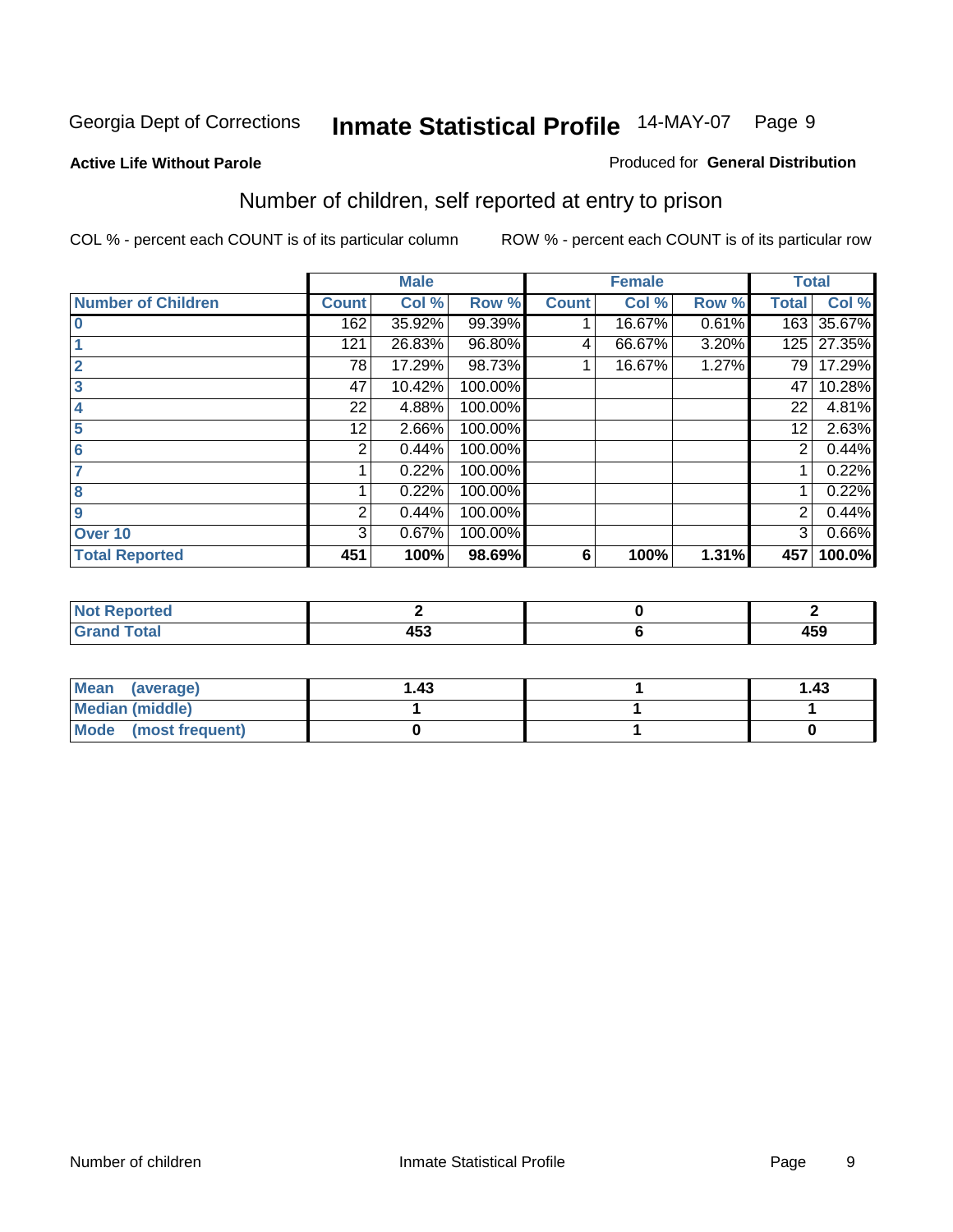#### **Active Life Without Parole**

#### Produced for **General Distribution**

## Religious affiliation, self-reported at entry to prison

|              |                              |              | <b>Male</b> |         |                | <b>Female</b> |        |              | <b>Total</b> |
|--------------|------------------------------|--------------|-------------|---------|----------------|---------------|--------|--------------|--------------|
|              | <b>Religious Affiliation</b> | <b>Count</b> | Col %       | Row %   | <b>Count</b>   | Col %         | Row %  | <b>Total</b> | Col %        |
|              | <b>Islam</b>                 | 29           | 7.38%       | 100.00% |                |               |        | 29           | 7.27%        |
| $\mathbf{2}$ | <b>Catholic</b>              | 12           | 3.05%       | 100.00% |                |               |        | 12           | 3.01%        |
| 3            | <b>Baptist</b>               | 176          | 44.78%      | 98.32%  | 3              | 50.00%        | 1.68%  | 179          | 44.86%       |
| 4            | <b>Methodist</b>             | 5            | 1.27%       | 100.00% |                |               |        | 5            | 1.25%        |
| 7            | <b>Chc Of God</b>            |              | .25%        | 100.00% |                |               |        |              | .25%         |
| 8            | <b>Holiness</b>              | 9            | 2.29%       | 90.00%  |                | 16.67%        | 10.00% | 10           | 2.51%        |
| 9            | <b>Jewish</b>                |              | .25%        | 100.00% |                |               |        |              | .25%         |
| 16           | <b>Seven D Ad</b>            | 4            | 1.02%       | 100.00% |                |               |        | 4            | 1.00%        |
| 17           | <b>Jehovah Wt</b>            | 6            | 1.53%       | 100.00% |                |               |        | 6            | 1.50%        |
| 18           | <b>Latr Day S</b>            |              | .25%        | 100.00% |                |               |        |              | .25%         |
| 20           | <b>Other Prot</b>            | 58           | 14.76%      | 96.67%  | $\overline{2}$ | 33.33%        | 3.33%  | 60           | 15.04%       |
| 96           | <b>None</b>                  | 91           | 23.16%      | 100.00% |                |               |        | 91           | 22.81%       |
|              | <b>Total Reported</b>        | 393          | 100%        | 98.5%   | 6              | 100%          | 1.5%   | 399          | 100%         |

| <b>rted</b> | υu          | υu           |
|-------------|-------------|--------------|
| 'otal       | 1 P A<br>יי | 1 E N<br>435 |

| <b>Mode (most frequent)</b> | <b>Baptist</b> | <b>Baptist</b> | <b>Baptist</b> |
|-----------------------------|----------------|----------------|----------------|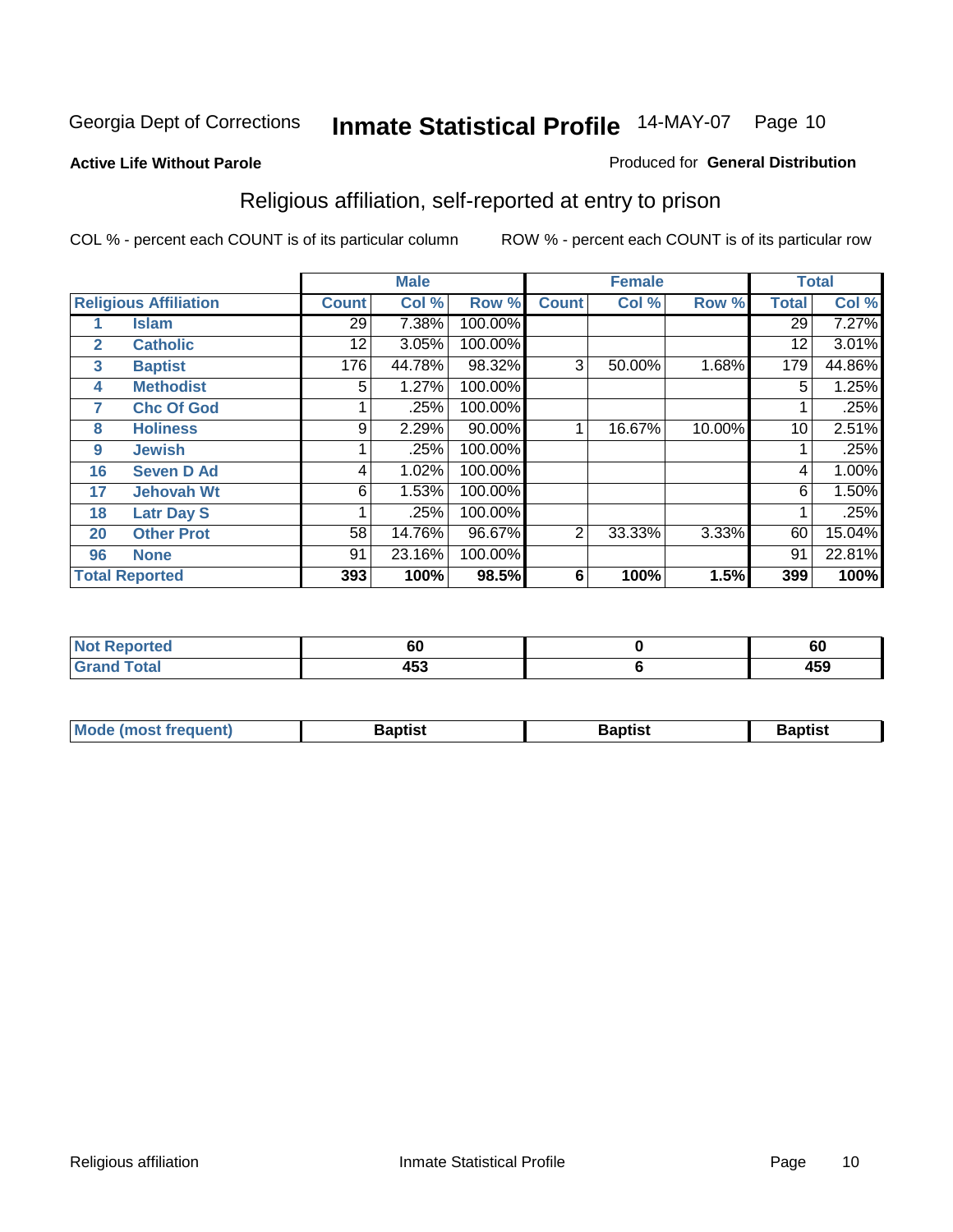Produced for **General Distribution**

#### **Active Life Without Parole**

#### Home county, self-reported at entry to prison

|                |                      |                         | <b>Male</b> |         |              | <b>Female</b> |        | <b>Total</b>    |        |
|----------------|----------------------|-------------------------|-------------|---------|--------------|---------------|--------|-----------------|--------|
|                | <b>Home County</b>   | <b>Count</b>            | Col %       | Row %   | <b>Count</b> | Col %         | Row %  | <b>Total</b>    | Col %  |
| 1              | <b>Appling</b>       | $\overline{2}$          | .47%        | 100.00% |              |               |        | $\overline{2}$  | .46%   |
| $\overline{2}$ | <b>Atkinson</b>      | 1                       | .23%        | 100.00% |              |               |        | 1               | .23%   |
| 5              | <b>Baldwin</b>       | 4                       | .93%        | 100.00% |              |               |        | 4               | .92%   |
| 7              | <b>Barrow</b>        | $\overline{3}$          | .70%        | 100.00% |              |               |        | $\overline{3}$  | .69%   |
| 8              | <b>Bartow</b>        | 4                       | .93%        | 100.00% |              |               |        | 4               | .92%   |
| 9              | <b>Ben Hill</b>      | $\overline{3}$          | .70%        | 100.00% |              |               |        | $\overline{3}$  | .69%   |
| 11             | <b>Bibb</b>          | 9                       | 2.10%       | 100.00% |              |               |        | 9               | 2.07%  |
| 12             | <b>Bleckley</b>      | $\overline{3}$          | .70%        | 100.00% |              |               |        | $\overline{3}$  | .69%   |
| 14             | <b>Brooks</b>        | 1                       | .23%        | 100.00% |              |               |        | 1               | .23%   |
| 16             | <b>Bulloch</b>       | $\overline{\mathbf{c}}$ | .47%        | 100.00% |              |               |        | $\overline{2}$  | .46%   |
| 17             | <b>Burke</b>         | 4                       | .93%        | 100.00% |              |               |        | 4               | .92%   |
| 18             | <b>Butts</b>         | 1                       | .23%        | 100.00% |              |               |        | 1               | .23%   |
| 20             | <b>Camden</b>        | 4                       | .93%        | 100.00% |              |               |        | 4               | .92%   |
| 22             | <b>Carroll</b>       | $\overline{2}$          | .47%        | 100.00% |              |               |        | $\overline{2}$  | .46%   |
| 25             | <b>Chatham</b>       | $\overline{19}$         | 4.44%       | 100.00% |              |               |        | $\overline{19}$ | 4.38%  |
| 26             | <b>Chattahoochee</b> | 1                       | .23%        | 100.00% |              |               |        | 1               | .23%   |
| 28             | <b>Cherokee</b>      | $\overline{2}$          | .47%        | 100.00% |              |               |        | $\overline{2}$  | .46%   |
| 29             | <b>Clarke</b>        | 10                      | 2.34%       | 100.00% |              |               |        | 10              | 2.30%  |
| 31             | <b>Clayton</b>       | $\overline{11}$         | 2.57%       | 91.67%  | 1            | 16.67%        | 8.33%  | $\overline{12}$ | 2.76%  |
| 33             | <b>Cobb</b>          | 15                      | 3.50%       | 100.00% |              |               |        | $\overline{15}$ | 3.46%  |
| 34             | <b>Coffee</b>        | $\overline{3}$          | .70%        | 100.00% |              |               |        | $\overline{3}$  | .69%   |
| 35             | <b>Colquitt</b>      | $\overline{2}$          | .47%        | 100.00% |              |               |        | $\overline{2}$  | .46%   |
| 36             | <b>Columbia</b>      | $\overline{3}$          | .70%        | 100.00% |              |               |        | $\overline{3}$  | .69%   |
| 37             | <b>Cook</b>          | $\overline{2}$          | .47%        | 100.00% |              |               |        | $\overline{2}$  | .46%   |
| 38             | <b>Coweta</b>        | 1                       | .23%        | 100.00% |              |               |        | 1               | .23%   |
| 40             | <b>Crisp</b>         | $\overline{\mathbf{c}}$ | .47%        | 100.00% |              |               |        | $\overline{2}$  | .46%   |
| 43             | <b>Decatur</b>       | 1                       | .23%        | 100.00% |              |               |        | 1               | .23%   |
| 44             | <b>Dekalb</b>        | $\overline{30}$         | 7.01%       | 100.00% |              |               |        | $\overline{30}$ | 6.91%  |
| 46             | <b>Dooly</b>         | 1                       | .23%        | 100.00% |              |               |        | 1               | .23%   |
| 47             | <b>Dougherty</b>     | 14                      | 3.27%       | 100.00% |              |               |        | 14              | 3.23%  |
| 48             | <b>Douglas</b>       | $\overline{6}$          | 1.40%       | 85.71%  | 1            | 16.67%        | 14.29% | 7               | 1.61%  |
| 51             | <b>Effingham</b>     | 1                       | .23%        | 100.00% |              |               |        | 1               | .23%   |
| 52             | <b>Elbert</b>        | $\overline{2}$          | .47%        | 100.00% |              |               |        | $\overline{2}$  | .46%   |
| 56             | <b>Fayette</b>       | $\overline{3}$          | .70%        | 100.00% |              |               |        | $\overline{3}$  | .69%   |
| 57             | <b>Floyd</b>         | $\overline{4}$          | .93%        | 100.00% |              |               |        | 4               | .92%   |
| 59             | <b>Franklin</b>      | $\overline{3}$          | .70%        | 100.00% |              |               |        | $\overline{3}$  | .69%   |
| 60             | <b>Fulton</b>        | $\overline{52}$         | 12.15%      | 100.00% |              |               |        | $\overline{52}$ | 11.98% |
| 61             | <b>Gilmer</b>        | 1                       | .23%        | 100.00% |              |               |        | 1               | .23%   |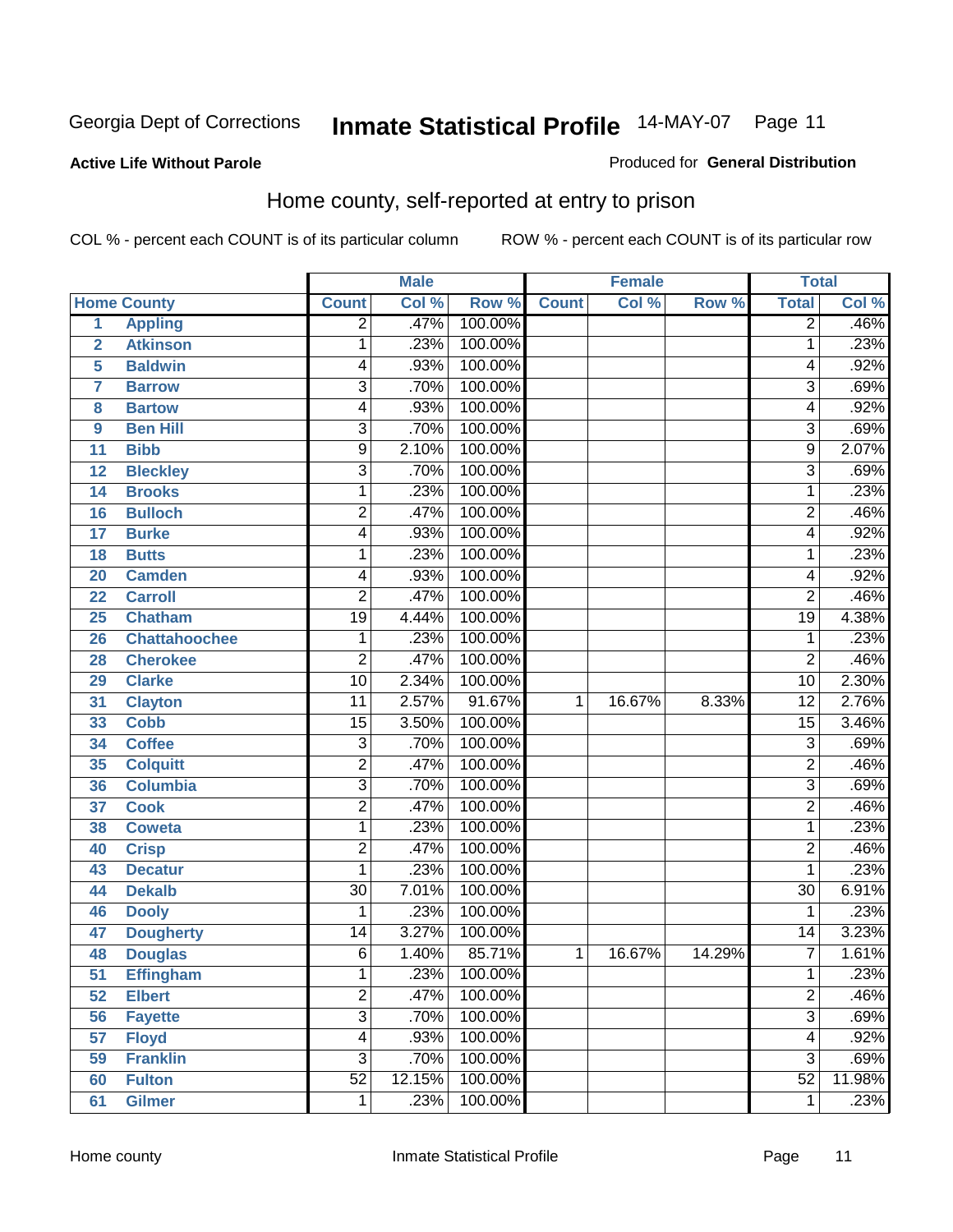Produced for **General Distribution**

#### **Active Life Without Parole**

#### Home county, self-reported at entry to prison

|     |                    |                 | <b>Male</b> |         |              | <b>Female</b> |        | <b>Total</b>    |       |
|-----|--------------------|-----------------|-------------|---------|--------------|---------------|--------|-----------------|-------|
|     | <b>Home County</b> | <b>Count</b>    | Col %       | Row %   | <b>Count</b> | Col %         | Row %  | <b>Total</b>    | Col % |
| 63  | <b>Glynn</b>       | $\overline{8}$  | 1.87%       | 100.00% |              |               |        | 8               | 1.84% |
| 65  | Grady              | 1               | .23%        | 100.00% |              |               |        | 1               | .23%  |
| 66  | <b>Greene</b>      | 1               | .23%        | 100.00% |              |               |        | 1               | .23%  |
| 67  | <b>Gwinnett</b>    | 9               | 2.10%       | 100.00% |              |               |        | 9               | 2.07% |
| 68  | <b>Habersham</b>   | $\mathbf{1}$    | .23%        | 100.00% |              |               |        | 1               | .23%  |
| 69  | <b>Hall</b>        | 7               | 1.64%       | 100.00% |              |               |        | $\overline{7}$  | 1.61% |
| 70  | <b>Hancock</b>     | $\overline{2}$  | .47%        | 100.00% |              |               |        | $\overline{2}$  | .46%  |
| 72  | <b>Harris</b>      | 1               | .23%        | 100.00% |              |               |        | 1               | .23%  |
| 73  | <b>Hart</b>        | $\overline{c}$  | .47%        | 100.00% |              |               |        | $\overline{2}$  | .46%  |
| 75  | <b>Henry</b>       | 3               | .70%        | 100.00% |              |               |        | $\overline{3}$  | .69%  |
| 76  | <b>Houston</b>     | $\overline{6}$  | 1.40%       | 100.00% |              |               |        | $\overline{6}$  | 1.38% |
| 78  | <b>Jackson</b>     | 4               | .93%        | 100.00% |              |               |        | 4               | .92%  |
| 80  | <b>Jeff Davis</b>  | 1               | .23%        | 100.00% |              |               |        | 1               | .23%  |
| 82  | <b>Jenkins</b>     | 2               | .47%        | 100.00% |              |               |        | $\overline{2}$  | .46%  |
| 87  | <b>Laurens</b>     | $\overline{2}$  | .47%        | 100.00% |              |               |        | $\overline{2}$  | .46%  |
| 89  | <b>Liberty</b>     | 4               | .93%        | 100.00% |              |               |        | 4               | .92%  |
| 90  | Lincoln            | 1               | .23%        | 100.00% |              |               |        | 1               | .23%  |
| 91  | Long               | 1               | .23%        | 100.00% |              |               |        | 1               | .23%  |
| 92  | <b>Lowndes</b>     | 4               | .93%        | 100.00% |              |               |        | 4               | .92%  |
| 96  | <b>Marion</b>      | 1               | .23%        | 100.00% |              |               |        | 1               | .23%  |
| 97  | <b>Mcduffie</b>    | 1               | .23%        | 100.00% |              |               |        | 1               | .23%  |
| 98  | <b>Mcintosh</b>    | $\overline{2}$  | .47%        | 100.00% |              |               |        | $\overline{2}$  | .46%  |
| 100 | <b>Miller</b>      | 1               | .23%        | 100.00% |              |               |        | 1               | .23%  |
| 101 | <b>Mitchell</b>    | 1               | .23%        | 100.00% |              |               |        | 1               | .23%  |
| 102 | <b>Monroe</b>      | 1               | .23%        | 100.00% |              |               |        | 1               | .23%  |
| 104 | <b>Morgan</b>      | 1               | .23%        | 100.00% |              |               |        | 1               | .23%  |
| 106 | <b>Muscogee</b>    | $\overline{11}$ | 2.57%       | 100.00% |              |               |        | $\overline{11}$ | 2.53% |
| 107 | <b>Newton</b>      | 2               | .47%        | 66.67%  | 1            | 16.67%        | 33.33% | 3               | .69%  |
| 109 | <b>Oglethorpe</b>  | $\overline{2}$  | .47%        | 100.00% |              |               |        | $\overline{2}$  | .46%  |
| 110 | <b>Paulding</b>    | 1               | .23%        | 100.00% |              |               |        | 1               | .23%  |
| 113 | <b>Pierce</b>      | 1               | .23%        | 100.00% |              |               |        | 1               | .23%  |
| 114 | <b>Pike</b>        | 2               | .47%        | 66.67%  | 1            | 16.67%        | 33.33% | 3               | .69%  |
| 115 | <b>Polk</b>        | $\overline{1}$  | .23%        | 100.00% |              |               |        | 1               | .23%  |
| 117 | <b>Putnam</b>      | $\overline{2}$  | .47%        | 100.00% |              |               |        | $\overline{2}$  | .46%  |
| 119 | <b>Rabun</b>       | $\mathbf{1}$    | .23%        | 100.00% |              |               |        | 1               | .23%  |
| 120 | <b>Randolph</b>    | $\overline{2}$  | .47%        | 100.00% |              |               |        | $\overline{2}$  | .46%  |
| 121 | <b>Richmond</b>    | $\overline{16}$ | 3.74%       | 94.12%  | 1            | 16.67%        | 5.88%  | $\overline{17}$ | 3.92% |
| 122 | <b>Rockdale</b>    | 1               | .23%        | 100.00% |              |               |        | 1               | .23%  |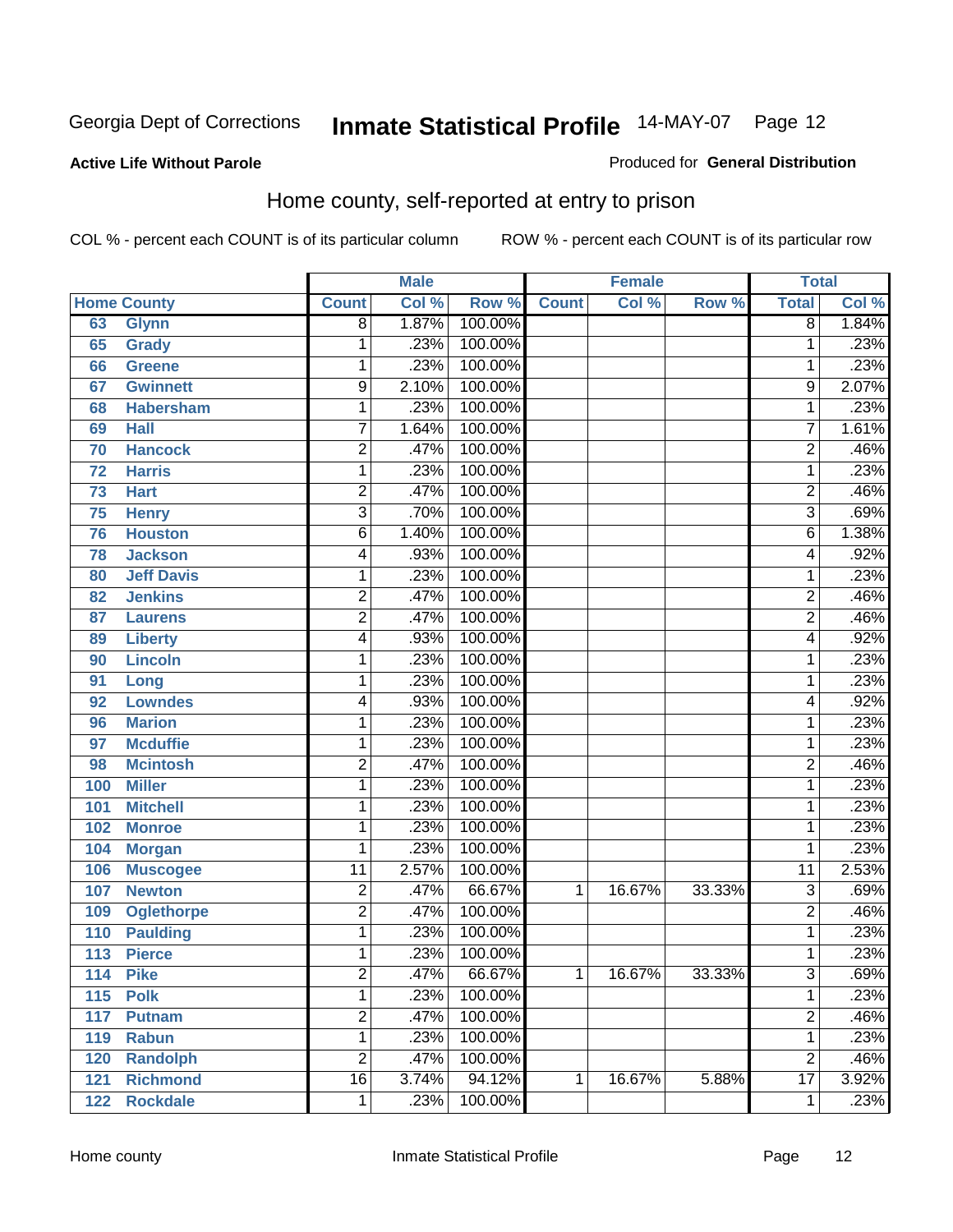#### **Active Life Without Parole**

#### Produced for **General Distribution**

#### Home county, self-reported at entry to prison

|                          |                | <b>Male</b> |         |              | <b>Female</b> |        | <b>Total</b> |        |
|--------------------------|----------------|-------------|---------|--------------|---------------|--------|--------------|--------|
| <b>Home County</b>       | <b>Count</b>   | Col %       | Row %   | <b>Count</b> | Col %         | Row %  | <b>Total</b> | Col %  |
| <b>Seminole</b><br>125   |                | .23%        | 100.00% |              |               |        |              | .23%   |
| <b>Spalding</b><br>126   | $\overline{5}$ | 1.17%       | 100.00% |              |               |        | 5            | 1.15%  |
| <b>Stephens</b><br>127   | $\overline{2}$ | .47%        | 100.00% |              |               |        | 2            | .46%   |
| <b>Sumter</b><br>129     | 1              | .23%        | 100.00% |              |               |        |              | .23%   |
| <b>Tattnall</b><br>132   | 1              | .23%        | 100.00% |              |               |        | 1            | .23%   |
| 136<br><b>Thomas</b>     | $\overline{3}$ | .70%        | 100.00% |              |               |        | 3            | .69%   |
| <b>Tift</b><br>137       | 3              | .70%        | 100.00% |              |               |        | 3            | .69%   |
| <b>Toombs</b><br>138     | 3              | .70%        | 100.00% |              |               |        | 3            | .69%   |
| 141<br><b>Troup</b>      | 1              | .23%        | 100.00% |              |               |        |              | .23%   |
| <b>Union</b><br>144      | 1              | .23%        | 100.00% |              |               |        |              | .23%   |
| 145<br><b>Upson</b>      | 1              | .23%        | 100.00% |              |               |        |              | .23%   |
| <b>Walker</b><br>146     | 2              | .47%        | 66.67%  | 1            | 16.67%        | 33.33% | 3            | .69%   |
| <b>Walton</b><br>147     | 3              | .70%        | 100.00% |              |               |        | 3            | .69%   |
| <b>Ware</b><br>148       | 6              | 1.40%       | 100.00% |              |               |        | 6            | 1.38%  |
| <b>Washington</b><br>150 | 3              | .70%        | 100.00% |              |               |        | 3            | .69%   |
| <b>Wayne</b><br>151      | $\overline{3}$ | .70%        | 100.00% |              |               |        | 3            | .69%   |
| <b>Whitfield</b><br>155  | $\overline{c}$ | .47%        | 100.00% |              |               |        | 2            | .46%   |
| <b>Wilkinson</b><br>158  | 1              | .23%        | 100.00% |              |               |        |              | .23%   |
| <b>Unknown</b><br>160    | 44             | 10.28%      | 100.00% |              |               |        | 44           | 10.14% |
| <b>Total Rported</b>     | 428            | 100%        | 98.62%  | 6            | 100%          | 1.38%  | 434          | 100%   |

| rtea                                       | - -        | ሳይ  |
|--------------------------------------------|------------|-----|
| .                                          | --         | W   |
| <b>otal</b><br>$\sim$ $\sim$ $\sim$ $\sim$ | ""^<br>די+ | 403 |

| $^{\circ}$ M <sub>c</sub><br>w | __________ |
|--------------------------------|------------|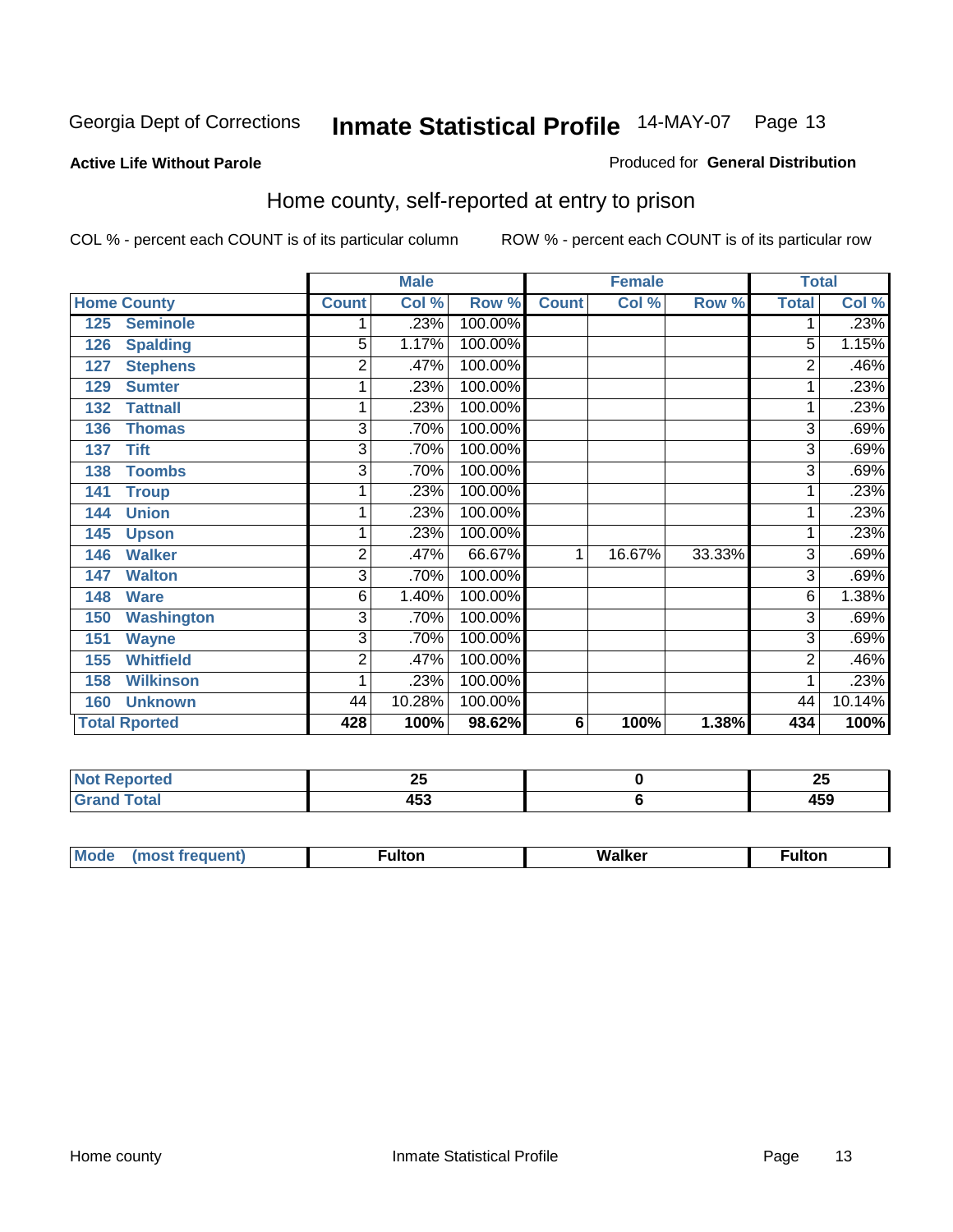#### **Active Life Without Parole**

#### Produced for **General Distribution**

#### Socioeconomic class, self-reported at entry to prison

|                            | <b>Male</b>      |        |            | <b>Female</b> |           |       | <b>Total</b>     |        |
|----------------------------|------------------|--------|------------|---------------|-----------|-------|------------------|--------|
| <b>Socioeconomic Class</b> | <b>Count</b>     | Col %  | Row %      | <b>Count</b>  | Col %     | Row % | <b>Total</b>     | Col %  |
| <b>Welfare</b>             | 26               | 6.06%  | 100.00%    |               |           |       | 26               | 5.99%  |
| <b>Occ Employ</b>          | 18               | 4.20%  | $100.00\%$ |               |           |       | 18               | 4.15%  |
| <b>Minimum Std</b>         | 231              | 53.85% | 99.57%     |               | $20.00\%$ | .43%  | 232              | 53.46% |
| <b>Middle</b>              | 154 <sub>1</sub> | 35.90% | $97.47\%$  |               | 80.00%    | 2.53% | 158 <sub>1</sub> | 36.41% |
| <b>Total Reported</b>      | 429              | 100%   | 98.85%     |               | 100%      | 1.15% | 434              | 100%   |

| тео      | --    | $\sim$ $\sim$<br>$\overline{\phantom{a}}$ |
|----------|-------|-------------------------------------------|
| Contact: | . ר י | $\overline{\phantom{a}}$                  |
| $\sim$   | 400   | 405                                       |

| M<br>Mir<br>Mi<br><b>Middle</b><br><b>C</b> ta<br>Sta<br>oτu<br>.<br>the contract of the contract of the contract of the contract of the contract of the contract of the contract of<br>___ |
|---------------------------------------------------------------------------------------------------------------------------------------------------------------------------------------------|
|---------------------------------------------------------------------------------------------------------------------------------------------------------------------------------------------|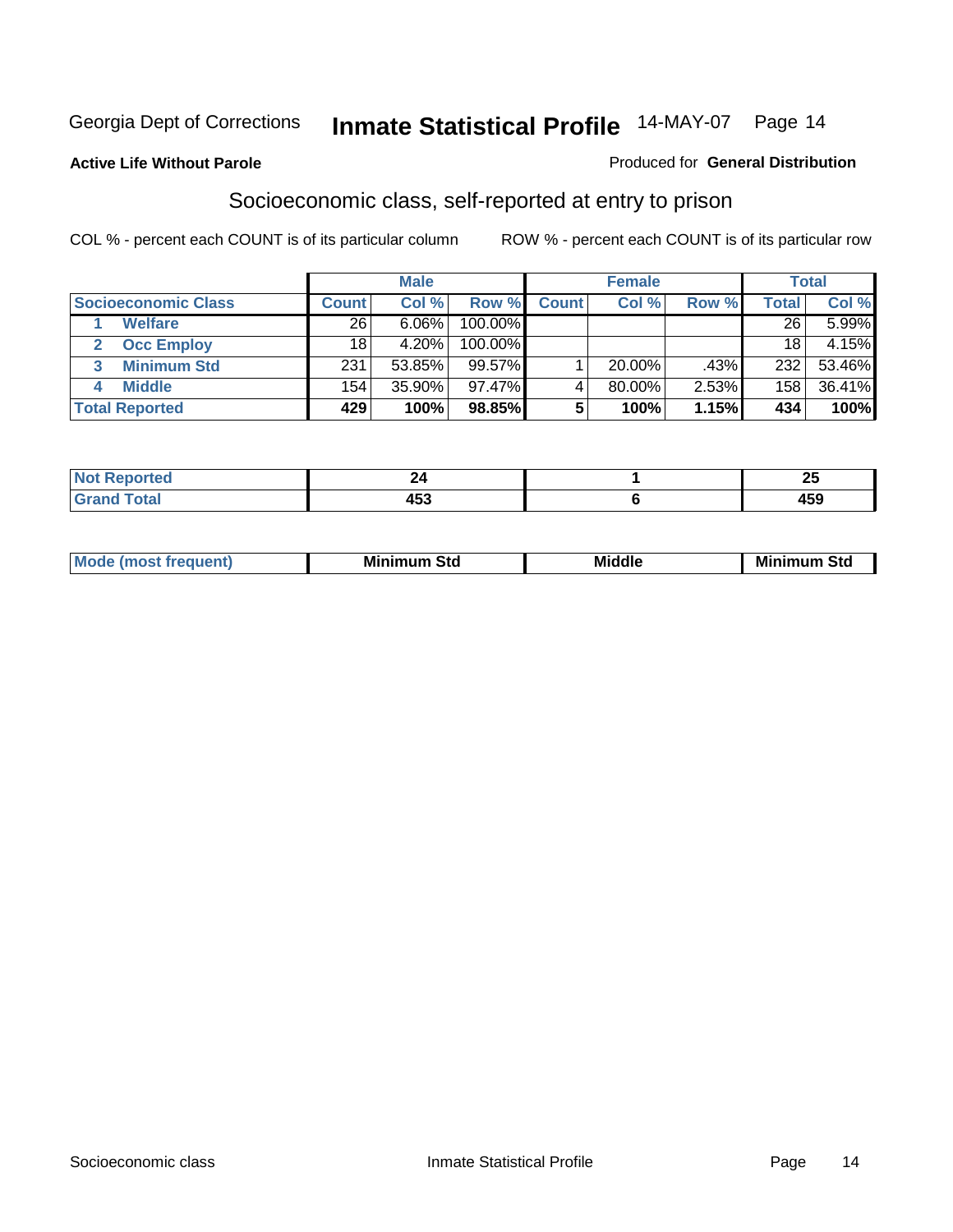#### **Active Life Without Parole**

#### Produced for **General Distribution**

#### Environment to age 16, self-reported at entry to prison

|                              | <b>Male</b>  |        | <b>Female</b> |              |        | <b>Total</b> |              |        |
|------------------------------|--------------|--------|---------------|--------------|--------|--------------|--------------|--------|
| <b>Environment to age 16</b> | <b>Count</b> | Col %  | Row %         | <b>Count</b> | Col %  | Row %        | <b>Total</b> | Col %  |
| <b>Rural/Farm</b>            | 9            | 2.05%  | 100.00%       |              |        |              |              | 2.03%  |
| <b>Rural/Nfarm</b><br>2      | 20           | 4.57%  | 86.96%        | 3            | 50.00% | 13.04%       | 23           | 5.18%  |
| <b>S.M.S.A</b><br>3          | 179          | 40.87% | 100.00%       |              |        |              | 179          | 40.32% |
| <b>Urban</b><br>4            | 92           | 21.00% | $97.87\%$     |              | 33.33% | 2.13%        | 94           | 21.17% |
| <b>Small Town</b>            | 138          | 31.51% | 99.28%        |              | 16.67% | .72%         | 139          | 31.31% |
| <b>Total Reported</b>        | 438          | 100%   | 98.65%        | 6            | 100%   | 1.35%        | 444          | 100%   |

| Reported<br>No.       |     | . .                             |
|-----------------------|-----|---------------------------------|
| <b>Total</b><br>Grand | 453 | $\overline{\phantom{a}}$<br>499 |

| Mo<br><b>CONTRACTOR</b><br>. M S<br>M<br>---<br>Nfarn<br>.<br>_____<br>______ |  |  |
|-------------------------------------------------------------------------------|--|--|
|                                                                               |  |  |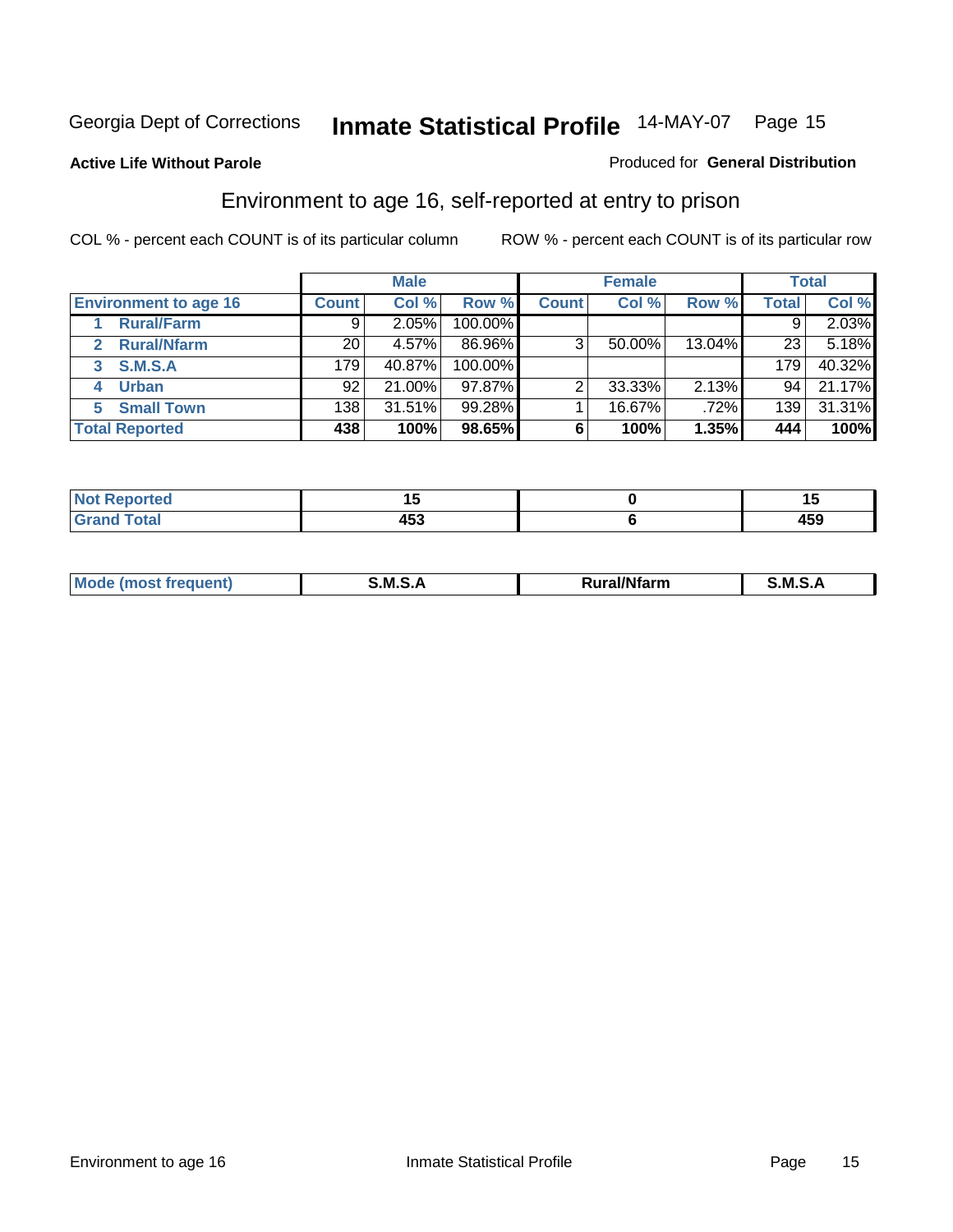#### **Active Life Without Parole**

#### Produced for **General Distribution**

#### Guardian status to age 16, self-reported at entry to prison

|                                  |              | <b>Male</b> |         |              | <b>Female</b> |       |              | <b>Total</b> |
|----------------------------------|--------------|-------------|---------|--------------|---------------|-------|--------------|--------------|
| <b>Guardian Status To Age 16</b> | <b>Count</b> | Col %       | Row %   | <b>Count</b> | Col %         | Row % | <b>Total</b> | Col %        |
| 2 Father Only                    | 9            | 2.26%       | 100.00% |              |               |       | 9            | 2.22%        |
| 3 Ftr Mtr Hd                     | 32           | 8.02%       | 100.00% |              |               |       | 32           | 7.90%        |
| <b>4 Mother Only</b>             | 157          | 39.35%      | 99.37%  |              | 16.67%        | .63%  | 158          | 39.01%       |
| 5 Mtr Ftr Hd                     | 137          | 34.34%      | 97.16%  | 4            | 66.67%        | 2.84% | 141          | 34.81%       |
| <b>6 Oth Female</b>              | 14           | 3.51%       | 100.00% |              |               |       | 14           | 3.46%        |
| <b>7 Oth Male</b>                | 3            | .75%        | 100.00% |              |               |       | 3            | .74%         |
| 8 Step-Parnts                    | 11           | 2.76%       | 100.00% |              |               |       | 11           | 2.72%        |
| 9 Foster Home                    | 9            | 2.26%       | 100.00% |              |               |       | 9            | 2.22%        |
| <b>10 Grand Prnts</b>            | 27           | 6.77%       | 96.43%  |              | 16.67%        | 3.57% | 28           | 6.91%        |
| <b>Total Reported</b>            | 399          | 100%        | 98.52%  | 6            | 100%          | 1.48% | 405          | 100%         |

|   |     | D.                   |
|---|-----|----------------------|
| - | --- | $\sim$ $\sim$ $\sim$ |
|   |     | 433                  |

| <b>Mou</b> | Mother<br>Onlv | Hd<br>Mtr<br>E4w | M<br>Only<br>. |
|------------|----------------|------------------|----------------|
|            |                |                  |                |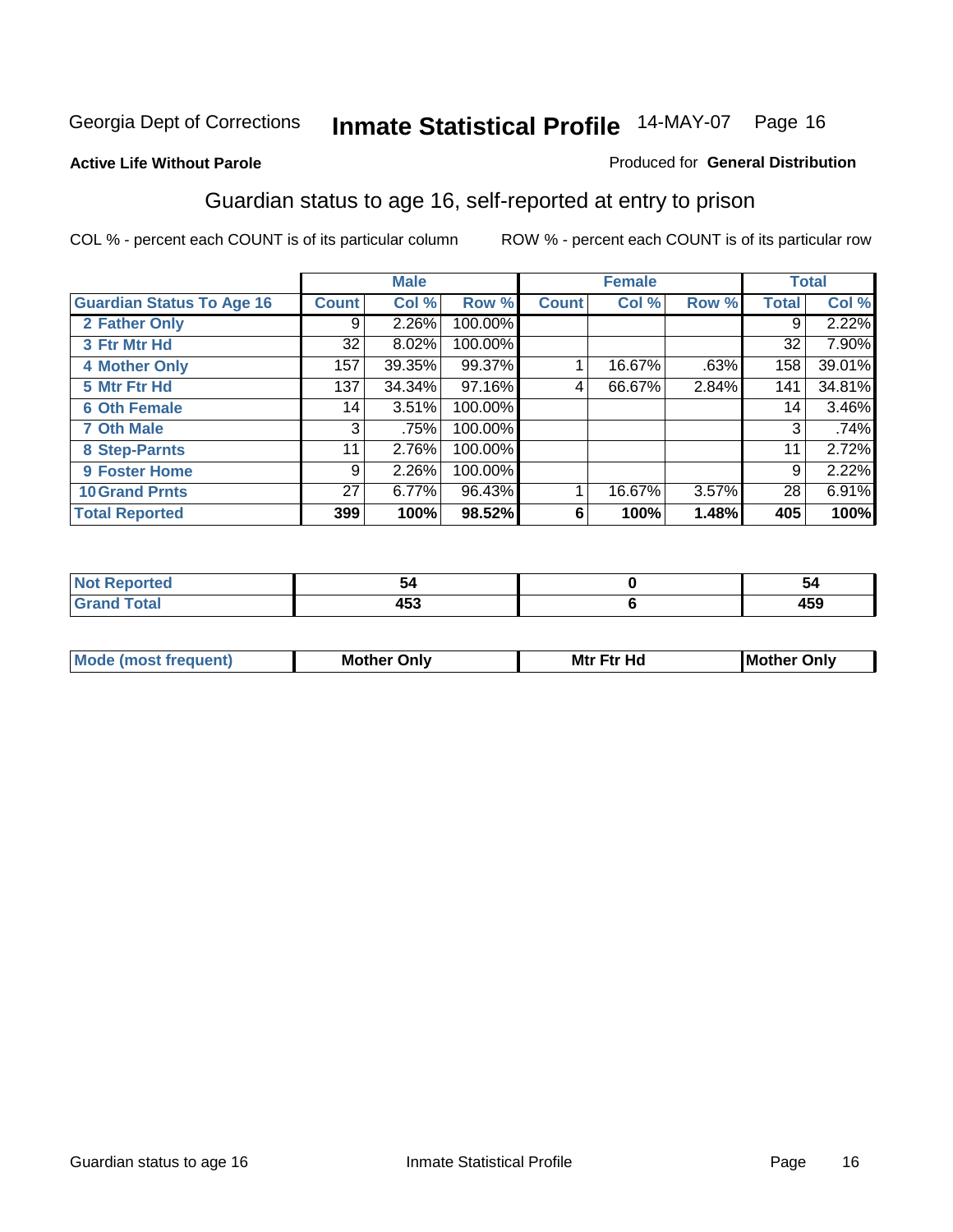#### **Active Life Without Parole**

#### Produced for **General Distribution**

#### Employment status before prison, self-reported at entry to prison

|                          |                    | <b>Male</b> |        |         | <b>Female</b> |        |       | <b>Total</b> |        |
|--------------------------|--------------------|-------------|--------|---------|---------------|--------|-------|--------------|--------|
| <b>Employment Status</b> |                    | Count       | Col %  | Row %   | <b>Count</b>  | Col %  | Row % | Total        | Col %  |
|                          | <b>Full Time</b>   | 226         | 56.64% | 98.26%  | 4             | 80.00% | 1.74% | 230          | 56.93% |
| $\mathbf{2}$             | <b>Part Time</b>   | 19          | 4.76%  | 100.00% |               |        |       | 19           | 4.70%  |
| 3                        | Unempl $<$ 6m      | 41          | 10.28% | 97.62%  |               | 20.00% | 2.38% | 42           | 10.40% |
| 4                        | Unempl $> 6m$      | 64          | 16.04% | 100.00% |               |        |       | 64           | 15.84% |
| 5                        | <b>Never Workd</b> | 29          | 7.27%  | 100.00% |               |        |       | 29           | 7.18%  |
| 6                        | <b>Student</b>     |             | .25%   | 100.00% |               |        |       |              | .25%   |
|                          | <b>Incapable</b>   | 19          | 4.76%  | 100.00% |               |        |       | 19           | 4.70%  |
| <b>Total Reported</b>    |                    | 399         | 100%   | 98.76%  | 5             | 100%   | 1.24% | 404          | 100%   |

| тес.   | 54                  | --<br><br>ູບປ |
|--------|---------------------|---------------|
| イーエーティ | . רמ<br>45J<br>$ -$ | 1 E O<br>409  |

| <b>M</b> ດ | the contract of the contract of the contract of the contract of the contract of the contract of the contract of | , ull i<br>ıme | ïme<br>uı<br>$\sim$ $\sim$ $\sim$ $\sim$ $\sim$ |
|------------|-----------------------------------------------------------------------------------------------------------------|----------------|-------------------------------------------------|
|            |                                                                                                                 |                |                                                 |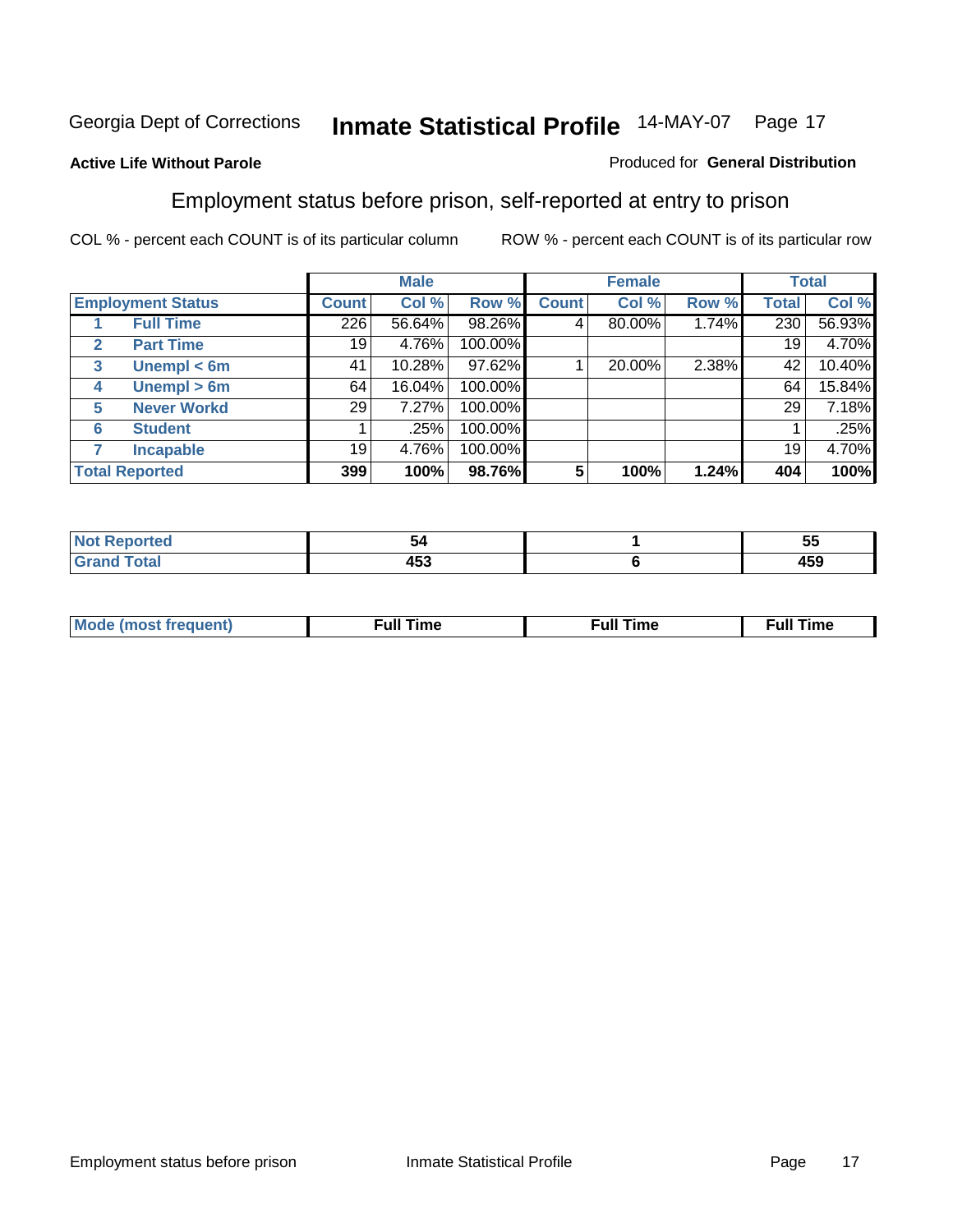#### **Active Life Without Parole**

Produced for **General Distribution**

#### Age at admission

|                         |                 | <b>Male</b> |         |              | <b>Female</b> |        | <b>Total</b>    |       |
|-------------------------|-----------------|-------------|---------|--------------|---------------|--------|-----------------|-------|
| <b>Age At Admission</b> | <b>Count</b>    | Col %       | Row %   | <b>Count</b> | Col %         | Row %  | <b>Total</b>    | Col % |
| 17                      | $\overline{2}$  | 0.44%       | 100.00% |              |               |        | 2               | 0.44% |
| 18                      | $\overline{3}$  | 0.66%       | 100.00% |              |               |        | $\overline{3}$  | 0.65% |
| 19                      | $\overline{11}$ | 2.43%       | 100.00% |              |               |        | $\overline{11}$ | 2.40% |
| 20                      | 6               | 1.32%       | 85.71%  | 1            | 16.67%        | 14.29% | 7               | 1.53% |
| 21                      | $\overline{16}$ | 3.53%       | 100.00% |              |               |        | 16              | 3.49% |
| 22                      | $\overline{23}$ | 5.08%       | 100.00% |              |               |        | $\overline{23}$ | 5.01% |
| 23                      | $\overline{15}$ | 3.31%       | 100.00% |              |               |        | $\overline{15}$ | 3.27% |
| 24                      | $\overline{15}$ | 3.31%       | 100.00% |              |               |        | 15              | 3.27% |
| 25                      | $\overline{17}$ | 3.75%       | 94.44%  | 1            | 16.67%        | 5.56%  | $\overline{18}$ | 3.92% |
| 26                      | 18              | 3.97%       | 100.00% |              |               |        | 18              | 3.92% |
| 27                      | $\overline{14}$ | 3.09%       | 100.00% |              |               |        | $\overline{14}$ | 3.05% |
| 28                      | 18              | 3.97%       | 100.00% |              |               |        | 18              | 3.92% |
| 29                      | $\overline{16}$ | 3.53%       | 100.00% |              |               |        | $\overline{16}$ | 3.49% |
| 30                      | $\overline{12}$ | 2.65%       | 100.00% |              |               |        | $\overline{12}$ | 2.61% |
| 31                      | $\overline{13}$ | 2.87%       | 100.00% |              |               |        | $\overline{13}$ | 2.83% |
| 32                      | $\overline{16}$ | 3.53%       | 94.12%  | 1            | 16.67%        | 5.88%  | 17              | 3.70% |
| 33                      | 14              | 3.09%       | 100.00% |              |               |        | 14              | 3.05% |
| 34                      | 9               | 1.99%       | 100.00% |              |               |        | 9               | 1.96% |
| 35                      | 15              | 3.31%       | 100.00% |              |               |        | $\overline{15}$ | 3.27% |
| 36                      | $\overline{21}$ | 4.64%       | 100.00% |              |               |        | $\overline{21}$ | 4.58% |
| 37                      | $\overline{17}$ | 3.75%       | 100.00% |              |               |        | $\overline{17}$ | 3.70% |
| 38                      | $\overline{14}$ | 3.09%       | 100.00% |              |               |        | 14              | 3.05% |
| 39                      | $\overline{13}$ | 2.87%       | 100.00% |              |               |        | $\overline{13}$ | 2.83% |
| 40                      | 9               | 1.99%       | 100.00% |              |               |        | 9               | 1.96% |
| 41                      | $\overline{17}$ | 3.75%       | 100.00% |              |               |        | $\overline{17}$ | 3.70% |
| 42                      | $\overline{12}$ | 2.65%       | 100.00% |              |               |        | $\overline{12}$ | 2.61% |
| 43                      | $\overline{13}$ | 2.87%       | 100.00% |              |               |        | $\overline{13}$ | 2.83% |
| 44                      | 10              | 2.21%       | 90.91%  | 1            | 16.67%        | 9.09%  | 11              | 2.40% |
| 45                      | $\overline{15}$ | 3.31%       | 100.00% |              |               |        | $\overline{15}$ | 3.27% |
| 46                      | $\overline{8}$  | 1.77%       | 88.89%  | 1            | 16.67%        | 11.11% | $\overline{9}$  | 1.96% |
| 47                      | 4               | 0.88%       | 100.00% |              |               |        | $\overline{4}$  | 0.87% |
| 48                      | 8               | 1.77%       | 88.89%  | 1            | 16.67%        | 11.11% | 9               | 1.96% |
| 49                      | 9               | 1.99%       | 100.00% |              |               |        | 9               | 1.96% |
| 50                      | $\overline{3}$  | 0.66%       | 100.00% |              |               |        | $\overline{3}$  | 0.65% |
| 51                      | 3               | 0.66%       | 100.00% |              |               |        | $\overline{3}$  | 0.65% |
| 52                      | 6               | 1.32%       | 100.00% |              |               |        | 6               | 1.31% |
| 54                      | 1               | 0.22%       | 100.00% |              |               |        | 1               | 0.22% |
| 56                      | 3               | 0.66%       | 100.00% |              |               |        | $\overline{3}$  | 0.65% |
| 57                      | $\overline{3}$  | 0.66%       | 100.00% |              |               |        | $\overline{3}$  | 0.65% |
| 58                      | $\overline{2}$  | 0.44%       | 100.00% |              |               |        | $\overline{2}$  | 0.44% |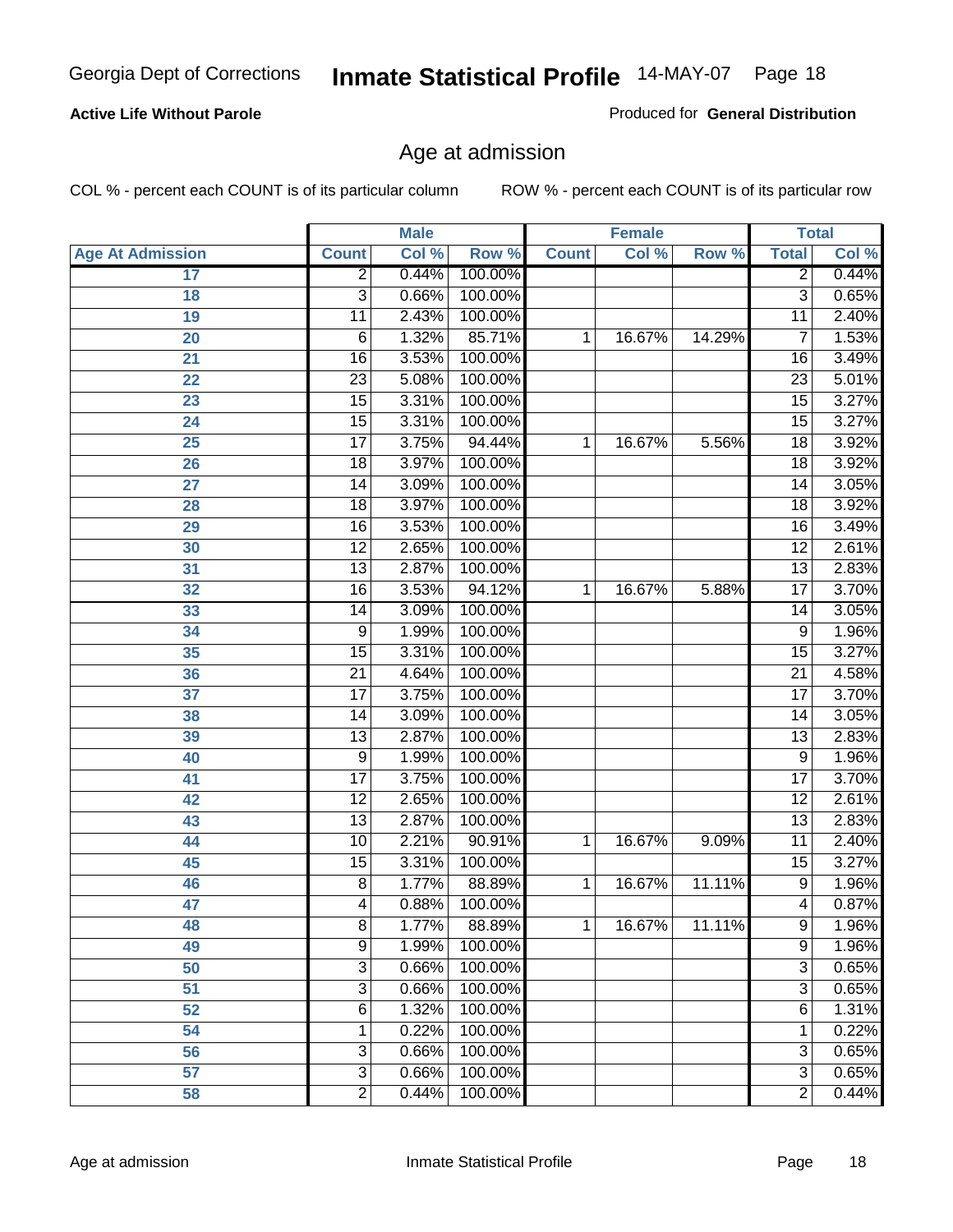#### **Active Life Without Parole**

Produced for **General Distribution**

#### Age at admission

|                         |              | <b>Male</b> |         |              | <b>Female</b> |       |              | <b>Total</b> |
|-------------------------|--------------|-------------|---------|--------------|---------------|-------|--------------|--------------|
| <b>Age At Admission</b> | <b>Count</b> | Col %       | Row %   | <b>Count</b> | Col %         | Row % | <b>Total</b> | Col %        |
| 62                      |              | 0.22%       | 100.00% |              |               |       |              | 0.22%        |
| 63                      |              | 0.22%       | 100.00% |              |               |       |              | 0.22%        |
| 64                      | 3            | 0.66%       | 100.00% |              |               |       | 3            | 0.65%        |
| 65                      |              | 0.22%       | 100.00% |              |               |       |              | 0.22%        |
| 66                      |              | 0.22%       | 100.00% |              |               |       |              | 0.22%        |
| 67                      |              | 0.22%       | 100.00% |              |               |       |              | 0.22%        |
| 71                      |              | 0.22%       | 100.00% |              |               |       |              | 0.22%        |
| <b>Total Reported</b>   | 453          | 100%        | 98.69%  | 6            | 100%          | 1.31% | 459          | 100%         |

| .<br>__ | .<br>433 |
|---------|----------|

| Mean<br>(average)      | 34.26 | 35.83 | 34.28    |
|------------------------|-------|-------|----------|
| <b>Median (middle)</b> | აა    | 38    | າາ<br>ند |
| Mode (most frequent)   | ∸∸    | 25    | ົ<br>LL  |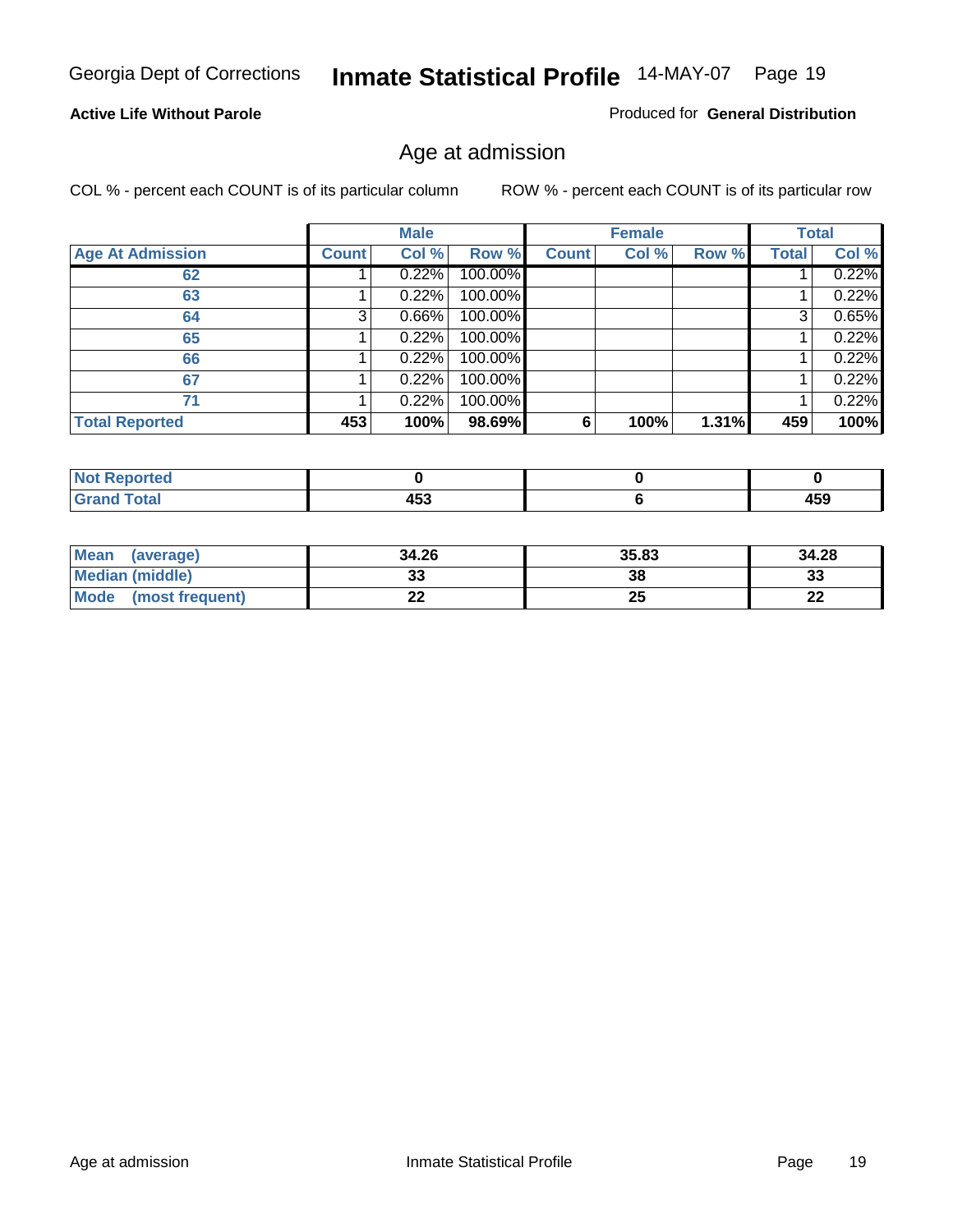#### **Active Life Without Parole**

Produced for **General Distribution**

#### Age at release

|                       |              | <b>Male</b> |       |              | <b>Female</b> |       | Total        |          |
|-----------------------|--------------|-------------|-------|--------------|---------------|-------|--------------|----------|
| <b>Age At Release</b> | <b>Count</b> | Col%        | Row % | <b>Count</b> | Col %         | Row % | <b>Total</b> | $Col \%$ |
| <b>Total Reported</b> |              |             |       |              |               |       |              |          |

| <b>Still Active</b> | 453 | 459 |
|---------------------|-----|-----|
| <b>Not Reported</b> |     |     |
| <b>Grand Total</b>  | 453 | 459 |

| Mean<br>(average)      | N/A | N/A | N/A |
|------------------------|-----|-----|-----|
| <b>Median (middle)</b> | N/A | N/A | N/A |
| Mode (most frequent)   | N/A | N/A | N/A |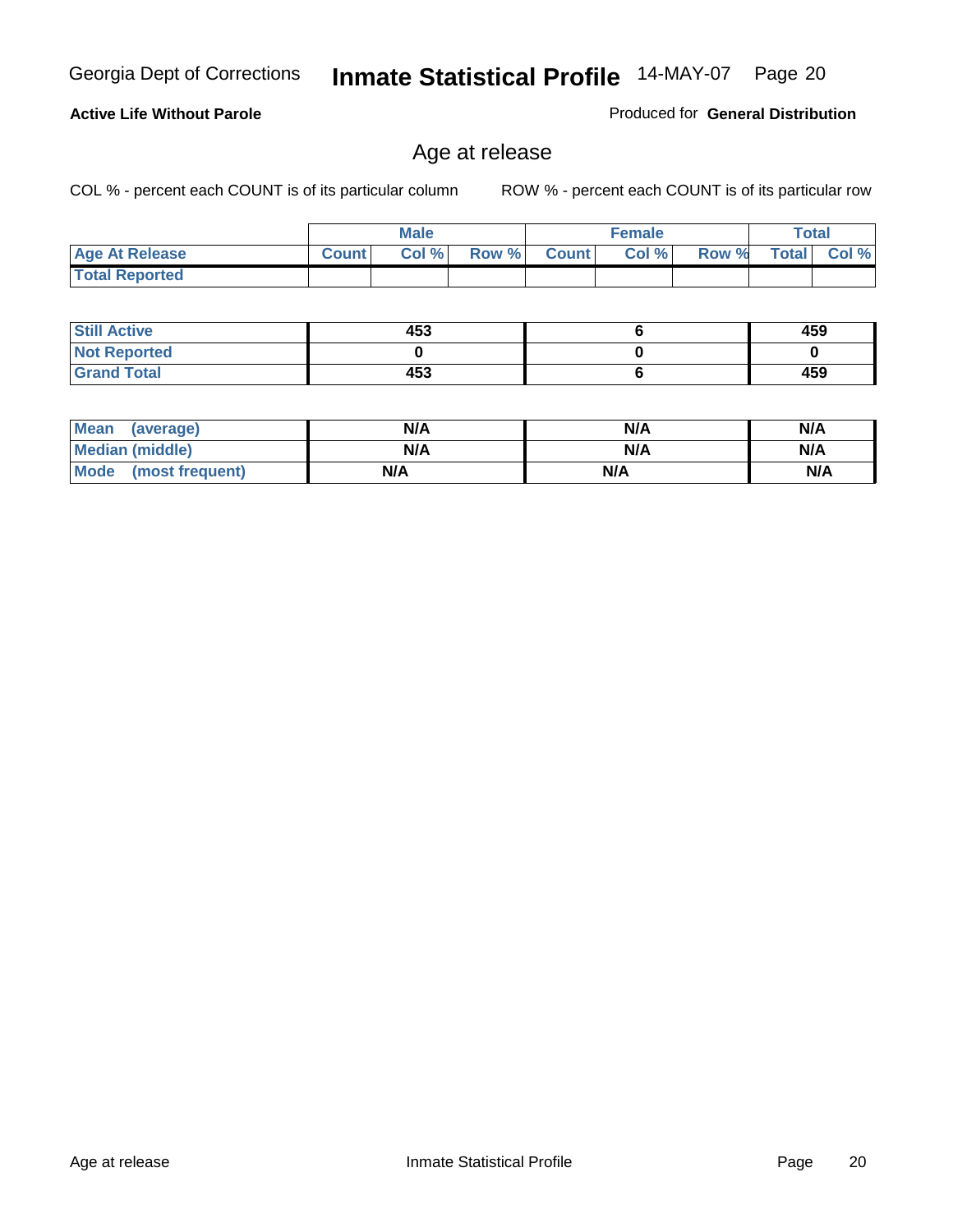#### **Active Life Without Parole**

#### Produced for **General Distribution**

#### Height, measured at entry to prison

|                       |                | <b>Male</b> |         |                | <b>Female</b> |        | <b>Total</b>    |        |
|-----------------------|----------------|-------------|---------|----------------|---------------|--------|-----------------|--------|
| <b>Height</b>         | <b>Count</b>   | Col %       | Row %   | <b>Count</b>   | Col %         | Row %  | <b>Total</b>    | Col %  |
| 5'01''                | 2              | 0.44%       | 100.00% |                |               |        | $\overline{2}$  | 0.44%  |
| 5'02"                 | $\overline{2}$ | 0.44%       | 100.00% |                |               |        | 2               | 0.44%  |
| 5'03"                 | 2              | 0.44%       | 50.00%  | $\overline{2}$ | 33.33%        | 50.00% | 4               | 0.87%  |
| 5'04"                 | 4              | 0.88%       | 80.00%  | 1              | 16.67%        | 20.00% | 5               | 1.09%  |
| 5'05"                 | 15             | 3.31%       | 93.75%  | 1              | 16.67%        | 6.25%  | 16              | 3.49%  |
| 5'06"                 | 31             | 6.84%       | 100.00% |                |               |        | $\overline{31}$ | 6.75%  |
| 5'07''                | 30             | 6.62%       | 96.77%  | 1              | 16.67%        | 3.23%  | 31              | 6.75%  |
| 5'08"                 | 48             | 10.60%      | 97.96%  | $\mathbf{1}$   | 16.67%        | 2.04%  | 49              | 10.68% |
| 5'09"                 | 53             | 11.70%      | 100.00% |                |               |        | 53              | 11.55% |
| 5'10''                | 65             | 14.35%      | 100.00% |                |               |        | 65              | 14.16% |
| 5'11''                | 60             | 13.25%      | 100.00% |                |               |        | 60              | 13.07% |
| 6'00"                 | 52             | 11.48%      | 100.00% |                |               |        | 52              | 11.33% |
| 6'01''                | 34             | 7.51%       | 100.00% |                |               |        | 34              | 7.41%  |
| 6'02"                 | 22             | 4.86%       | 100.00% |                |               |        | 22              | 4.79%  |
| 6'03"                 | 16             | 3.53%       | 100.00% |                |               |        | 16              | 3.49%  |
| 6'04"                 | 11             | 2.43%       | 100.00% |                |               |        | 11              | 2.40%  |
| 6'05"                 | 4              | 0.88%       | 100.00% |                |               |        | 4               | 0.87%  |
| 6'06"                 | $\overline{2}$ | 0.44%       | 100.00% |                |               |        | 2               | 0.44%  |
| <b>Total Reported</b> | 453            | 100%        | 98.69%  | 6              | 100%          | 1.31%  | 459             | 100%   |

| oorted<br>TV 6                      |              |              |
|-------------------------------------|--------------|--------------|
| $int^{\bullet}$<br>$\sim$<br>______ | 1 P A<br>453 | 1 r o<br>4ວວ |

| Mean<br>(average)              | 5'10" | 5'05" | 5'10" |
|--------------------------------|-------|-------|-------|
| Median (middle)                | 5'10" |       | 5'10" |
| <b>Mode</b><br>(most frequent) | 5'10" | 5'03" | 5'10" |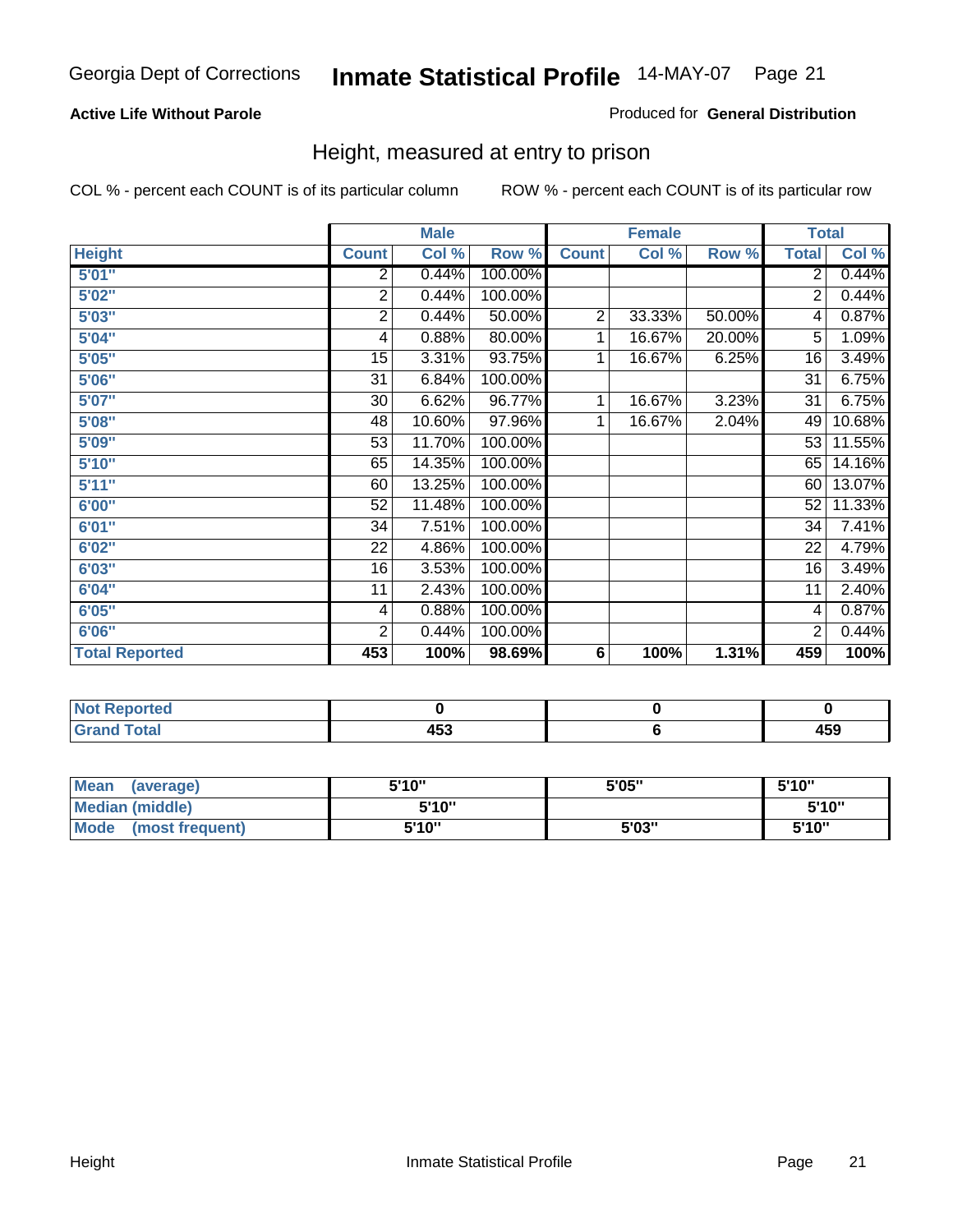#### **Active Life Without Parole**

#### Produced for **General Distribution**

#### Weight, measured at entry to prison

|                       |                 | <b>Male</b> |         |              | <b>Female</b> |         |                 | <b>Total</b> |
|-----------------------|-----------------|-------------|---------|--------------|---------------|---------|-----------------|--------------|
| <b>Weight</b>         | <b>Count</b>    | Col %       | Row %   | <b>Count</b> | Col %         | Row %   | <b>Total</b>    | Col %        |
| 110 - 119 pounds      |                 |             |         | 1            | 16.67%        | 100.00% | 1 <sup>1</sup>  | 0.22%        |
| 120 - 129 pounds      | $\overline{3}$  | 0.66%       | 75.00%  | 1            | 16.67%        | 25.00%  | 4               | 0.87%        |
| 130 - 139 pounds      | 13              | 2.87%       | 100.00% |              |               |         | $\overline{13}$ | 2.83%        |
| 140 - 149 pounds      | 28              | 6.18%       | 100.00% |              |               |         | 28              | 6.10%        |
| 150 - 159 pounds      | 30              | 6.62%       | 96.77%  | 1            | 16.67%        | 3.23%   | $\overline{31}$ | 6.75%        |
| 160 - 169 pounds      | 69              | 15.23%      | 97.18%  | 2            | 33.33%        | 2.82%   | 71              | 15.47%       |
| 170 - 179 pounds      | 56              | 12.36%      | 98.25%  | 1            | 16.67%        | 1.75%   | $\overline{57}$ | 12.42%       |
| 180 - 189 pounds      | 62              | 13.69%      | 100.00% |              |               |         | 62              | 13.51%       |
| 190 - 199 pounds      | 52              | 11.48%      | 100.00% |              |               |         | 52              | 11.33%       |
| 200 - 209 pounds      | 27              | 5.96%       | 100.00% |              |               |         | $\overline{27}$ | 5.88%        |
| 210 - 219 pounds      | 31              | 6.84%       | 100.00% |              |               |         | 31              | 6.75%        |
| 220 - 229 pounds      | $\overline{27}$ | 5.96%       | 100.00% |              |               |         | $\overline{27}$ | 5.88%        |
| 230 - 239 pounds      | $\overline{23}$ | 5.08%       | 100.00% |              |               |         | 23              | 5.01%        |
| 240 - 249 pounds      | 8               | 1.77%       | 100.00% |              |               |         | 8               | 1.74%        |
| 250 - 259 pounds      | $\overline{7}$  | 1.55%       | 100.00% |              |               |         | $\overline{7}$  | 1.53%        |
| 260 - 269 pounds      | 6               | 1.32%       | 100.00% |              |               |         | 6               | 1.31%        |
| 270 - 279 pounds      | 3               | 0.66%       | 100.00% |              |               |         | $\overline{3}$  | 0.65%        |
| 280 - 289 pounds      | 3               | 0.66%       | 100.00% |              |               |         | $\overline{3}$  | 0.65%        |
| 290 - 299 pounds      | 2               | 0.44%       | 100.00% |              |               |         | $\overline{2}$  | 0.44%        |
| 310 - 319 pounds      | $\overline{2}$  | 0.44%       | 100.00% |              |               |         | $\overline{2}$  | 0.44%        |
| 400 pounds and over   | 1               | 0.22%       | 100.00% |              |               |         | 1               | 0.22%        |
| <b>Total Reported</b> | 453             | 100%        | 98.69%  | 6            | 100%          | 1.31%   | 459             | 100%         |

| .<br><b>NO</b><br><b>rreo</b> |                             |              |
|-------------------------------|-----------------------------|--------------|
| <b>Total</b><br>Gra           | $\mathbf{A}$<br>נים<br>$ -$ | 1 F A<br>າບວ |

| Mean<br>(average)       | 189 | 149   | 189 |
|-------------------------|-----|-------|-----|
| Median (middle)         | 185 | 159.5 | 184 |
| Mode<br>(most frequent) | 170 | 123   | 170 |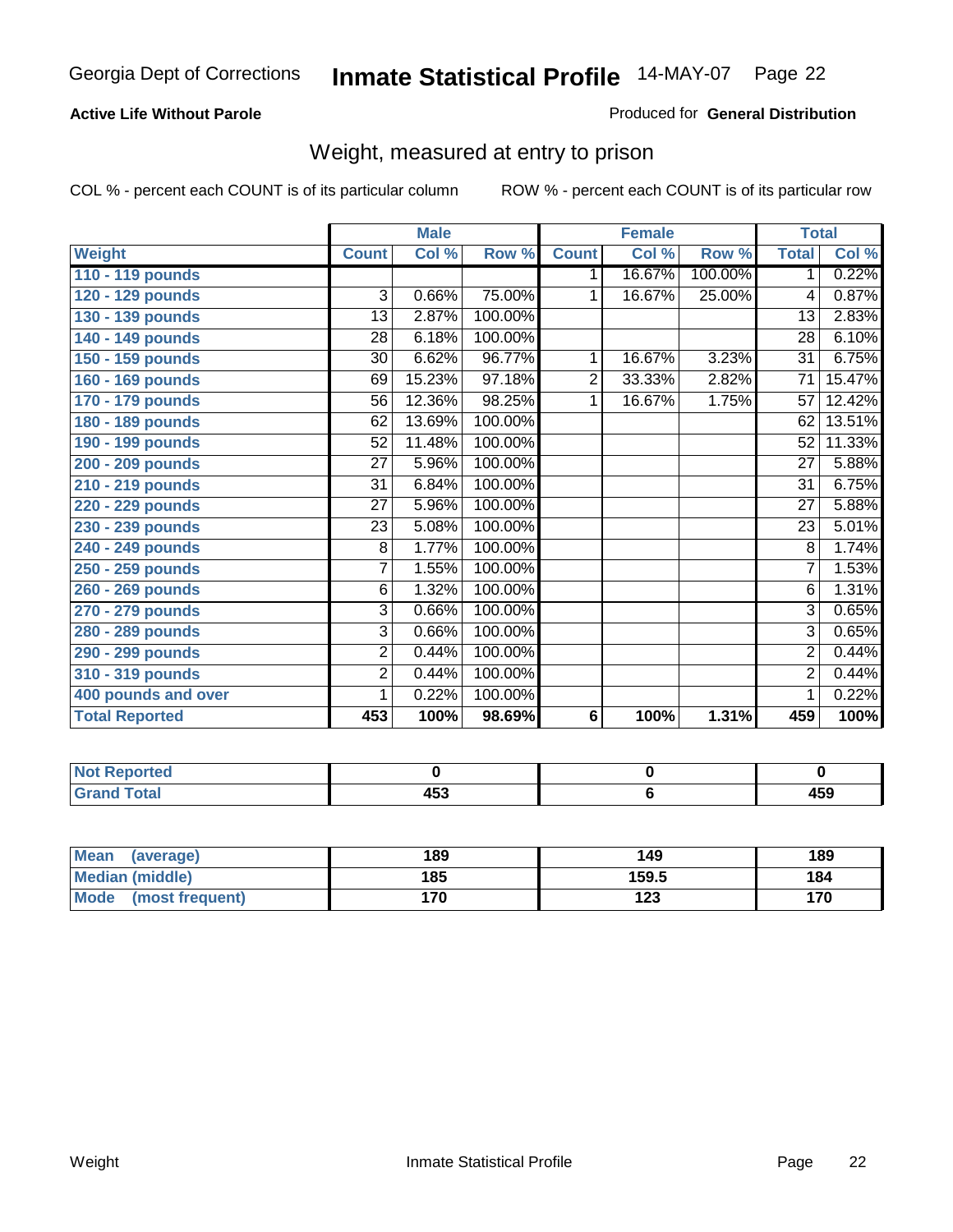**Active Life Without Parole** 

Produced for **General Distribution**

## Military service

|                       |              | <b>Male</b> |                    |   | <b>Female</b> |       |       | <b>Total</b> |
|-----------------------|--------------|-------------|--------------------|---|---------------|-------|-------|--------------|
| <b>Race Group</b>     | <b>Count</b> | Col %       | <b>Row % Count</b> |   | Col %         | Row % | Total | Col %        |
| <b>Air Force</b>      | 5            | 1.68%       | 100.00%            |   |               |       |       | 1.64%        |
| <b>Army</b>           | 31           | $10.40\%$   | 100.00%            |   |               |       | 31    | 10.20%       |
| <b>Navy</b><br>3      |              | $1.01\%$    | 100.00%            |   |               |       |       | .99%         |
| <b>Marines</b><br>4   | 3            | $1.01\%$    | 100.00%            |   |               |       | 3     | .99%         |
| <b>None</b><br>96     | 256          | 85.91%      | 97.71%             | 6 | 100.00%       | 2.29% | 262   | 86.18%       |
| <b>Total Reported</b> | 298          | 100%        | 98.03%             | 6 | 100%          | 1.97% | 304   | 100%         |

| للمستقصر<br>тес. | 4 F.F<br>טטו<br>__ | 1 F.F<br>טטו<br>__ |
|------------------|--------------------|--------------------|
| Cotot            | 453                | 459                |

| M<br><b>IVUII</b><br>.<br>. |
|-----------------------------|
|-----------------------------|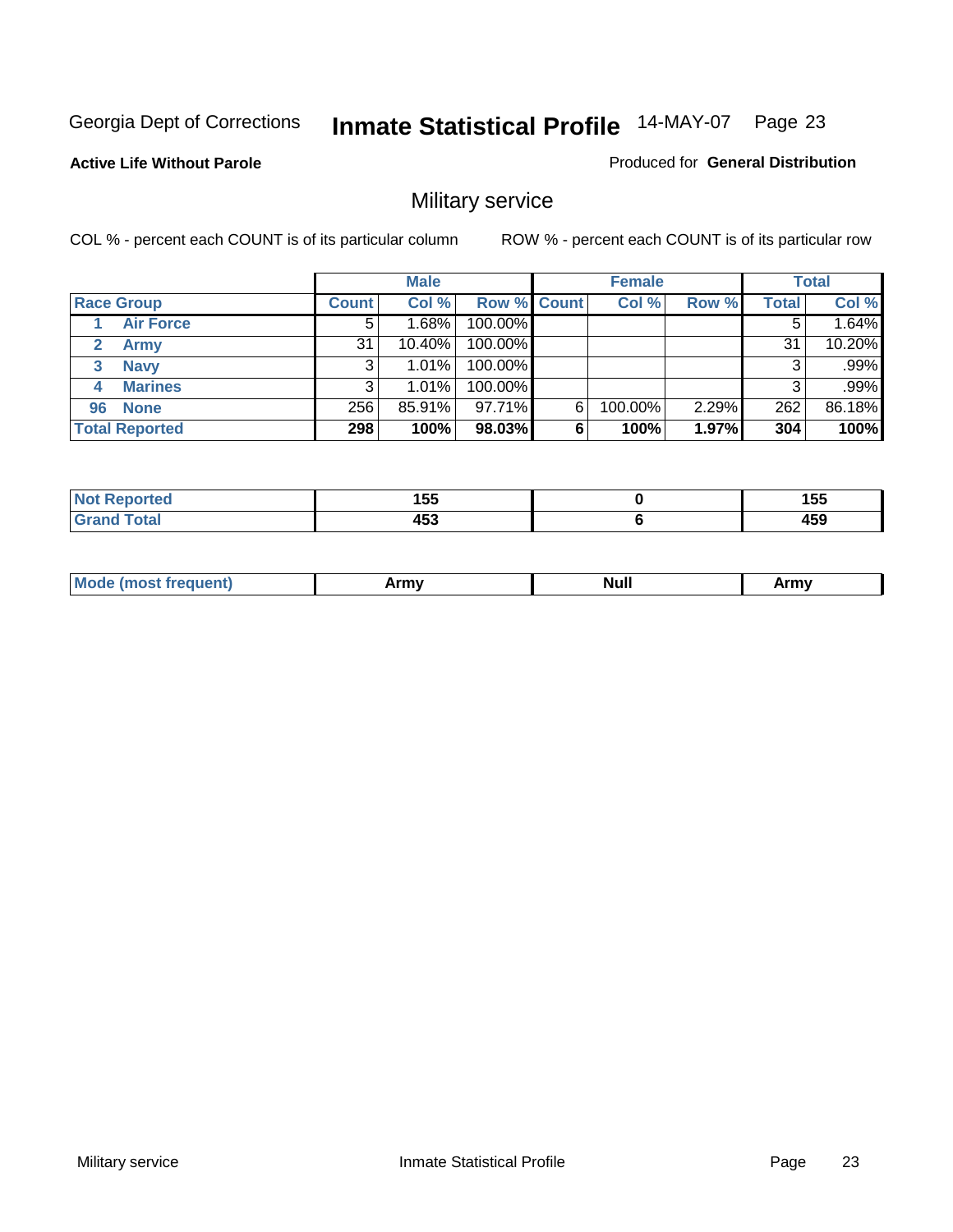#### **Active Life Without Parole**

#### Produced for **General Distribution**

#### Type of admission to prison

|    |                             |              | <b>Male</b> |                    |   | <b>Female</b> |       |              | <b>Total</b> |
|----|-----------------------------|--------------|-------------|--------------------|---|---------------|-------|--------------|--------------|
|    | <b>Type of Admission</b>    | <b>Count</b> | Col %       | <b>Row % Count</b> |   | Col %         | Row % | <b>Total</b> | Col %        |
|    | <b>Committed From Court</b> | 122          | 26.93%      | 97.60%             | 3 | 50.00%        | 2.40% | 125          | 27.23%       |
| 3  | <b>Parole Rev/New Sent</b>  | 34           | 7.51%       | 100.00%            |   |               |       | 34           | 7.41%        |
| 4  | <b>Par Rev/No New Sent</b>  | 7            | 1.55%       | 100.00%            |   |               |       |              | 1.53%        |
| 6  | <b>Prob Viol/Partial</b>    | 3            | .66%        | 100.00%            |   |               |       | 3            | .65%         |
| 9  | <b>Prob Rev/Remainder</b>   | 11           | 2.43%       | 100.00%            |   |               |       | 11           | 2.40%        |
| 10 | <b>New Sent/Par Rev Pnd</b> |              | .22%        | 100.00%            |   |               |       |              | .22%         |
| 11 | <b>Life W/O Parole</b>      | 274          | 60.49%      | 98.92%             | 3 | 50.00%        | 1.08% | 277          | 60.35%       |
| 30 | <b>Par Rev/Rsn Unknown</b>  |              | .22%        | 100.00%            |   |               |       |              | .22%         |
|    | <b>Total Reported</b>       | 453          | 100%        | 98.69%             | 6 | 100%          | 1.31% | 459          | 100%         |

| eported<br>ומשו                                  |                     |                                 |
|--------------------------------------------------|---------------------|---------------------------------|
| <b>Total</b><br>C-rs<br>$\sim$ . $\sim$ . $\sim$ | $\overline{ }$<br>. | $\overline{\phantom{a}}$<br>433 |

| <b>Mode (most frequent)</b> | <b>W/O Par</b> | <b>Court Cmmt</b> | M/O Par |
|-----------------------------|----------------|-------------------|---------|
|                             |                |                   |         |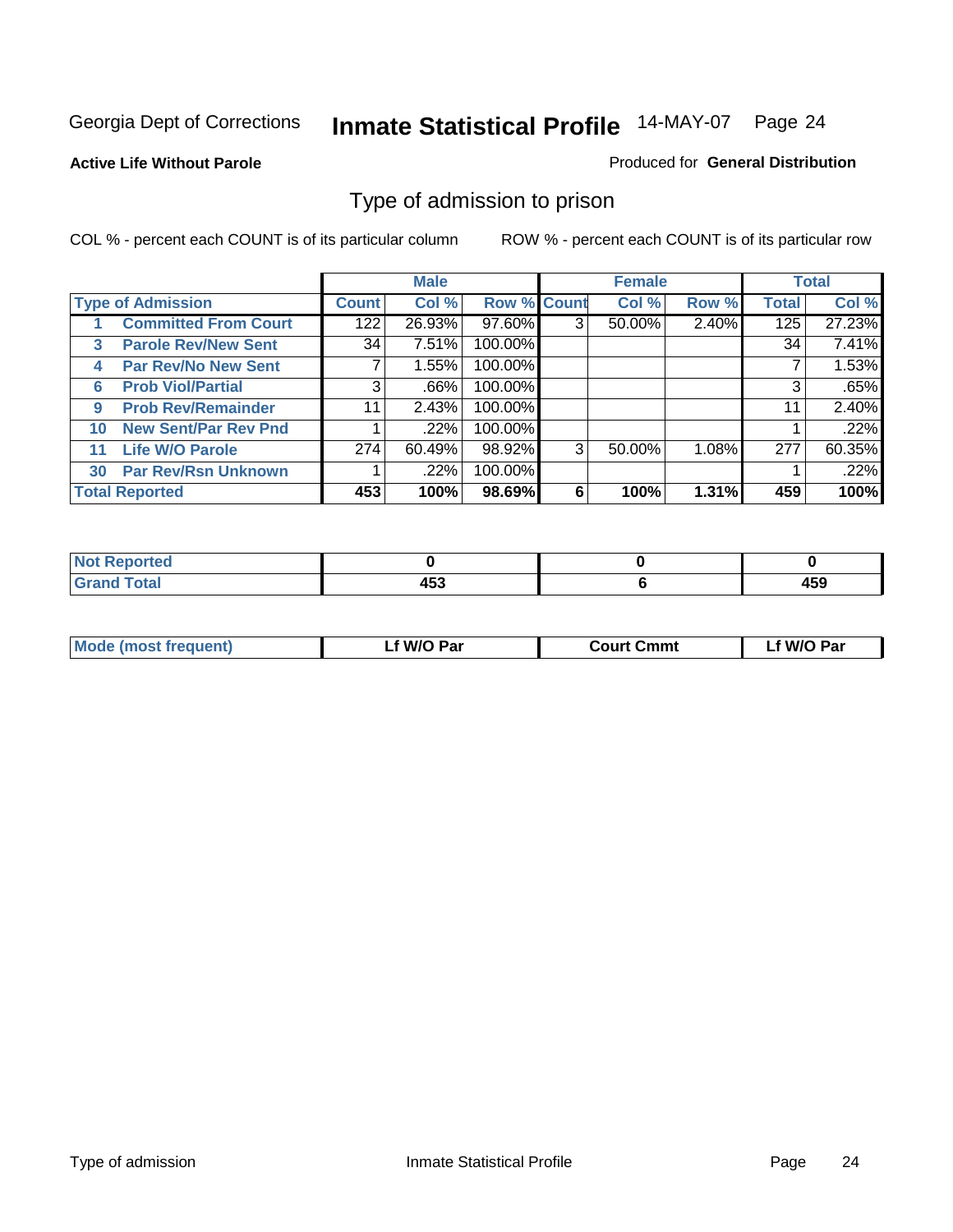**Active Life Without Parole** 

Produced for **General Distribution**

#### Current / last security status

|                        |              | <b>Male</b> |                    |   | <b>Female</b> |       |       | <b>Total</b> |
|------------------------|--------------|-------------|--------------------|---|---------------|-------|-------|--------------|
| <b>Security Status</b> | <b>Count</b> | Col %       | <b>Row % Count</b> |   | Col %         | Row % | Total | Col %        |
| 3 Minimum              | 3            | $.67\%$     | $100.00\%$         |   | .00%          |       |       | $.66\%$      |
| 4 Medium               | 45           | 10.02%      | $100.00\%$         |   | $.00\%$       |       | 45    | 9.89%        |
| 5 Close                | 379          | 84.41%      | $98.44\%$          | 6 | 100.00%       | 1.56% | 385   | 84.62%       |
| 6 Maximum              | 22           | 4.90%       | 100.00%            |   | .00%          |       | 22    | 4.84%        |
| <b>Total Reported</b>  | 449          | 100%        | 98.68%             | 6 | 100%          | 1.32% | 455   | 100%         |

| <b>Still being diagnosed</b> |     |     |
|------------------------------|-----|-----|
| <b>Not Reported</b>          |     |     |
| <b>Grand Total</b>           | 453 | 459 |

|  | Mo<br>frequent)<br>יצניות ו | Close<br>. | ાose<br>. | <b>OSE</b><br>. |
|--|-----------------------------|------------|-----------|-----------------|
|--|-----------------------------|------------|-----------|-----------------|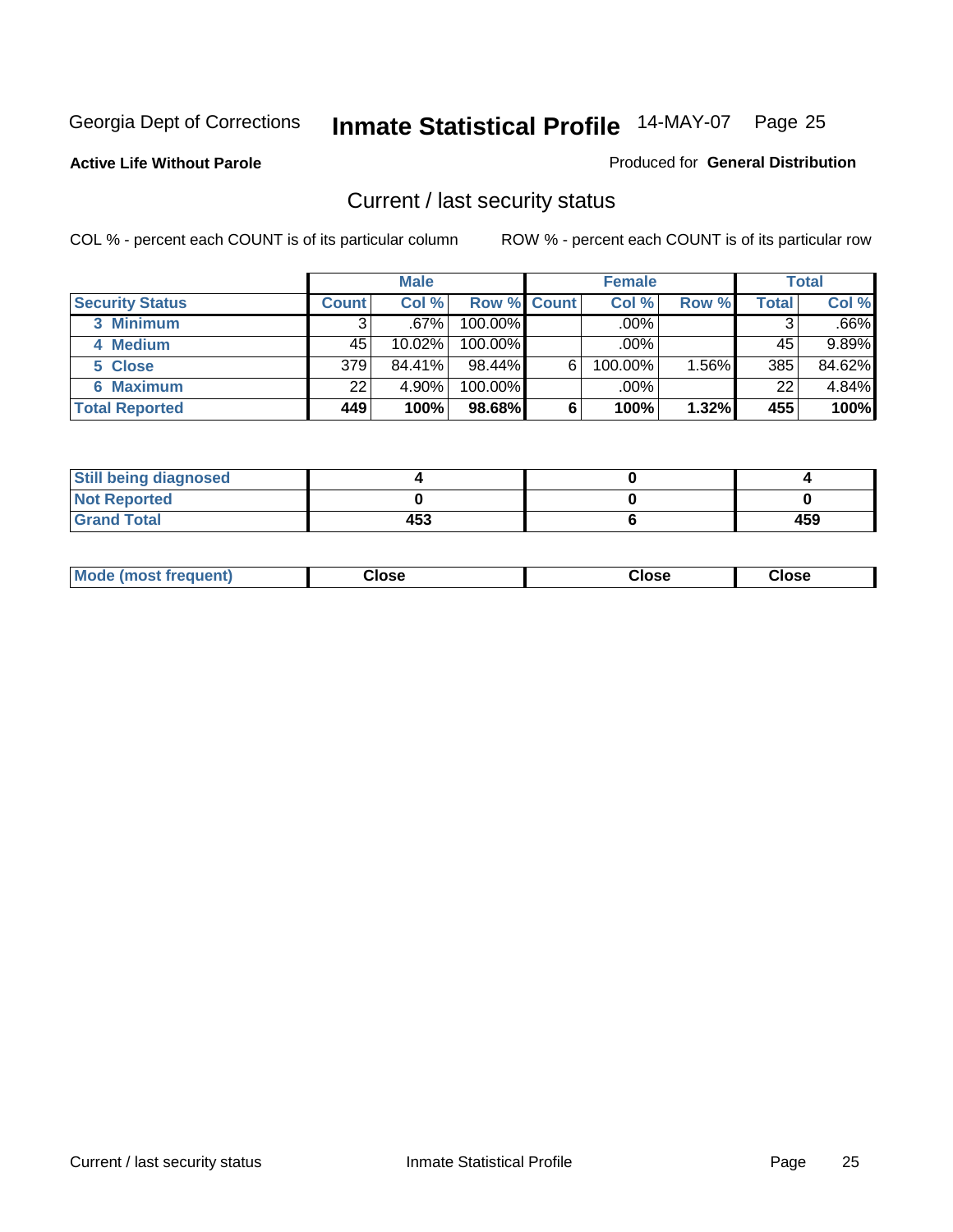**Active Life Without Parole** 

Produced for **General Distribution**

## Current / last type of institution

|                            |              | <b>Male</b> |                    | <b>Female</b> |          |         | Total   |
|----------------------------|--------------|-------------|--------------------|---------------|----------|---------|---------|
| <b>Type of Institution</b> | <b>Count</b> | Col%        | <b>Row % Count</b> | Col %         | Row %I   | Total I | Col %   |
| <b>State Prison</b>        | 453          | 100.00%」    | 98.69%             | $100.00\%$    | $1.31\%$ | 459 l   | 100.00% |
| <b>Total Reported</b>      | 453          | 100%        | 98.69%             | $100\%$       | 1.31%    | 459     | 100%    |

| <b>rted</b><br>. |         |                      |
|------------------|---------|----------------------|
| ı ulal           | .<br>__ | 1 E A<br>403<br>$ -$ |

|  | <b>Mode (most frequent)</b> | State Prison | <b>State Prison</b> | <b>State Prison</b> |
|--|-----------------------------|--------------|---------------------|---------------------|
|--|-----------------------------|--------------|---------------------|---------------------|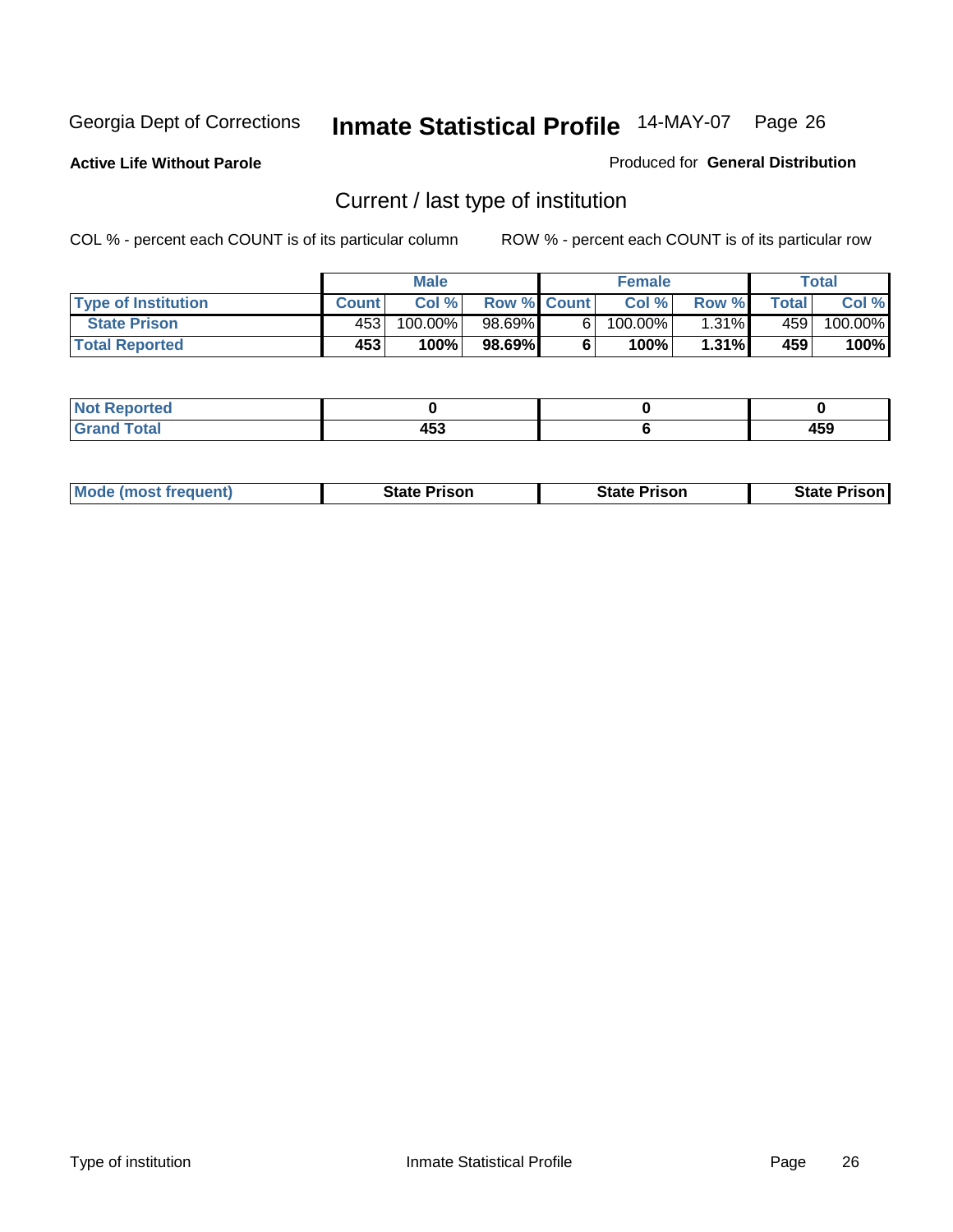**Active Life Without Parole** 

Produced for **General Distribution**

#### Institution type - transitional centers

|                                                  | <b>Male</b> |                    | <b>Female</b> |             | <b>Total</b> |
|--------------------------------------------------|-------------|--------------------|---------------|-------------|--------------|
| <b>Institution Type - Trans. Centers Count  </b> | Col %       | <b>Row % Count</b> | Col%          | Row % Total | Col %        |
| <b>Total Reported</b>                            |             |                    |               |             |              |

| rtea<br>20 NGL 2<br>  |  |  |
|-----------------------|--|--|
| into!<br>---<br>_____ |  |  |

| Mode (most frequent) | <b>Null</b> | <b>Null</b> | <b>Null</b> |
|----------------------|-------------|-------------|-------------|
|                      |             |             |             |
|                      |             |             |             |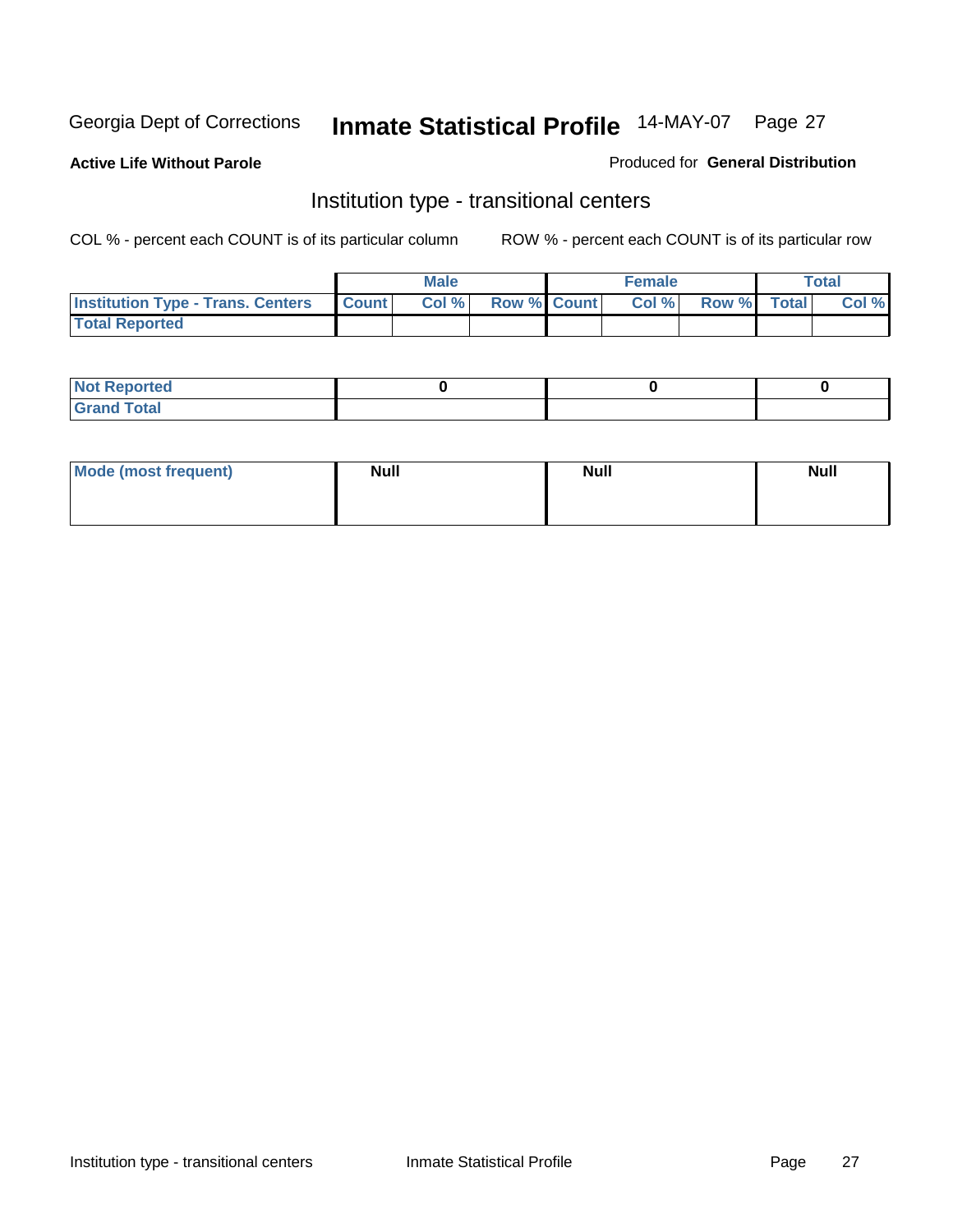**Active Life Without Parole** 

Produced for **General Distribution**

#### Institution type - mental hospitals

|                                                  | <b>Male</b> |                    | <b>Female</b> |                   | <b>Total</b> |
|--------------------------------------------------|-------------|--------------------|---------------|-------------------|--------------|
| <b>Institution Type - Mental Hospitals Count</b> | Col%        | <b>Row % Count</b> |               | Col % Row % Total | Col %        |
| <b>Total Reported</b>                            |             |                    |               |                   |              |

| <b>Not Reported</b> |  |  |
|---------------------|--|--|
| <b>Total</b><br>Cro |  |  |

| Mode (most frequent) | <b>Null</b> | <b>Null</b> | <b>Null</b> |
|----------------------|-------------|-------------|-------------|
|                      |             |             |             |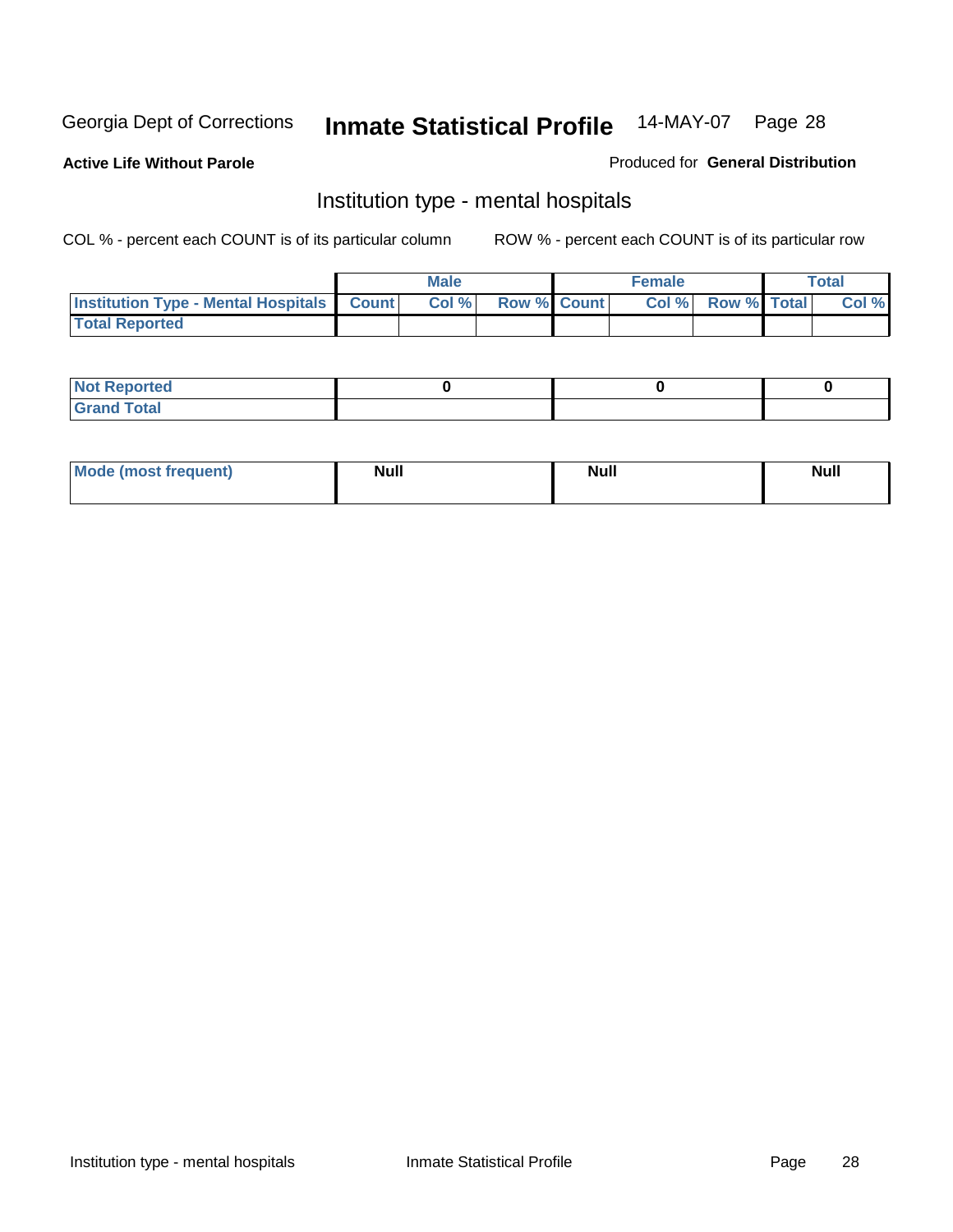**Active Life Without Parole** 

Produced for **General Distribution**

#### Institution type - county prisons

|                                                    | <b>Male</b> |                          | <b>Female</b> |       |              | Total |
|----------------------------------------------------|-------------|--------------------------|---------------|-------|--------------|-------|
| <b>Institution Type - County Prisons   Count  </b> | Col %       | <b>Row % Count Col %</b> |               | Row % | <b>Total</b> | Col % |
| <b>Total Reported</b>                              |             |                          |               |       |              |       |

| <b>Not</b><br><b>Reported</b> |  |  |
|-------------------------------|--|--|
| <b>Grand Total</b>            |  |  |

| <b>Mo</b><br>frequent) | NI. . II<br>1u 11 | <b>Moll</b> | <b>Null</b> |
|------------------------|-------------------|-------------|-------------|
|                        |                   |             |             |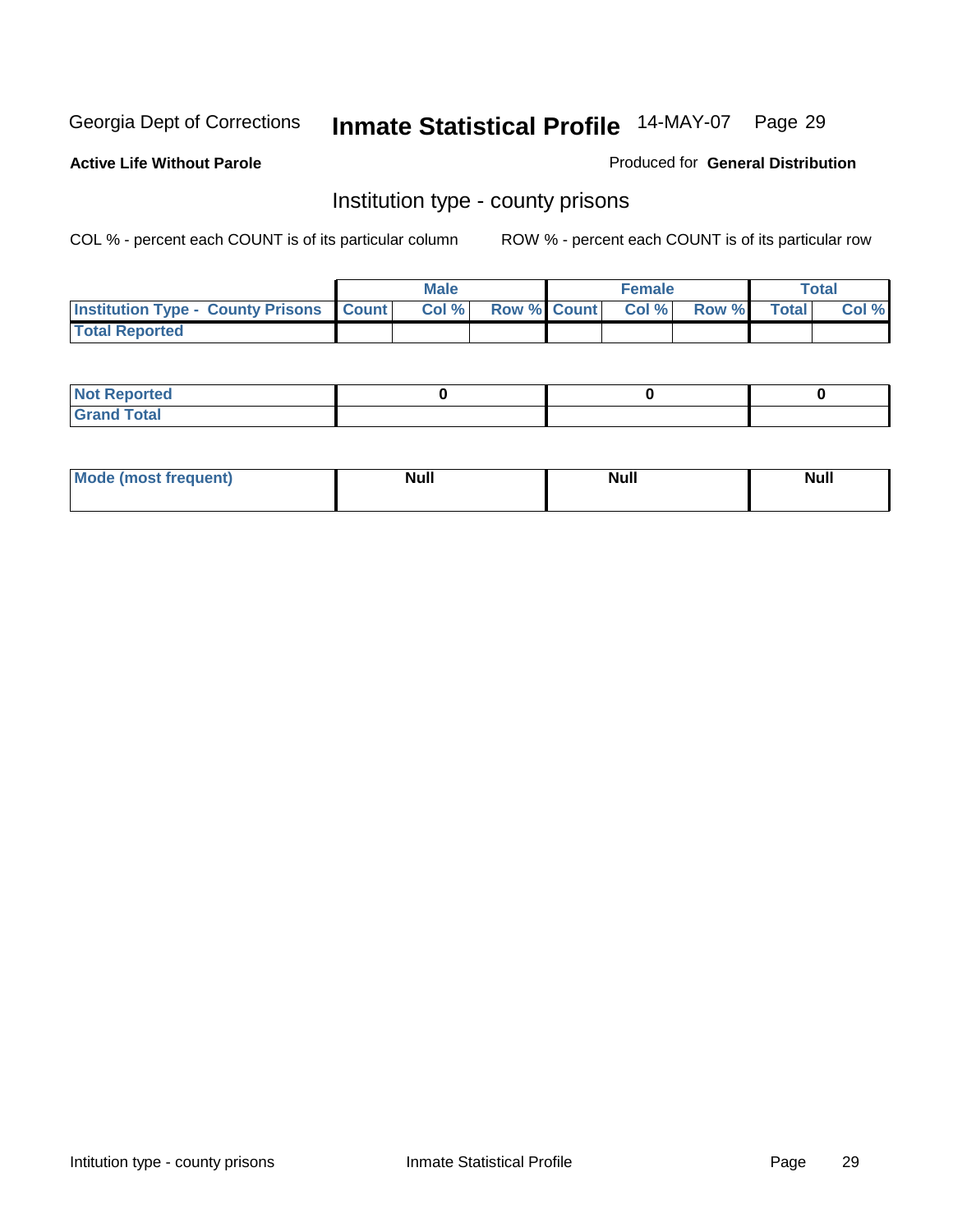**Active Life Without Parole** 

Produced for **General Distribution**

#### Institution type - state prisons

|                                         |                 | <b>Male</b> |         |                | <b>Female</b> |         | <b>Total</b>    |          |
|-----------------------------------------|-----------------|-------------|---------|----------------|---------------|---------|-----------------|----------|
| <b>Institution Type - State Prisons</b> | <b>Count</b>    | Col %       | Row %   | <b>Count</b>   | Col %         | Row %   | <b>Total</b>    | Col %    |
| <b>Arrendale State Prison</b><br>508    |                 |             |         | $\overline{3}$ | 50.00%        | 100.00% | $\overline{3}$  | .65%     |
| <b>Augusta State Med.</b><br>532        | 20              | 4.42%       | 100.00% |                |               |         | 20              | 4.36%    |
| <b>Prison</b>                           |                 |             |         |                |               |         |                 |          |
| <b>Autry State Prison</b><br>543        | 1               | .22%        | 100.00% |                |               |         |                 | .22%     |
| <b>Baldwin State Prison</b><br>553      | 1               | .22%        | 100.00% |                |               |         | 1               | .22%     |
| <b>Calhoun State Prison</b><br>547      | 6               | 1.32%       | 100.00% |                |               |         | 6               | 1.31%    |
| <b>Coastal State Prison</b><br>523      | 6               | 1.32%       | 100.00% |                |               |         | 6               | 1.31%    |
| <b>Ga Diag &amp; Class Pris</b><br>521  | 5               | 1.10%       | 100.00% |                |               |         | 5               | 1.09%    |
| <b>Ga Diag &amp; Class Pris-</b><br>522 | 5               | 1.10%       | 100.00% |                |               |         | 5               | 1.09%    |
| <b>Perm</b>                             |                 |             |         |                |               |         |                 |          |
| <b>Ga State Prison</b><br>517           | 50              | 11.04%      | 100.00% |                |               |         | 50              | 10.89%   |
| <b>Hancock State Prison</b><br>541      | 38              | 8.39%       | 100.00% |                |               |         | 38              | 8.28%    |
| <b>Hays State Prison</b><br>540         | $\overline{27}$ | 5.96%       | 100.00% |                |               |         | 27              | 5.88%    |
| <b>Macon State Prison</b><br>549        | 81              | 17.88%      | 100.00% |                |               |         | 81              | 17.65%   |
| <b>Men'S State Prison</b><br>519        | 1               | .22%        | 100.00% |                |               |         |                 | .22%     |
| <b>Phillips State Prison</b><br>505     | $\overline{26}$ | 5.74%       | 100.00% |                |               |         | 26              | 5.66%    |
| <b>Pulaski State Prison (W)</b><br>557  |                 |             |         | 3              | 50.00%        | 100.00% | 3               | .65%     |
| <b>Smith State Prison</b><br>550        | $\overline{32}$ | 7.06%       | 100.00% |                |               |         | $\overline{32}$ | 6.97%    |
| <b>Telfair State Prison</b><br>542      | 63              | 13.91%      | 100.00% |                |               |         | 63              | 13.73%   |
| <b>Valdosta State Prison</b><br>537     | 49              | 10.82%      | 100.00% |                |               |         | 49              | 10.68%   |
| <b>Ware State Prison</b><br>501         | $\overline{37}$ | 8.17%       | 100.00% |                |               |         | $\overline{37}$ | $8.06\%$ |
| <b>Washington Sp</b><br>552             | 5               | 1.10%       | 100.00% |                |               |         | 5               | 1.09%    |
| <b>Total Reported</b>                   | 453             | 100%        | 98.69%  | 6              | 100%          | 1.31%   | 459             | 100%     |

| <b>ported</b><br>N<br>.          |              |     |
|----------------------------------|--------------|-----|
| <b>Total</b><br>C <sub>ucu</sub> | 1 P A<br>400 | 459 |

| Mode (most frequent) | <b>1549 Macon State Prison</b> | <b>508 Arrendale State Prison</b> | 549 Macon State  <br>Prison |
|----------------------|--------------------------------|-----------------------------------|-----------------------------|
|----------------------|--------------------------------|-----------------------------------|-----------------------------|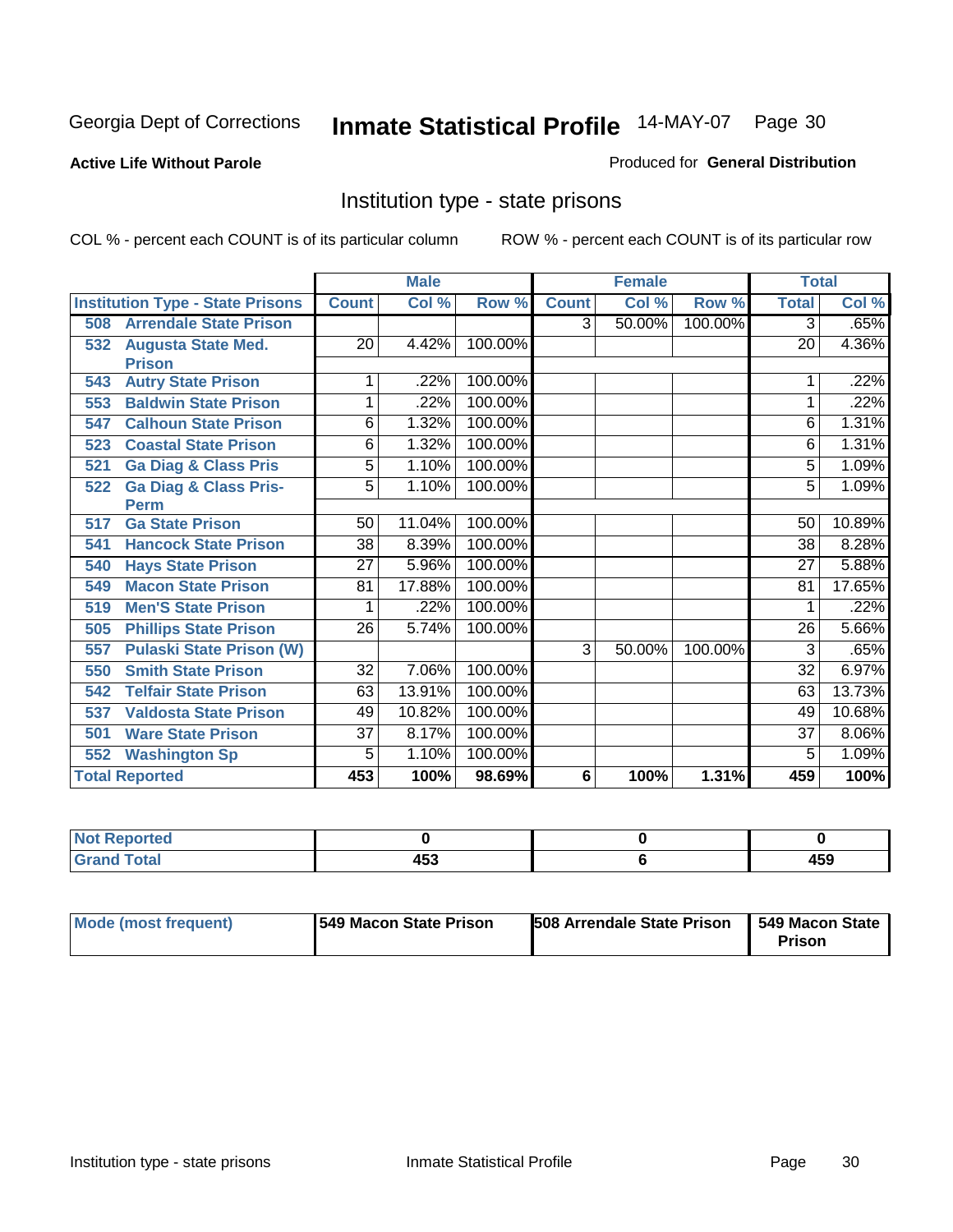**Active Life Without Parole** 

Produced for **General Distribution**

#### Institution type - private prisons

|                                                     | <b>Male</b> |                    | <b>Female</b> |             | <b>Total</b> |
|-----------------------------------------------------|-------------|--------------------|---------------|-------------|--------------|
| <b>Institution Type - Private Prisons   Count  </b> | Col %       | <b>Row % Count</b> | Col%          | Row % Total | Col %        |
| <b>Total Reported</b>                               |             |                    |               |             |              |

| <b>Not Reported</b> |  |  |
|---------------------|--|--|
| <b>otal</b><br>r.   |  |  |

| Mode (most frequent) | <b>Null</b> | <b>Null</b> | <b>Null</b> |
|----------------------|-------------|-------------|-------------|
|                      |             |             |             |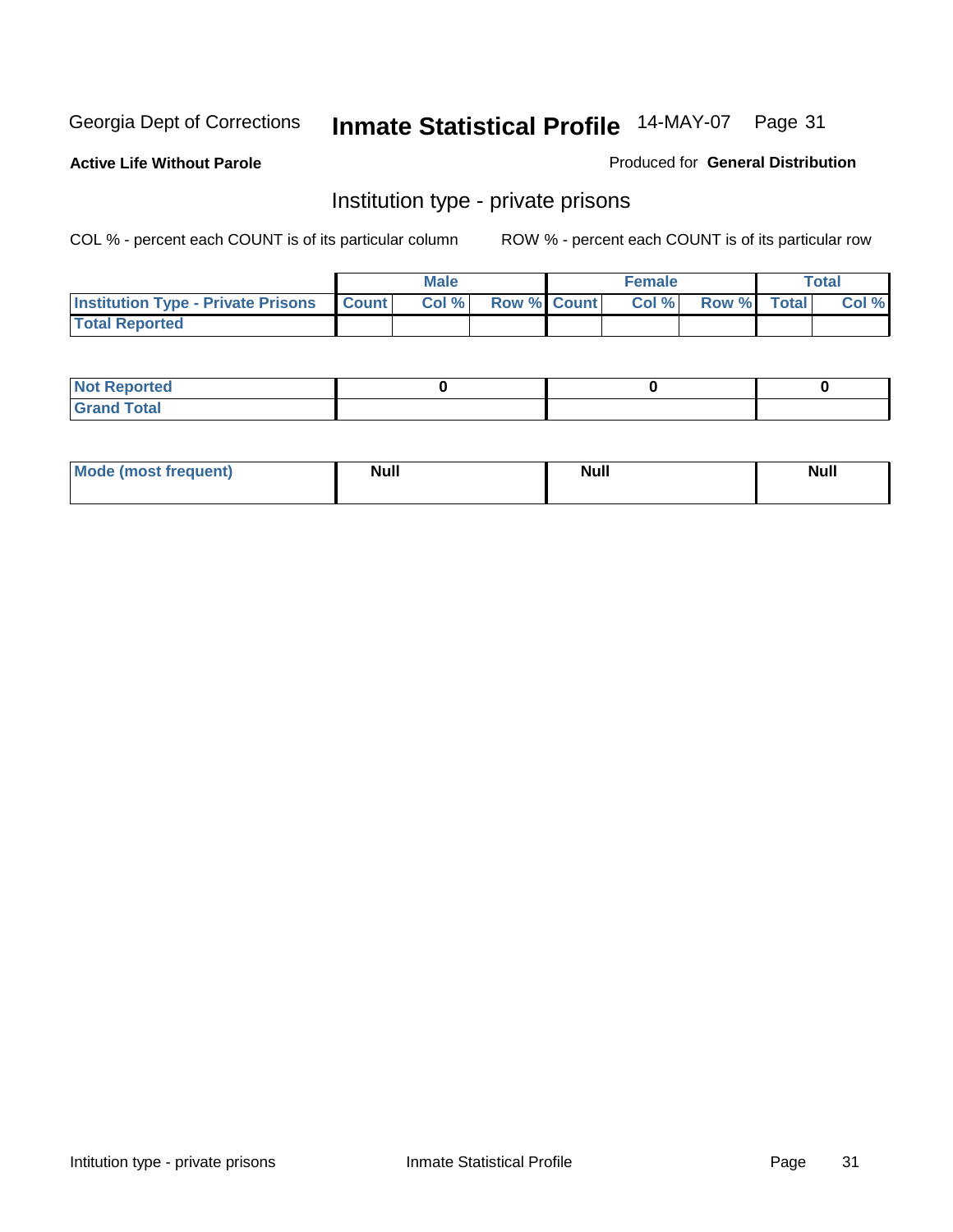**Active Life Without Parole** 

Produced for **General Distribution**

#### Institution type - prison annexes

|                                                  | <b>Male</b> |             | <b>Female</b> |             | Total |
|--------------------------------------------------|-------------|-------------|---------------|-------------|-------|
| <b>Institution Type - Prison Annexes Count  </b> | Col %       | Row % Count | Col %         | Row % Total | Col % |
| <b>Total Reported</b>                            |             |             |               |             |       |

| <b>Not Reported</b>        |  |  |
|----------------------------|--|--|
| <b>Total</b><br>-<br>_____ |  |  |

| Mode (most frequent) | <b>Null</b> | <b>Null</b> | <b>Null</b> |
|----------------------|-------------|-------------|-------------|
|                      |             |             |             |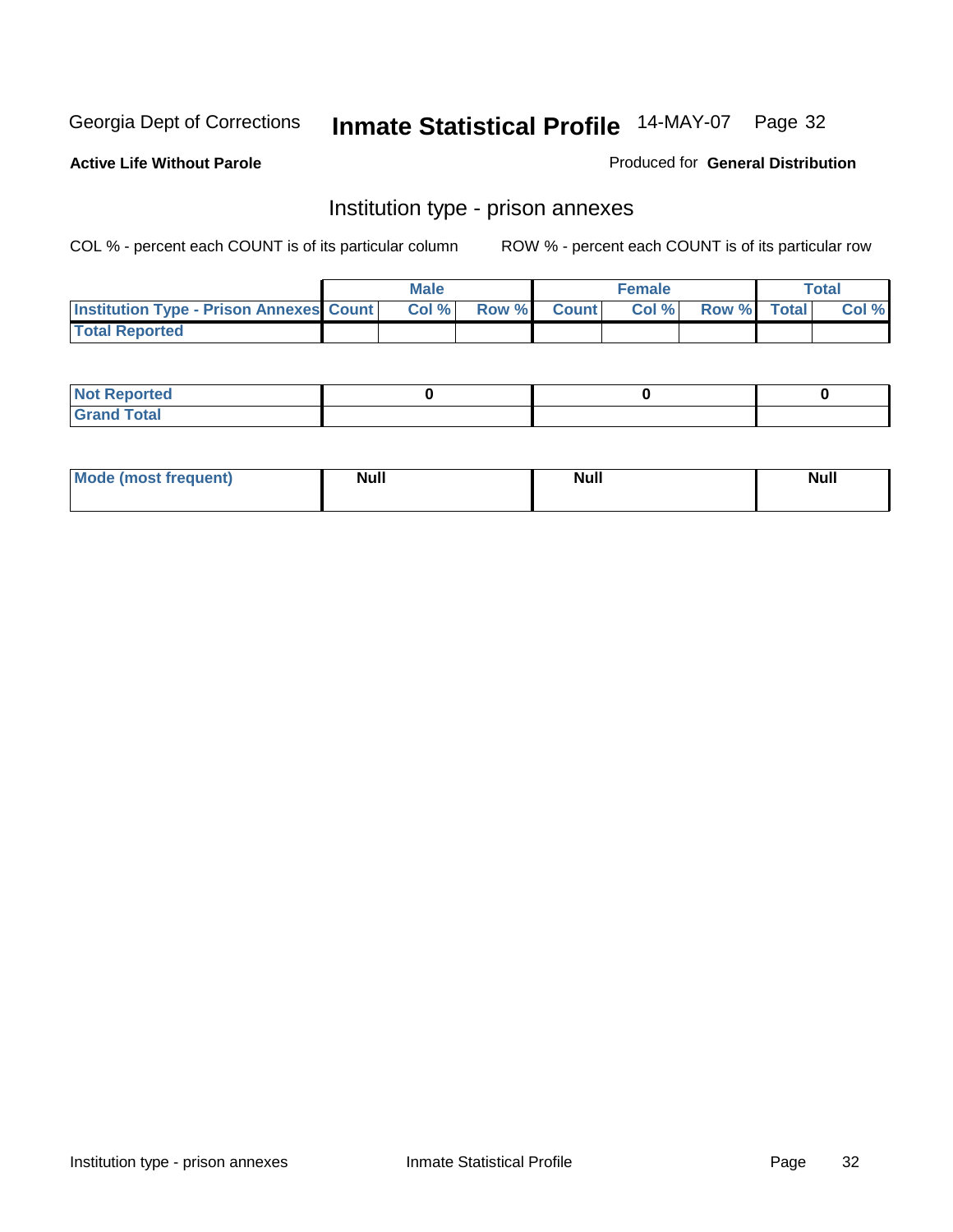**Active Life Without Parole** 

Produced for **General Distribution**

#### Institution type - pre-release centers

|                                                | <b>Male</b> |                    | <b>Female</b> |             | <b>Total</b> |
|------------------------------------------------|-------------|--------------------|---------------|-------------|--------------|
| <b>Institution Type - Prison Annexes Count</b> | Col %       | <b>Row % Count</b> | Col %         | Row % Total | Col %        |
| <b>Total Reported</b>                          |             |                    |               |             |              |

| <b>Not</b><br><b>Reported</b>    |  |  |
|----------------------------------|--|--|
| <b>Total</b><br>Gran<br>$\sim$ . |  |  |

| Mode (most frequent) | <b>Null</b> | <b>Null</b><br>_____ | <b>Null</b> |
|----------------------|-------------|----------------------|-------------|
|                      |             |                      |             |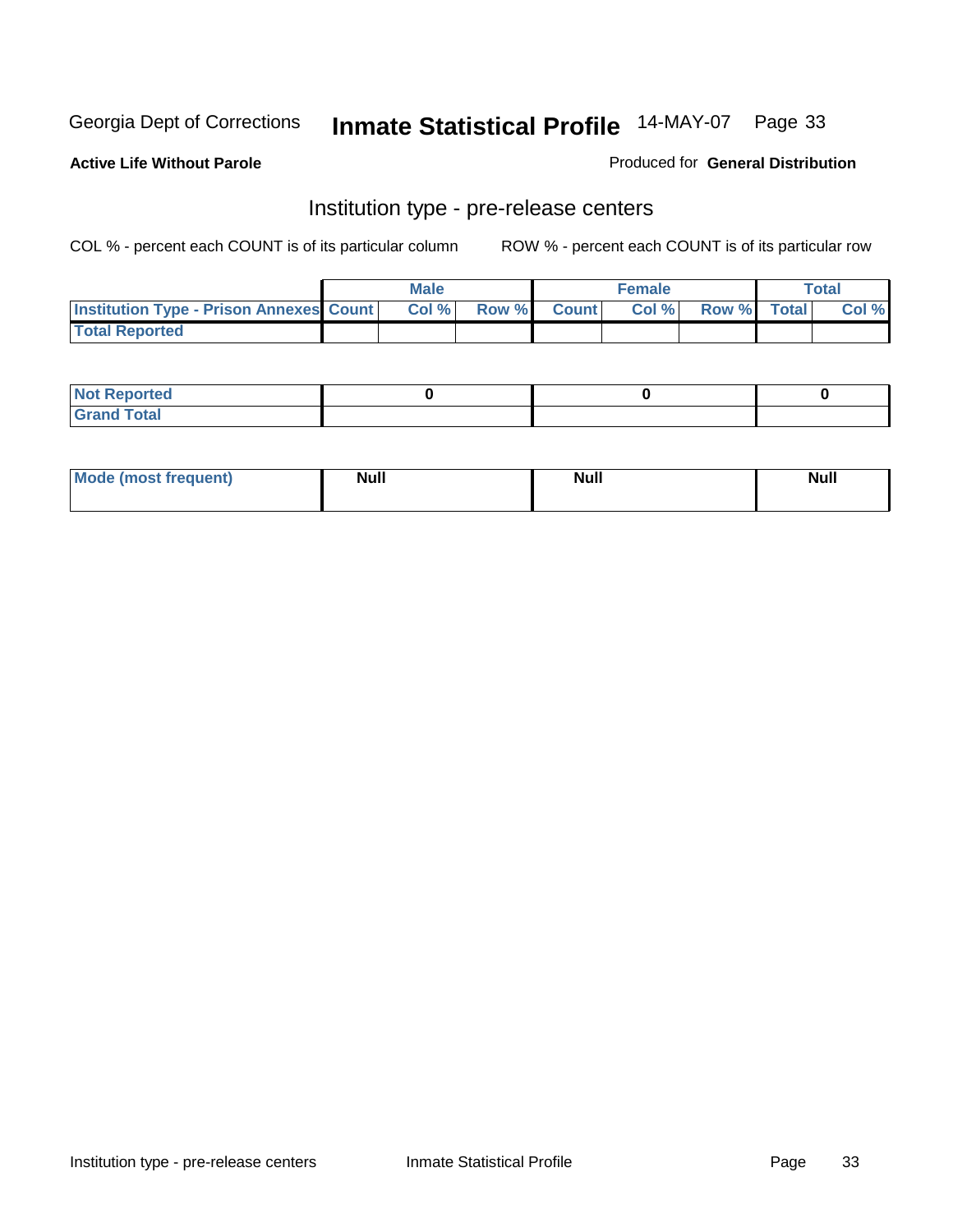**Active Life Without Parole** 

Produced for **General Distribution**

#### Institution type - inmate boot camp

|                                      |              | Male  |             | <b>Female</b> |             | <b>Total</b> |
|--------------------------------------|--------------|-------|-------------|---------------|-------------|--------------|
| <b>Institution Type - Boot Camps</b> | <b>Count</b> | Col % | Row % Count | Col%          | Row % Total | Col %        |
| <b>Total Rported</b>                 |              |       |             |               |             |              |

| <b>Not Reported</b>  |  |  |
|----------------------|--|--|
| <b>Total</b><br>Croy |  |  |

| Mode (most frequent) | <b>Null</b> | <b>Null</b> | <b>Null</b> |
|----------------------|-------------|-------------|-------------|
|                      |             |             |             |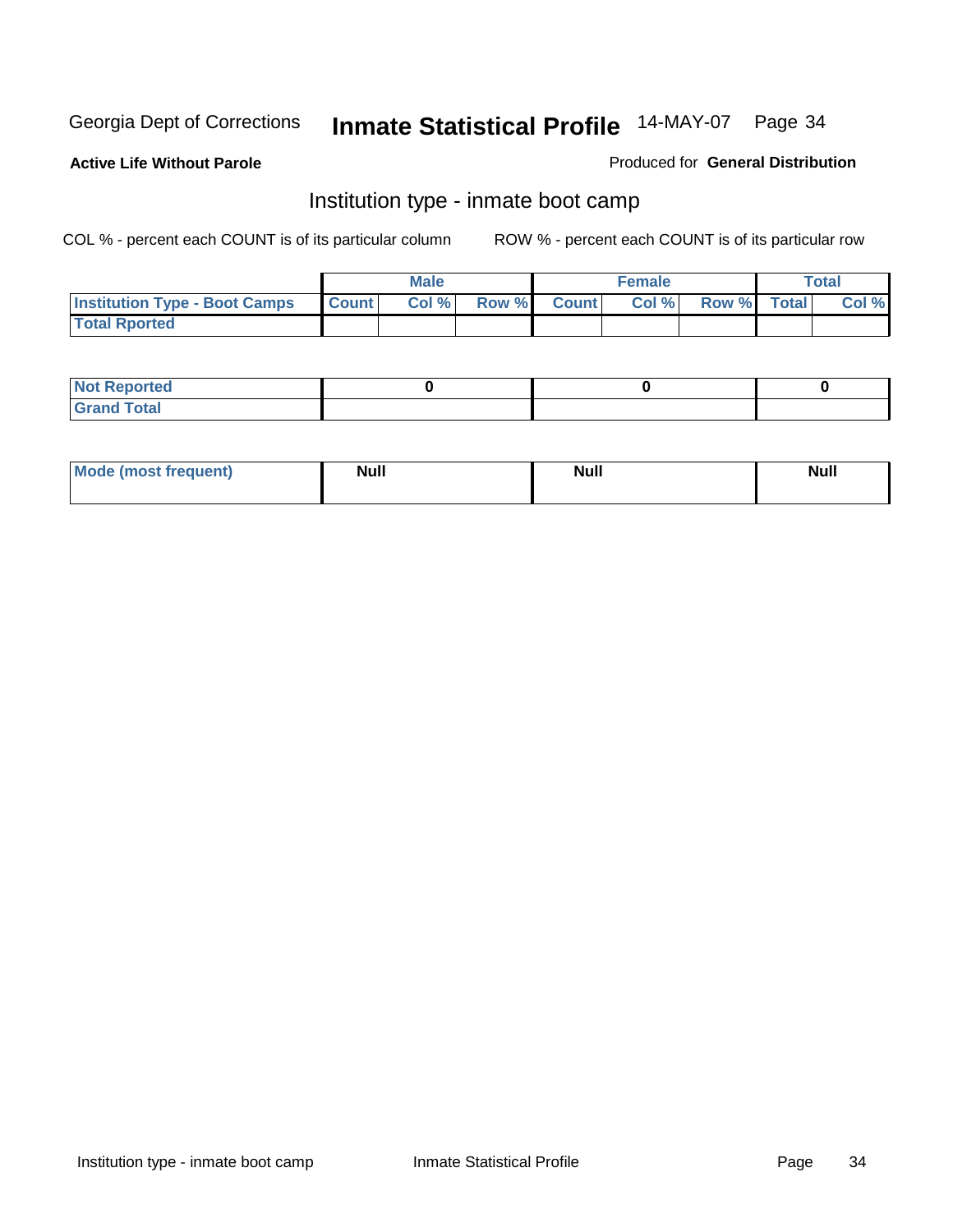#### **Active Life Without Parole**

#### Produced for **General Distribution**

## Number of disciplinary reports

|                                       |              | <b>Male</b> |             |   | <b>Female</b> |       |              | <b>Total</b> |
|---------------------------------------|--------------|-------------|-------------|---|---------------|-------|--------------|--------------|
| <b>Number of Disciplinary Reports</b> | <b>Count</b> | Col %       | Row % Count |   | Col %         | Row % | <b>Total</b> | Col %        |
|                                       | 106          | 23.40%      | 98.15%      | 2 | 33.33%        | 1.85% | 108          | 23.53%       |
|                                       | 57           | 12.58%      | 100.00%     |   |               |       | 57           | 12.42%       |
| 2                                     | 38           | 8.39%       | 97.44%      |   | 16.67%        | 2.56% | 39           | 8.50%        |
| 3                                     | 36           | 7.95%       | 97.30%      |   | 16.67%        | 2.70% | 37           | $8.06\%$     |
|                                       | 28           | 6.18%       | 100.00%     |   |               |       | 28           | 6.10%        |
| 5                                     | 26           | 5.74%       | 100.00%     |   |               |       | 26           | 5.66%        |
| <b>More Than 5</b>                    | 162          | 35.76%      | 98.78%      | 2 | 33.33%        | 1.22% | 164          | 35.73%       |
| <b>Total Reported</b>                 | 453          | 100%        | 98.69%      | 6 | 100%          | 1.31% | 459          | 100%         |

| .<br>N<br>Tet. |                  |                             |
|----------------|------------------|-----------------------------|
| Г∩tal          | .<br>マソー<br>$ -$ | $\overline{ }$<br>ーつこ<br>__ |

| Mean (average)       | 7.39 | 8.67 | 7.41 |
|----------------------|------|------|------|
| Median (middle)      |      | 2.J  |      |
| Mode (most frequent) |      |      |      |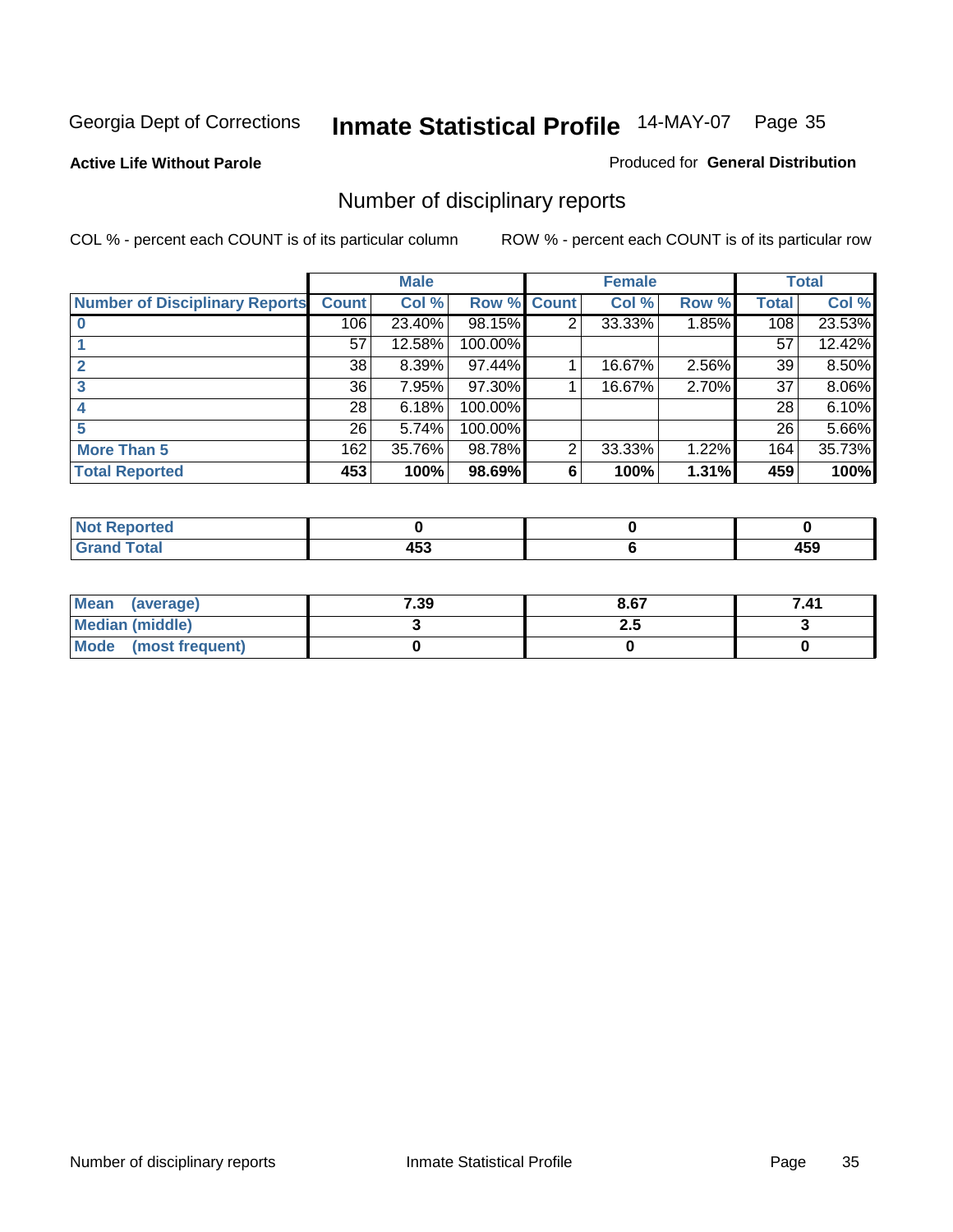**Active Life Without Parole** 

Produced for **General Distribution**

#### Number of transfers

|                            |                 | <b>Male</b> |             |   | <b>Female</b> |       |                 | <b>Total</b> |
|----------------------------|-----------------|-------------|-------------|---|---------------|-------|-----------------|--------------|
| <b>Number of Transfers</b> | <b>Count</b>    | Col %       | Row % Count |   | Col %         | Row % | <b>Total</b>    | Col %        |
|                            |                 | 1.55%       | 100.00%     |   |               |       |                 | 1.53%        |
|                            | 125             | 27.59%      | 97.66%      | 3 | 50.00%        | 2.34% | 128             | 27.89%       |
|                            | 113             | 24.94%      | 97.41%      | 3 | 50.00%        | 2.59% | 116             | 25.27%       |
| 3                          | 86              | 18.98%      | 100.00%     |   |               |       | 86              | 18.74%       |
|                            | 51              | 11.26%      | 100.00%     |   |               |       | 51              | 11.11%       |
|                            | 20 <sub>1</sub> | 4.42%       | 100.00%     |   |               |       | 20 <sup>1</sup> | 4.36%        |
| <b>More Than 5</b>         | 51              | 11.26%      | 100.00%     |   |               |       | 51              | 11.11%       |
| <b>Total Reported</b>      | 453             | 100%        | 98.69%      | 6 | 100%          | 1.31% | 459             | 100.0%       |

| N<br><b>ТН.</b> |                       |        |
|-----------------|-----------------------|--------|
| $T$ ntori       | - - -<br>----<br>$ -$ | .<br>. |

| Mean (average)       | 2.87 |   | 2.85 |
|----------------------|------|---|------|
| Median (middle)      |      | . |      |
| Mode (most frequent) |      |   |      |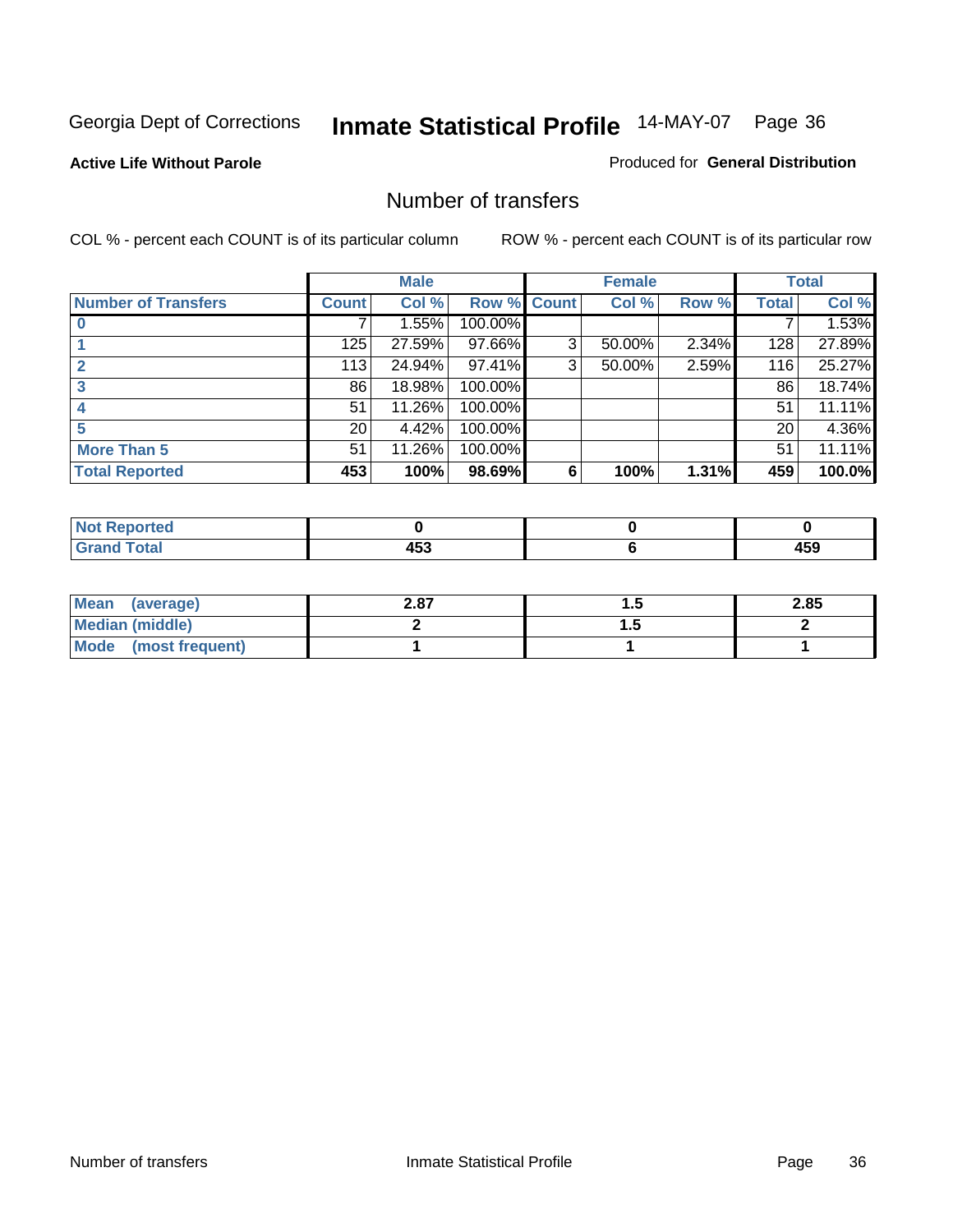**Active Life Without Parole** 

Produced for **General Distribution**

# Number of escapes

|                          |       | <b>Male</b> |                    |   | <b>Female</b> |          |       | <b>Total</b> |
|--------------------------|-------|-------------|--------------------|---|---------------|----------|-------|--------------|
| <b>Number of Escapes</b> | Count | Col %       | <b>Row % Count</b> |   | Col %         | Row %    | Total | Col %        |
|                          | 452   | 99.78%      | $98.69\%$          | 6 | 100.00%       | $1.31\%$ | 458   | 99.78%       |
|                          |       | $0.22\%$    | 100.00%            |   |               |          |       | $0.22\%$     |
| <b>Total Reported</b>    | 453   | 100%        | 98.69%             |   | 100%          | $1.31\%$ | 459   | 100%         |

| rteol                         |             |     |
|-------------------------------|-------------|-----|
| <b>otal</b><br><b>U</b> ldllu | 0 בו<br>400 | 459 |

| Mean (average)       |  |  |
|----------------------|--|--|
| Median (middle)      |  |  |
| Mode (most frequent) |  |  |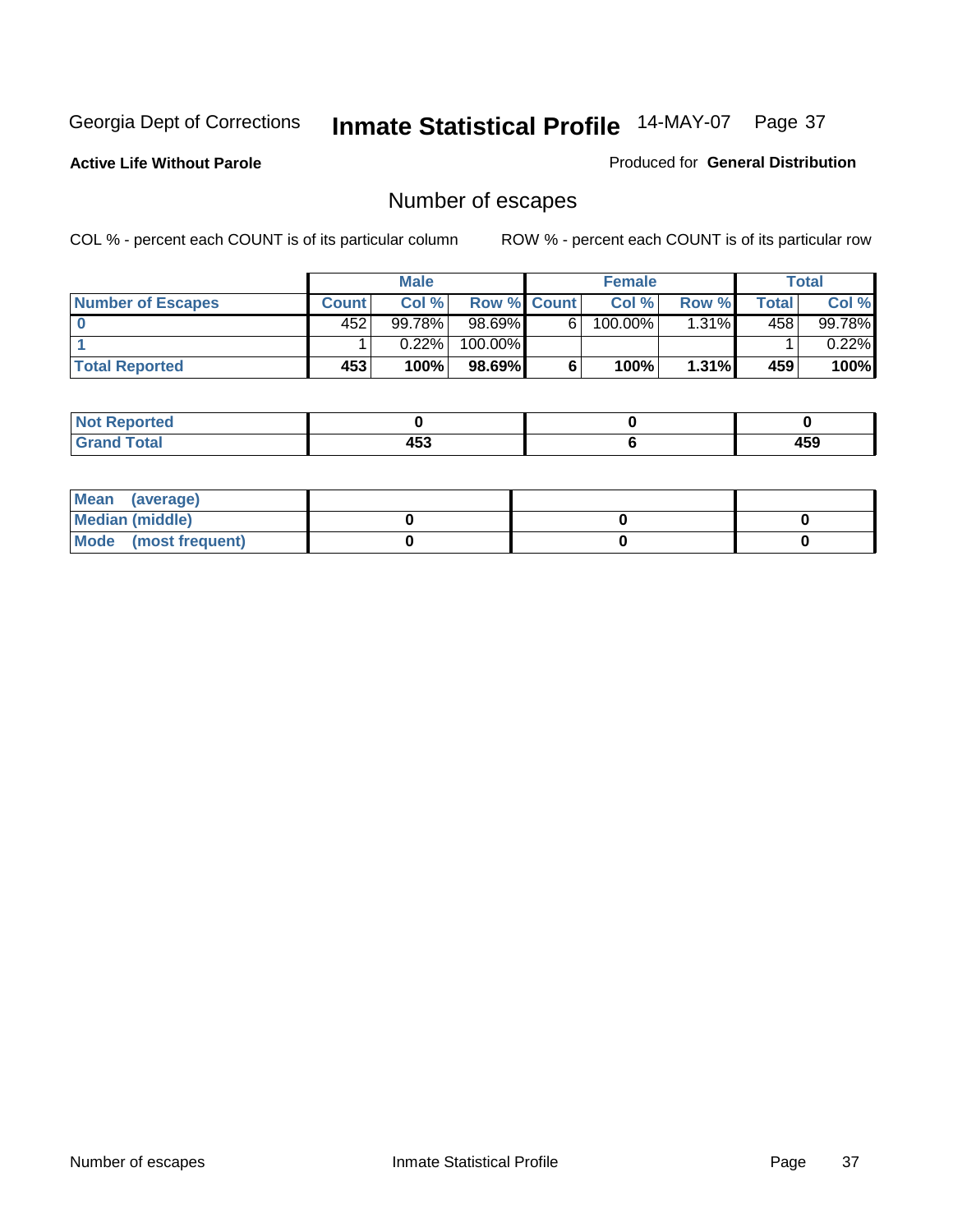**Active Life Without Parole** 

Produced for **General Distribution**

# Probable future release type

|                                     |              | <b>Male</b> |                    |   | <b>Female</b> |              |       | Total   |
|-------------------------------------|--------------|-------------|--------------------|---|---------------|--------------|-------|---------|
| <b>Probable Future Release Type</b> | <b>Count</b> | Col%        | <b>Row % Count</b> |   | Col %         | <b>Row %</b> | Total | Col %   |
| Life, LWOP or death sentence        | 453          | 100.00%     | 98.69%             | 6 | $100.00\%$    | $1.31\%$     | 459 l | 100.00% |
| <b>Total Reported</b>               | 453          | 100%        | 98.69%             | 6 | 100%          | 1.31%        | 459   | 100%    |

| <b>Reported</b> |             |     |     |
|-----------------|-------------|-----|-----|
| Total<br>------ | . רמ<br>400 | 453 | 459 |

| <b>Mode (most frequent)</b> | Life, LWOP or death | Life, LWOP or death | Life, LWOP or death |
|-----------------------------|---------------------|---------------------|---------------------|
|-----------------------------|---------------------|---------------------|---------------------|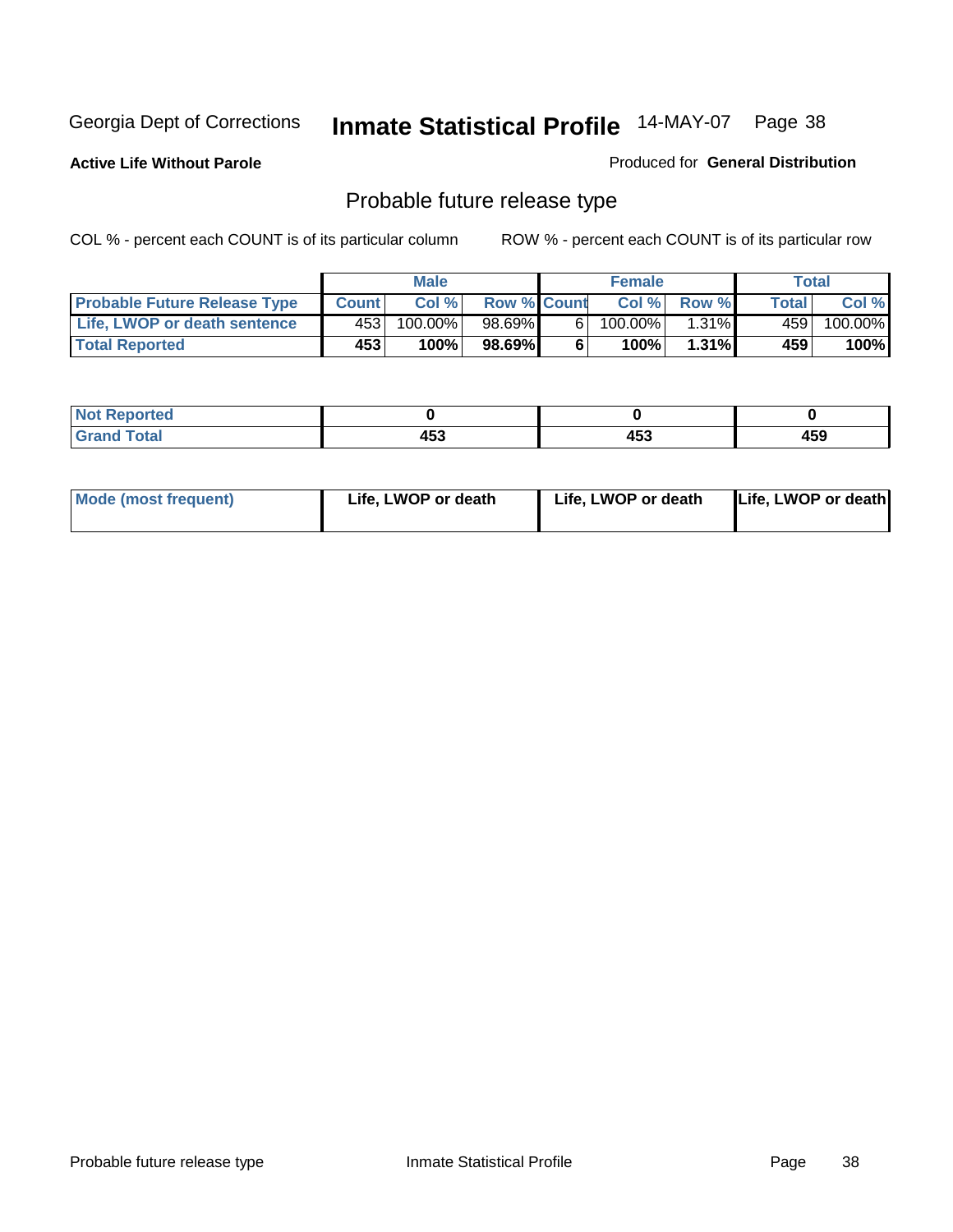**Active Life Without Parole** 

Produced for **General Distribution**

### Actual release type

|                            |        | <b>Male</b> |                    | Female   |       |              | Total |
|----------------------------|--------|-------------|--------------------|----------|-------|--------------|-------|
| <b>Actual Release Type</b> | Count. | Col %       | <b>Row % Count</b> | $Col \%$ | Row % | <b>Total</b> | Col % |
| <b>Total Reported</b>      |        | %           | %                  | %        | %     |              | %     |

| <b>Still Active</b> | 453 | 459 |
|---------------------|-----|-----|
| <b>Not Reported</b> |     |     |
| <b>Grand Total</b>  | 453 | 459 |

| M<br>____<br>_____ | NI | Null | $\cdots$ |
|--------------------|----|------|----------|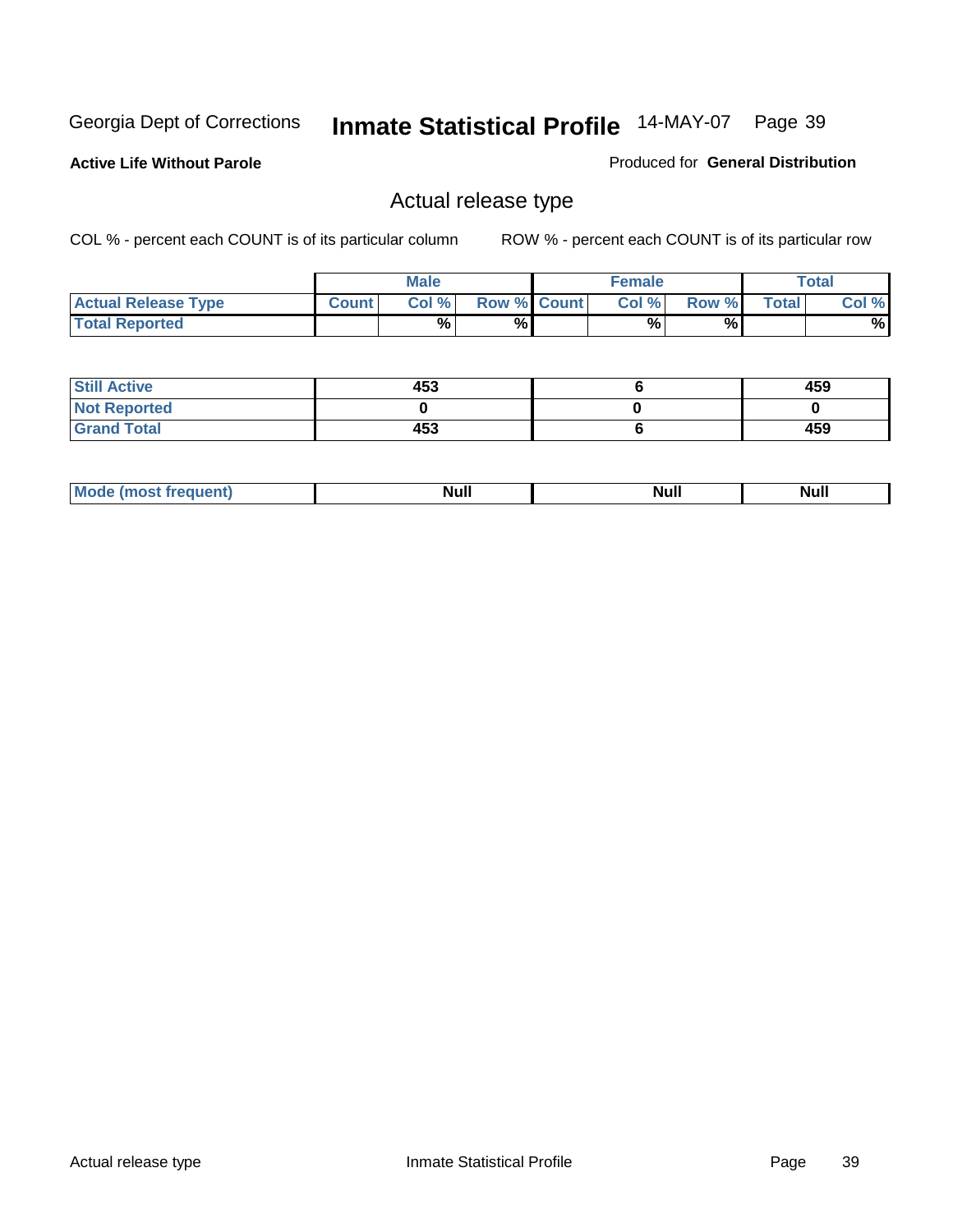#### **Active Life Without Parole**

#### Produced for **General Distribution**

### Time served in current (or last) institution

|                            |              | <b>Male</b> |         |              | <b>Female</b> |        |              | <b>Total</b> |
|----------------------------|--------------|-------------|---------|--------------|---------------|--------|--------------|--------------|
| <b>Time In Institution</b> | <b>Count</b> | Col %       | Row %   | <b>Count</b> | Col %         | Row %  | <b>Total</b> | Col %        |
| 0 to 3 months              | 38           | 8.39%       | 100.00% |              |               |        | 38           | 8.28%        |
| 3.01 to 6 months           | 36           | 7.95%       | 100.00% |              |               |        | 36           | 7.84%        |
| 6.01 to 9 months           | 31           | 6.84%       | 100.00% |              |               |        | 31           | 6.75%        |
| 9.01 to 12 months          | 30           | 6.62%       | 96.77%  | 1            | 16.67%        | 3.23%  | 31           | 6.75%        |
| 12.01 to 18 months         | 52           | 11.48%      | 100.00% |              |               |        | 52           | 11.33%       |
| 18.01 to 24 months         | 50           | 11.04%      | 100.00% |              |               |        | 50           | 10.89%       |
| $2.01$ to 3 years          | 53           | 11.70%      | 92.98%  | 4            | 66.67%        | 7.02%  | 57           | 12.42%       |
| $3.01$ to 4 years          | 29           | 6.40%       | 100.00% |              |               |        | 29           | 6.32%        |
| 4.01 to 5 years            | 42           | 9.27%       | 100.00% |              |               |        | 42           | 9.15%        |
| 5.01 to 6 years            | 31           | 6.84%       | 100.00% |              |               |        | 31           | 6.75%        |
| 6.01 to 7 years            | 24           | 5.30%       | 100.00% |              |               |        | 24           | 5.23%        |
| 7.01 to 8 years            | 10           | 2.21%       | 100.00% |              |               |        | 10           | 2.18%        |
| 8.01 to 9 years            | 9            | 1.99%       | 100.00% |              |               |        | 9            | 1.96%        |
| 9.01 to 10 years           | 8            | 1.77%       | 88.89%  | 1            | 16.67%        | 11.11% | 9            | 1.96%        |
| Over 10 years              | 10           | 2.21%       | 100.00% |              |               |        | 10           | 2.18%        |
| <b>Total Reported</b>      | 453          | 100%        | 98.69%  | 6            | 100%          | 1.31%  | 459          | 100%         |

| <b>Not</b><br><b>Reported</b> |              |          |
|-------------------------------|--------------|----------|
| <b>Total</b>                  | 1 F A<br>יט+ | .<br>433 |

| <b>Mean</b><br>(average) | 34 months | 38 months | 34 months |  |
|--------------------------|-----------|-----------|-----------|--|
| Median (middle)          | 23 months | 26 months | 23 months |  |
| Mode<br>(most frequent)  | 23 months | months    | months    |  |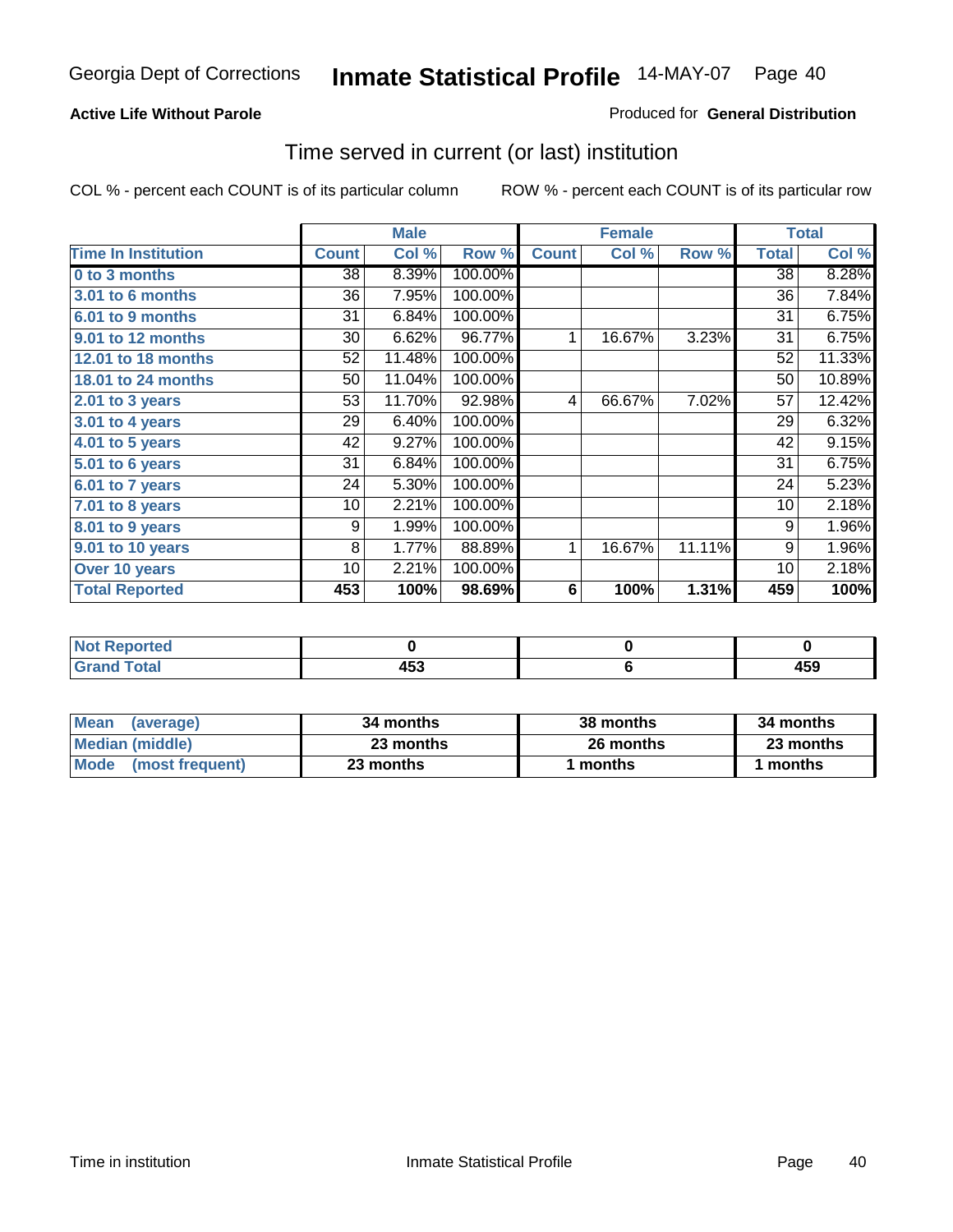#### **Active Life Without Parole**

#### Produced for **General Distribution**

### Highest grade level attained

|                              |                 | <b>Male</b> |         |                | <b>Female</b> |       |                | <b>Total</b> |
|------------------------------|-----------------|-------------|---------|----------------|---------------|-------|----------------|--------------|
| <b>Grade Level</b>           | <b>Count</b>    | Col %       | Row %   | <b>Count</b>   | Col %         | Row % | <b>Total</b>   | Col %        |
| <b>Grade 1</b>               | 1               | 0.23%       | 100.00% |                |               |       | 1              | 0.22%        |
| <b>Grade 4</b>               | $\overline{3}$  | 0.68%       | 100.00% |                |               |       | $\overline{3}$ | 0.67%        |
| Grade 5                      | 4               | 0.90%       | 100.00% |                |               |       | 4              | 0.89%        |
| Grade 6                      | 8               | 1.81%       | 100.00% |                |               |       | 8              | 1.78%        |
| <b>Grade 7</b>               | 19              | 4.29%       | 100.00% |                |               |       | 19             | 4.23%        |
| Grade 8                      | 45              | 10.16%      | 100.00% |                |               |       | 45             | 10.02%       |
| <b>Grade 9</b>               | 59              | 13.32%      | 98.33%  | 1              | 16.67%        | 1.67% | 60             | 13.36%       |
| Grade 10                     | 89              | 20.09%      | 98.89%  | 1              | 16.67%        | 1.11% | 90             | 20.04%       |
| Grade 11                     | 65              | 14.67%      | 97.01%  | $\overline{2}$ | 33.33%        | 2.99% | 67             | 14.92%       |
| <b>Grade 12 or GED</b>       | 70              | 15.80%      | 98.59%  | 1              | 16.67%        | 1.41% | 71             | 15.81%       |
| <b>Some tech school</b>      | $\overline{12}$ | 2.71%       | 100.00% |                |               |       | 12             | 2.67%        |
| <b>Completed tech school</b> | 12              | 2.71%       | 100.00% |                |               |       | 12             | 2.67%        |
| College, 1 year              | $\overline{15}$ | 3.39%       | 100.00% |                |               |       | 15             | 3.34%        |
| College, 2 year              | 17              | 3.84%       | 94.44%  | 1              | 16.67%        | 5.56% | 18             | 4.01%        |
| College, 3 year              | 7               | 1.58%       | 100.00% |                |               |       | 7              | 1.56%        |
| <b>Bachelor's degree</b>     | 9               | 2.03%       | 100.00% |                |               |       | 9              | 2.00%        |
| <b>Master's degree</b>       | 5               | 1.13%       | 100.00% |                |               |       | 5              | 1.11%        |
| Ph.D. degree                 | 1               | 0.23%       | 100.00% |                |               |       | 1              | 0.22%        |
| Law degree                   | 2               | 0.45%       | 100.00% |                |               |       | $\overline{2}$ | 0.45%        |
| <b>Total Reported</b>        | 443             | 100%        | 98.66%  | 6              | 100.0%        | 1.34% | 449            | 100%         |

| المناسب<br>rtea<br>N0<br>. | . w | 1 Y   |
|----------------------------|-----|-------|
| $T = 4 - T$                | .   | 1 E N |
| ---                        | 400 | 433   |

| <b>Mean</b><br>(average) | 10.62    | 11.17    | 10.63    |
|--------------------------|----------|----------|----------|
| Median (middle)          | Grade 10 | Grade 11 | Grade 10 |
| Mode (most frequent)     | Grade 10 | Grade 11 | Grade 10 |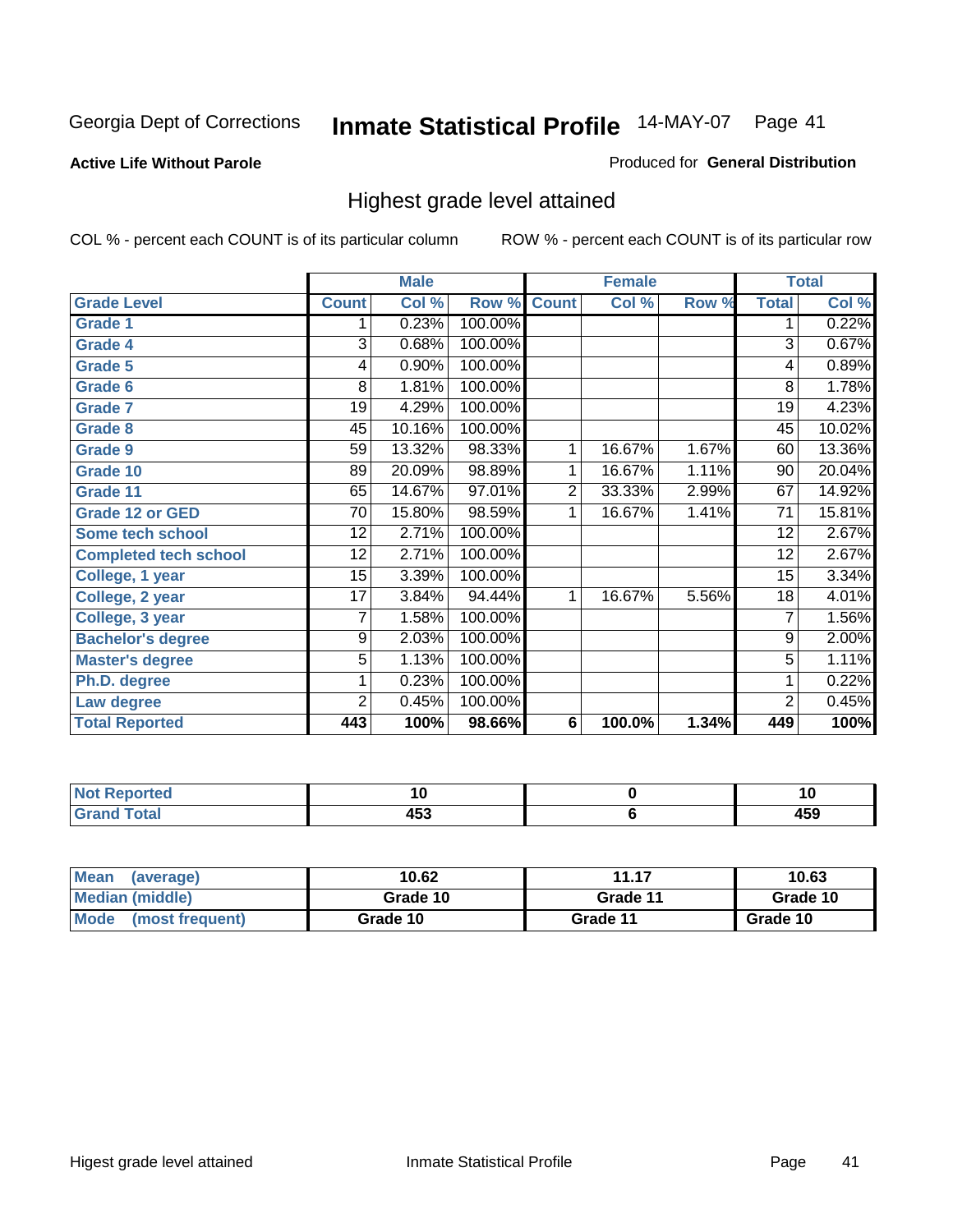#### **Active Life Without Parole**

#### Produced for **General Distribution**

### Culture fair IQ scores

|                       |                 | <b>Male</b> |             |                | <b>Female</b> |          |              | <b>Total</b> |
|-----------------------|-----------------|-------------|-------------|----------------|---------------|----------|--------------|--------------|
| <b>IQ Scores</b>      | <b>Count</b>    | Col %       | Row % Count |                | Col %         | Row %    | <b>Total</b> | Col %        |
| $60 - 69$             | 18 <sup>1</sup> | 4.50%       | 100.00%     |                |               |          | 18           | 4.43%        |
| $70 - 79$             | 30 <sup>°</sup> | 7.50%       | 100.00%     |                |               |          | 30           | 7.39%        |
| $80 - 89$             | 58              | 14.50%      | 98.31%      |                | 16.67%        | 1.69%    | 59           | 14.53%       |
| $90 - 99$             | 68              | 17.00%      | 97.14%      | $\overline{2}$ | 33.33%        | 2.86%    | 70           | 17.24%       |
| $100 - 109$           | 111             | 27.75%      | 99.11%      |                | 16.67%        | 0.89%    | 112          | 27.59%       |
| $110 - 119$           | 95              | 23.75%      | 98.96%      |                | 16.67%        | $1.04\%$ | 96           | 23.65%       |
| $120 - 129$           | 20 <sub>1</sub> | $5.00\%$    | 95.24%      |                | 16.67%        | 4.76%    | 21           | 5.17%        |
| <b>Total Reported</b> | 400             | 100%        | 98.52%      | 6              | 100.0%        | 1.48%    | 406          | 100%         |

| <b>Not Reported</b>         | 50  | 50  |
|-----------------------------|-----|-----|
| <b>Not Valid (under 60)</b> |     |     |
| <b>Grand Total</b>          | 453 | 459 |

| <b>Mean</b><br>(average)       | 99  | 104 | 99  |
|--------------------------------|-----|-----|-----|
| Median (middle)                | 102 | 99  | 102 |
| <b>Mode</b><br>(most frequent) | 110 | 96  | 110 |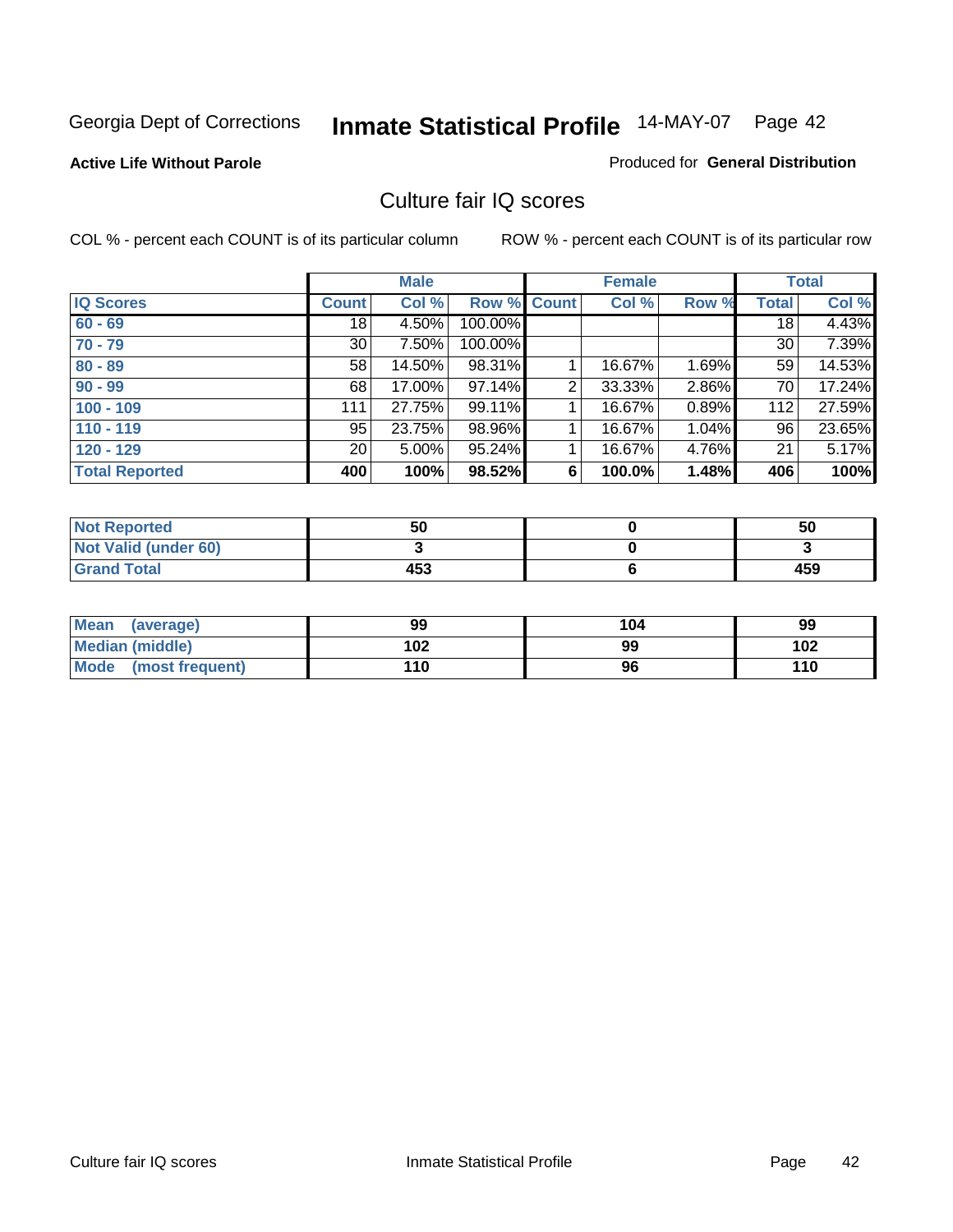#### **Active Life Without Parole**

### Produced for **General Distribution**

### Wide Range Achievement Test (WRAT) reading score

|                           |              | <b>Male</b> |         |                | <b>Female</b>  |       |              | <b>Total</b> |
|---------------------------|--------------|-------------|---------|----------------|----------------|-------|--------------|--------------|
| <b>WRAT Reading Score</b> | <b>Count</b> | Col %       | Row %   | <b>Count</b>   | Col %          | Row % | <b>Total</b> | Col %        |
| $0.1$ to $0.9$            | 8            | 1.96%       | 100.00% |                |                |       | 8            | 1.93%        |
| 1.0 to 1.9                | 11           | 2.70%       | 100.00% |                |                |       | 11           | 2.66%        |
| 2.0 to 2.9                | 24           | 5.88%       | 96.00%  | 1              | 16.67%         | 4.00% | 25           | 6.04%        |
| 3.0 to 3.9                | 21           | 5.15%       | 100.00% |                |                |       | 21           | 5.07%        |
| 4.0 to 4.9                | 35           | 8.58%       | 100.00% |                |                |       | 35           | 8.45%        |
| 5.0 to 5.9                | 41           | 10.05%      | 97.62%  | 1              | 16.67%         | 2.38% | 42           | 10.14%       |
| 6.0 to 6.9                | 34           | 8.33%       | 100.00% |                |                |       | 34           | 8.21%        |
| 7.0 to 7.9                | 16           | 3.92%       | 100.00% |                |                |       | 16           | 3.86%        |
| 8.0 to 8.9                | 31           | 7.60%       | 100.00% |                |                |       | 31           | 7.49%        |
| 9.0 to 9.9                | 34           | 8.33%       | 97.14%  | 1 <sub>1</sub> | 16.67%         | 2.86% | 35           | 8.45%        |
| 10.0 to 10.9              | 11           | 2.70%       | 100.00% |                |                |       | 11           | 2.66%        |
| 11.0 to 11.9              | 23           | 5.64%       | 100.00% |                |                |       | 23           | 5.56%        |
| 12.0 to 12.9              | 70           | 17.16%      | 100.00% |                |                |       | 70           | 16.91%       |
| 13                        | 49           | 12.01%      | 94.23%  | 3              | 50.00%         | 5.77% | 52           | 12.56%       |
| <b>Total Reported</b>     | 408          | 100%        | 98.55%  | 6              | 100.0%         | 1.45% | 414          | 100%         |
|                           |              |             |         |                |                |       |              |              |
| <b>Not Reported</b>       |              | 45          |         |                | $\pmb{0}$      |       |              | 45           |
| <b>Grand Total</b>        |              | 453         |         |                | $6\phantom{1}$ |       |              | 459          |

| <b>Mean</b><br>(average)       | 8.23       | 9.35     | 8.25 |
|--------------------------------|------------|----------|------|
| <b>Median (middle)</b>         | י ס<br>o.z | 111<br>. | 8.35 |
| <b>Mode</b><br>(most frequent) | 12.8       | ט ו      | ט ו  |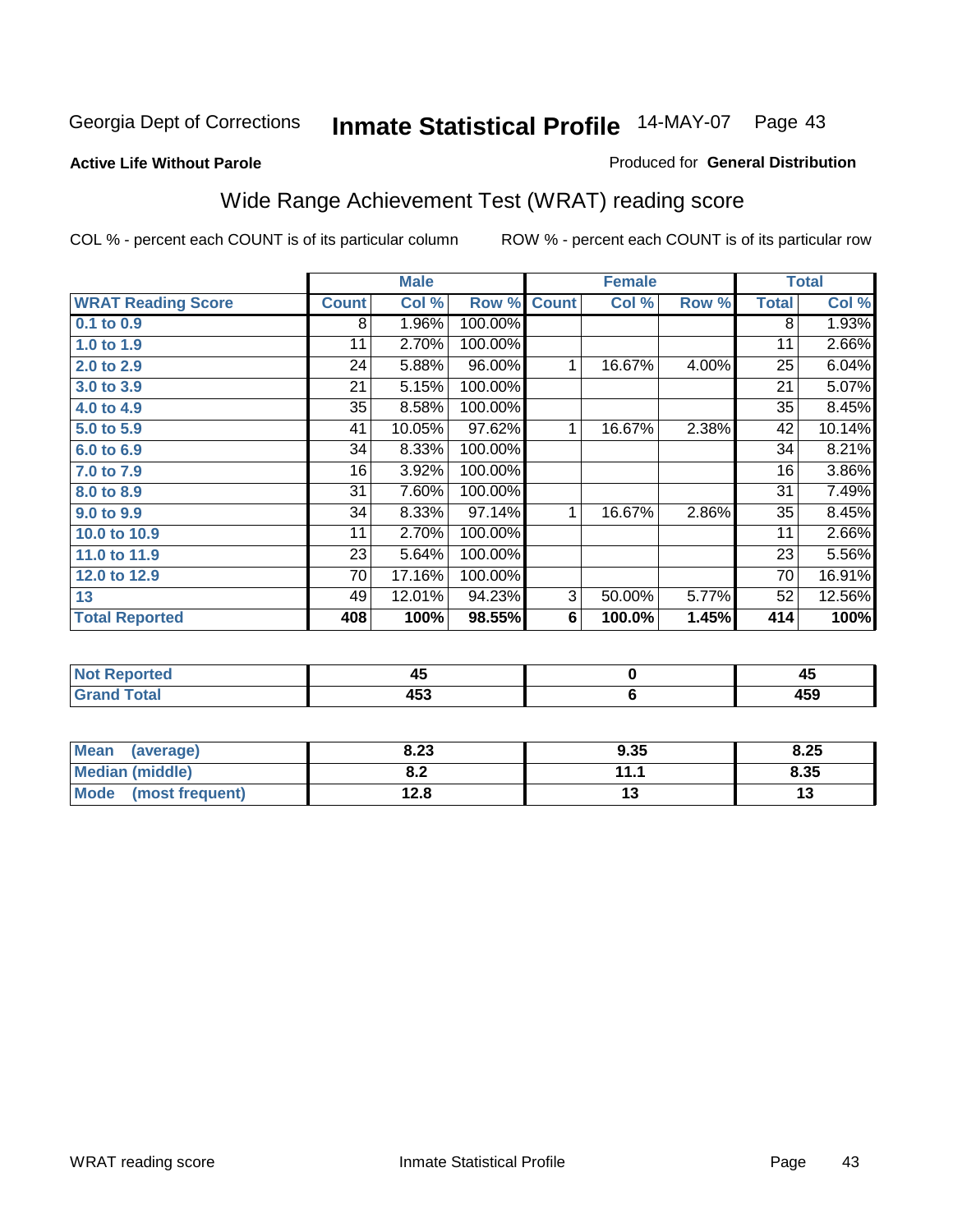**Active Life Without Parole** 

#### Produced for **General Distribution**

# Wide Range Achievement Test (WRAT) math score

|                              |              | <b>Male</b> |         |              | <b>Female</b> |        |              | <b>Total</b> |
|------------------------------|--------------|-------------|---------|--------------|---------------|--------|--------------|--------------|
| <b>WRAT Mathematic Score</b> | <b>Count</b> | Col %       | Row %   | <b>Count</b> | Col %         | Row %  | <b>Total</b> | Col %        |
| 0.1 to 0.9                   | 2            | 0.49%       | 100.00% |              |               |        | 2            | 0.48%        |
| 1.0 to 1.9                   | 4            | 0.98%       | 100.00% |              |               |        | 4            | 0.97%        |
| 2.0 to 2.9                   | 15           | 3.68%       | 100.00% |              |               |        | 15           | 3.62%        |
| 3.0 to 3.9                   | 28           | 6.86%       | 100.00% |              |               |        | 28           | 6.76%        |
| 4.0 to 4.9                   | 40           | 9.80%       | 97.56%  | 1            | 16.67%        | 2.44%  | 41           | 9.90%        |
| 5.0 to 5.9                   | 49           | 12.01%      | 100.00% |              |               |        | 49           | 11.84%       |
| 6.0 to 6.9                   | 93           | 22.79%      | 100.00% |              |               |        | 93           | 22.46%       |
| 7.0 to 7.9                   | 56           | 13.73%      | 98.25%  | 1            | 16.67%        | 1.75%  | 57           | 13.77%       |
| 8.0 to 8.9                   | 26           | 6.37%       | 96.30%  | 1            | 16.67%        | 3.70%  | 27           | 6.52%        |
| 9.0 to 9.9                   | 43           | 10.54%      | 95.56%  | 2            | 33.33%        | 4.44%  | 45           | 10.87%       |
| 10.0 to 10.9                 | 23           | 5.64%       | 100.00% |              |               |        | 23           | 5.56%        |
| 11.0 to 11.9                 | 12           | 2.94%       | 100.00% |              |               |        | 12           | 2.90%        |
| 12.0 to 12.9                 | 9            | 2.21%       | 100.00% |              |               |        | 9            | 2.17%        |
| 13                           | 8            | 1.96%       | 88.89%  | 1            | 16.67%        | 11.11% | 9            | 2.17%        |
| <b>Total Reported</b>        | 408          | 100%        | 98.55%  | 6            | 100.0%        | 1.45%  | 414          | 100%         |

| <b>Not Reported</b> | 47  | - -        |
|---------------------|-----|------------|
| <b>Grand Total</b>  | 453 | 15C<br>433 |

| <b>Mean</b><br>(average) | 7.00 | o 77<br>O.1                   | 7.02 |
|--------------------------|------|-------------------------------|------|
| <b>Median (middle)</b>   | 6.9  | $\mathbf{o} \cdot \mathbf{v}$ | 6.9  |
| Mode<br>(most frequent)  | 6.9  | . о                           | 6.9  |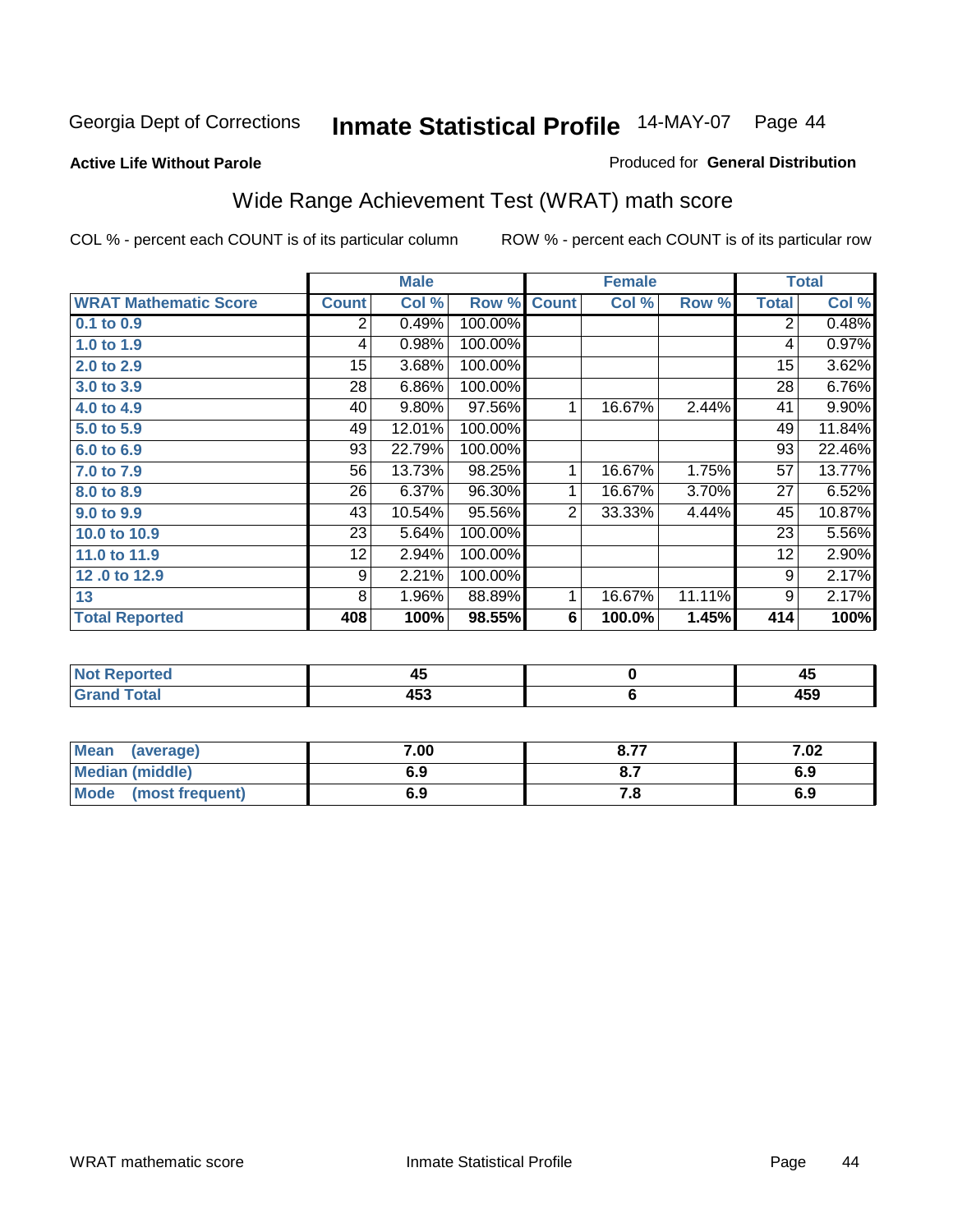#### **Active Life Without Parole**

#### Produced for **General Distribution**

# Wide Range Achievement Test (WRAT) spelling score

|                            |              | <b>Male</b> |         |                | <b>Female</b> |       |              | <b>Total</b> |
|----------------------------|--------------|-------------|---------|----------------|---------------|-------|--------------|--------------|
| <b>WRAT Spelling Score</b> | <b>Count</b> | Col %       | Row %   | <b>Count</b>   | Col %         | Row % | <b>Total</b> | Col %        |
| 0.1 to 0.9                 | 4            | 0.98%       | 100.00% |                |               |       | 4            | 0.97%        |
| 1.0 to 1.9                 | 19           | 4.67%       | 100.00% |                |               |       | 19           | 4.60%        |
| 2.0 to 2.9                 | 34           | 8.35%       | 100.00% |                |               |       | 34           | 8.23%        |
| 3.0 to 3.9                 | 23           | 5.65%       | 100.00% |                |               |       | 23           | 5.57%        |
| 4.0 to 4.9                 | 38           | 9.34%       | 97.44%  | 1              | 16.67%        | 2.56% | 39           | 9.44%        |
| 5.0 to 5.9                 | 37           | 9.09%       | 100.00% |                |               |       | 37           | 8.96%        |
| 6.0 to 6.9                 | 47           | 11.55%      | 97.92%  | 1              | 16.67%        | 2.08% | 48           | 11.62%       |
| 7.0 to 7.9                 | 35           | 8.60%       | 100.00% |                |               |       | 35           | 8.47%        |
| 8.0 to 8.9                 | 32           | 7.86%       | 100.00% |                |               |       | 32           | 7.75%        |
| 9.0 to 9.9                 | 35           | 8.60%       | 100.00% |                |               |       | 35           | 8.47%        |
| 10.0 to 10.9               | 25           | 6.14%       | 100.00% |                |               |       | 25           | 6.05%        |
| 11.0 to 11.9               | 22           | 5.41%       | 95.65%  | 1              | 16.67%        | 4.35% | 23           | 5.57%        |
| 12.0 to 12.9               | 32           | 7.86%       | 94.12%  | $\overline{2}$ | 33.33%        | 5.88% | 34           | 8.23%        |
| 13                         | 24           | 5.90%       | 96.00%  | 1              | 16.67%        | 4.00% | 25           | 6.05%        |
| <b>Total Reported</b>      | 407          | 100%        | 98.55%  | 6              | 100.0%        | 1.45% | 413          | 100%         |
|                            |              |             |         |                |               |       |              |              |
|                            |              |             |         |                |               |       |              |              |

| <b>Not Reported</b> | 46  | тv           |
|---------------------|-----|--------------|
| <b>Grand Total</b>  | 453 | 1 F.C<br>433 |

| <b>Mean</b><br>(average) | 7.28 | 9.9          | י ל<br>∡د. ∶ |
|--------------------------|------|--------------|--------------|
| <b>Median (middle)</b>   | ⊶י   | 11.8         | ں. ر         |
| Mode<br>(most frequent)  | ၓ.Ե  | 1つ ?<br>12.J | О<br>o. J    |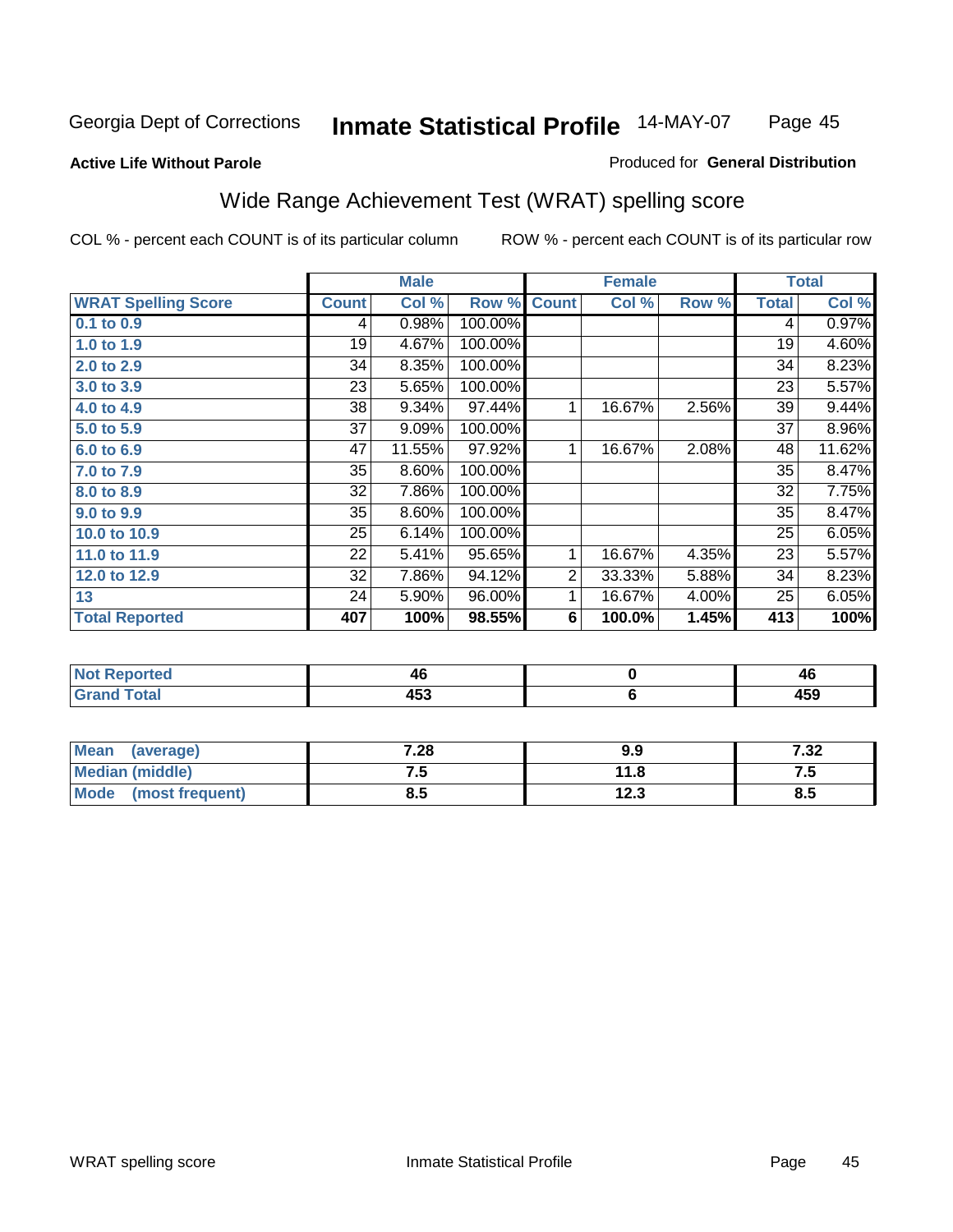#### **Active Life Without Parole**

#### Produced for **General Distribution**

### Scope of substance abuse - summary

|                        |              | <b>Male</b> |            |              | <b>Female</b> |          |                  | <b>Total</b> |
|------------------------|--------------|-------------|------------|--------------|---------------|----------|------------------|--------------|
| <b>Substance Abuse</b> | <b>Count</b> | Col %       | Row %      | <b>Count</b> | Col %         | Row %    | <b>Total</b>     | Col %        |
| <b>None</b>            | 151          | 33.33%      | 98.05%     | ◠            | $50.00\%$     | 1.95%    | 154 <sub>1</sub> | 33.55%       |
| Drugs only             | 173          | 38.19%      | $99.43\%$  |              | 16.67%        | 0.57%    | 174 <sub>1</sub> | 37.91%       |
| <b>Alcohol only</b>    | 33           | 7.28%       | $100.00\%$ |              |               |          | 33               | 7.19%        |
| Drugs and alcohol      | 96           | 21.19%      | 97.96%I    | ◠            | 33.33%        | $2.04\%$ | 98               | 21.35%       |
| <b>Total Reported</b>  | 453          | 100%        | 98.69%     | 6            | 100%          | 1.31%    | 459              | 100%         |

| Reported<br>$\sim$     |   |                        |
|------------------------|---|------------------------|
| <b>Total</b><br>$\sim$ | . | A E C<br>マソン<br>$\sim$ |

|  | Mode<br>treoillent<br>most | Drugs only | None | only<br>Druas. |
|--|----------------------------|------------|------|----------------|
|--|----------------------------|------------|------|----------------|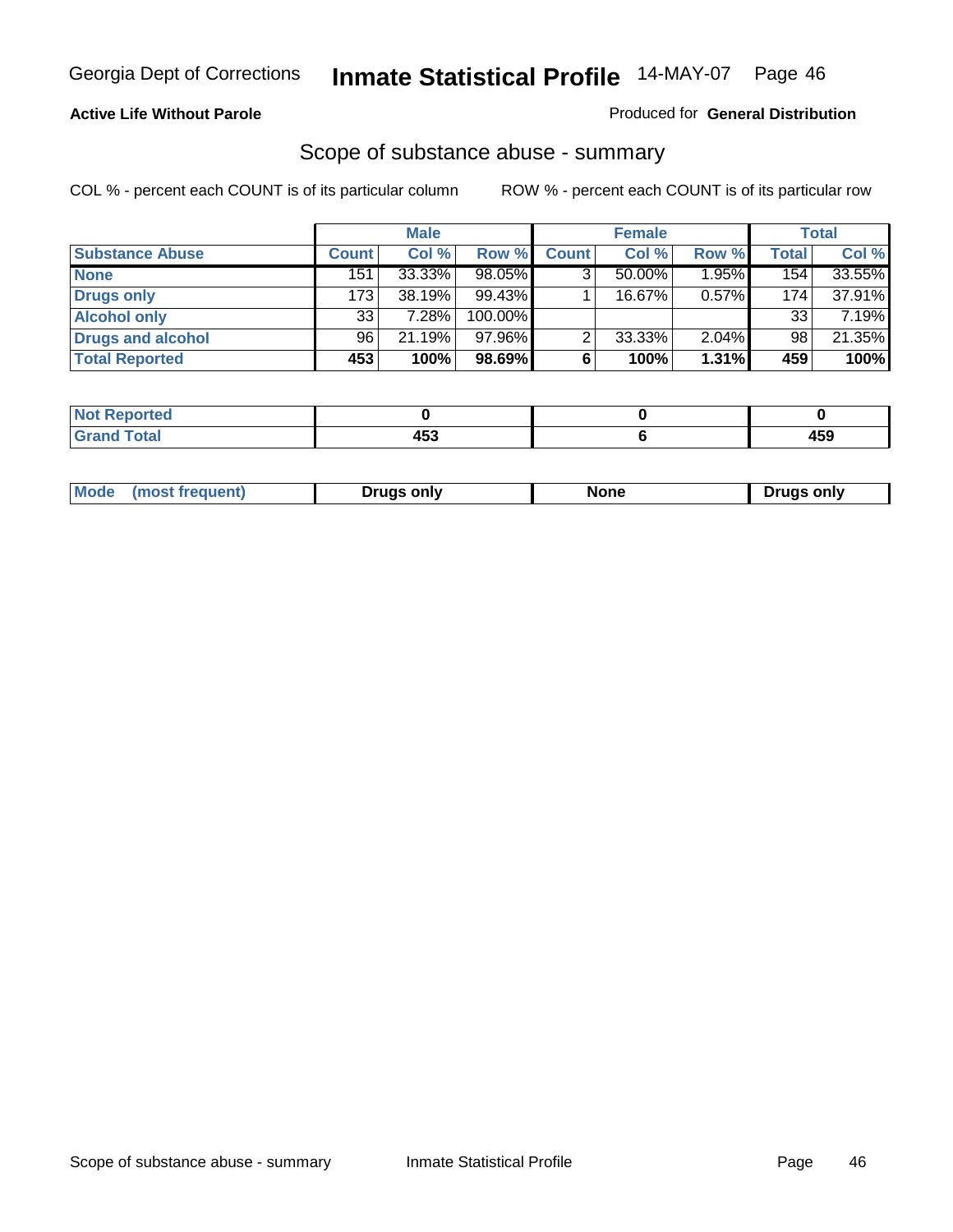### **Active Life Without Parole**

#### Produced for **General Distribution**

### Scope of substance abuse - detail

|                                         |              | <b>Male</b> |         |              | <b>Female</b> |       |              | <b>Total</b> |
|-----------------------------------------|--------------|-------------|---------|--------------|---------------|-------|--------------|--------------|
| <b>Substance Abuse</b>                  | <b>Count</b> | Col %       | Row %   | <b>Count</b> | Col %         | Row % | <b>Total</b> | Col %        |
| No drug or alcohol problems             | 151          | 33.33%      | 98.05%  | 3            | 50.00%        | 1.95% | 154          | 33.55%       |
| Drug addiction but no alcohol           | 3            | 0.66%       | 100.00% |              |               |       | 3            | 0.65%        |
| <b>Drug addiction and alcohol</b>       | 3            | 0.66%       | 100.00% |              |               |       | 3            | 0.65%        |
| abuse                                   |              |             |         |              |               |       |              |              |
| <b>Drug addiction and alcoholism</b>    | 2            | 0.44%       | 100.00% |              |               |       | 2            | 0.44%        |
| No drug problem but alcohol             | 27           | 5.96%       | 100.00% |              |               |       | 27           | 5.88%        |
| abuse                                   |              |             |         |              |               |       |              |              |
| No drug problem but alcoholism          | 6            | 1.32%       | 100.00% |              |               |       | 6            | 1.31%        |
| Drug experiment but no alcohol          | 104          | 22.96%      | 99.05%  |              | 16.67%        | 0.95% | 105          | 22.88%       |
| <b>Drug experiment &amp; alcohol</b>    | 13           | 2.87%       | 100.00% |              |               |       | 13           | 2.83%        |
| abuse                                   |              |             |         |              |               |       |              |              |
| <b>Drug experiment &amp; alcoholism</b> | 8            | 1.77%       | 100.00% |              |               |       | 8            | 1.74%        |
| Drug abuse but no alcohol               | 66           | 14.57%      | 100.00% |              |               |       | 66           | 14.38%       |
| Drug abuse and alcohol abuse            | 58           | 12.80%      | 98.31%  |              | 16.67%        | 1.69% | 59           | 12.85%       |
| Drug abuse and alcoholism               | 12           | 2.65%       | 92.31%  |              | 16.67%        | 7.69% | 13           | 2.83%        |
| <b>Total Reported</b>                   | 453          | 100%        | 98.69%  | 6            | 100%          | 1.31% | 459          | 100%         |

| <b>Not Reported</b> |     |     |
|---------------------|-----|-----|
| <b>Grand Total</b>  | 453 | 459 |

| Mode (most frequent) | No drug or alcohol problems No drug or alcohol problems No drug or alcohol |          |
|----------------------|----------------------------------------------------------------------------|----------|
|                      |                                                                            | problems |
|                      |                                                                            |          |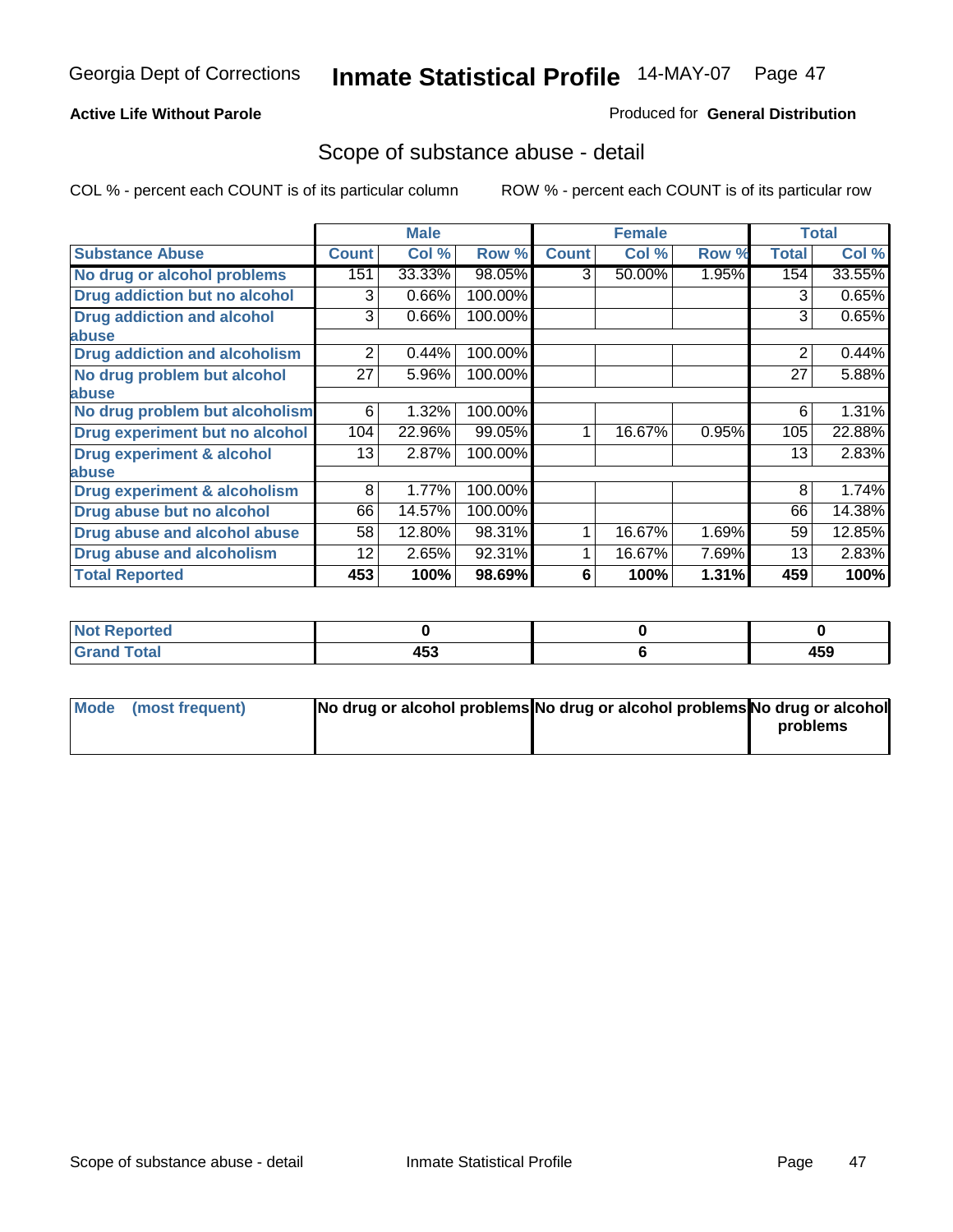**Active Life Without Parole** 

#### Produced for **General Distribution**

### Current / last mental health treatment level

|                                    |              | <b>Male</b> |         |              | <b>Female</b> |       |              | <b>Total</b> |
|------------------------------------|--------------|-------------|---------|--------------|---------------|-------|--------------|--------------|
| <b>Mental Health Treatment Lev</b> | <b>Count</b> | Col %       | Row %   | <b>Count</b> | Col %         | Row % | <b>Total</b> | Col %        |
| 1 No problem at current time       | 80           | 45.20%      | 98.77%  |              | 20.00%        | 1.23% | 81           | 44.51%       |
| 2 Receiving outpatient             | 68           | 38.42%      | 94.44%  | 4            | 80.00%        | 5.56% | 72           | 39.56%       |
| treatment                          |              |             |         |              |               |       |              |              |
| 3 Inpatient, moderate              | 24           | 13.56%      | 100.00% |              |               |       | 24           | 13.19%       |
| treatment                          |              |             |         |              |               |       |              |              |
| 4 Inpatient, intensive             | 5            | 2.82%       | 100.00% |              |               |       | 5            | 2.75%        |
| treatment                          |              |             |         |              |               |       |              |              |
| <b>Total Evaluated</b>             | 177          | 100%        | 97.25%  | 5            | 100%          | 2.75% | 182          | 100.0%       |

| Never had MH evaluation | מדה | $\sim$ $-$ |
|-------------------------|-----|------------|
| Total                   | にっ  | 1 E N      |
| Gran.                   | 433 | 473        |

| <b>Median (middle)</b> | <b>Receiving outpatient</b><br>treatment | <b>Receiving outpatient</b><br>treatment | <b>Receiving</b><br>outpatient<br>treatment |  |  |
|------------------------|------------------------------------------|------------------------------------------|---------------------------------------------|--|--|
| <b>Mode</b>            | No problem at current time               | <b>Receiving outpatient</b>              | No problem at                               |  |  |
| (most frequent)        |                                          | treatment                                | current time                                |  |  |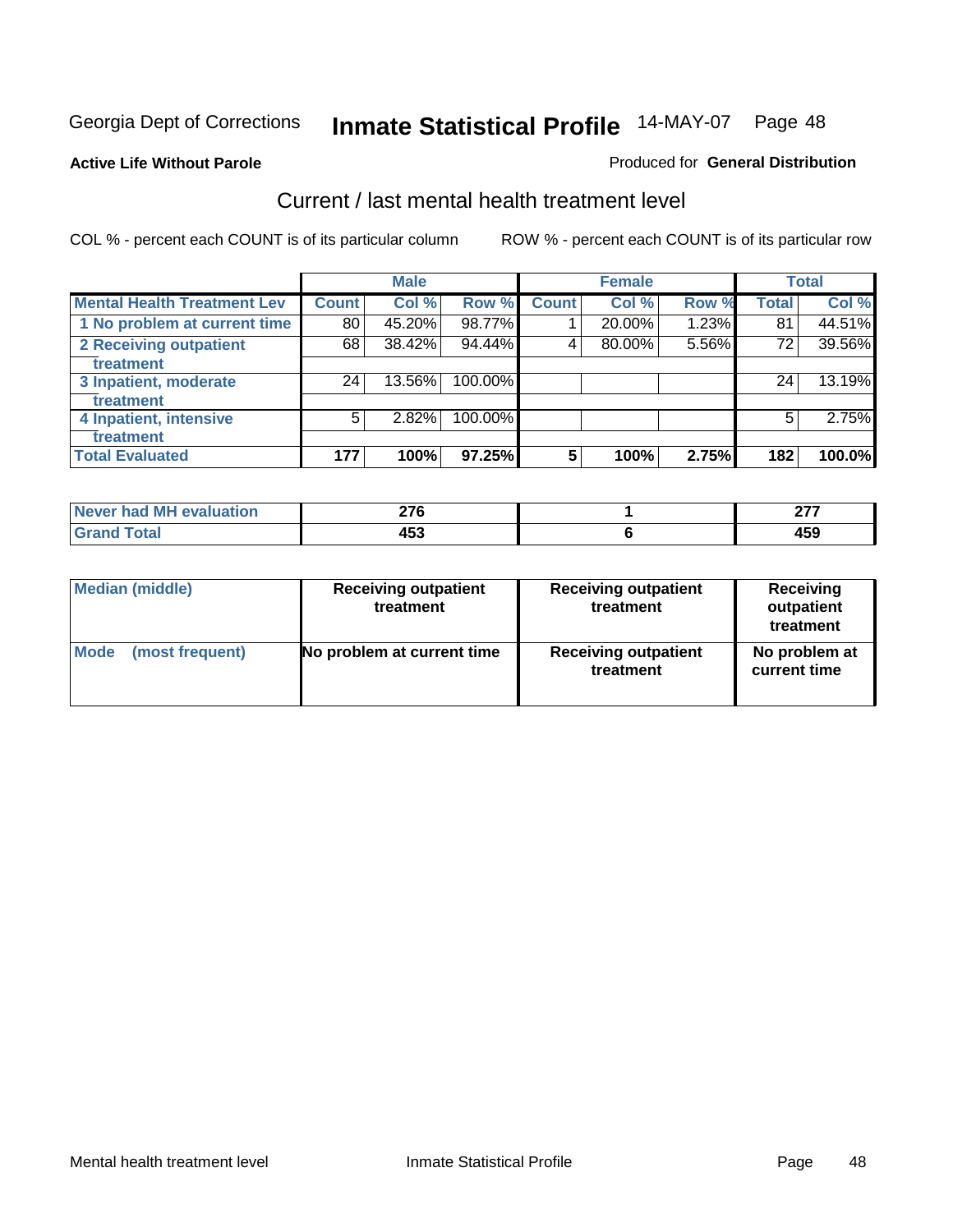### **Active Life Without Parole**

### Produced for **General Distribution**

# PULHESDWIT medical scale - 'P' overall condition ('P'hysical)

|                                   |         | <b>Male</b> |             |   | <b>Female</b> |          |              | <b>Total</b> |
|-----------------------------------|---------|-------------|-------------|---|---------------|----------|--------------|--------------|
| 'P' Overall Condition             | Count l | Col %       | Row % Count |   | Col %         | Row %    | <b>Total</b> | Col %        |
| 1 No medical illness              | 306     | 67.70%      | 99.03%      | ົ | 50.00%        | 0.97%    | 309          | 67.47%       |
| 2 Well-controlled chronic illness | 86      | 19.03%      | 96.63%      | 3 | 50.00%        | 3.37%    | 89           | 19.43%       |
| 3 Poorly-controlled chronic       | 59      | 13.05%      | 100.00%     |   |               |          | 59           | 12.88%       |
| <b>illness</b>                    |         |             |             |   |               |          |              |              |
| 4 Significant problems requiring  |         | 0.22%       | 100.00%     |   |               |          |              | 0.22%        |
| special housing                   |         |             |             |   |               |          |              |              |
| <b>Total Reported</b>             | 452     | 100%        | 98.69%      |   | 100%          | $1.31\%$ | 458          | 100%         |

| Not Reported               |             |     |
|----------------------------|-------------|-----|
| <b>otal</b><br><b>C</b> re | 1 P A<br>-- | 459 |

| <b>Mode</b> | (most frequent) | ' No medical illness | 2 Well-controlled chronic<br>illness | 1 No medical<br>illness |
|-------------|-----------------|----------------------|--------------------------------------|-------------------------|
|-------------|-----------------|----------------------|--------------------------------------|-------------------------|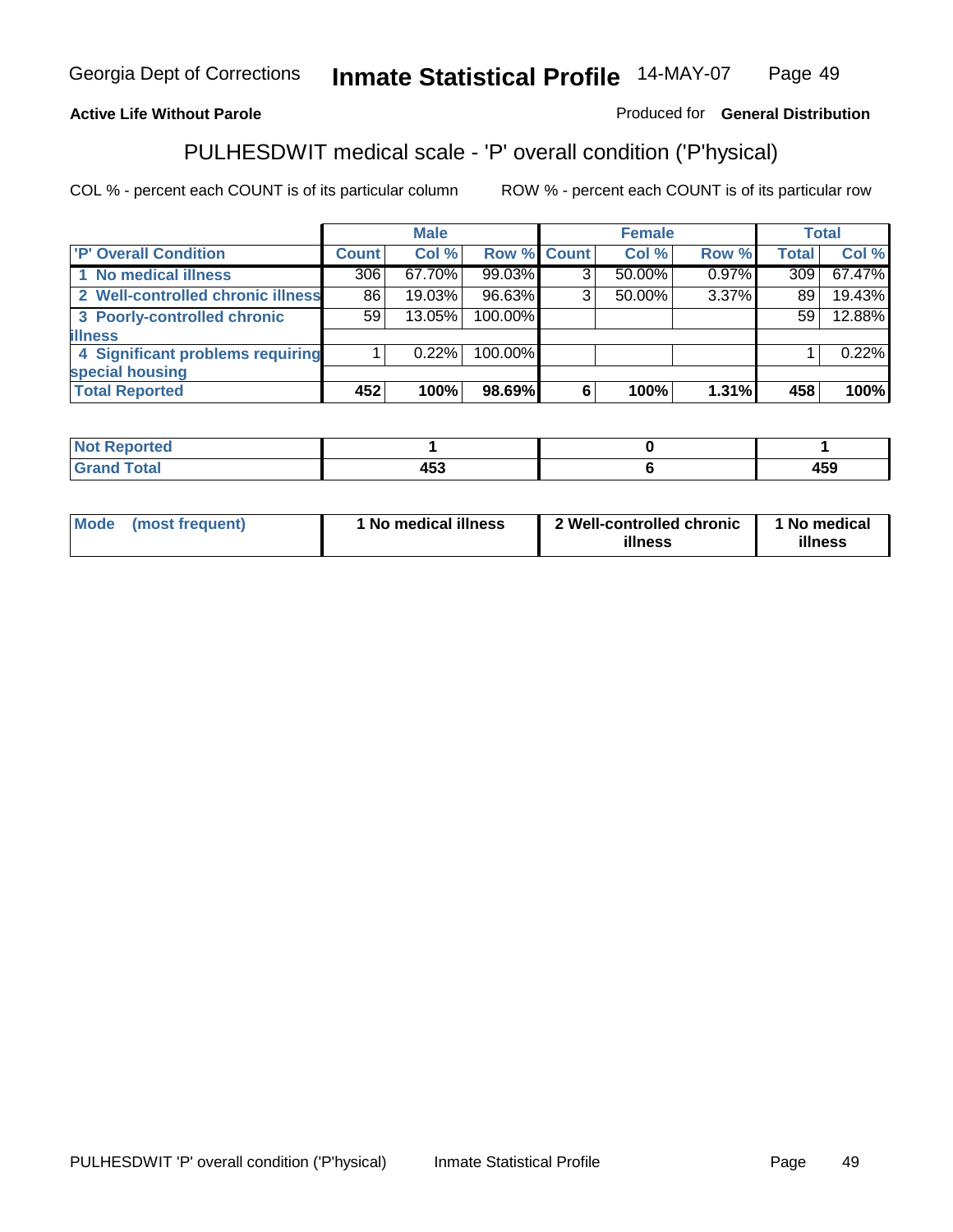### **Active Life Without Parole**

Produced for **General Distribution**

# PULHESDWIT medical scale - 'U' upper body

|                              | <b>Male</b>  |        |         | <b>Female</b> |         |       | <b>Total</b> |          |
|------------------------------|--------------|--------|---------|---------------|---------|-------|--------------|----------|
| <b>TU' Upper Body</b>        | <b>Count</b> | Col %  | Row %   | <b>Count</b>  | Col %   | Row % | <b>Total</b> | Col %    |
| 1 Upper bones, joints,       | 435          | 96.24% | 98.64%  | 6             | 100.00% | 1.36% | 441          | 96.29%   |
| muscles all OK               |              |        |         |               |         |       |              |          |
| 2 One or both arms minimally | 11           | 2.43%  | 100.00% |               |         |       | 11           | $2.40\%$ |
| limited                      |              |        |         |               |         |       |              |          |
| 3 One or both arms           | 6            | 1.33%  | 100.00% |               |         |       | 6            | 1.31%    |
| moderately limited           |              |        |         |               |         |       |              |          |
| <b>Total Reported</b>        | 452          | 100%   | 98.69%  | 6             | 100%    | 1.31% | 458          | 100%     |

| المستعلمات<br><b>Reported</b><br><b>NOT</b><br>. |                             |                |
|--------------------------------------------------|-----------------------------|----------------|
| <b>Cotal</b><br>_____                            | $\mathbf{A}$<br>ניט<br>$ -$ | .<br>᠇୰୰<br>__ |

| Mode | (most frequent) | 1 Upper bones, joints,<br>muscles all OK | 1 Upper bones, joints,<br>muscles all OK | 1 Upper bones,<br>joints, muscles all<br>ΟK |
|------|-----------------|------------------------------------------|------------------------------------------|---------------------------------------------|
|------|-----------------|------------------------------------------|------------------------------------------|---------------------------------------------|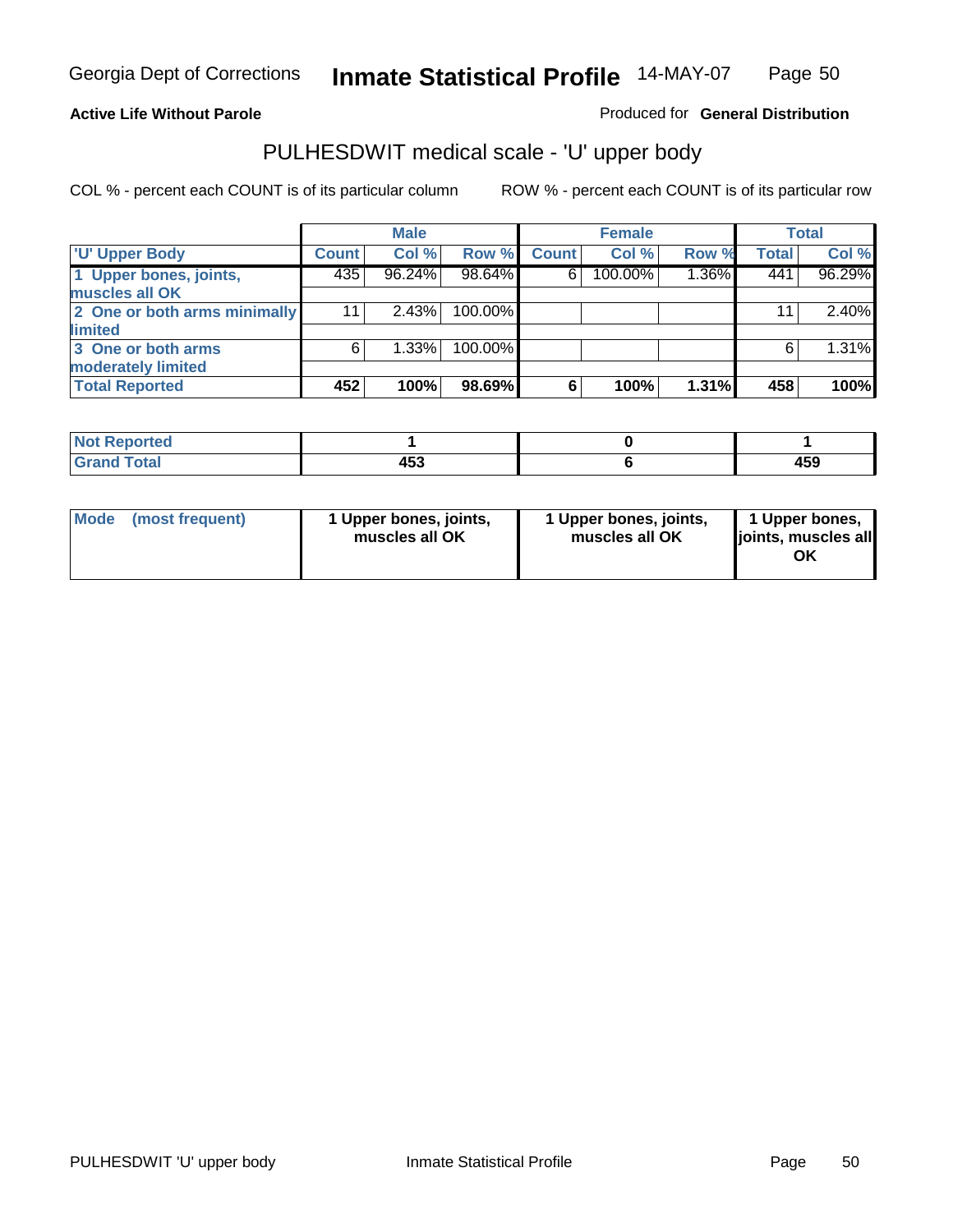#### **Active Life Without Parole**

#### Produced for **General Distribution**

### PULHESDWIT medical scale - 'L' lower body

|                                | <b>Male</b>  |        | <b>Female</b> |              |        | <b>Total</b> |              |        |
|--------------------------------|--------------|--------|---------------|--------------|--------|--------------|--------------|--------|
| 'L' Lower Body                 | <b>Count</b> | Col %  | Row %         | <b>Count</b> | Col %  | Row %        | <b>Total</b> | Col %  |
| 1 Lower bones, joints,         | 410          | 90.71% | 98.80%        | 5            | 83.33% | 1.20%        | 415          | 90.61% |
| muscles all OK                 |              |        |               |              |        |              |              |        |
| 2 One or both legs minimally   | 33           | 7.30%  | 97.06%        |              | 16.67% | 2.94%        | 34           | 7.42%  |
| limited                        |              |        |               |              |        |              |              |        |
| 3 One or both legs             | 8            | 1.77%  | 100.00%       |              |        |              | 8            | 1.75%  |
| moderately limited             |              |        |               |              |        |              |              |        |
| 4 One leg disabled, paralyzed, |              | 0.22%  | 100.00%       |              |        |              |              | 0.22%  |
| or amputated                   |              |        |               |              |        |              |              |        |
| <b>Total Reported</b>          | 452          | 100%   | 98.69%        | 6            | 100%   | 1.31%        | 458          | 100%   |

| <b>Entrancement</b><br>N              |                      |     |
|---------------------------------------|----------------------|-----|
| $f \wedge f \wedge f'$<br>ι υιαι<br>. | $AE^{\prime}$<br>נים | 459 |

|  | Mode (most frequent) | 1 Lower bones, joints,<br>muscles all OK | 1 Lower bones, joints,<br>muscles all OK | 1 Lower bones,<br>joints, muscles all<br>OK |
|--|----------------------|------------------------------------------|------------------------------------------|---------------------------------------------|
|--|----------------------|------------------------------------------|------------------------------------------|---------------------------------------------|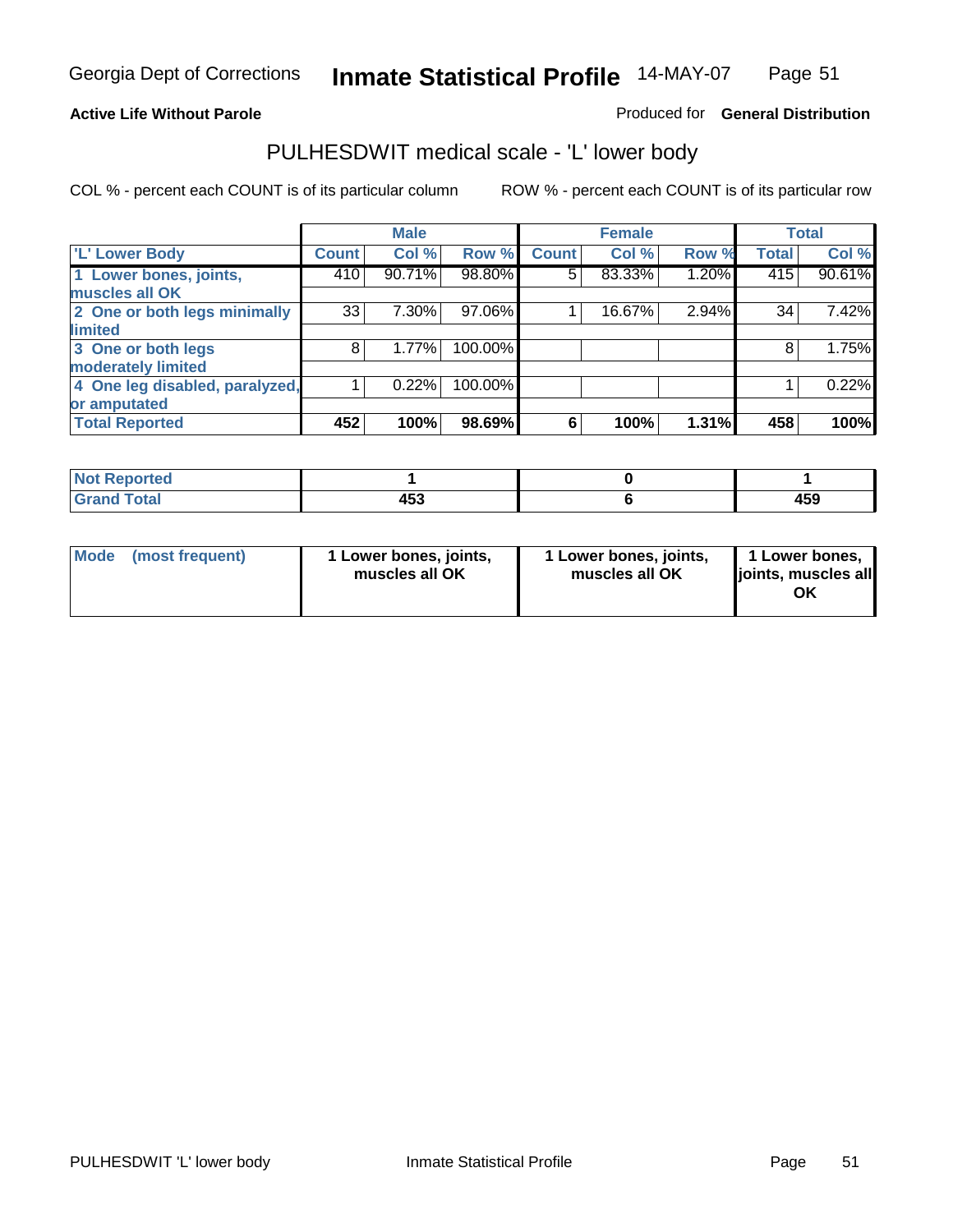**Active Life Without Parole** 

Produced for **General Distribution**

### PULHESDWIT medical scale - 'H' hearing

|                                | <b>Male</b>  |           |             | <b>Female</b> |         |          | <b>Total</b> |        |
|--------------------------------|--------------|-----------|-------------|---------------|---------|----------|--------------|--------|
| 'H' Hearing                    | <b>Count</b> | Col%      | Row % Count |               | Col%    | Row %    | Total        | Col %  |
| 1 Normal hearing both ears     | 451          | $99.78\%$ | 98.69%      | 6.            | 100.00% | $1.31\%$ | 457          | 99.78% |
| 2 Some loss in one ear with    |              | $0.22\%$  | 100.00%     |               |         |          |              | 0.22%  |
| other OK, or mild loss in both |              |           |             |               |         |          |              |        |
| <b>Total Reported</b>          | 452          | 100%      | 98.69%      |               | 100%    | 1.31%    | 458          | 100%   |

| <b>Not</b><br>$\gamma$ rted<br>$\sim$ |        |     |
|---------------------------------------|--------|-----|
| <b>c</b> otal<br>______               | .<br>™ | 459 |

| 1 Normal hearing both ears 1 Normal hearing both ears 1 Normal hearing<br>Mode (most frequent)<br>both ears |
|-------------------------------------------------------------------------------------------------------------|
|-------------------------------------------------------------------------------------------------------------|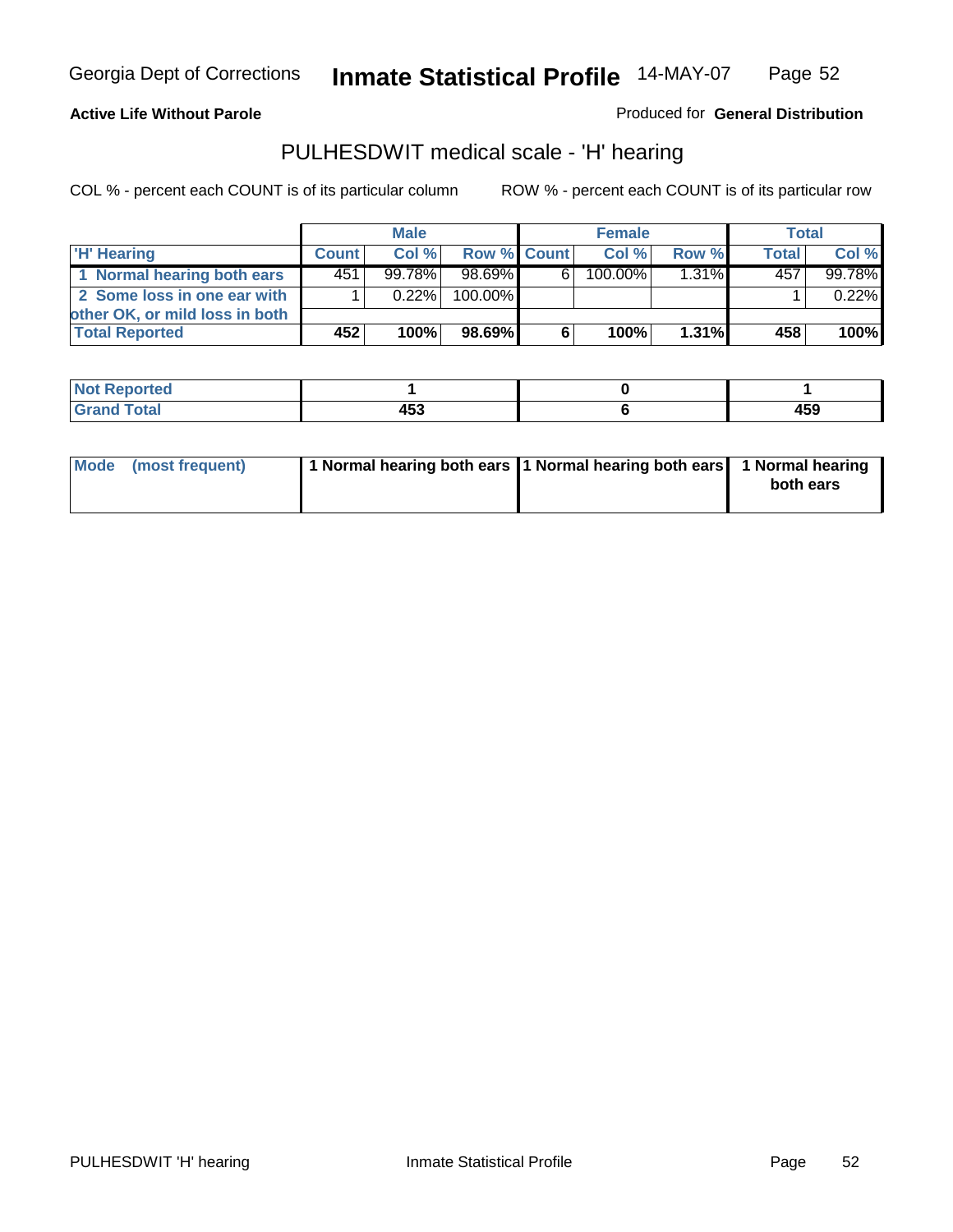#### **Active Life Without Parole**

#### Produced for **General Distribution**

### PULHESDWIT medical scale - 'E' vision

|                                 |              | <b>Male</b> |                    | <b>Female</b> |        |       | <b>Total</b> |        |
|---------------------------------|--------------|-------------|--------------------|---------------|--------|-------|--------------|--------|
| <b>E' Vision</b>                | <b>Count</b> | Col %       | <b>Row % Count</b> |               | Col %  | Row % | <b>Total</b> | Col %  |
| 1 Correctable to 20/40 in both  | 377          | 83.41%      | 98.95%             | 4             | 66.67% | 1.05% | 381          | 83.19% |
| eyes                            |              |             |                    |               |        |       |              |        |
| 2 Correctable to 20/70 in one   | 66           | 14.60%      | 97.06%             | 2             | 33.33% | 2.94% | 68           | 14.85% |
| eye, may be blind in other      |              |             |                    |               |        |       |              |        |
| 3 Correctable to 20/200 in one  | 6            | 1.33%       | 100.00%            |               |        |       | 6            | 1.31%  |
| eye, may be blind in other      |              |             |                    |               |        |       |              |        |
| 4 One eye not correctable to    | າ            | 0.44%       | 100.00%            |               |        |       | 2            | 0.44%  |
| 20/200, other may be blind      |              |             |                    |               |        |       |              |        |
| 5 Blind in both eyes, requiring |              | 0.22%       | 100.00%            |               |        |       |              | 0.22%  |
| special housing                 |              |             |                    |               |        |       |              |        |
| <b>Total Reported</b>           | 452          | 100%        | 98.69%             | 6             | 100%   | 1.31% | 458          | 100.0% |

| <b>Not Reported</b> |              |     |
|---------------------|--------------|-----|
| <b>Total</b><br>Grs | 1 E 9<br>433 | 459 |

| Mode | (most frequent) | 1 Correctable to 20/40 in<br>both eves | 1 Correctable to 20/40 in   1 Correctable to<br>both eves | 20/40 in both eyes |
|------|-----------------|----------------------------------------|-----------------------------------------------------------|--------------------|
|------|-----------------|----------------------------------------|-----------------------------------------------------------|--------------------|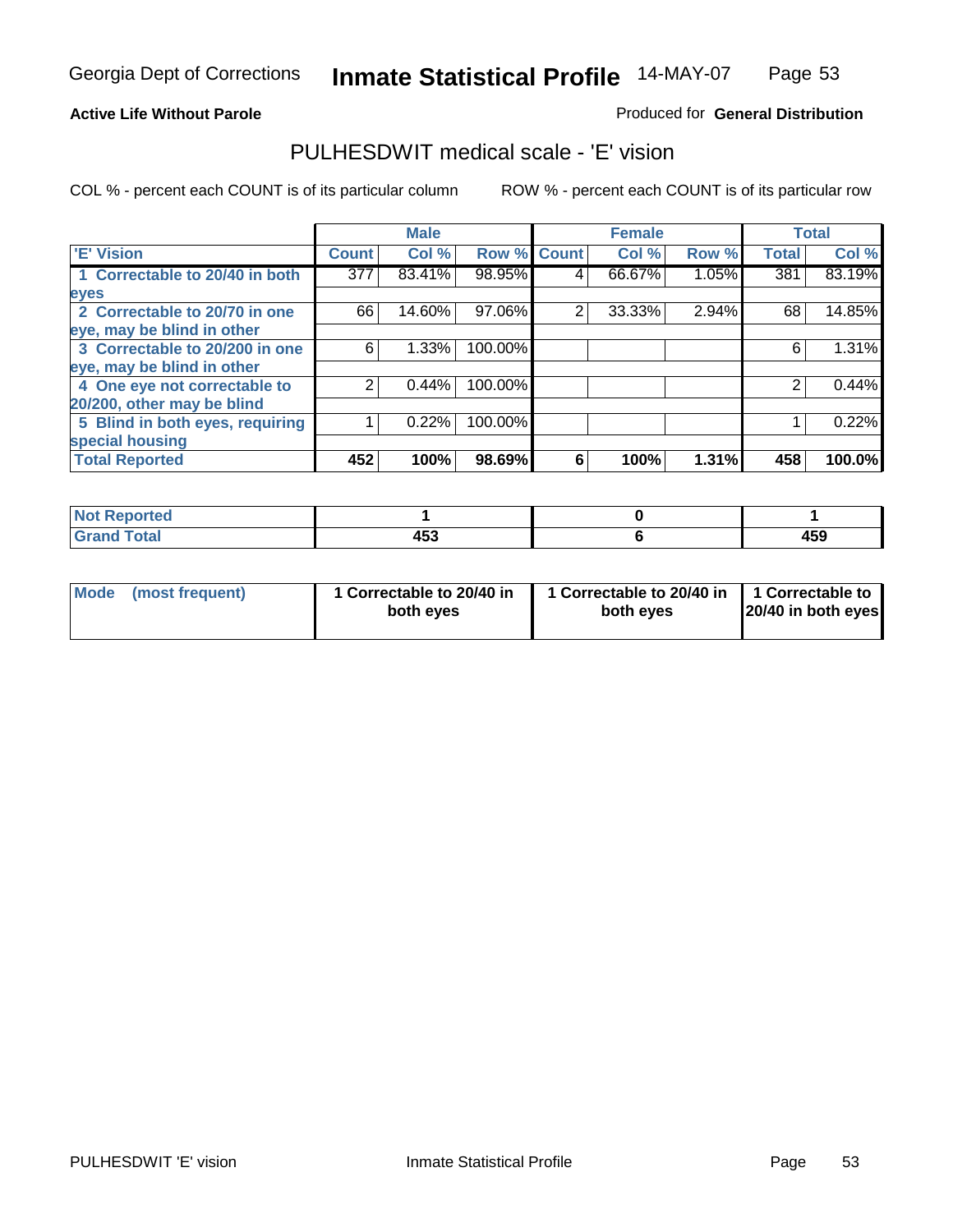### **Active Life Without Parole**

### Produced for **General Distribution**

### PULHESDWIT medical scale - 'S' pSychiatric

|                                |              | <b>Male</b> |             |   | <b>Female</b> |       |              | <b>Total</b> |
|--------------------------------|--------------|-------------|-------------|---|---------------|-------|--------------|--------------|
| 'S' pSychiatric                | <b>Count</b> | Col %       | Row % Count |   | Col %         | Row % | <b>Total</b> | Col %        |
| 1 No impairment or disorders   | 354          | 80.09%      | 99.44%      | 2 | 33.33%        | 0.56% | 356          | 79.46%       |
| 2 Stable, or in remission, or  | 71           | 16.06%      | 94.67%      | 4 | 66.67%        | 5.33% | 75           | 16.74%       |
| mild impairment or retardation |              |             |             |   |               |       |              |              |
| 3 Requires moderate inpatient  | 14           | 3.17%       | 100.00%     |   |               |       | 14           | 3.13%        |
| treatment                      |              |             |             |   |               |       |              |              |
| 4 Requires intensive inpatient | 3            | 0.68%       | 100.00%     |   |               |       |              | 0.67%        |
| treatment                      |              |             |             |   |               |       |              |              |
| <b>Total Reported</b>          | 442          | 100%        | 98.66%      | 6 | 100%          | 1.34% | 448          | 100%         |

| orted        |                            |              |
|--------------|----------------------------|--------------|
| <b>Total</b> | $\sim$ $\sim$<br>,,<br>400 | 1 F.C<br>402 |

| Mode (most frequent) | 1 No impairment or disorders 2 Stable, or in remission, 11 No impairment or |                       |           |
|----------------------|-----------------------------------------------------------------------------|-----------------------|-----------|
|                      |                                                                             | or mild impairment or | disorders |
|                      |                                                                             | retardation           |           |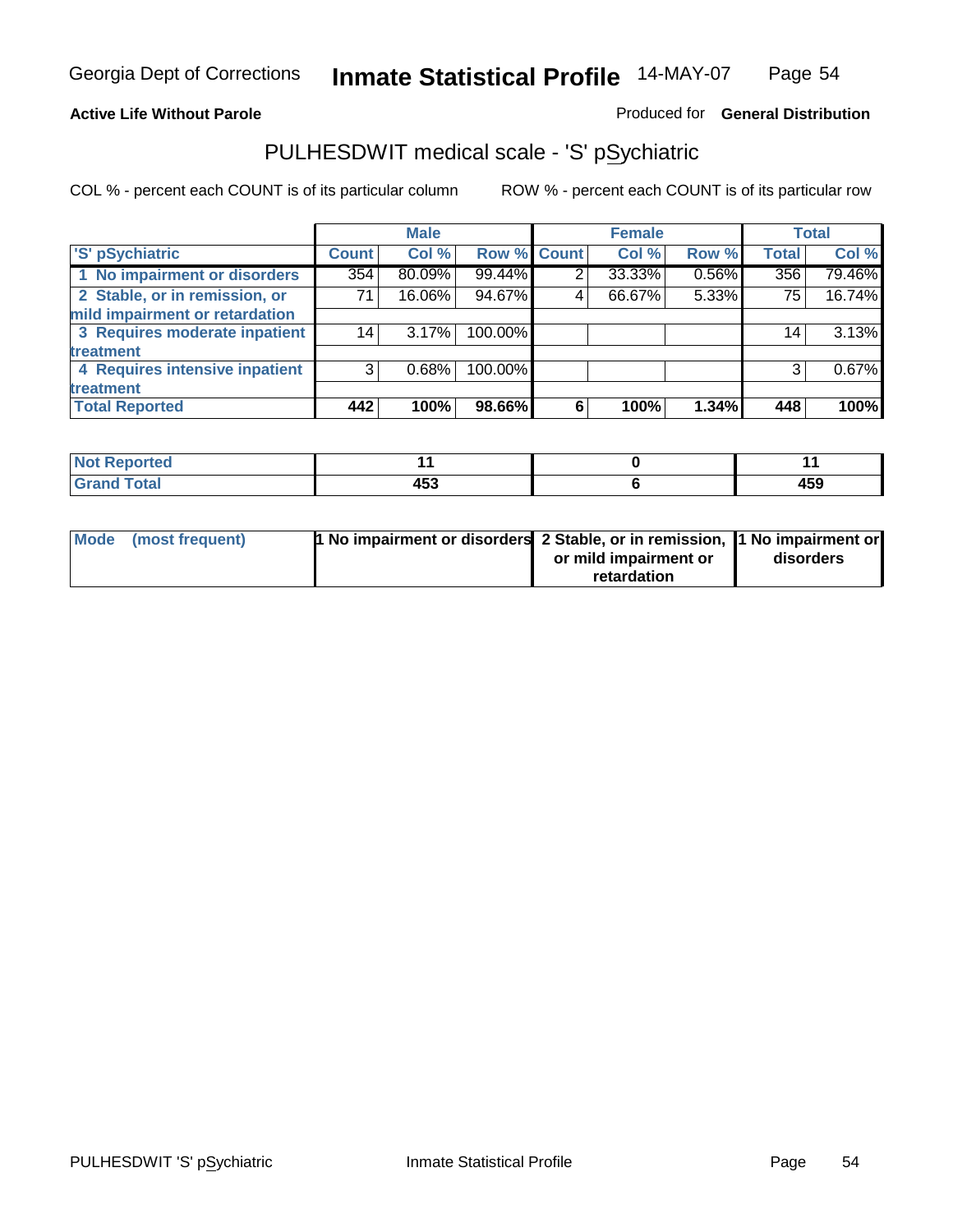#### **Active Life Without Parole**

Produced for **General Distribution**

### PULHESDWIT medical scale - 'D' dental

|                                 |              | <b>Male</b> |             |   | <b>Female</b> |       |              | <b>Total</b> |
|---------------------------------|--------------|-------------|-------------|---|---------------|-------|--------------|--------------|
| <b>D' Dental</b>                | <b>Count</b> | Col %       | Row % Count |   | Col %         | Row % | <b>Total</b> | Col %        |
| 1 Minimal routine dental health | 208          | 47.38%      | 98.11%      |   | 66.67%        | 1.89% | 212          | 47.64%       |
| needs                           |              |             |             |   |               |       |              |              |
| 2 Moderate cavities and/or      | 197          | 44.87%      | 98.99%      |   | 33.33%        | 1.01% | 199          | 44.72%       |
| gum disease                     |              |             |             |   |               |       |              |              |
| 3 Extensive gum disease         | 34           | 7.74%       | 100.00%     |   |               |       | 34           | 7.64%        |
| and/or widespread decay         |              |             |             |   |               |       |              |              |
| <b>Total Reported</b>           | 439          | 100%        | 98.65%      | 6 | 100%          | 1.35% | 445          | 100%         |

| N<br>тео          |                                      | P                  |
|-------------------|--------------------------------------|--------------------|
| $\cdots$ $\cdots$ | $\overline{ }$<br>л қ<br>433<br>$ -$ | 1 C C<br>700<br>__ |

| Mode (most frequent) | <b>Minimal routine dental</b><br>health needs | 1 Minimal routine dental<br>health needs | 1 Minimal routine<br>dental health<br>needs |
|----------------------|-----------------------------------------------|------------------------------------------|---------------------------------------------|
|----------------------|-----------------------------------------------|------------------------------------------|---------------------------------------------|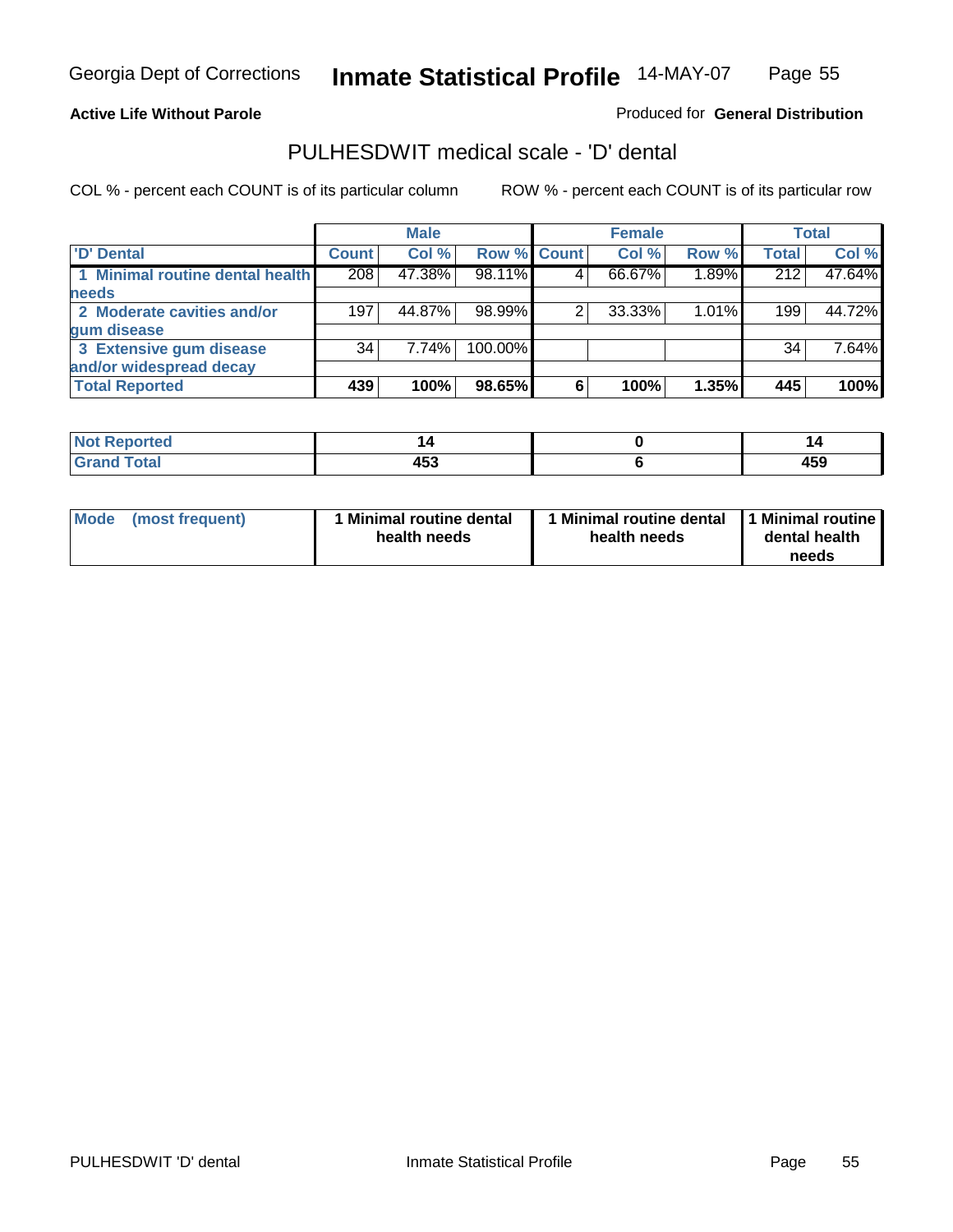### **Active Life Without Parole**

### Produced for **General Distribution**

### PULHESDWIT medical scale - 'W' work ability

|                                 |              | <b>Male</b> |             |   | <b>Female</b> |       |              | <b>Total</b> |
|---------------------------------|--------------|-------------|-------------|---|---------------|-------|--------------|--------------|
| <b>W' work ability</b>          | <b>Count</b> | Col %       | Row % Count |   | Col %         | Row % | <b>Total</b> | Col %        |
| 1 Unrestricted work or activity | 359          | 79.42%      | 98.63%      | 5 | 83.33%        | 1.37% | 364          | 79.48%       |
| 2 Minor restrictions on type of | 70           | 15.49%      | 98.59%      |   | 16.67%        | 1.41% | 71           | 15.50%       |
| <b>work</b>                     |              |             |             |   |               |       |              |              |
| 3 Moderate restrictions on type | 15           | $3.32\%$    | 100.00%     |   |               |       | 15           | 3.28%        |
| of work                         |              |             |             |   |               |       |              |              |
| 4 Major restrictions on type of | 8'           | 1.77%       | 100.00%     |   |               |       | 8            | 1.75%        |
| <b>work</b>                     |              |             |             |   |               |       |              |              |
| <b>Total Reported</b>           | 452          | 100%        | 98.69%      | 6 | 100%          | 1.31% | 458          | 100.0%       |

| <b>Not Reported</b> |     |     |
|---------------------|-----|-----|
| Total               | .   | AEC |
| Gra                 | 405 | 433 |

| Mode | (most frequent) | 1 Unrestricted work or<br>activity | 1 Unrestricted work or<br>activity | 1 Unrestricted<br>work or activity |
|------|-----------------|------------------------------------|------------------------------------|------------------------------------|
|      |                 |                                    |                                    |                                    |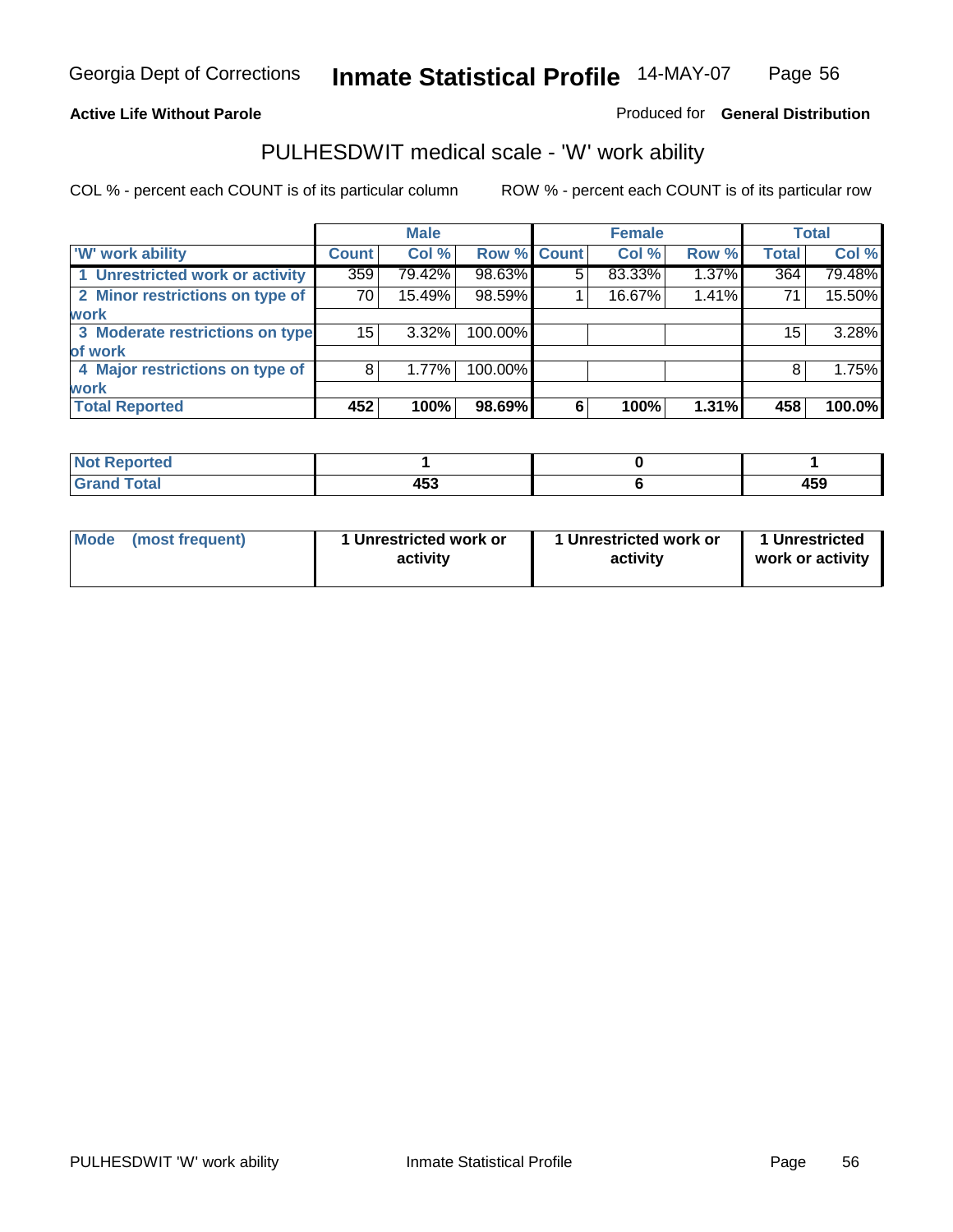#### **Active Life Without Parole**

### Produced for **General Distribution**

### PULHESDWIT medical scale - 'I' impairment

|                                 |              | <b>Male</b> |                    |   | <b>Female</b> |       | <b>Total</b> |        |
|---------------------------------|--------------|-------------|--------------------|---|---------------|-------|--------------|--------|
| <b>T' Impairment</b>            | <b>Count</b> | Col %       | <b>Row % Count</b> |   | Col %         | Row % | <b>Total</b> | Col %  |
| 1 No impairments or             | 448          | 99.12%      | 98.68%             | 6 | 100.00%       | 1.32% | 454          | 99.13% |
| <b>disabilities</b>             |              |             |                    |   |               |       |              |        |
| 2 Wheelchair-bound but          |              | 0.22%       | 100.00%            |   |               |       |              | 0.22%  |
| otherwise OK                    |              |             |                    |   |               |       |              |        |
| 4 Needs moderate Assisted       |              | 0.22%       | 100.00%            |   |               |       |              | 0.22%  |
| <b>Living (level II)</b>        |              |             |                    |   |               |       |              |        |
| <b>5 Needs maximal Assisted</b> |              | 0.44%       | 100.00%            |   |               |       |              | 0.44%  |
| <b>Living (level III)</b>       |              |             |                    |   |               |       |              |        |
| <b>Total Reported</b>           | 452          | 100%        | 98.69%             | 6 | 100%          | 1.31% | 458          | 100.0% |

| Reported                    |     |            |
|-----------------------------|-----|------------|
| <b>Total</b><br><b>Gran</b> | 453 | AEA<br>433 |

| <b>Mode</b> | (most frequent) | 1 No impairments or<br>disabilities | 1 No impairments or<br>disabilities | 1 No impairments  <br>or disabilities |
|-------------|-----------------|-------------------------------------|-------------------------------------|---------------------------------------|
|-------------|-----------------|-------------------------------------|-------------------------------------|---------------------------------------|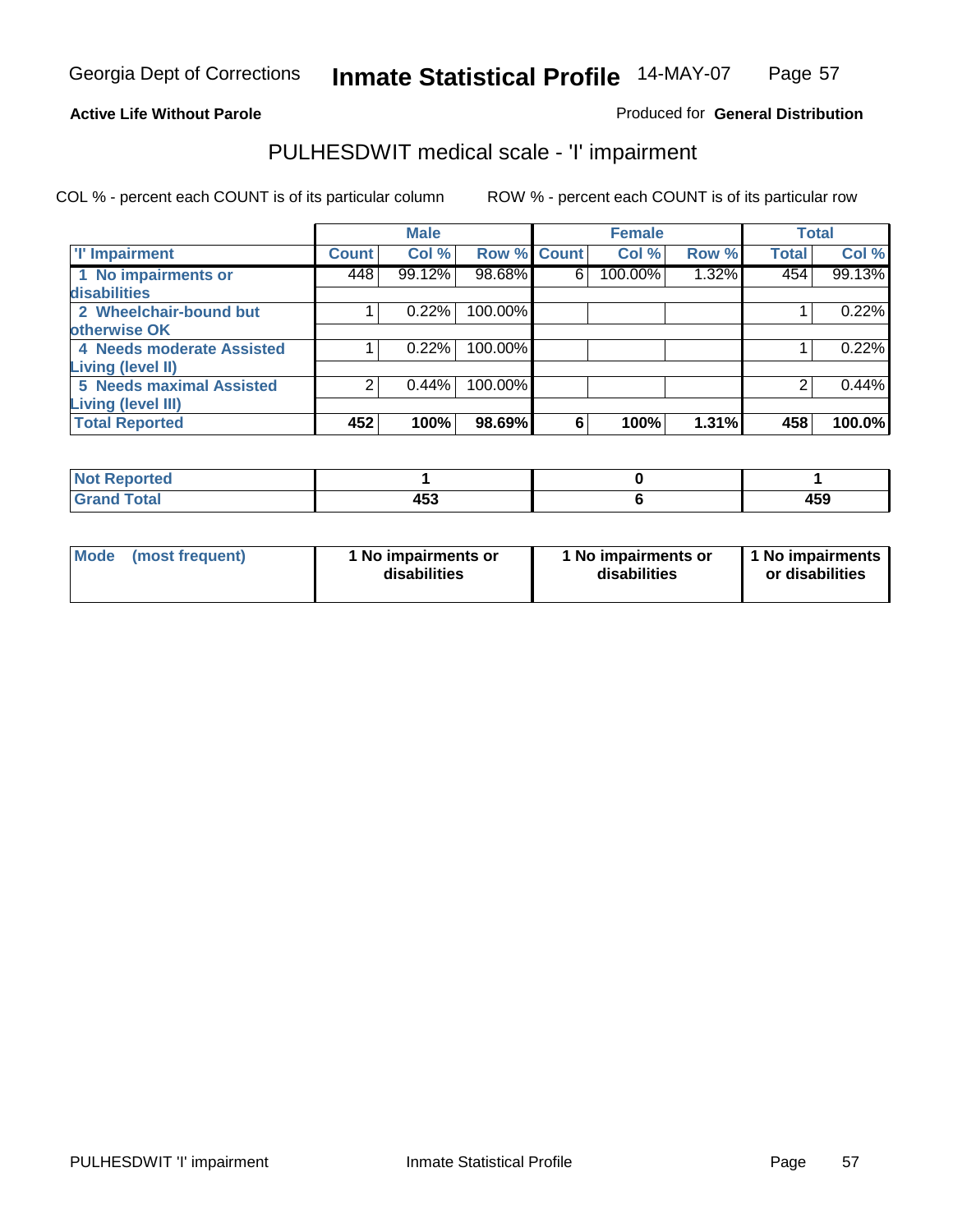#### **Inmate Statistical Profile** 14-MAY-07 Page Page 58

### **Active Life Without Parole Produced fo Seneral Distribution**

### PULHESDWIT medical scale - 'T' transportability

|                              |              | <b>Male</b> |             |   | <b>Female</b> |       |              | <b>Total</b> |
|------------------------------|--------------|-------------|-------------|---|---------------|-------|--------------|--------------|
| <b>T' Transportability</b>   | <b>Count</b> | Col %       | Row % Count |   | Col %         | Row % | <b>Total</b> | Col %        |
| 1 Can be transported in any  | 450          | 99.56%      | 98.68%      | 6 | 100.00%       | 1.32% | 456          | 99.56%       |
| ordinary approved vehicle    |              |             |             |   |               |       |              |              |
| 2 Wheelchair-bound, not      |              | 0.22%       | 100.00%     |   |               |       |              | 0.22%        |
| needing special vehicle      |              |             |             |   |               |       |              |              |
| 3 Wheelchair-bound, requires |              | 0.22%       | 100.00%     |   |               |       |              | 0.22%        |
| special vehicle              |              |             |             |   |               |       |              |              |
| <b>Total Reported</b>        | 452          | 100%        | 98.69%      | 6 | 100%          | 1.31% | 458          | 100%         |

| $^{\dagger}$ Nor<br><b>Reported</b> |            |     |
|-------------------------------------|------------|-----|
| <b>Total</b>                        | .          | .   |
| --                                  | <b>. .</b> | ーつこ |

| Mode (most frequent) | 1 Can be transported in any 1 Can be transported in any | ordinary approved vehicle   ordinary approved vehicle   transported in any | 1 Can be<br>  ordinary approved  <br>vehicle |
|----------------------|---------------------------------------------------------|----------------------------------------------------------------------------|----------------------------------------------|
|----------------------|---------------------------------------------------------|----------------------------------------------------------------------------|----------------------------------------------|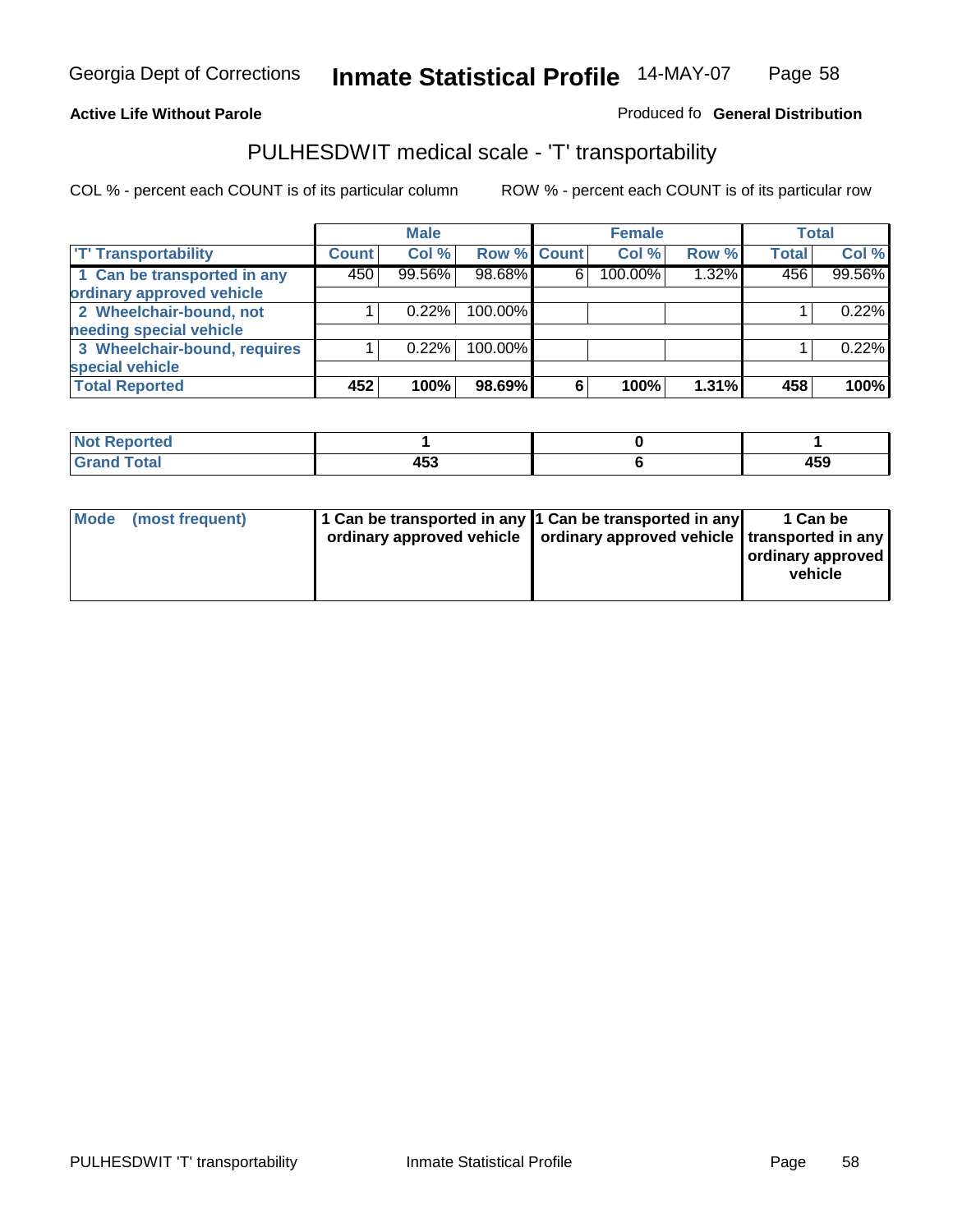### **Active Life Without Parole**

#### Produced for **General Distribution**

### Criminality in family, self-reported

|                              | <b>Male</b>      |           | <b>Female</b> |                |        | Total    |              |        |
|------------------------------|------------------|-----------|---------------|----------------|--------|----------|--------------|--------|
| <b>Criminality In Family</b> | <b>Count</b>     | Col %     | Row %         | <b>Count</b>   | Col %  | Row %    | <b>Total</b> | Col %  |
| Yes, criminality in family   | 137              | $30.44\%$ | 97.86%        | 3              | 50.00% | $2.14\%$ | 140          | 30.70% |
| No criminality in family     | 313              | 69.56%    | 99.05%        | 3 <sub>1</sub> | 50.00% | $0.95\%$ | 316          | 69.30% |
| <b>Total Reported</b>        | 450 <sup>'</sup> | 100%      | 98.68%        | 6              | 100%   | $1.32\%$ | 456          | 100%   |

| ported<br><b>NOT</b><br>- IVAN |              |     |
|--------------------------------|--------------|-----|
| $\sim$<br>Grar<br>---          | 1 P A<br>נינ | 459 |

| Mode (most frequent) |  | No criminality in family | Yes, criminality in family | No criminality in<br>family |
|----------------------|--|--------------------------|----------------------------|-----------------------------|
|----------------------|--|--------------------------|----------------------------|-----------------------------|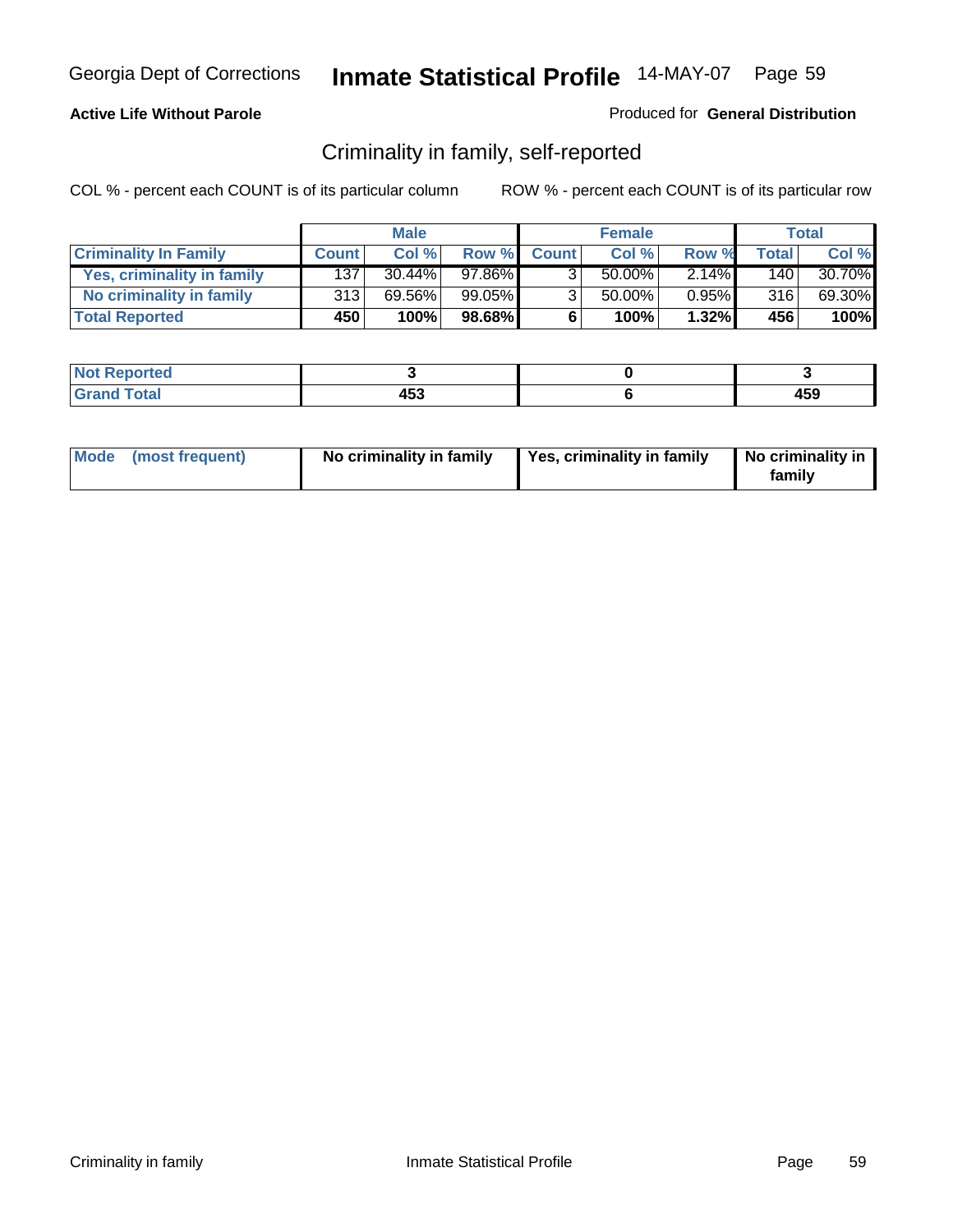#### **Active Life Without Parole**

#### Produced for **General Distribution**

### Alcoholism in family, self-reported

|                             | <b>Male</b>  |           | <b>Female</b> |              |        | Total    |       |        |
|-----------------------------|--------------|-----------|---------------|--------------|--------|----------|-------|--------|
| <b>Alcoholism In Family</b> | <b>Count</b> | Col %     | Row %         | <b>Count</b> | Col %  | Row %    | Total | Col %  |
| Yes, alcoholism in family   | 93           | $20.67\%$ | 98.94%        |              | 16.67% | $1.06\%$ | 94    | 20.61% |
| No alcoholism in family     | 357          | 79.33%    | 98.62%        |              | 83.33% | $1.38\%$ | 362   | 79.39% |
| <b>Total Reported</b>       | 450          | 100%      | 98.68%        | 6            | 100%   | $1.32\%$ | 456   | 100%   |

| oorted<br><b>NOT</b><br><b>IJCI</b> |             |              |
|-------------------------------------|-------------|--------------|
| Total<br>Gran<br>---                | 1 P A<br>יט | 1 E N<br>᠇୰୰ |

|  | Mode (most frequent) | No alcoholism in family | No alcoholism in family | No alcoholism in<br>familv |
|--|----------------------|-------------------------|-------------------------|----------------------------|
|--|----------------------|-------------------------|-------------------------|----------------------------|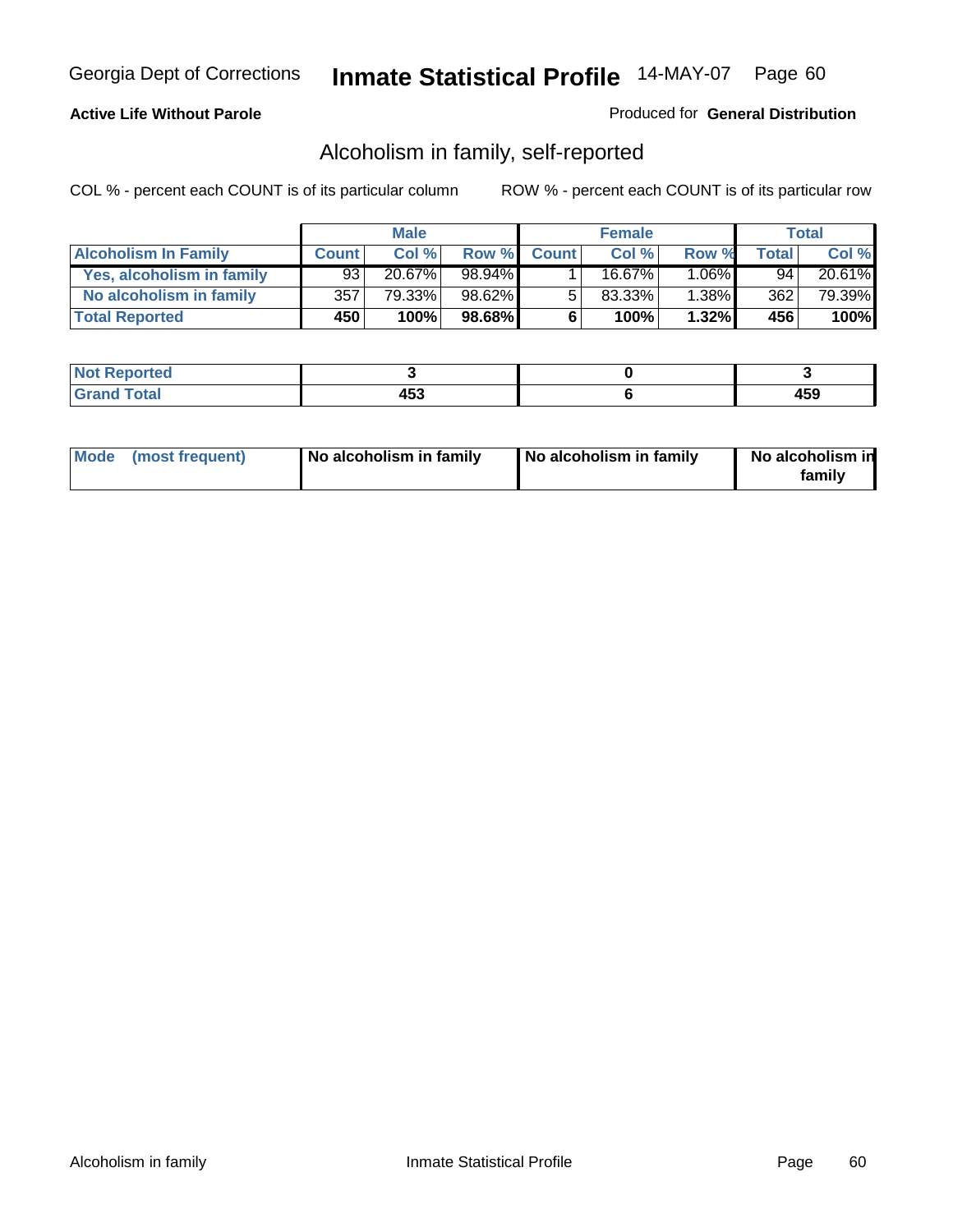### **Active Life Without Parole**

Produced for **General Distribution**

### Drug abuse in family, self-reported

|                           | <b>Male</b>  |        | <b>Female</b> |              |        | Total    |       |        |
|---------------------------|--------------|--------|---------------|--------------|--------|----------|-------|--------|
| Drug Abuse In Family      | <b>Count</b> | Col %  | Row %         | <b>Count</b> | Col %  | Row %    | Total | Col %  |
| Yes, drug abuse in family | 55           | 12.22% | 96.49%        |              | 33.33% | $3.51\%$ | 57    | 12.50% |
| No drug abuse in family   | 395          | 87.78% | $99.00\%$     | 4            | 66.67% | $.00\%$  | 399   | 87.50% |
| <b>Total Reported</b>     | 450          | 100%   | 98.68%        | 6            | 100%   | $1.32\%$ | 456   | 100%   |

| <b>Not</b><br>oorted<br><b>IVGI</b> |          |             |
|-------------------------------------|----------|-------------|
| $\sim$<br>Gran<br>---               | .<br>400 | . רי<br>403 |

|  | Mode (most frequent) | No drug abuse in family | No drug abuse in family | No drug abuse in<br>family |
|--|----------------------|-------------------------|-------------------------|----------------------------|
|--|----------------------|-------------------------|-------------------------|----------------------------|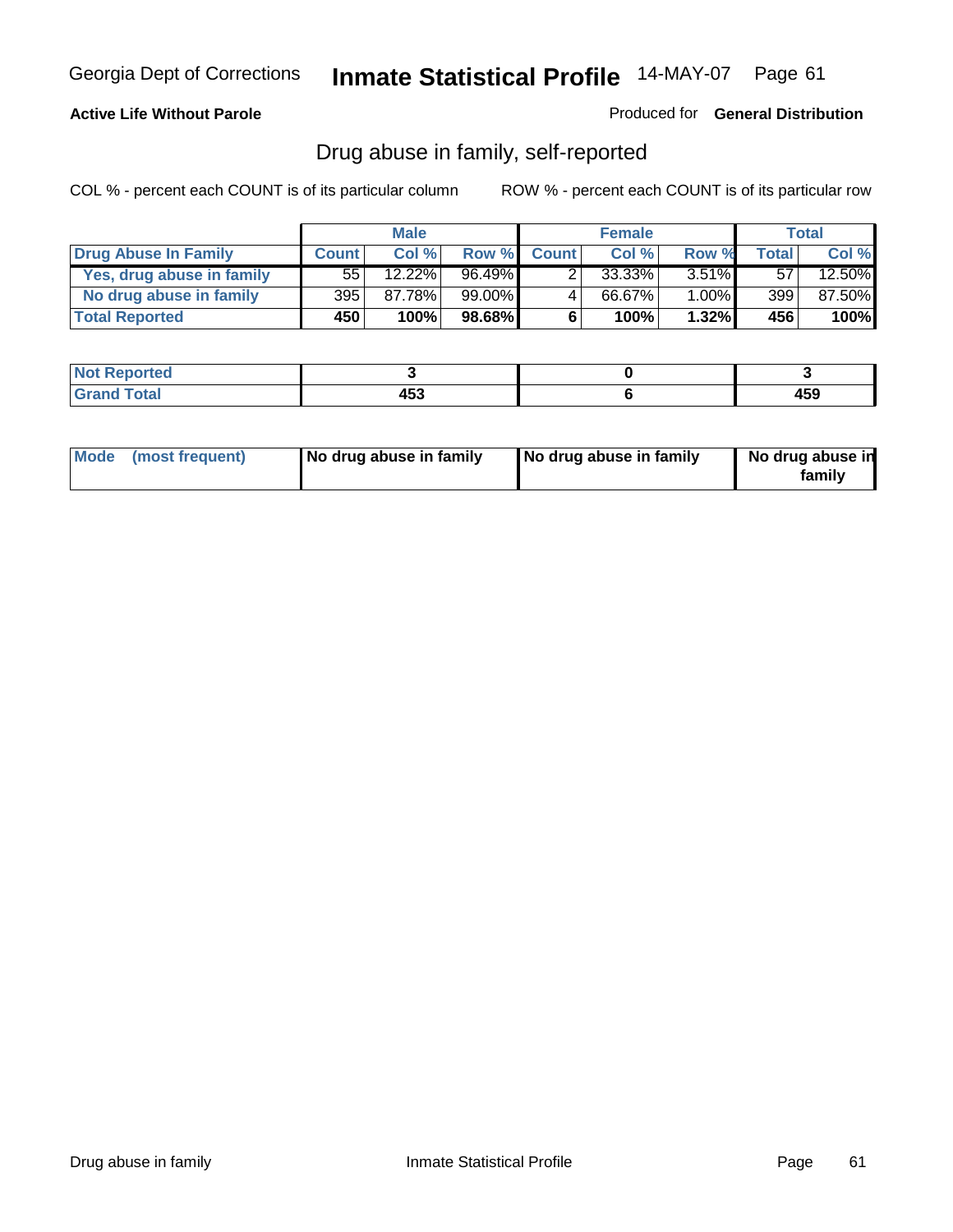#### **Active Life Without Parole**

#### Produced for **General Distribution**

### Subjected to frequent beatings, self-reported

|                            | <b>Male</b>  |          |           | <b>Female</b> |           |       | Total        |        |
|----------------------------|--------------|----------|-----------|---------------|-----------|-------|--------------|--------|
| <b>Frequent beatings</b>   | <b>Count</b> | Col%     | Row %     | <b>Count</b>  | Col%      | Row % | <b>Total</b> | Col %  |
| Yes, subjected to frequent | 28           | $6.22\%$ | $96.55\%$ |               | $16.67\%$ | 3.45% | 29           | 6.36%  |
| <b>beatings</b>            |              |          |           |               |           |       |              |        |
| Not subjected to frequent  | 422          | 93.78%   | 98.83%    | 5             | 83.33%    | 1.17% | 427          | 93.64% |
| <b>beatings</b>            |              |          |           |               |           |       |              |        |
| <b>Total Reported</b>      | 450          | 100%     | 98.68%    | 6             | 100%      | 1.32% | 456          | 100%   |

| t Reported<br><b>NOT</b><br>.                |           |       |
|----------------------------------------------|-----------|-------|
| T <sub>ofol</sub><br>C <sub>ro</sub><br>υιαι | .<br>tJJ. | 1 E C |

| Mode<br>(most frequent) | beatings | Not subjected to frequent | Not subjected to frequent<br>beatings | Not subjected to<br><b>frequent beatings</b> |
|-------------------------|----------|---------------------------|---------------------------------------|----------------------------------------------|
|                         |          |                           |                                       |                                              |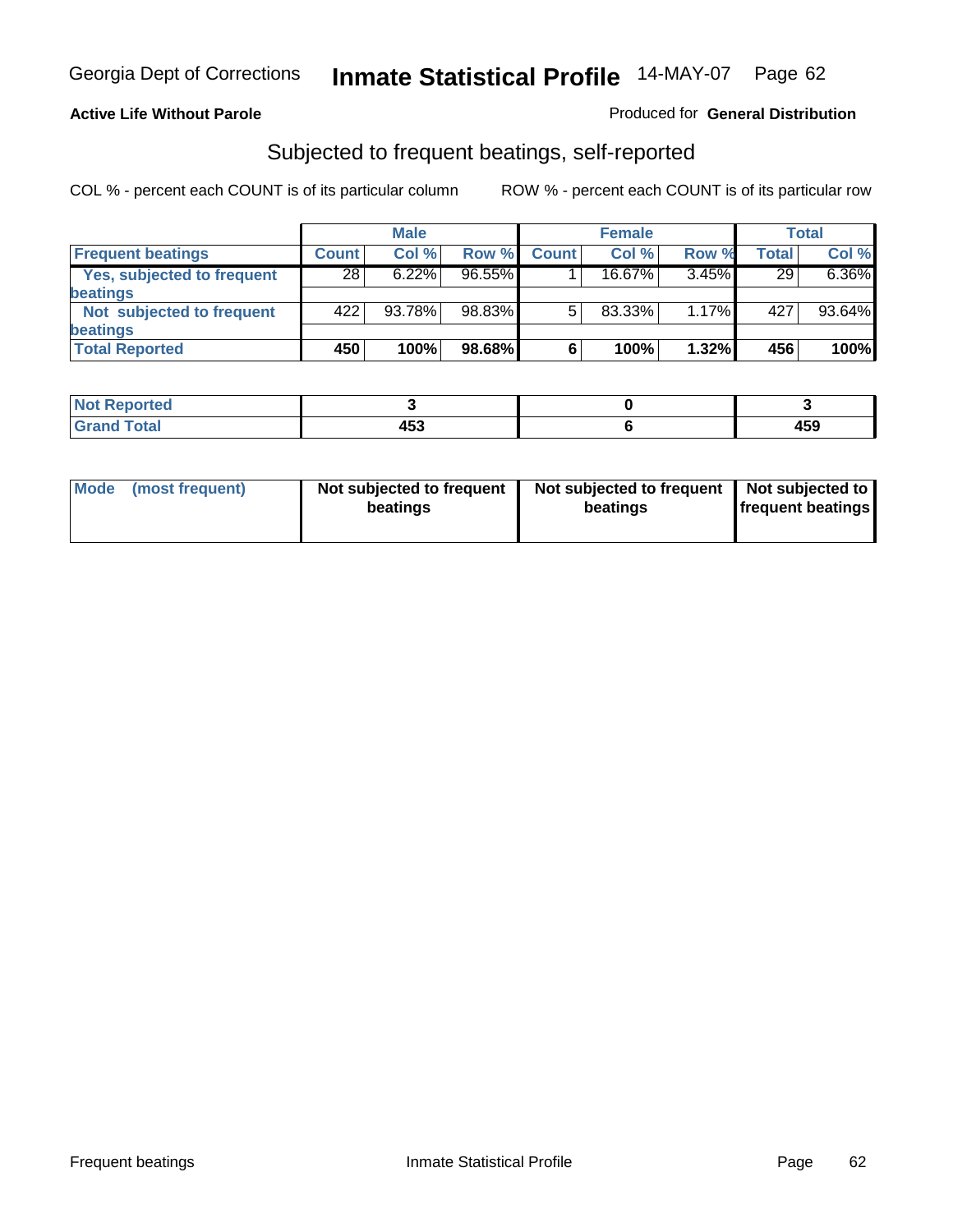#### **Active Life Without Parole**

#### Produced for **General Distribution**

### Father absent during inmate's childhood

|                           | <b>Male</b>  |         |                 | <b>Female</b> |        |          | Total |        |
|---------------------------|--------------|---------|-----------------|---------------|--------|----------|-------|--------|
| <b>Father Absent</b>      | <b>Count</b> | Col%    | Row %           | <b>Count</b>  | Col %  | Row %    | Total | Col %  |
| Yes, father was absent    | 223          | 49.56%  | 99.11% <b>I</b> |               | 33.33% | $0.89\%$ | 225   | 49.34% |
| No, father was not absent | 227          | 50.44%  | 98.27%          | 4             | 66.67% | $1.73\%$ | 231   | 50.66% |
| <b>Total Reported</b>     | 450'         | $100\%$ | $98.68\%$       | 6             | 100%   | $1.32\%$ | 456   | 100%   |

| <b>Not Reported</b>               |                    |     |
|-----------------------------------|--------------------|-----|
| <b>Total</b><br>Cran <sub>o</sub> | 1 P A<br>ניט<br>__ | 459 |

| Mode (most frequent) |  | 「No, father was not absent ┃No, father was not absent ┃No, father was not | absent |
|----------------------|--|---------------------------------------------------------------------------|--------|
|----------------------|--|---------------------------------------------------------------------------|--------|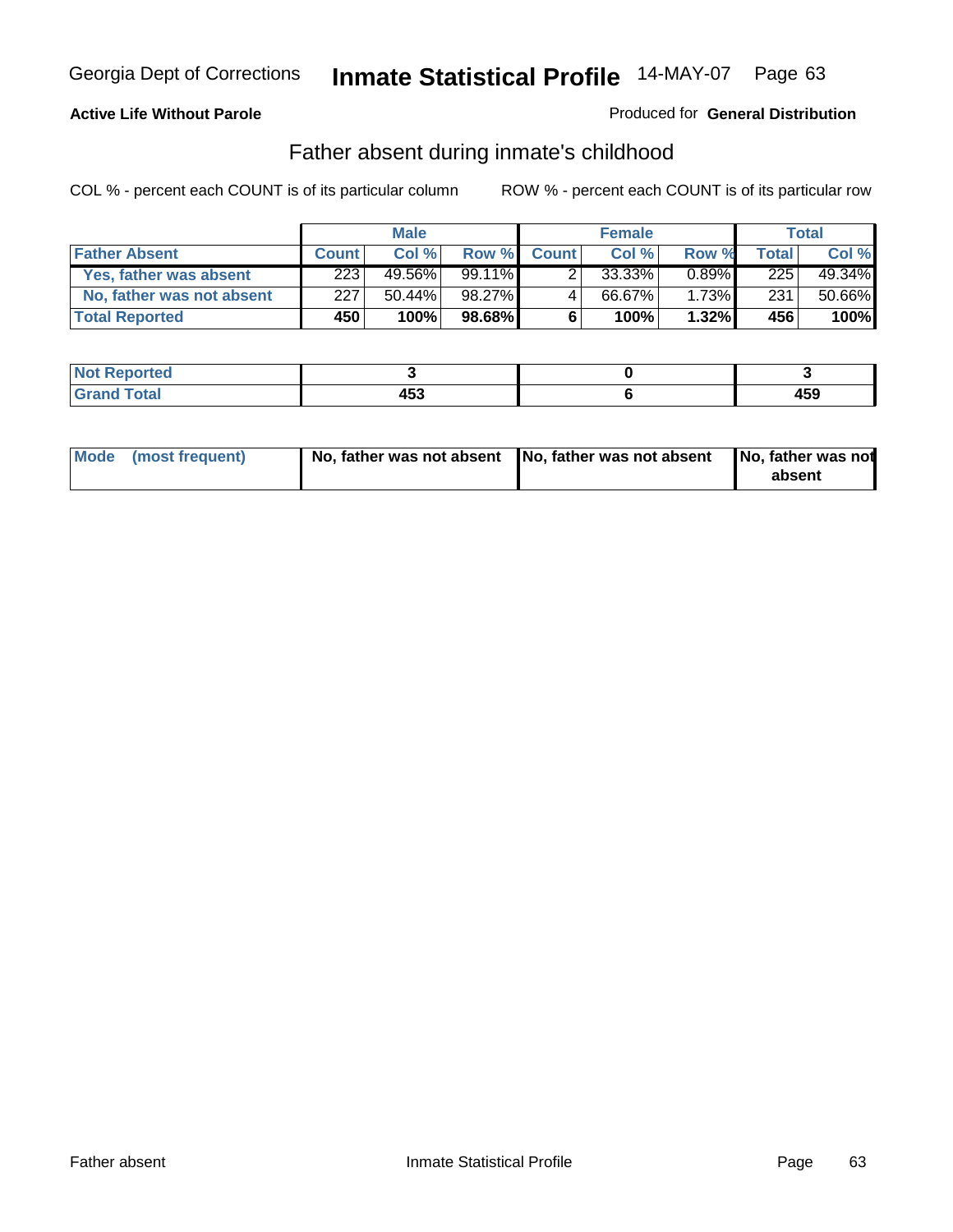#### **Active Life Without Parole**

#### Produced for **General Distribution**

# Mother absent during inmate's childhood

|                           | <b>Male</b>      |        |           | <b>Female</b> |        |          | Total |        |
|---------------------------|------------------|--------|-----------|---------------|--------|----------|-------|--------|
| <b>Mother Absent</b>      | <b>Count</b>     | Col %  | Row %     | <b>Count</b>  | Col%   | Row %    | Total | Col %  |
| Yes, mother was absent    | 63               | 14.00% | 98.44%    |               | 16.67% | $.56\%$  | 64    | 14.04% |
| No, mother was not absent | 387              | 86.00% | 98.72%    | 5             | 83.33% | $1.28\%$ | 392   | 85.96% |
| <b>Total Reported</b>     | 450 <sup>'</sup> | 100%   | $98.68\%$ | 6             | 100%   | $1.32\%$ | 456   | 100%   |

| المراجع بالقوم<br>ortea |                      |              |
|-------------------------|----------------------|--------------|
| Total<br>$\sim$         | 1 P A<br>נים<br>$ -$ | 1 E C<br>473 |

| Mode (most frequent) | No, mother was not absent   No, mother was not absent   No, mother was | not absent |
|----------------------|------------------------------------------------------------------------|------------|
|----------------------|------------------------------------------------------------------------|------------|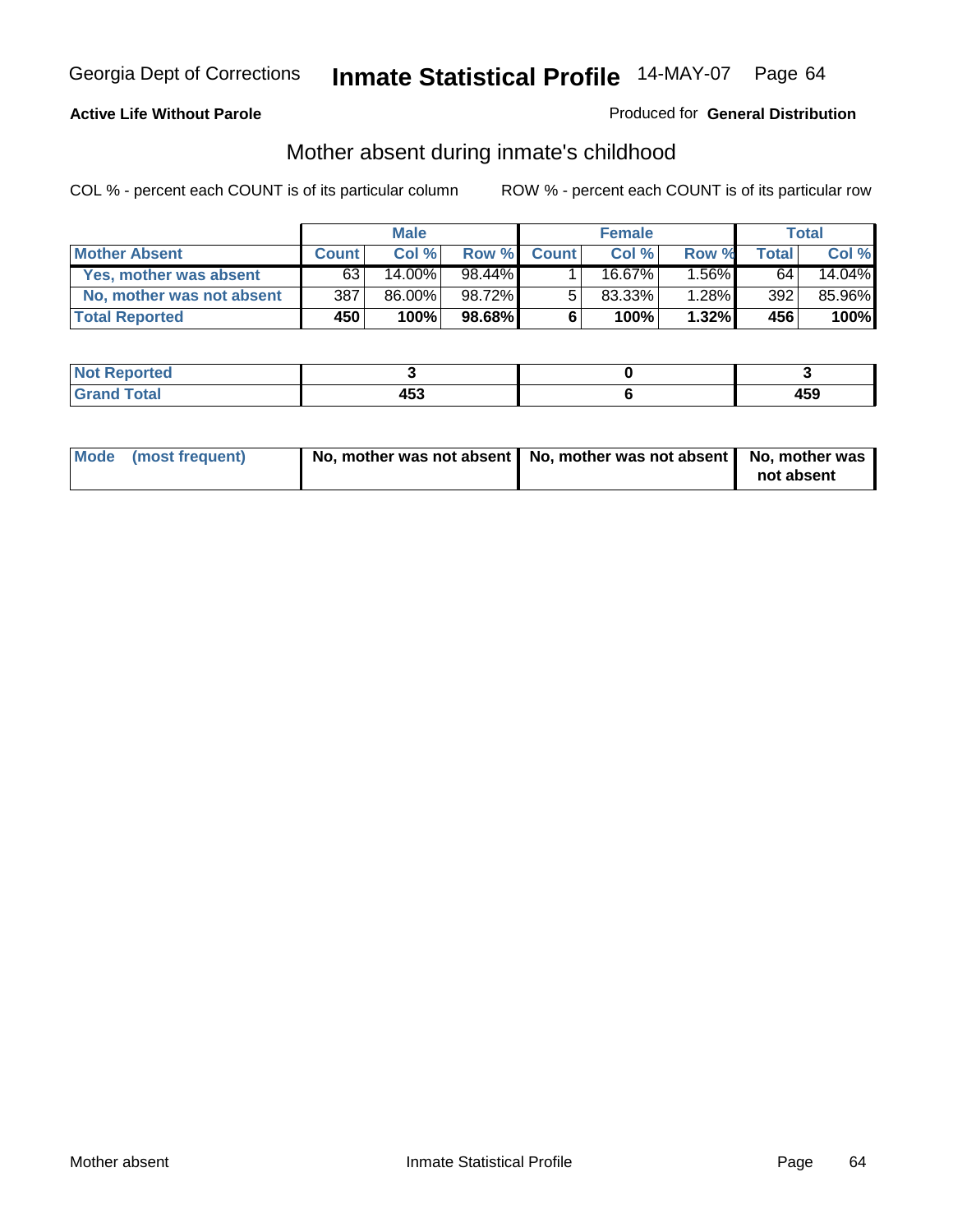**Active Life Without Parole** 

#### Produced for **General Distribution**

### Number of prior Georgia incarcerations

|                                |              | <b>Male</b> |                    |   | <b>Female</b> |       |                  | <b>Total</b> |
|--------------------------------|--------------|-------------|--------------------|---|---------------|-------|------------------|--------------|
| Num of Prior GA Incarcerations | <b>Count</b> | Col %       | <b>Row % Count</b> |   | Col %         | Row % | Total            | Col %        |
|                                | 216          | 47.68%      | 97.30%             | 6 | 100.00%       | 2.70% | $\overline{222}$ | 48.37%       |
|                                | 92           | 20.31%      | 100.00%            |   |               |       | 92               | 20.04%       |
|                                | 52           | 11.48%      | 100.00%            |   |               |       | 52               | 11.33%       |
|                                | 46           | 10.15%      | 100.00%            |   |               |       | 46               | 10.02%       |
|                                | 25           | 5.52%       | 100.00%            |   |               |       | 25               | 5.45%        |
|                                | 12           | 2.65%       | 100.00%            |   |               |       | 12               | 2.61%        |
| <b>More Than 5</b>             | 10           | 2.21%       | 100.00%            |   |               |       | 10               | 2.18%        |
| <b>Total Reported</b>          | 453          | 100%        | 98.69%             | 6 | 100%          | 1.31% | 459              | 100%         |

| Reported<br><b>NOT</b><br>$\sim$ |   |     |
|----------------------------------|---|-----|
| <b>Total</b>                     | . | 459 |

| Mean (average)       | 1.25 | 1.23 |
|----------------------|------|------|
| Median (middle)      |      |      |
| Mode (most frequent) |      |      |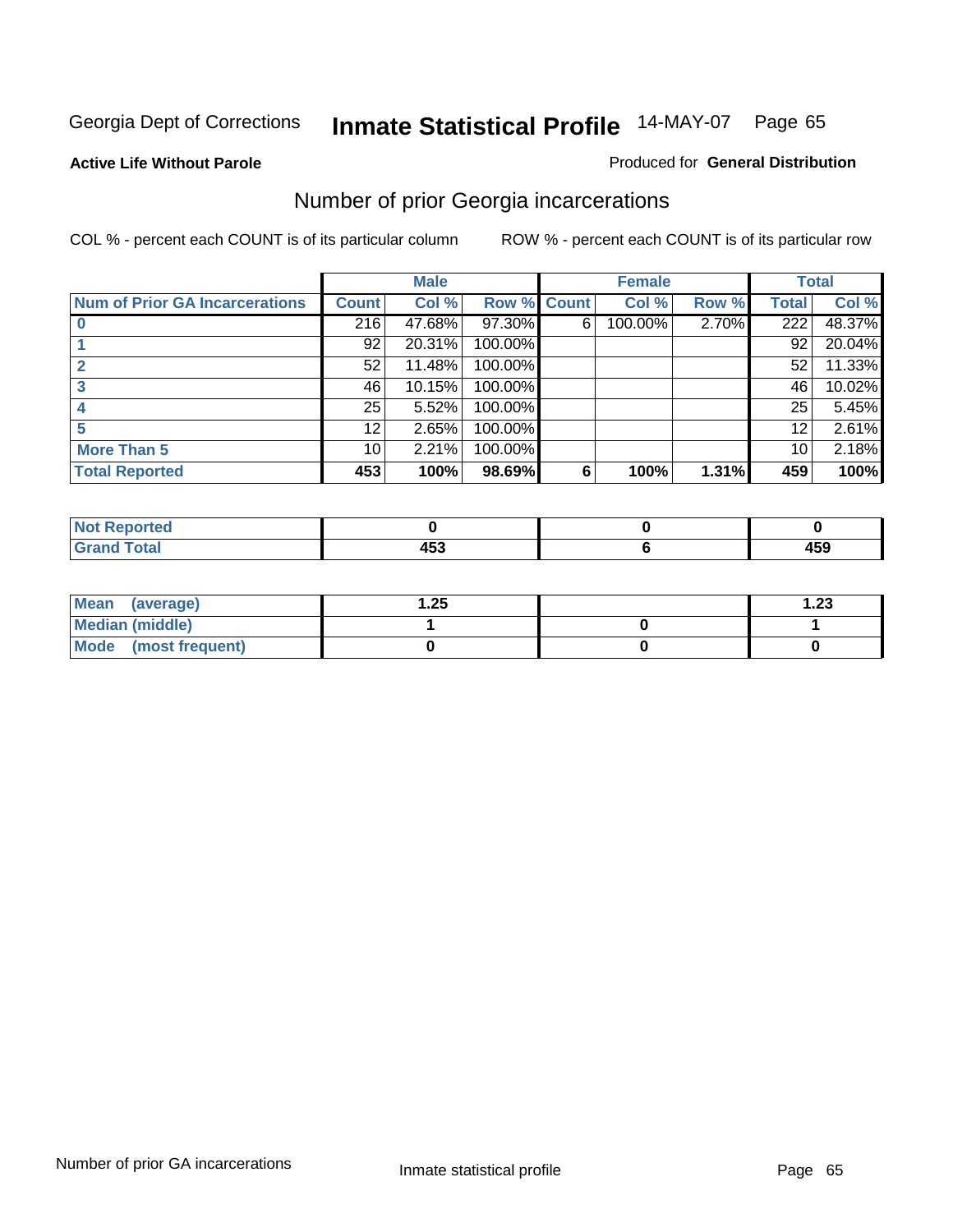**Active Life Without Parole** 

Produced for **General Distribution**

### Prison sentence in years

COL % - percent each COUNT is of its particular column ROW % - percent each COUNT is of its particular row

|                                 |        | Male       |                    | <b>Female</b> |       |             | Total   |
|---------------------------------|--------|------------|--------------------|---------------|-------|-------------|---------|
| <b>Prison Sentence In Years</b> | Count⊺ | Col %      | <b>Row % Count</b> | Col %         | Row % | $\tau$ otal | Col %   |
| <b>Life Without Parole</b>      | 453    | $100.00\%$ | 98.69%             | $100.00\%$    | 1.31% | 459         | 100.00% |
| <b>Total Reported</b>           | 453'   | 100%       | 98.69%             | 100%          | 1.31% | 459'        | 100%    |

| oorted<br><b>NOT</b><br>$\sim$ |     |       |
|--------------------------------|-----|-------|
| <b>ctal</b>                    | .   | 1 F A |
| $\sim$ .                       | 1JJ | 103   |

#### **Determinate (numeric) sentences only**

| <b>Mean</b> | (average) |  |  |
|-------------|-----------|--|--|

**All sentences (including determinate), with life, life without parole, and death sentences figured at 45 years**

| Me:<br>anei<br>.<br>᠇<br>$\sim$ | -- | т.<br>$\sim$ |
|---------------------------------|----|--------------|
|---------------------------------|----|--------------|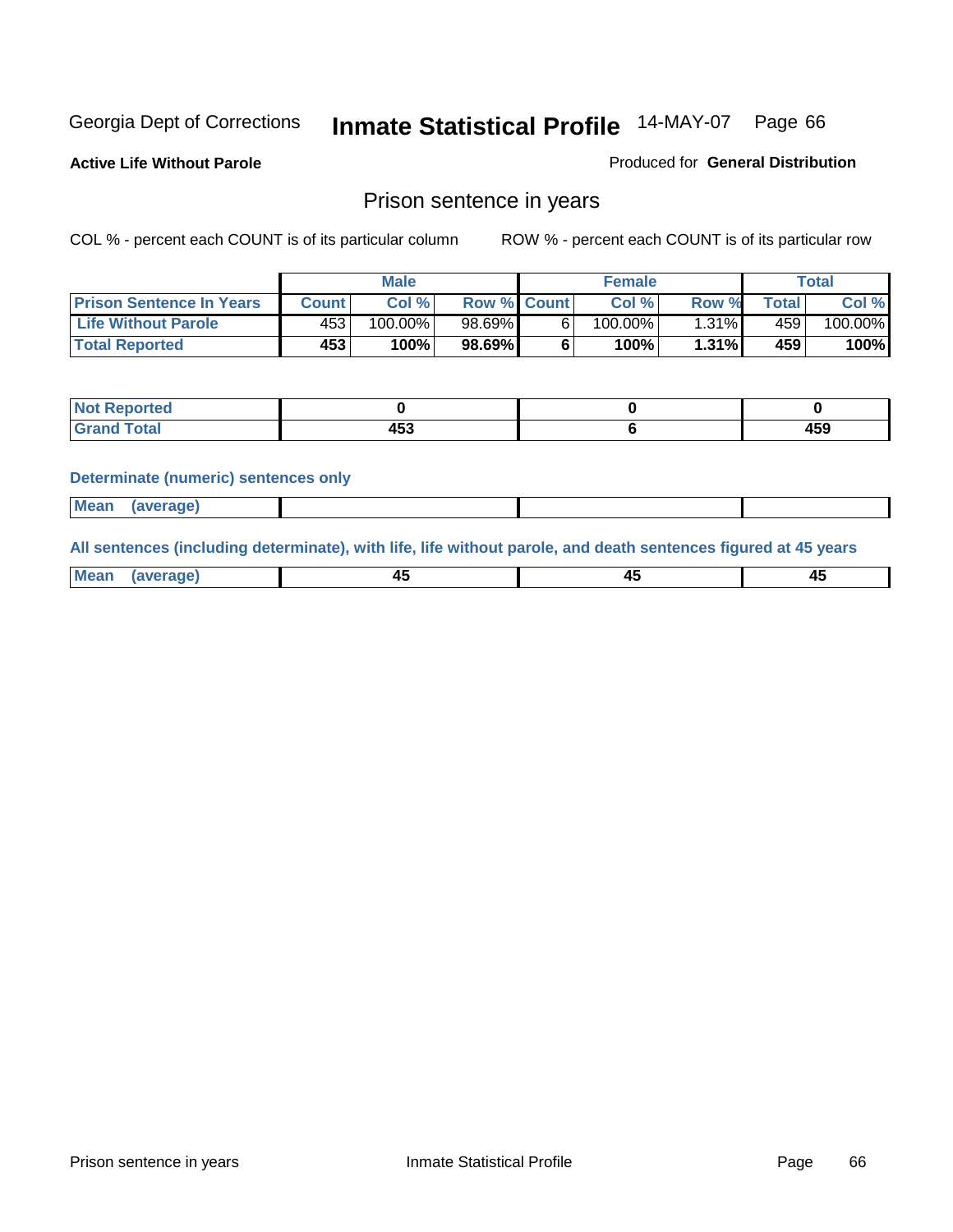#### **Active Life Without Parole**

#### Produced for **General Distribution**

# Primary offense, broken out into felonies vs misdemeanors

|                                  |              | <b>Male</b> |                    |    | <b>Female</b> |       |        | Total   |
|----------------------------------|--------------|-------------|--------------------|----|---------------|-------|--------|---------|
| <b>Felonies and Misdemeanors</b> | <b>Count</b> | Col%        | <b>Row % Count</b> |    | Col%          | Row % | Total. | Col %   |
| <b>Felonies</b>                  | 453          | 100.00%     | 98.69%             | 61 | 100.00%       | 1.31% | 459'   | 100.00% |
| <b>Total Reported</b>            | 453          | 100%        | 98.69%I            |    | 100%          | 1.31% | 459    | 100%    |

| <b>Not</b><br><b>orted</b><br>$\sim$             |                                |            |     |
|--------------------------------------------------|--------------------------------|------------|-----|
| $\mathcal{L}$ at all<br>Grar<br><b>UI 41 I 4</b> | $\overline{\phantom{a}}$<br>טי | ハドッ<br>10J | 459 |

| M<br>$\cdots$<br>пю.<br>. | nies<br>. | . |
|---------------------------|-----------|---|
|---------------------------|-----------|---|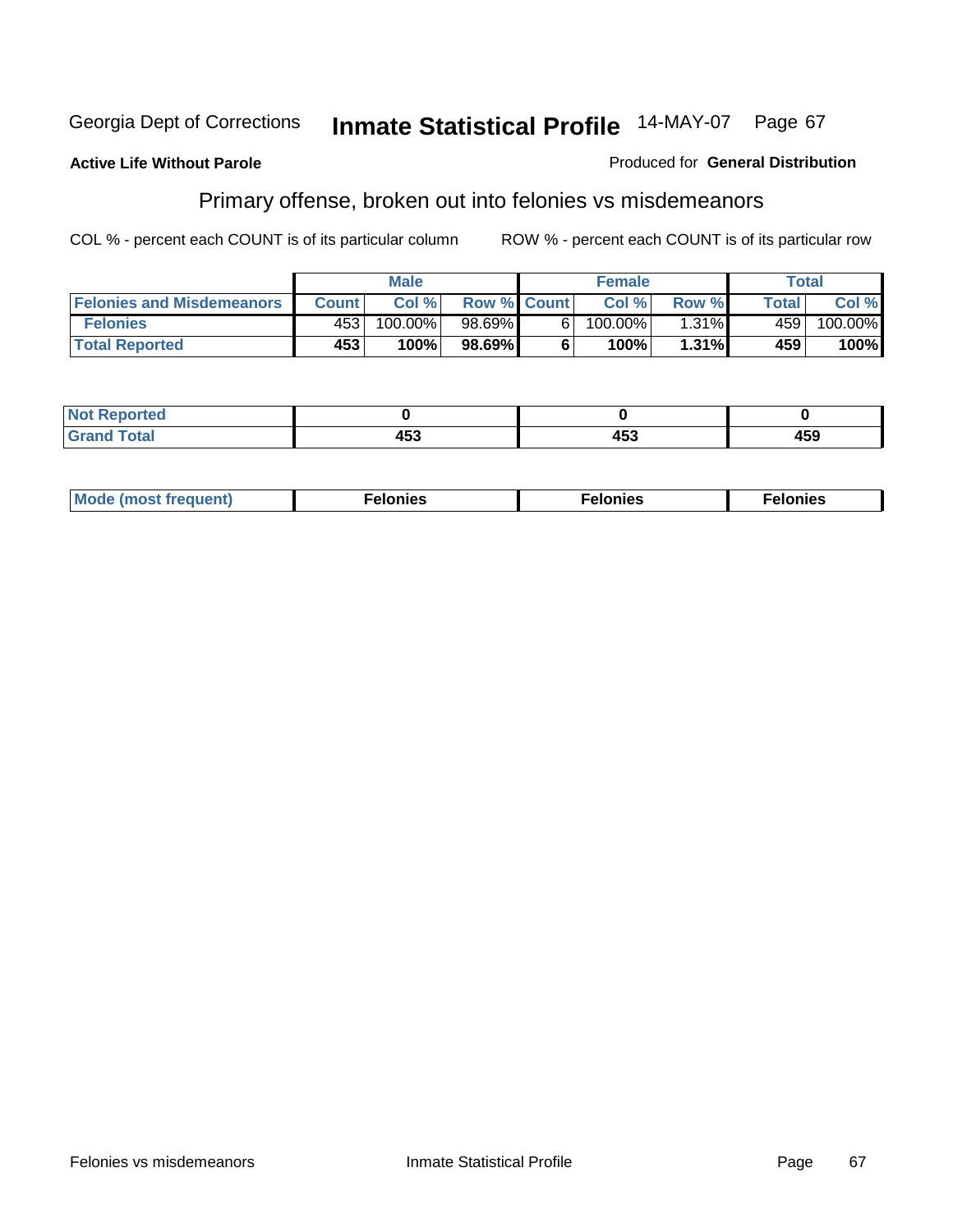#### **Active Life Without Parole**

#### Produced for **General Distribution**

### Primary offense, broken out into six broad crime categories

|                                 |              | <b>Male</b> |                    |   | <b>Female</b> |         |              | <b>Total</b> |
|---------------------------------|--------------|-------------|--------------------|---|---------------|---------|--------------|--------------|
| <b>Crime Categories</b>         | <b>Count</b> | Col %       | <b>Row % Count</b> |   | Col %         | Row %   | <b>Total</b> | Col %        |
| <b>Violent</b>                  | 379          | 83.66%      | 98.44%             | 6 | 100.00%       | $.56\%$ | 385          | 83.88%       |
| <b>Sex Crime</b>                | 61           | 13.47%      | 100.00%            |   | .00%          |         | 61           | 13.29%       |
| $\mathbf{3}$<br><b>Property</b> | 2            | .44%'       | 100.00%            |   | .00%          |         |              | .44%         |
| <b>Drug</b><br>4                | 10           | 2.21%       | 100.00%            |   | .00%          |         | 10           | 2.18%        |
| <b>Other</b><br>6               |              | .22%        | 100.00%            |   | .00%          |         |              | .22%         |
| <b>Total Reported</b>           | 453          | 100%        | 98.69%             | 6 | 100%          | 1.31%   | 459          | 100%         |

| <b>Reported</b><br>NOT<br>. |            |     |
|-----------------------------|------------|-----|
| <b>Total</b><br>CHOH        | ィにつ<br>ႷᲔᲐ | 459 |

| Mo | n n | winlor" | ılen' |
|----|-----|---------|-------|
|    |     |         |       |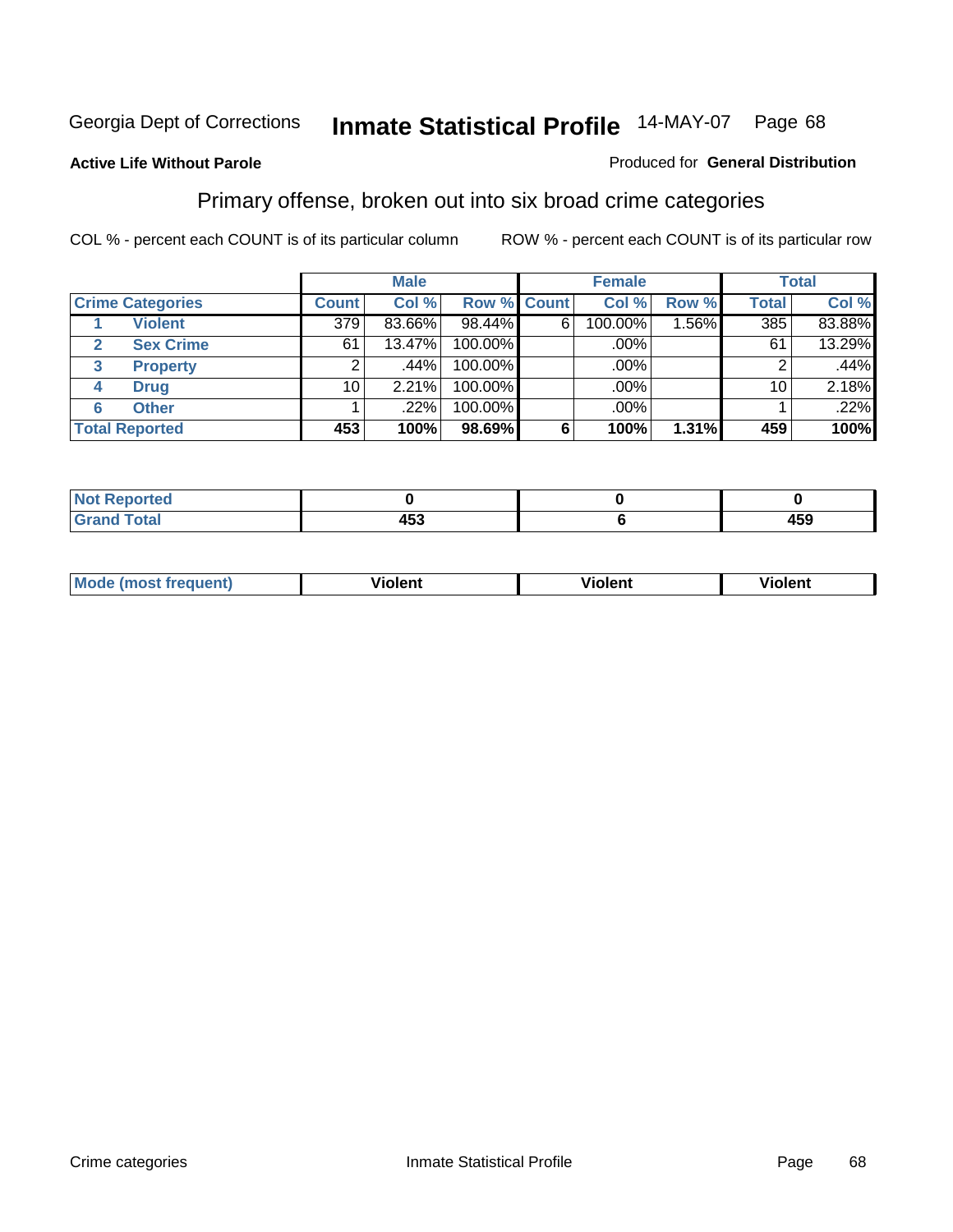#### **Active Life Without Parole**

#### Produced for **General Distribution**

# Primary offense, detailed offense code

|      |                                 |              | <b>Male</b> |         |              | <b>Female</b> |       |                | <b>Total</b> |
|------|---------------------------------|--------------|-------------|---------|--------------|---------------|-------|----------------|--------------|
|      | <b>Primary Offense</b>          | <b>Count</b> | Col %       | Row %   | <b>Count</b> | Col %         | Row % | <b>Total</b>   | Col %        |
| 1101 | <b>Murder</b>                   | 267          | 58.94%      | 97.80%  | 6            | 100.00%       | 2.20% | 273            | 59.48%       |
| 1311 | <b>Kidnapping</b>               | 49           | 10.82%      | 100.00% |              |               |       | 49             | 10.68%       |
| 1601 | <b>Burglary</b>                 | 2            | .44%        | 100.00% |              |               |       | 2              | .44%         |
| 1902 | <b>Armed Robbery</b>            | 62           | 13.69%      | 100.00% |              |               |       | 62             | 13.51%       |
| 1911 | <b>Hijacking Motor Vehicle</b>  |              | .22%        | 100.00% |              |               |       |                | .22%         |
| 2001 | Rape                            | 45           | 9.93%       | 100.00% |              |               |       | 45             | 9.80%        |
| 2003 | <b>Aggrav Sodomy</b>            | 2            | .44%        | 100.00% |              |               |       | 2              | .44%         |
| 2009 | <b>Aggrav Sexual Battery</b>    | 3            | .66%        | 100.00% |              |               |       | 3              | .65%         |
| 2019 | <b>Child Molestation</b>        | 2            | .44%        | 100.00% |              |               |       | $\overline{2}$ | .44%         |
| 2021 | <b>Aggrav Child Molestation</b> | 9            | 1.99%       | 100.00% |              |               |       | 9              | 1.96%        |
| 2912 | <b>Poss Of Certain</b>          |              | .22%        | 100.00% |              |               |       |                | .22%         |
|      | <b>Weapons</b>                  |              |             |         |              |               |       |                |              |
| 4012 | <b>Viol Ga Cntrl Sbst Act</b>   |              | .22%        | 100.00% |              |               |       |                | .22%         |
| 4018 | <b>S/D Cont Sub School</b>      |              | .22%        | 100.00% |              |               |       |                | .22%         |
| 4021 | <b>S/D Cocaine</b>              | 3            | .66%        | 100.00% |              |               |       | 3              | .65%         |
| 4022 | <b>Poss Of Cocaine</b>          | 4            | .88%        | 100.00% |              |               |       | 4              | .87%         |
| 4134 | <b>Att/Consprcy Commt</b>       | 1            | .22%        | 100.00% |              |               |       |                | .22%         |
|      | C/S/Of                          |              |             |         |              |               |       |                |              |
|      | <b>Total Rported</b>            | 453          | 100%        | 98.69%  | 6            | 100%          | 1.31% | 459            | 100%         |

| <b>Not Reported</b> |                    |              |
|---------------------|--------------------|--------------|
| <b>Total</b>        | 1 E 2<br>л.<br>400 | 4 F.O<br>403 |

| Mode (most frequent) | 1101 Murder | 1101 Murder | 1101 Murder |
|----------------------|-------------|-------------|-------------|
|----------------------|-------------|-------------|-------------|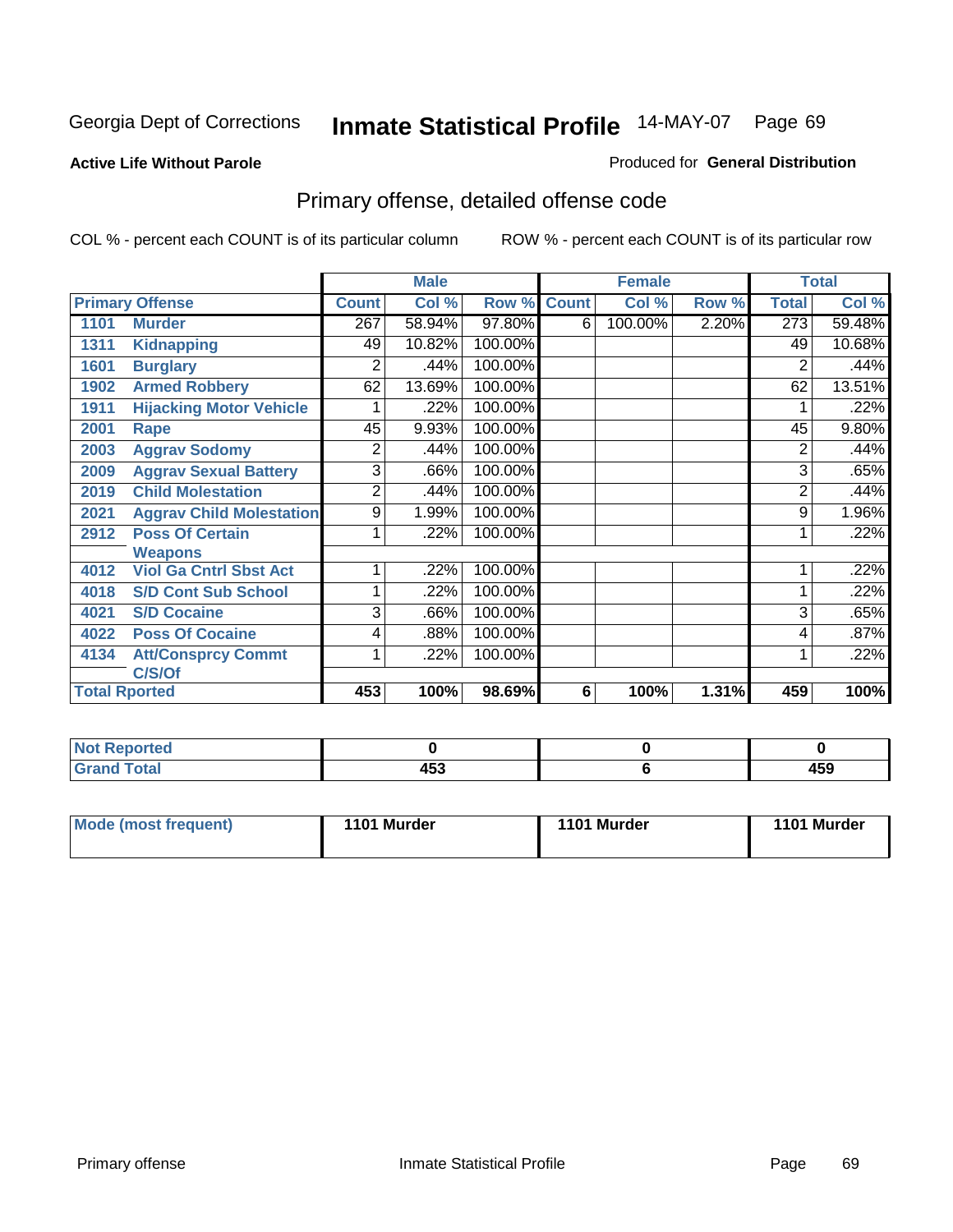Produced for **General Distribution**

### **Active Life Without Parole**

# County of conviction of primary offense

|                 |                             |                 | <b>Male</b> |                    |   | <b>Female</b> |       |                 | <b>Total</b> |
|-----------------|-----------------------------|-----------------|-------------|--------------------|---|---------------|-------|-----------------|--------------|
|                 | <b>County of Conviction</b> | <b>Count</b>    | Col %       | <b>Row % Count</b> |   | Col %         | Row % | <b>Total</b>    | Col %        |
| 1               | <b>Appling</b>              | $\overline{2}$  | .44%        | 100.00%            |   |               |       | $\overline{2}$  | .44%         |
| $\overline{2}$  | <b>Atkinson</b>             | 1               | .22%        | 100.00%            |   |               |       | 1               | .22%         |
| 3               | <b>Bacon</b>                | $\mathbf{1}$    | .22%        | 100.00%            |   |               |       | 1               | .22%         |
| 5               | <b>Baldwin</b>              | 6               | 1.32%       | 100.00%            |   |               |       | 6               | 1.31%        |
| $6\phantom{a}$  | <b>Banks</b>                | $\overline{2}$  | .44%        | 100.00%            |   |               |       | $\overline{2}$  | .44%         |
| $\overline{7}$  | <b>Barrow</b>               | 3               | .66%        | 100.00%            |   |               |       | $\overline{3}$  | .65%         |
| 8               | <b>Bartow</b>               | $\overline{2}$  | .44%        | 100.00%            |   |               |       | $\overline{2}$  | .44%         |
| 9               | <b>Ben Hill</b>             | $\overline{3}$  | .66%        | 100.00%            |   |               |       | $\overline{3}$  | .65%         |
| 10              | <b>Berrien</b>              | 1               | .22%        | 100.00%            |   |               |       | 1               | .22%         |
| 11              | <b>Bibb</b>                 | $\overline{15}$ | 3.31%       | 100.00%            |   |               |       | $\overline{15}$ | 3.27%        |
| 12              | <b>Bleckley</b>             | 1               | .22%        | 100.00%            |   |               |       | $\mathbf 1$     | .22%         |
| 13              | <b>Brantley</b>             | $\overline{2}$  | .44%        | 100.00%            |   |               |       | $\overline{2}$  | .44%         |
| $\overline{14}$ | <b>Brooks</b>               | 1               | .22%        | 100.00%            |   |               |       | $\mathbf{1}$    | .22%         |
| 16              | <b>Bulloch</b>              | $\overline{2}$  | .44%        | 100.00%            |   |               |       | $\overline{2}$  | .44%         |
| 17              | <b>Burke</b>                | $\overline{5}$  | 1.10%       | 100.00%            |   |               |       | $\overline{5}$  | 1.09%        |
| 18              | <b>Butts</b>                | 3               | .66%        | 100.00%            |   |               |       | $\overline{3}$  | .65%         |
| 20              | <b>Camden</b>               | $\overline{2}$  | .44%        | 100.00%            |   |               |       | $\overline{2}$  | .44%         |
| 22              | <b>Carroll</b>              | $\overline{2}$  | .44%        | 100.00%            |   |               |       | $\overline{2}$  | .44%         |
| 23              | <b>Catoosa</b>              | 1               | .22%        | 100.00%            |   |               |       | $\mathbf{1}$    | .22%         |
| 24              | <b>Charlton</b>             | 1               | .22%        | 100.00%            |   |               |       | 1               | .22%         |
| 25              | <b>Chatham</b>              | $\overline{16}$ | 3.53%       | 100.00%            |   |               |       | $\overline{16}$ | 3.49%        |
| 28              | <b>Cherokee</b>             | $\overline{2}$  | .44%        | 100.00%            |   |               |       | $\overline{2}$  | .44%         |
| 29              | <b>Clarke</b>               | $\overline{11}$ | 2.43%       | 100.00%            |   |               |       | $\overline{11}$ | 2.40%        |
| 31              | <b>Clayton</b>              | 16              | 3.53%       | 100.00%            |   |               |       | 16              | 3.49%        |
| 33              | <b>Cobb</b>                 | $\overline{13}$ | 2.87%       | 100.00%            |   |               |       | $\overline{13}$ | 2.83%        |
| 34              | <b>Coffee</b>               | 3               | .66%        | 100.00%            |   |               |       | 3               | .65%         |
| 35              | <b>Colquitt</b>             | $\overline{3}$  | .66%        | 100.00%            |   |               |       | $\overline{3}$  | .65%         |
| 36              | <b>Columbia</b>             | $\overline{5}$  | 1.10%       | 100.00%            |   |               |       | $\overline{5}$  | 1.09%        |
| 37              | <b>Cook</b>                 | $\overline{3}$  | .66%        | 100.00%            |   |               |       | $\overline{3}$  | .65%         |
| 38              | <b>Coweta</b>               | $\overline{2}$  | .44%        | 100.00%            |   |               |       | $\overline{2}$  | .44%         |
| 40              | <b>Crisp</b>                | 1               | .22%        | 100.00%            |   |               |       | $\mathbf{1}$    | .22%         |
| 41              | <b>Dade</b>                 | 1               | .22%        | 100.00%            |   |               |       | 1               | .22%         |
| 43              | <b>Decatur</b>              | $\overline{2}$  | .44%        | 100.00%            |   |               |       | $\overline{2}$  | .44%         |
| 44              | <b>Dekalb</b>               | $\overline{39}$ | 8.61%       | 97.50%             | 1 | 16.67%        | 2.50% | 40              | 8.71%        |
| 45              | <b>Dodge</b>                | 1               | .22%        | 100.00%            |   |               |       | 1               | .22%         |
| 46              | <b>Dooly</b>                | $\overline{2}$  | .44%        | 100.00%            |   |               |       | $\overline{2}$  | .44%         |
| 47              | <b>Dougherty</b>            | $\overline{16}$ | 3.53%       | 100.00%            |   |               |       | 16              | 3.49%        |
| 48              | <b>Douglas</b>              | 12              | 2.65%       | 92.31%             | 1 | 16.67%        | 7.69% | $\overline{13}$ | 2.83%        |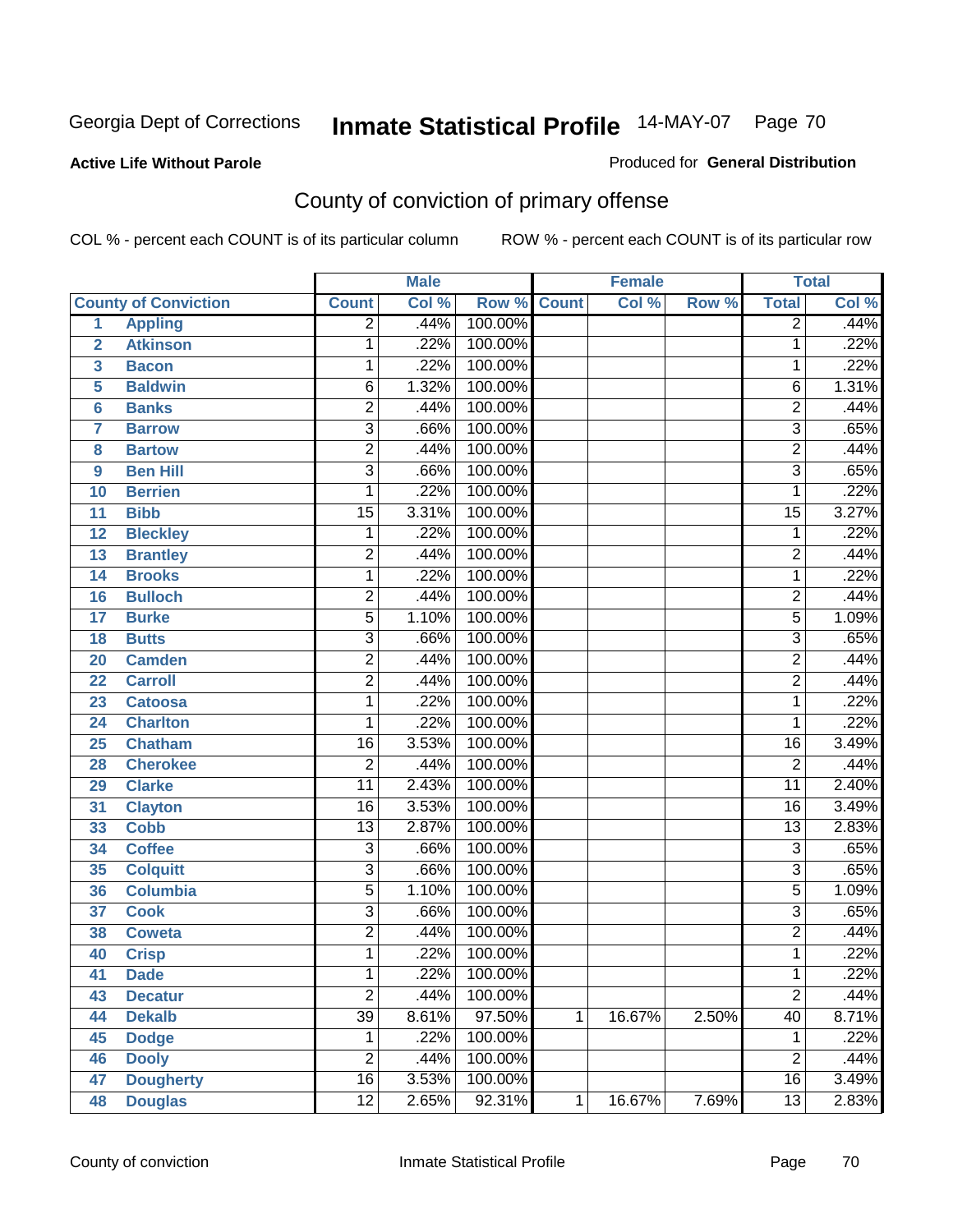#### **Active Life Without Parole**

#### Produced for **General Distribution**

# County of conviction of primary offense

|                 |                             |                 | <b>Male</b> |                    |   | <b>Female</b> |        |                 | <b>Total</b> |
|-----------------|-----------------------------|-----------------|-------------|--------------------|---|---------------|--------|-----------------|--------------|
|                 | <b>County of Conviction</b> | <b>Count</b>    | Col %       | <b>Row % Count</b> |   | Col %         | Row %  | <b>Total</b>    | Col %        |
| 49              | <b>Early</b>                | 1               | .22%        | 100.00%            |   |               |        | 1               | .22%         |
| 51              | <b>Effingham</b>            | $\overline{2}$  | .44%        | 100.00%            |   |               |        | $\overline{2}$  | .44%         |
| 52              | <b>Elbert</b>               | $\overline{2}$  | .44%        | 100.00%            |   |               |        | $\overline{2}$  | .44%         |
| 53              | <b>Emanuel</b>              | 1               | .22%        | 100.00%            |   |               |        | 1               | .22%         |
| 56              | <b>Fayette</b>              | 4               | .88%        | 100.00%            |   |               |        | 4               | .87%         |
| $\overline{57}$ | <b>Floyd</b>                | 4               | .88%        | 100.00%            |   |               |        | 4               | .87%         |
| 58              | <b>Forsyth</b>              | 1               | .22%        | 100.00%            |   |               |        | 1               | .22%         |
| 59              | <b>Franklin</b>             | 1               | .22%        | 100.00%            |   |               |        | 1               | .22%         |
| 60              | <b>Fulton</b>               | $\overline{43}$ | 9.49%       | 100.00%            |   |               |        | $\overline{43}$ | 9.37%        |
| 61              | Gilmer                      | 1               | .22%        | 100.00%            |   |               |        | 1               | .22%         |
| 63              | <b>Glynn</b>                | $\overline{12}$ | 2.65%       | 100.00%            |   |               |        | $\overline{12}$ | 2.61%        |
| 65              | <b>Grady</b>                | 1               | .22%        | 100.00%            |   |               |        | 1               | .22%         |
| 66              | <b>Greene</b>               | 1               | .22%        | 100.00%            |   |               |        | 1               | .22%         |
| 67              | <b>Gwinnett</b>             | 8               | 1.77%       | 100.00%            |   |               |        | 8               | 1.74%        |
| 68              | <b>Habersham</b>            | 1               | .22%        | 100.00%            |   |               |        | 1               | .22%         |
| 69              | <b>Hall</b>                 | $\overline{7}$  | 1.55%       | 100.00%            |   |               |        | $\overline{7}$  | 1.53%        |
| 72              | <b>Harris</b>               | 1               | .22%        | 100.00%            |   |               |        | 1               | .22%         |
| 73              | <b>Hart</b>                 | 4               | .88%        | 100.00%            |   |               |        | 4               | .87%         |
| 75              | <b>Henry</b>                | $\overline{10}$ | 2.21%       | 100.00%            |   |               |        | $\overline{10}$ | 2.18%        |
| 76              | <b>Houston</b>              | $\overline{6}$  | 1.32%       | 100.00%            |   |               |        | 6               | 1.31%        |
| 78              | <b>Jackson</b>              | 8               | 1.77%       | 100.00%            |   |               |        | $\overline{8}$  | 1.74%        |
| 79              | <b>Jasper</b>               | 1               | .22%        | 100.00%            |   |               |        | 1               | .22%         |
| 80              | <b>Jeff Davis</b>           | 1               | .22%        | 100.00%            |   |               |        | 1               | .22%         |
| 84              | <b>Jones</b>                | 1               | .22%        | 100.00%            |   |               |        | 1               | .22%         |
| 87              | <b>Laurens</b>              | 2               | .44%        | 100.00%            |   |               |        | 2               | .44%         |
| 88              | Lee                         | 1               | .22%        | 100.00%            |   |               |        | 1               | .22%         |
| 89              | <b>Liberty</b>              | 5               | 1.10%       | 100.00%            |   |               |        | 5               | 1.09%        |
| 91              | Long                        | $\overline{3}$  | .66%        | 100.00%            |   |               |        | 3               | .65%         |
| 92              | <b>Lowndes</b>              | 5               | 1.10%       | 100.00%            |   |               |        | 5               | 1.09%        |
| 95              | <b>Madison</b>              | 1               | .22%        | 100.00%            |   |               |        | 1               | .22%         |
| 96              | <b>Marion</b>               | 1               | .22%        | 100.00%            |   |               |        | 1               | .22%         |
| 98              | <b>Mcintosh</b>             | 1               | .22%        | 100.00%            |   |               |        | 1               | .22%         |
| 100             | <b>Miller</b>               | 1               | .22%        | 100.00%            |   |               |        | 1               | .22%         |
| 102             | <b>Monroe</b>               | $\overline{3}$  | .66%        | 100.00%            |   |               |        | $\overline{3}$  | .65%         |
| 106             | <b>Muscogee</b>             | $\overline{15}$ | 3.31%       | 100.00%            |   |               |        | $\overline{15}$ | 3.27%        |
| 107             | <b>Newton</b>               | $\overline{3}$  | .66%        | 75.00%             | 1 | 16.67%        | 25.00% | 4               | .87%         |
| 109             | <b>Oglethorpe</b>           | 1               | .22%        | 100.00%            |   |               |        | 1               | .22%         |
| 110             | <b>Paulding</b>             | 1               | .22%        | 100.00%            |   |               |        | 1               | .22%         |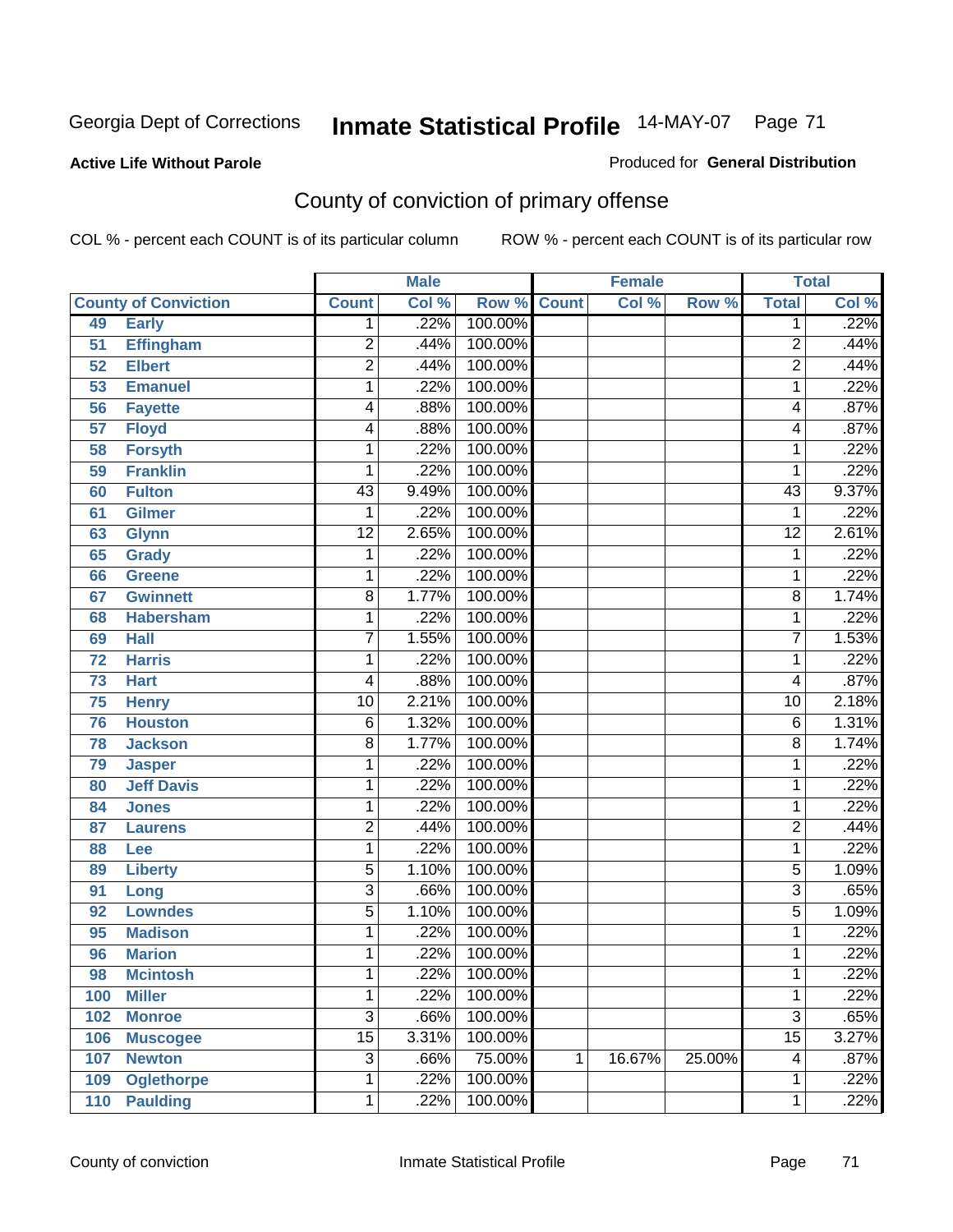#### **Active Life Without Parole**

#### Produced for **General Distribution**

# County of conviction of primary offense

|                             |                 | <b>Male</b> |         |              | <b>Female</b> |        |                 | <b>Total</b>               |
|-----------------------------|-----------------|-------------|---------|--------------|---------------|--------|-----------------|----------------------------|
| <b>County of Conviction</b> | <b>Count</b>    | Col %       | Row %   | <b>Count</b> | Col %         | Row %  | <b>Total</b>    | $\overline{\text{Col }^9}$ |
| <b>Pierce</b><br>113        | $\overline{2}$  | .44%        | 100.00% |              |               |        | $\overline{2}$  | .44%                       |
| <b>Pike</b><br>114          | 3               | .66%        | 75.00%  | 1            | 16.67%        | 25.00% | 4               | .87%                       |
| 115<br><b>Polk</b>          | 1               | .22%        | 100.00% |              |               |        | 1               | .22%                       |
| 116<br><b>Pulaski</b>       | 1               | .22%        | 100.00% |              |               |        | 1               | .22%                       |
| 117<br><b>Putnam</b>        | 4               | .88%        | 100.00% |              |               |        | 4               | .87%                       |
| <b>Rabun</b><br>119         | 1               | .22%        | 100.00% |              |               |        | 1               | .22%                       |
| <b>Randolph</b><br>120      | 1               | .22%        | 100.00% |              |               |        | 1               | .22%                       |
| <b>Richmond</b><br>121      | $\overline{20}$ | 4.42%       | 95.24%  | 1            | 16.67%        | 4.76%  | $\overline{21}$ | 4.58%                      |
| <b>Rockdale</b><br>122      | 4               | .88%        | 100.00% |              |               |        | 4               | .87%                       |
| <b>Spalding</b><br>126      | 5               | 1.10%       | 100.00% |              |               |        | $\overline{5}$  | 1.09%                      |
| 127<br><b>Stephens</b>      | $\overline{2}$  | .44%        | 100.00% |              |               |        | $\overline{2}$  | .44%                       |
| <b>Sumter</b><br>129        | 1               | .22%        | 100.00% |              |               |        | 1               | .22%                       |
| <b>Terrell</b><br>135       | 1               | .22%        | 100.00% |              |               |        | 1               | .22%                       |
| <b>Thomas</b><br>136        | $\overline{3}$  | .66%        | 100.00% |              |               |        | $\overline{3}$  | .65%                       |
| <b>Tift</b><br>137          | $\overline{3}$  | .66%        | 100.00% |              |               |        | $\overline{3}$  | .65%                       |
| <b>Toombs</b><br>138        | 4               | .88%        | 100.00% |              |               |        | 4               | .87%                       |
| <b>Towns</b><br>139         | 1               | .22%        | 100.00% |              |               |        | 1               | .22%                       |
| 141<br><b>Troup</b>         | 1               | .22%        | 100.00% |              |               |        | 1               | .22%                       |
| <b>Union</b><br>144         | 1               | .22%        | 100.00% |              |               |        | 1               | .22%                       |
| 145<br><b>Upson</b>         | 1               | .22%        | 100.00% |              |               |        | 1               | .22%                       |
| <b>Walker</b><br>146        | $\overline{2}$  | .44%        | 66.67%  | 1            | 16.67%        | 33.33% | $\overline{3}$  | .65%                       |
| <b>Walton</b><br>147        | $\overline{3}$  | .66%        | 100.00% |              |               |        | $\overline{3}$  | .65%                       |
| 148<br><b>Ware</b>          | $\overline{9}$  | 1.99%       | 100.00% |              |               |        | $\overline{9}$  | 1.96%                      |
| 150<br><b>Washington</b>    | $\overline{2}$  | .44%        | 100.00% |              |               |        | $\overline{2}$  | .44%                       |
| 151<br><b>Wayne</b>         | $\overline{2}$  | .44%        | 100.00% |              |               |        | $\overline{2}$  | .44%                       |
| <b>Whitfield</b><br>155     | $\overline{5}$  | 1.10%       | 100.00% |              |               |        | $\overline{5}$  | 1.09%                      |
| 157<br><b>Wilkes</b>        | 1               | .22%        | 100.00% |              |               |        | 1               | .22%                       |
| <b>Total Rported</b>        | 453             | 100%        | 98.69%  | 6            | 100%          | 1.31%  | 459             | 100%                       |

| $N$ nt<br>eported |              |              |
|-------------------|--------------|--------------|
| <b>Total</b>      | 1 E O<br>າບພ | 1 E N<br>᠇୰୷ |

| Mc<br>ultoı<br>Walker<br>----<br>6 S T |
|----------------------------------------|
|----------------------------------------|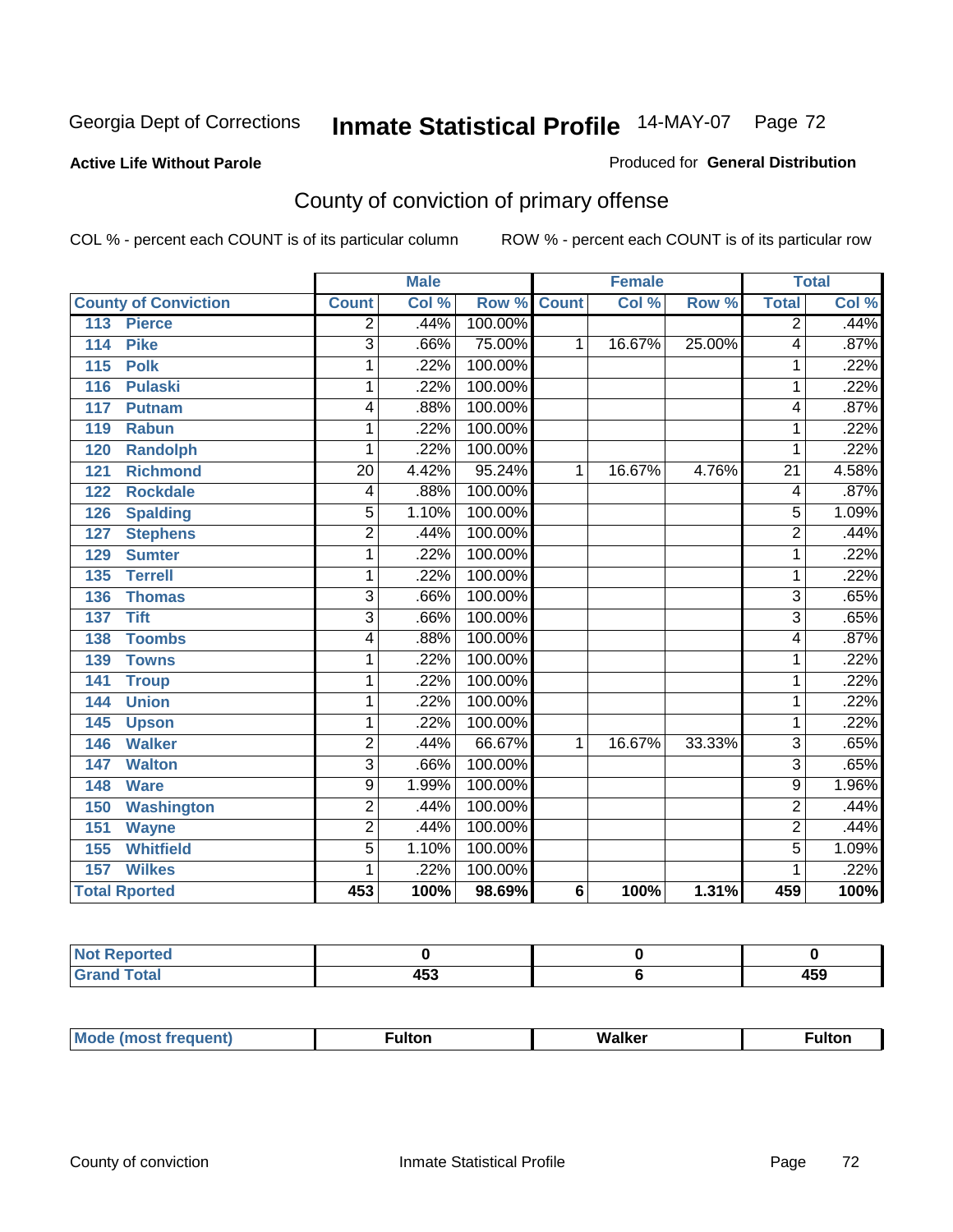#### **Active Life Without Parole**

#### Produced for **General Distribution**

# Circuit of conviction of primary offense

|                         |                                 |                 | <b>Male</b> |         |              | <b>Female</b> |        |                 | <b>Total</b> |
|-------------------------|---------------------------------|-----------------|-------------|---------|--------------|---------------|--------|-----------------|--------------|
|                         | <b>Circuit of Conviction</b>    | <b>Count</b>    | Col %       | Row %   | <b>Count</b> | Col %         | Row %  | <b>Total</b>    | Col %        |
| 1                       | <b>Alapaha Circuit</b>          | $\overline{5}$  | 1.10%       | 100.00% |              |               |        | $\overline{5}$  | 1.09%        |
| $\overline{2}$          | <b>Alcovy Circuit</b>           | $\overline{6}$  | 1.32%       | 85.71%  | 1            | 16.67%        | 14.29% | $\overline{7}$  | 1.53%        |
| $\overline{\mathbf{3}}$ | <b>Atlanta Circuit</b>          | $\overline{43}$ | 9.49%       | 100.00% |              |               |        | 43              | 9.37%        |
| 4                       | <b>Atlantic Circuit</b>         | 9               | 1.99%       | 100.00% |              |               |        | 9               | 1.96%        |
| 5                       | <b>Augusta Circuit</b>          | $\overline{30}$ | 6.62%       | 96.77%  | 1            | 16.67%        | 3.23%  | 31              | 6.75%        |
| $6\phantom{a}$          | <b>Blue Ridge Circuit</b>       | $\overline{2}$  | .44%        | 100.00% |              |               |        | $\overline{2}$  | .44%         |
| $\overline{7}$          | <b>Brunswick Circuit</b>        | $\overline{19}$ | 4.19%       | 100.00% |              |               |        | $\overline{19}$ | 4.14%        |
| 8                       | <b>Chattahoochee Circuit</b>    | $\overline{17}$ | 3.75%       | 100.00% |              |               |        | $\overline{17}$ | 3.70%        |
| 9                       | <b>Cherokee Circuit</b>         | $\overline{2}$  | .44%        | 100.00% |              |               |        | $\overline{2}$  | .44%         |
| 10                      | <b>Clayton Circuit</b>          | $\overline{16}$ | 3.53%       | 100.00% |              |               |        | $\overline{16}$ | 3.49%        |
| 11                      | <b>Cobb Circuit</b>             | 13              | 2.87%       | 100.00% |              |               |        | $\overline{13}$ | 2.83%        |
| 12                      | <b>Conasauga Circuit</b>        | $\overline{5}$  | 1.10%       | 100.00% |              |               |        | 5               | 1.09%        |
| 13                      | <b>Cordele Circuit</b>          | 6               | 1.32%       | 100.00% |              |               |        | 6               | 1.31%        |
| 14                      | <b>Coweta Circuit</b>           | $\overline{5}$  | 1.10%       | 100.00% |              |               |        | $\overline{5}$  | 1.09%        |
| 15                      | <b>Dougherty Circuit</b>        | $\overline{16}$ | 3.53%       | 100.00% |              |               |        | $\overline{16}$ | 3.49%        |
| 16                      | <b>Dublin Circuit</b>           | $\overline{2}$  | .44%        | 100.00% |              |               |        | $\overline{2}$  | .44%         |
| 17                      | <b>Eastern Circuit</b>          | $\overline{16}$ | 3.53%       | 100.00% |              |               |        | 16              | 3.49%        |
| 18                      | <b>Flint Circuit</b>            | $\overline{10}$ | 2.21%       | 100.00% |              |               |        | 10              | 2.18%        |
| 19                      | <b>Griffin Circuit</b>          | $\overline{13}$ | 2.87%       | 92.86%  | $\mathbf{1}$ | 16.67%        | 7.14%  | 14              | 3.05%        |
| 20                      | <b>Gwinnett Circuit</b>         | $\overline{8}$  | 1.77%       | 100.00% |              |               |        | 8               | 1.74%        |
| 21                      | <b>Houston Circuit</b>          | 6               | 1.32%       | 100.00% |              |               |        | $\overline{6}$  | 1.31%        |
| 22                      | <b>Lookout Mountain Circuit</b> | 4               | .88%        | 80.00%  | 1            | 16.67%        | 20.00% | 5               | 1.09%        |
| 23                      | <b>Macon Circuit</b>            | $\overline{15}$ | 3.31%       | 100.00% |              |               |        | $\overline{15}$ | 3.27%        |
| 24                      | <b>Middle Circuit</b>           | 7               | 1.55%       | 100.00% |              |               |        | $\overline{7}$  | 1.53%        |
| 25                      | <b>Mountain Circuit</b>         | 4               | .88%        | 100.00% |              |               |        | 4               | .87%         |
| 26                      | <b>Northeastern Circuit</b>     | $\overline{7}$  | 1.55%       | 100.00% |              |               |        | $\overline{7}$  | 1.53%        |
| 27                      | <b>Northern Circuit</b>         | 9               | 1.99%       | 100.00% |              |               |        | 9               | 1.96%        |
| 28                      | <b>Ocmulgee Circuit</b>         | $\overline{13}$ | 2.87%       | 100.00% |              |               |        | $\overline{13}$ | 2.83%        |
| 29                      | <b>Oconee Circuit</b>           | $\overline{3}$  | .66%        | 100.00% |              |               |        | $\overline{3}$  | .65%         |
| 30                      | <b>Ogeechee Circuit</b>         | 4               | .88%        | 100.00% |              |               |        | 4               | .87%         |
| $\overline{31}$         | <b>Pataula Circuit</b>          | 4               | .88%        | 100.00% |              |               |        | 4               | .87%         |
| 32                      | <b>Piedmont Circuit</b>         | 13              | 2.87%       | 100.00% |              |               |        | 13              | 2.83%        |
| 33                      | <b>Rome Circuit</b>             | 4               | .88%        | 100.00% |              |               |        | 4               | .87%         |
| 34                      | <b>South Georgia Circuit</b>    | $\overline{3}$  | .66%        | 100.00% |              |               |        | $\overline{3}$  | .65%         |
| 35                      | <b>Southern Circuit</b>         | $\overline{12}$ | 2.65%       | 100.00% |              |               |        | $\overline{12}$ | 2.61%        |
| 36                      | <b>Southwestern Circuit</b>     | $\overline{2}$  | .44%        | 100.00% |              |               |        | $\overline{2}$  | .44%         |
| 37                      | <b>Stone Mountain Circuit</b>   | $\overline{39}$ | 8.61%       | 97.50%  | 1            | 16.67%        | 2.50%  | 40              | 8.71%        |
| 38                      | <b>Tallapoosa Circuit</b>       | $\mathbf 1$     | .22%        | 100.00% |              |               |        | 1               | .22%         |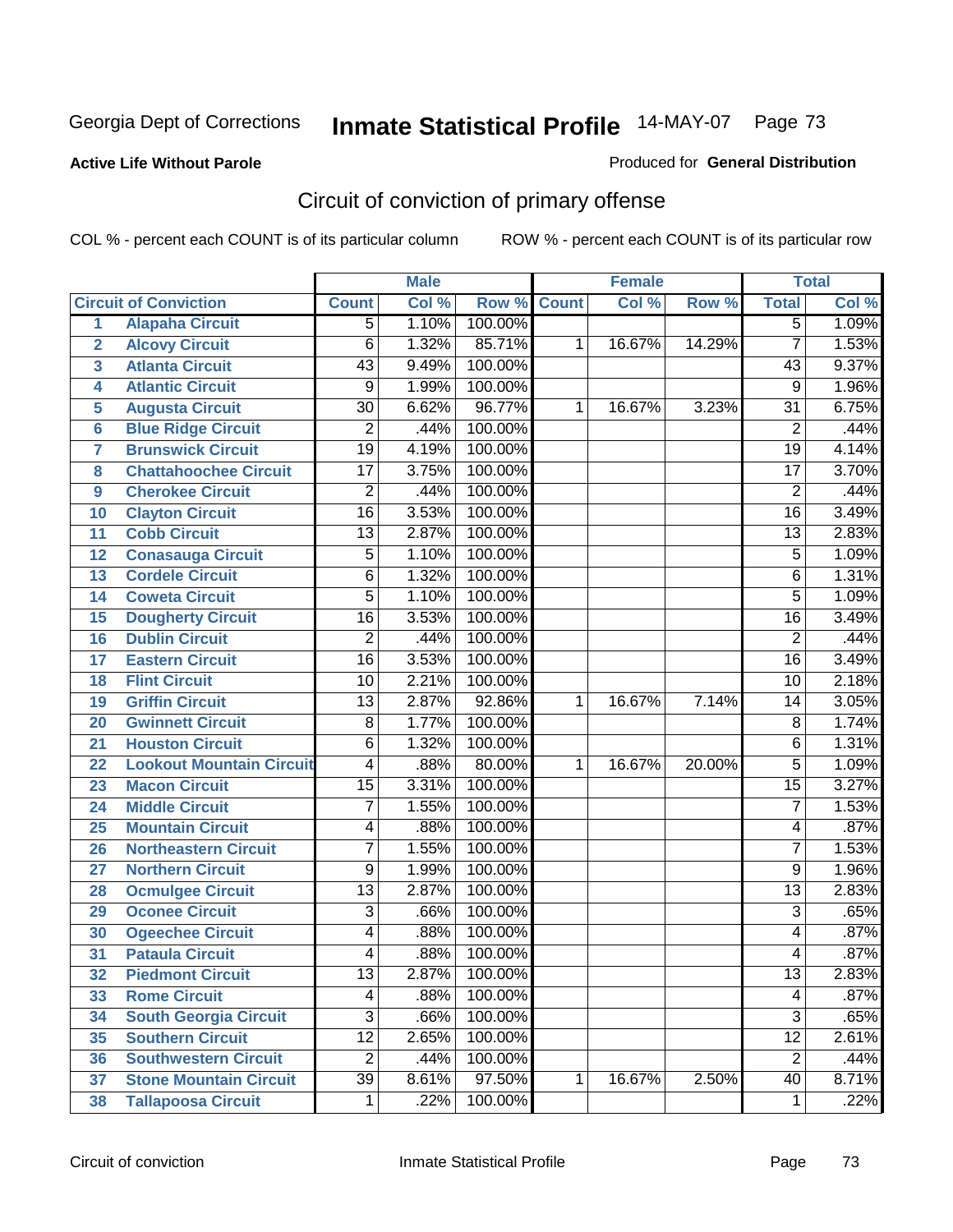**Active Life Without Parole** 

#### Produced for **General Distribution**

# Circuit of conviction of primary offense

|    |                              |              | <b>Male</b> |         |              | <b>Female</b> |       |              | <b>Total</b> |
|----|------------------------------|--------------|-------------|---------|--------------|---------------|-------|--------------|--------------|
|    | <b>Circuit of Conviction</b> | <b>Count</b> | Col %       | Row %   | <b>Count</b> | Col %         | Row % | <b>Total</b> | Col %        |
| 39 | <b>Tifton Circuit</b>        | 3            | .66%        | 100.00% |              |               |       | 3            | .65%         |
| 40 | <b>Toombs Circuit</b>        |              | .22%        | 100.00% |              |               |       |              | .22%         |
| 41 | <b>Waycross Circuit</b>      | 18           | 3.97%       | 100.00% |              |               |       | 18           | 3.92%        |
| 42 | <b>Western Circuit</b>       | 11           | 2.43%       | 100.00% |              |               |       | 11           | 2.40%        |
| 43 | <b>Rockdale Circuit</b>      | 4            | .88%        | 100.00% |              |               |       | 4            | .87%         |
| 44 | <b>Douglas Circuit</b>       | 12           | 2.65%       | 92.31%  |              | 16.67%        | 7.69% | 13           | 2.83%        |
| 45 | <b>Appalachian Circuit</b>   |              | $.22\%$     | 100.00% |              |               |       |              | .22%         |
| 46 | <b>Enotah Circuit</b>        | ◠            | .44%        | 100.00% |              |               |       | 2            | .44%         |
| 47 | <b>Bell-Forsyth Circuit</b>  |              | .22%        | 100.00% |              |               |       |              | .22%         |
| 48 | <b>Towaliga Circuit</b>      | 6            | 1.32%       | 100.00% |              |               |       | 6            | 1.31%        |
| 49 | <b>Paulding Circuit</b>      |              | .22%        | 100.00% |              |               |       |              | .22%         |
|    | <b>Total Rported</b>         | 453          | 100%        | 98.69%  | 6            | 100%          | 1.31% | 459          | 100%         |

| <b>eported</b><br>-NG |              |     |
|-----------------------|--------------|-----|
| <b>otal</b><br>$\sim$ | 1 F A<br>453 | 459 |

| īМ<br>----<br>taın<br>----<br>514<br>MOL<br>нс |
|------------------------------------------------|
|------------------------------------------------|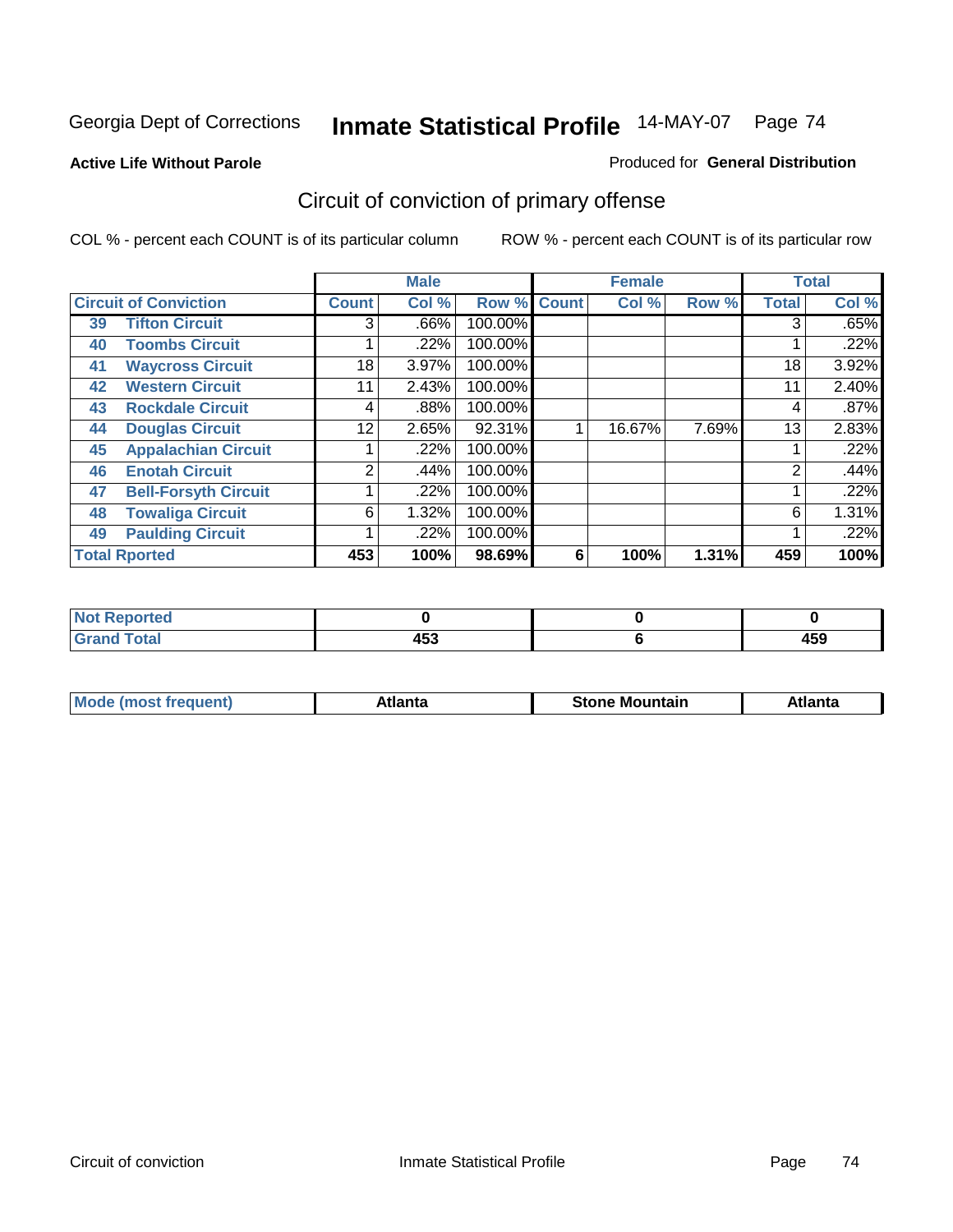#### **Active Life Without Parole**

#### Produced for **General Distribution**

## Years served (jail + prison) in this incarceration

|                       |                 | <b>Male</b> |         |              | <b>Female</b> |       |                 | <b>Total</b> |
|-----------------------|-----------------|-------------|---------|--------------|---------------|-------|-----------------|--------------|
| <b>Years Served</b>   | <b>Count</b>    | Col %       | Row %   | <b>Count</b> | Col %         | Row % | <b>Total</b>    | Col %        |
| Less than one year    | 4               | 0.89%       | 100.00% |              |               |       | 4               | 0.88%        |
| 1 to 1.99 years       | 10              | 2.22%       | 100.00% |              |               |       | 10              | 2.19%        |
| 2 to 2.99 years       | $\overline{22}$ | 4.89%       | 100.00% |              |               |       | 22              | 4.82%        |
| 3 to 3.99 years       | $\overline{28}$ | 6.22%       | 100.00% |              |               |       | $\overline{28}$ | 6.14%        |
| 4 to 4.99 years       | 41              | 9.11%       | 91.11%  | 4            | 66.67%        | 8.89% | 45              | 9.87%        |
| 5 to 5.99 years       | 32              | 7.11%       | 100.00% |              |               |       | 32              | 7.02%        |
| 6 to 6.99 years       | 49              | 10.89%      | 100.00% |              |               |       | 49              | 10.75%       |
| 7 to 7.99 years       | 40              | 8.89%       | 100.00% |              |               |       | 40              | 8.77%        |
| 8 to 8.99 years       | 32              | 7.11%       | 96.97%  | 1            | 16.67%        | 3.03% | 33              | 7.24%        |
| 9 to 9.99 years       | 48              | 10.67%      | 97.96%  | 1            | 16.67%        | 2.04% | 49              | 10.75%       |
| 10 to 10.99 years     | 44              | 9.78%       | 100.00% |              |               |       | 44              | 9.65%        |
| 11 to 11.99 years     | 29              | 6.44%       | 100.00% |              |               |       | 29              | 6.36%        |
| 12 to 12.99 years     | $\overline{20}$ | 4.44%       | 100.00% |              |               |       | $\overline{20}$ | 4.39%        |
| 13 to 13.99 years     | $\overline{20}$ | 4.44%       | 100.00% |              |               |       | $\overline{20}$ | 4.39%        |
| 14 to 14.99 years     | 8               | 1.78%       | 100.00% |              |               |       | 8               | 1.75%        |
| 15 to 15.99 years     | 4               | 0.89%       | 100.00% |              |               |       | $\overline{4}$  | 0.88%        |
| 16 to 16.99 years     | $\overline{3}$  | 0.67%       | 100.00% |              |               |       | $\overline{3}$  | 0.66%        |
| 17 to 17.99 years     | $\overline{3}$  | 0.67%       | 100.00% |              |               |       | 3               | 0.66%        |
| 18 to 18.99 years     | $\overline{3}$  | 0.67%       | 100.00% |              |               |       | $\overline{3}$  | 0.66%        |
| 19 to 19.99 years     | $\overline{2}$  | 0.44%       | 100.00% |              |               |       | $\overline{2}$  | 0.44%        |
| 20 to 20.99 years     | 2               | 0.44%       | 100.00% |              |               |       | $\overline{2}$  | 0.44%        |
| 23 to 23.99 years     | 1               | 0.22%       | 100.00% |              |               |       | 1               | 0.22%        |
| 26 to 26.99 years     | 1               | 0.22%       | 100.00% |              |               |       | 1               | 0.22%        |
| 29 to 29.99 years     | $\overline{c}$  | 0.44%       | 100.00% |              |               |       | $\overline{2}$  | 0.44%        |
| Thirty + years        | $\overline{2}$  | 0.44%       | 100.00% |              |               |       | $\overline{2}$  | 0.44%        |
| <b>Total Reported</b> | 450             | 100%        | 98.68%  | 6            | 100%          | 1.32% | 456             | 100.0%       |

| Reported<br>                     |            |     |
|----------------------------------|------------|-----|
| <b>cotal</b><br>$\mathbf{v}$ and | ""^<br>10. | 459 |

| Mean (average)       | 8.38            | 6.17            | 8.36            |
|----------------------|-----------------|-----------------|-----------------|
| Median (middle)      | 7.88            | 4.825           | 7.81            |
| Mode (most frequent) | 1 to 1.99 years | 4 to 4.99 years | 1 to 1.99 years |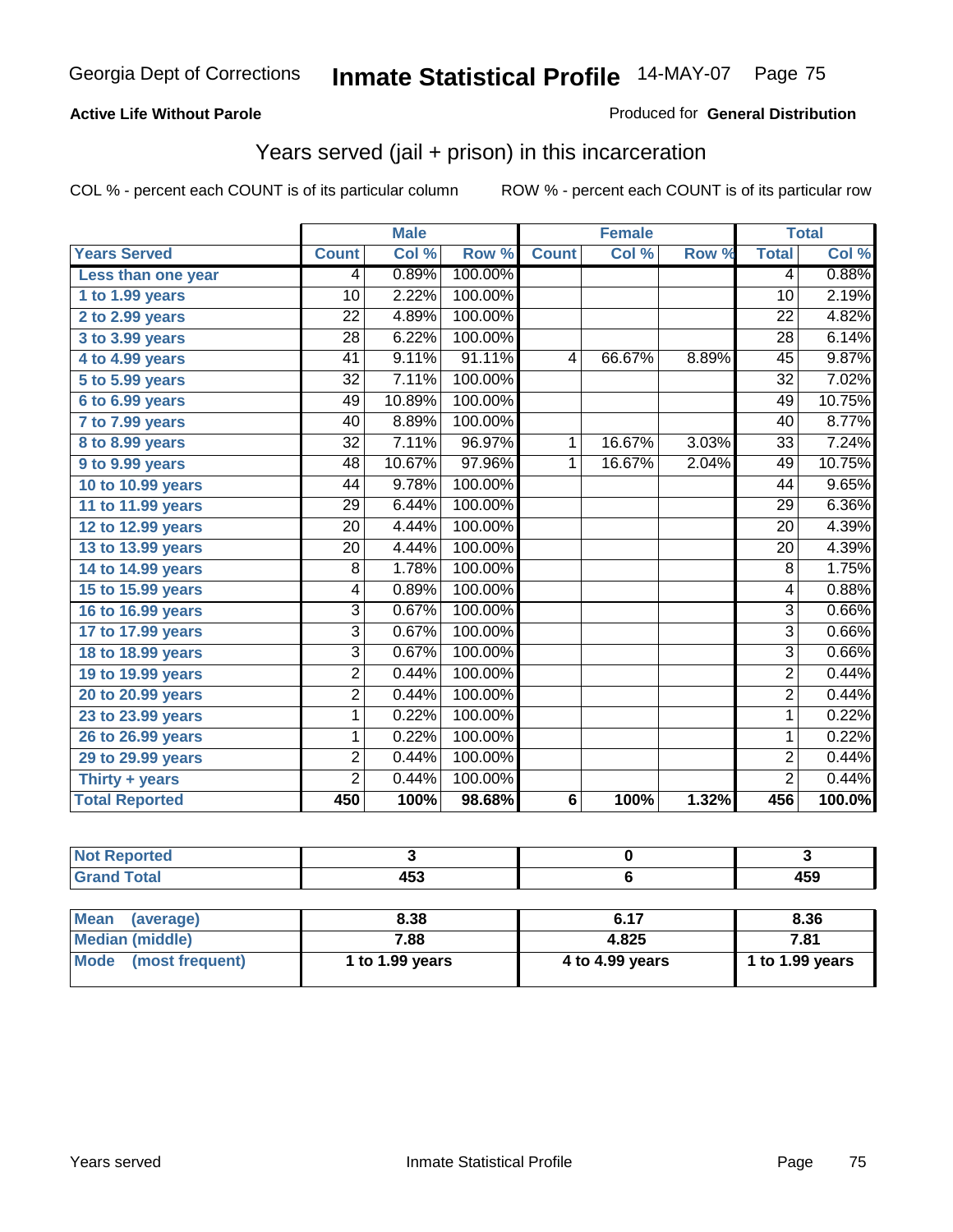#### **Active Life Without Parole**

Produced for **General Distribution**

## Results of most recent HIV tests

|                         |              | <b>Male</b> |         |              | <b>Female</b> |          |       | Total   |
|-------------------------|--------------|-------------|---------|--------------|---------------|----------|-------|---------|
| <b>HIV Test Results</b> | <b>Count</b> | Col %       | Row %   | <b>Count</b> | Col %         | Row %    | Total | Col %   |
| <b>Positive</b>         | 4            | 0.88%       | 80.00%  |              | 16.67%        | 20.00%   |       | $.09\%$ |
| <b>Negative</b>         | 448          | 99.12%      | 98.90%l |              | 83.33%        | 1.10%    | 453   | 98.91%  |
| <b>Total Reported</b>   | 452          | 100%        | 98.69%  |              | 100%          | $1.31\%$ | 458   | 100%    |

| <b>Not Reported</b> |     |     |
|---------------------|-----|-----|
| <b>Total</b>        | 453 | 459 |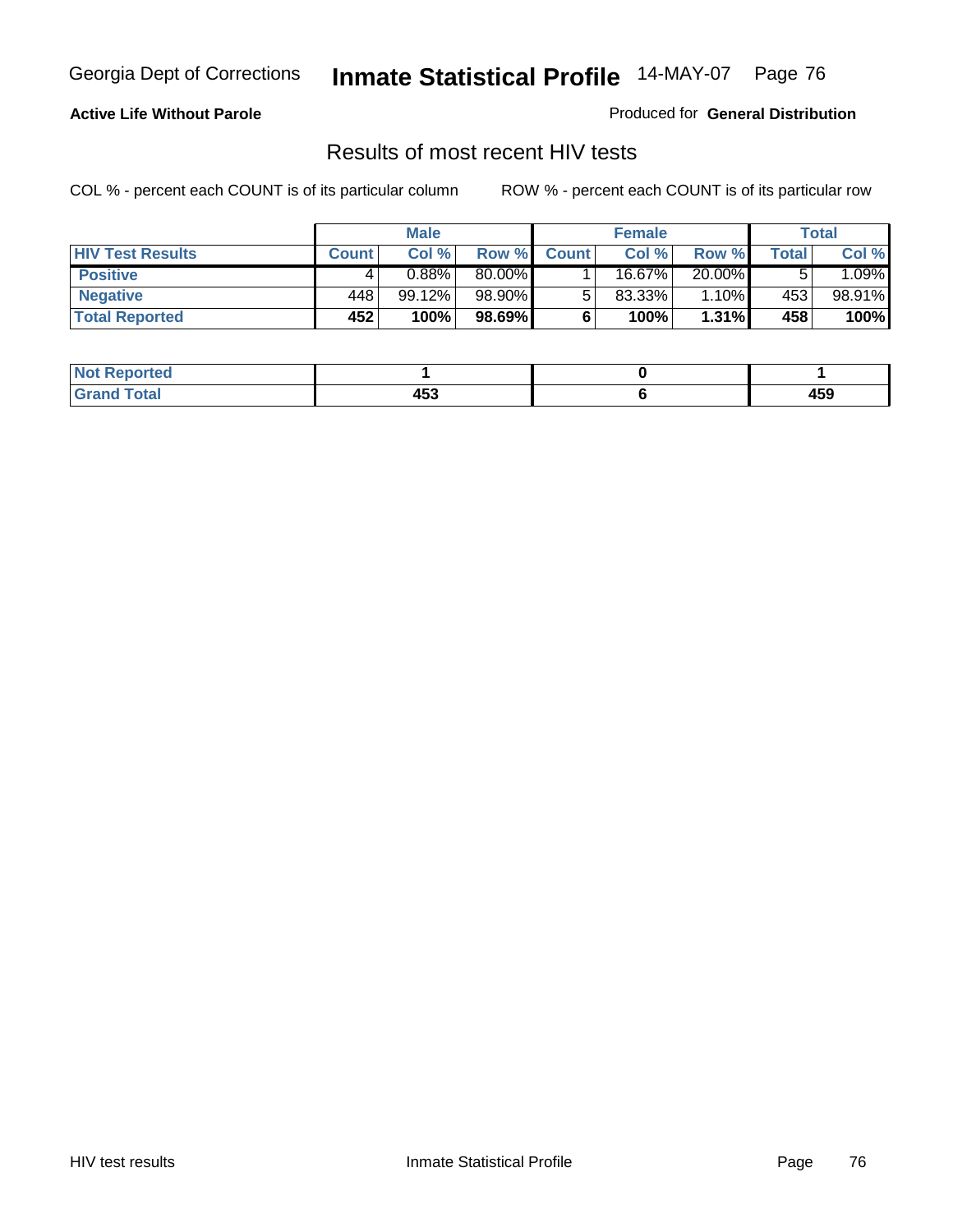### **Active Life Without Parole**

#### Produced for **General Distribution**

## Results of most recent tuberculosis test

|                                  | <b>Male</b>  |          | <b>Female</b> |              |         | Total    |              |        |
|----------------------------------|--------------|----------|---------------|--------------|---------|----------|--------------|--------|
| <b>Tuberculosis Test Results</b> | <b>Count</b> | Col%     | Row %         | <b>Count</b> | Col%    | Row %    | <b>Total</b> | Col %  |
| <b>Positive on current test</b>  | 22           | $4.90\%$ | 100.00%       |              |         |          | 22           | 4.84%  |
| <b>Positive on previous test</b> | 86           | 19.15%   | 100.00%       |              |         |          | 86           | 18.90% |
| <b>Negative</b>                  | 341          | 75.95%   | 98.27%        |              | 100.00% | $1.73\%$ | 347          | 76.26% |
| <b>Total Reported</b>            | 449          | 100%     | 98.68%        | 6            | 100%    | $1.32\%$ | 455          | 100%   |

| <b>Not Reported</b>         |     |     |
|-----------------------------|-----|-----|
| <b>Total</b><br><b>Grar</b> | 453 | 459 |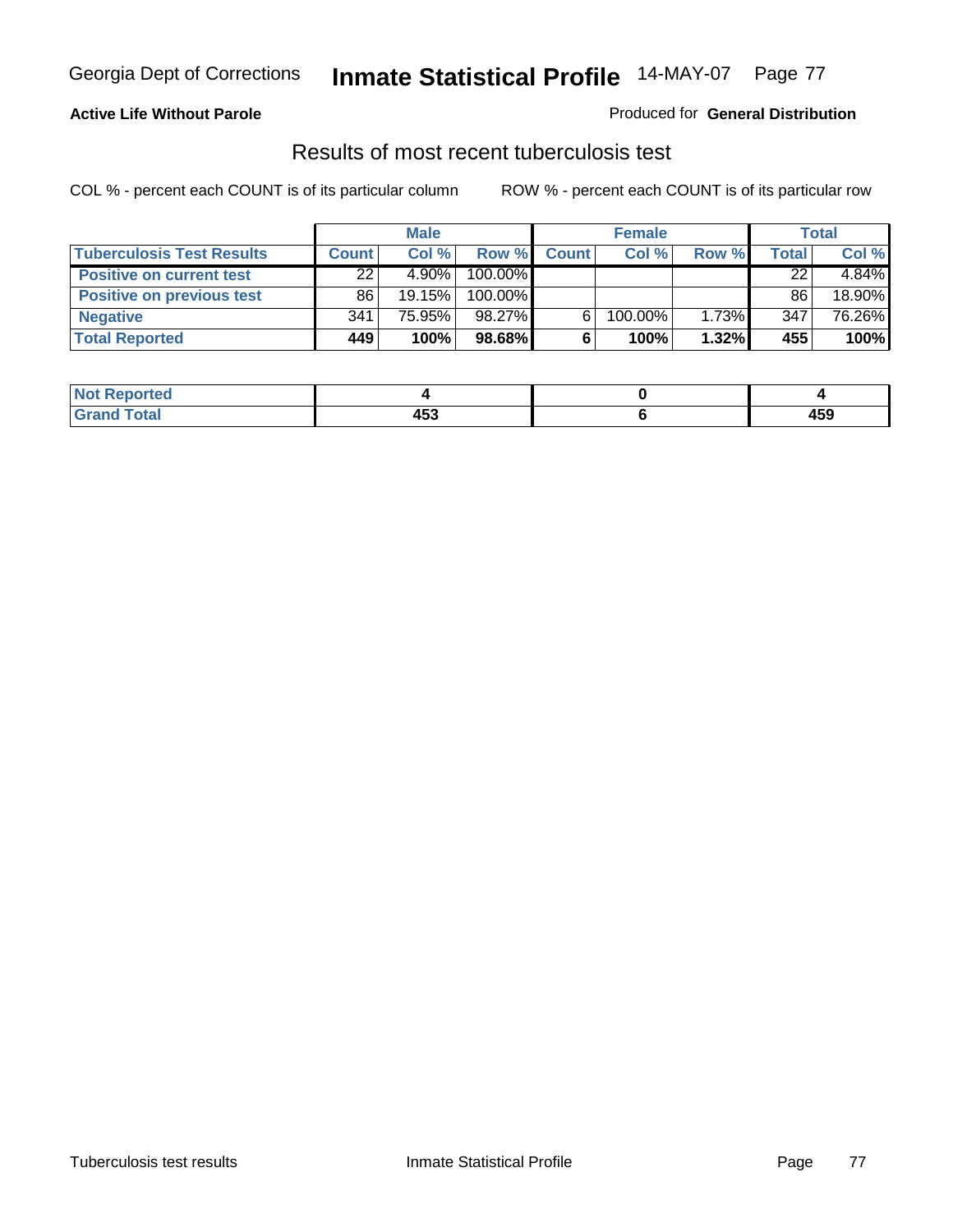### **Active Life Without Parole**

Produced for **General Distribution**

## Results of most recent syphilis test

|                                 | <b>Male</b>     |        | <b>Female</b> |              |         | Total    |       |        |
|---------------------------------|-----------------|--------|---------------|--------------|---------|----------|-------|--------|
| <b>Syphilis Test Results</b>    | Count           | Col%   | Row %         | <b>Count</b> | Col%    | Row %    | Total | Col %  |
| <b>Positive on current test</b> | 14 <sub>1</sub> | 3.13%  | 100.00%       |              |         |          | 14    | 3.09%  |
| <b>Negative</b>                 | 433             | 96.87% | 98.63%        |              | 100.00% | $1.37\%$ | 439   | 96.91% |
| <b>Total Reported</b>           | 447             | 100%   | 98.68%        |              | 100%    | 1.32%    | 453   | 100%   |

| <b>Not Reported</b> |          |              |
|---------------------|----------|--------------|
| <b>Grand Total</b>  | .<br>453 | 1 F.O<br>403 |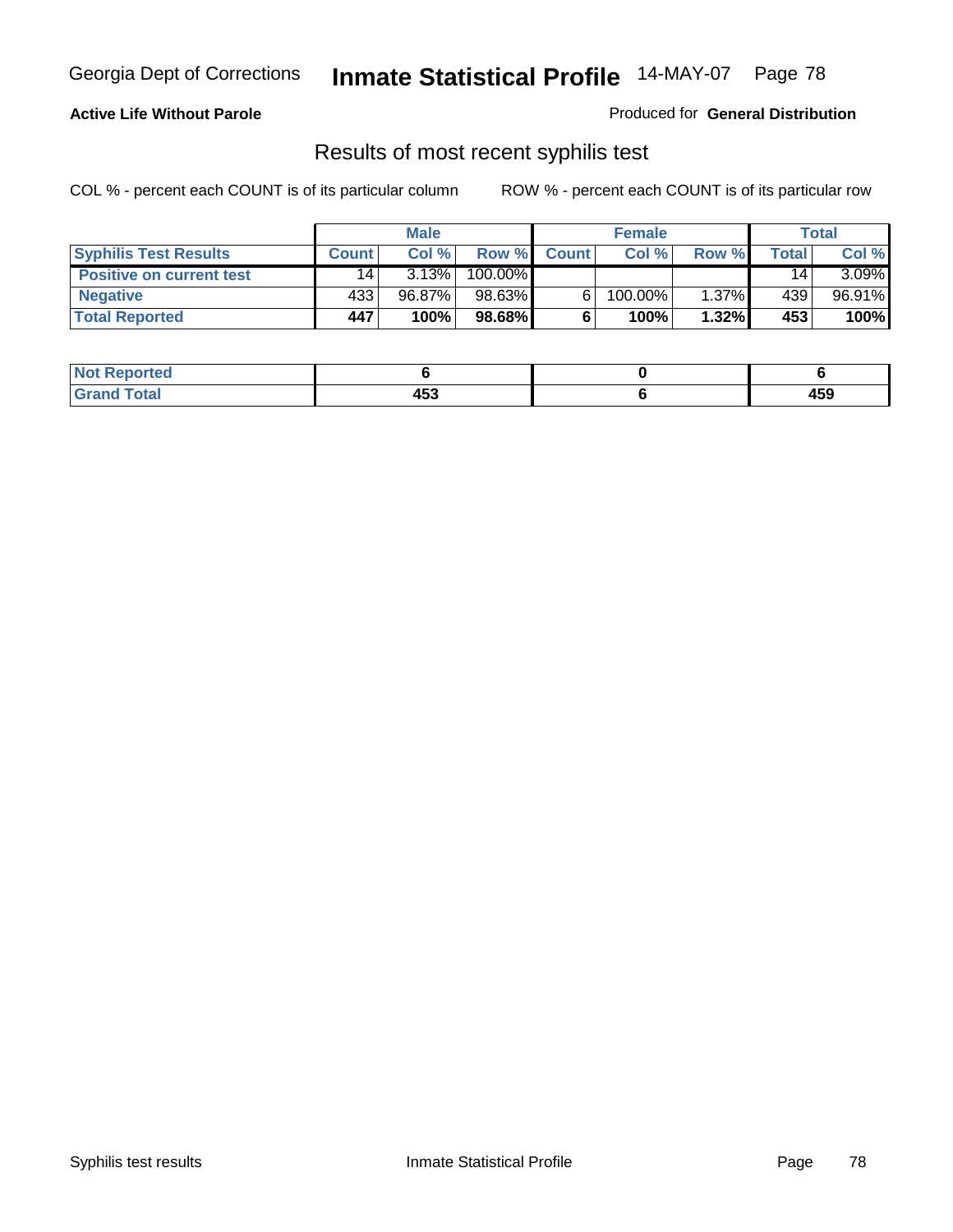### **Active Life Without Parole**

Produced for **General Distribution**

## Results of most recent Hepatitis-C test

|                                 |              | <b>Male</b> |         |             | <b>Female</b> |          |       | Total     |
|---------------------------------|--------------|-------------|---------|-------------|---------------|----------|-------|-----------|
| <b>Hepatitis-C Test Results</b> | <b>Count</b> | Col %       |         | Row % Count | Col%          | Row %    | Total | Col %     |
| <b>Positive on current test</b> |              | $50.00\%$   | 100.00% |             |               |          |       | $50.00\%$ |
| <b>Negative</b>                 |              | $50.00\%$   | 100.00% |             |               |          |       | $50.00\%$ |
| <b>Total Reported</b>           |              | 100%        | 100.00% |             | %             | $0.00\%$ |       | 100%      |

| <b>Not Reported</b>  | 449            | 455 |
|----------------------|----------------|-----|
| <b>cotal</b><br>Gret | .<br>л.<br>433 | 459 |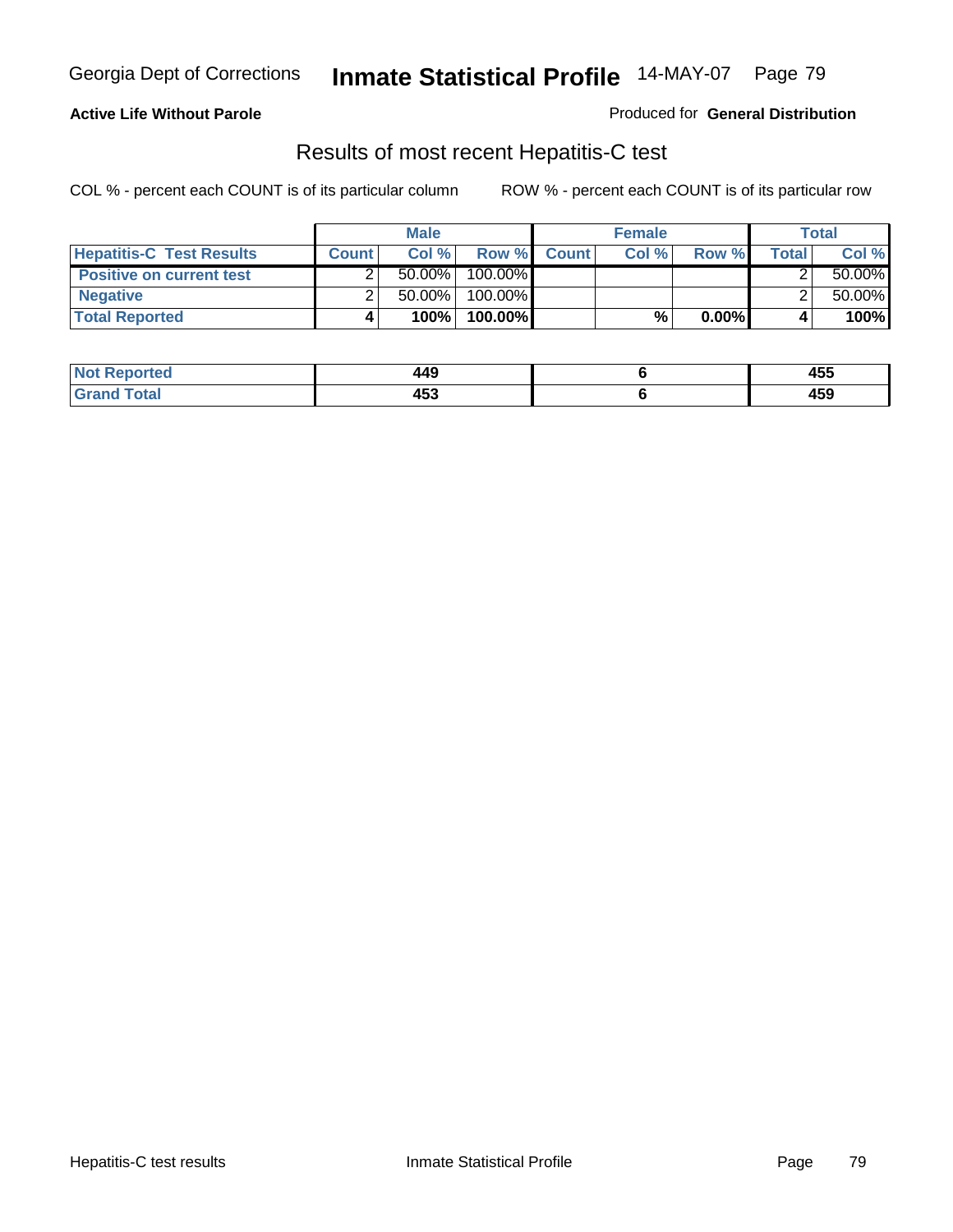### **Active Life Without Parole**

Produced for **General Distribution**

### Results of most recent pregnancy test

|                               | <b>Male</b>  |      |          | <b>Female</b> |         |         | <b>Total</b> |         |
|-------------------------------|--------------|------|----------|---------------|---------|---------|--------------|---------|
| <b>Pregnancy Test Results</b> | <b>Count</b> | Col% | Row %    | <b>Count</b>  | Col %   | Row %   | <b>Total</b> | Col %   |
| <b>Negative</b>               |              |      |          |               | 100.00% | 100.00% |              | 100.00% |
| <b>Total Reported</b>         |              | %    | $0.00\%$ |               | 100%    | 100.00% |              | 100%    |

| Reported<br>NOT       | 453 | .<br>400   |
|-----------------------|-----|------------|
| <b>c</b> otal<br>____ | 453 | 160<br>403 |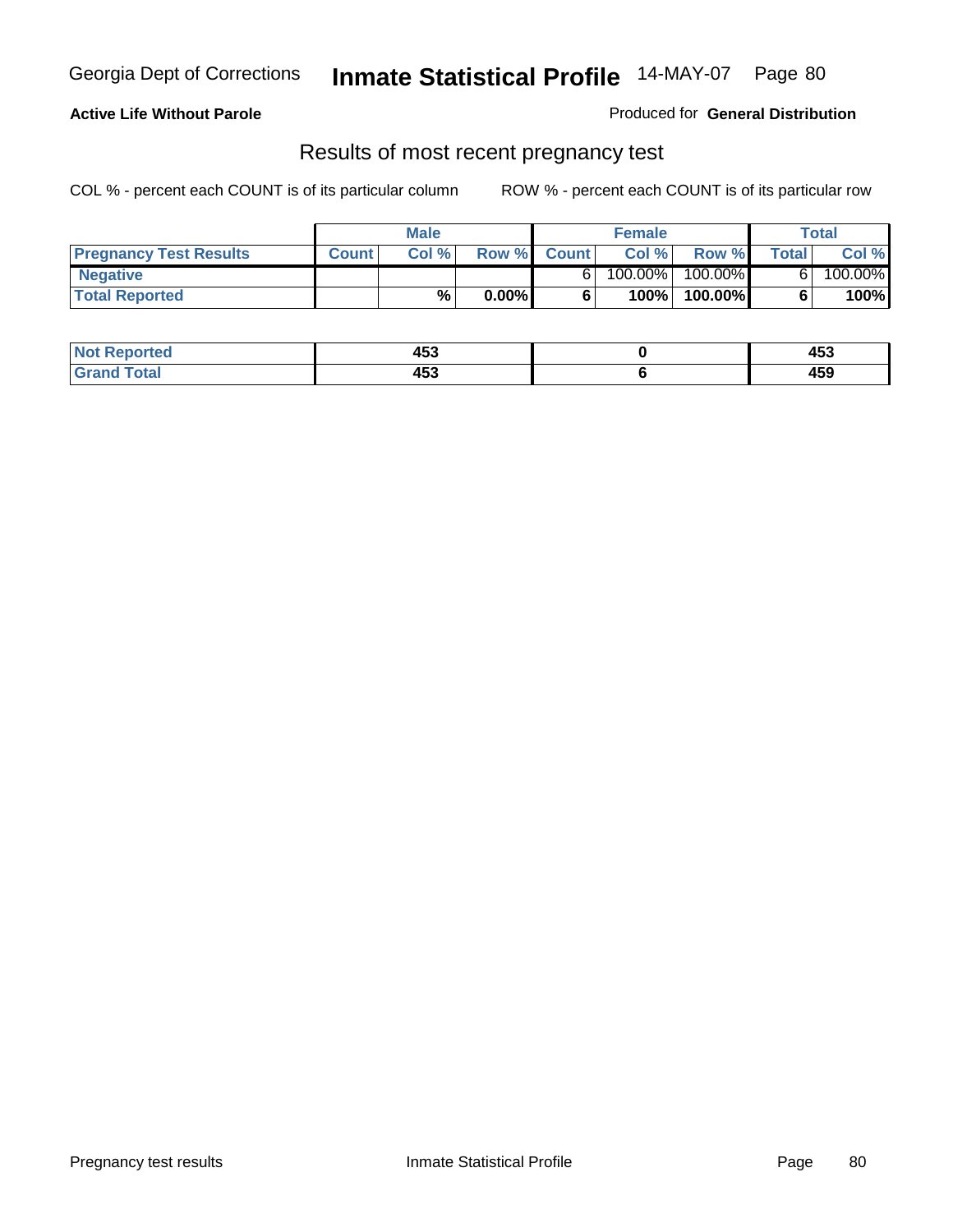### **Active Life Without Parole**

#### Produced for **General Distribution**

### Results of most recent diabetes test

|                                 |              | <b>Male</b> |            |             | <b>Female</b> |          |              | Total   |
|---------------------------------|--------------|-------------|------------|-------------|---------------|----------|--------------|---------|
| <b>Diabetes Test Results</b>    | <b>Count</b> | Col %       |            | Row % Count | Col%          | Row %    | <b>Total</b> | Col %   |
| <b>Positive on current test</b> |              | 100.00%     | $100.00\%$ |             |               |          |              | 100.00% |
| <b>Total Reported</b>           |              | 100%        | 100.00%    |             | %,            | $0.00\%$ |              | 100%    |

| <b>Reported</b>      | .<br>л.<br>− ∪ . | $\overline{a}$<br>− ∪. |
|----------------------|------------------|------------------------|
| <b>otal</b><br>_____ | 453              | 4 E O<br>403           |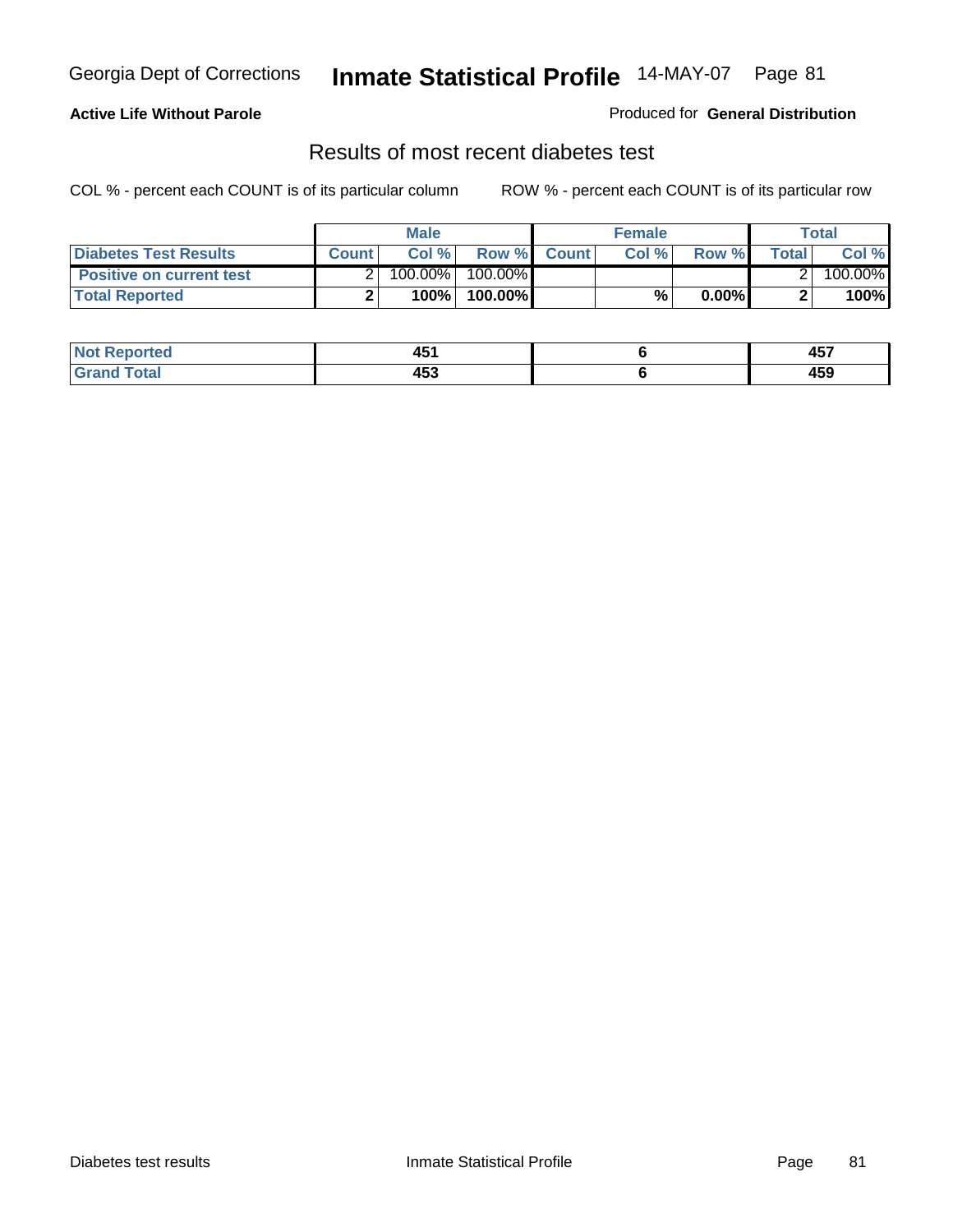#### **Active Life Without Parole**

#### Produced for **General Distribution**

### Results of most recent hypertension test

|                                  |              | <b>Male</b> |            |             | <b>Female</b> |          |        | Total   |
|----------------------------------|--------------|-------------|------------|-------------|---------------|----------|--------|---------|
| <b>Hypertension Test Results</b> | <b>Count</b> | Col %       |            | Row % Count | Col%          | Row %    | Totall | Col %   |
| <b>Positive on current test</b>  |              | 100.00%     | $100.00\%$ |             |               |          |        | 100.00% |
| <b>Total Reported</b>            |              | 100%        | 100.00%    |             | %,            | $0.00\%$ |        | 100%    |

| <b>eported</b> | AAC<br>44 U<br>__ | $1 - c$<br>₩<br>____ |
|----------------|-------------------|----------------------|
| <b>Total</b>   | 453               | A E C<br>405         |